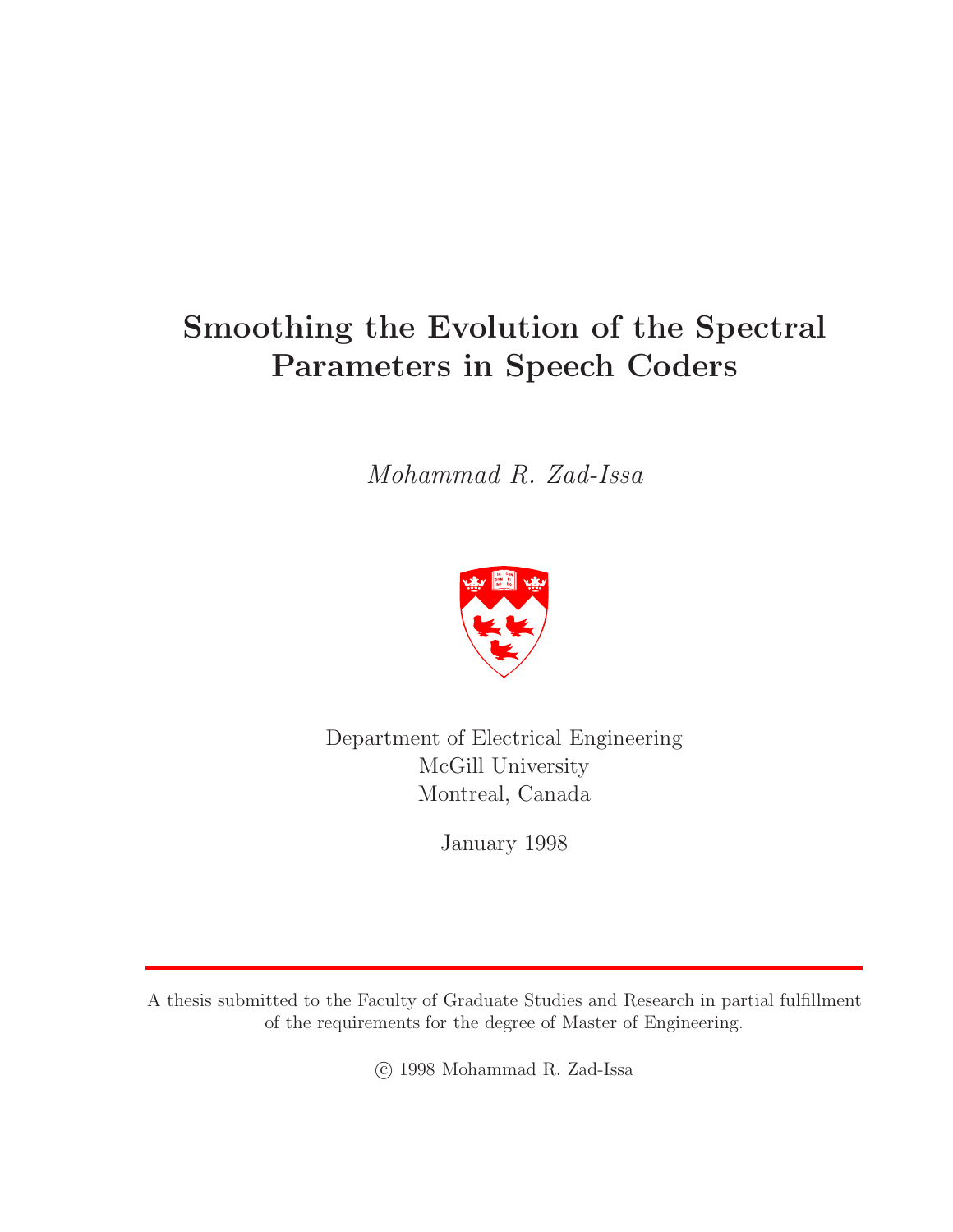To my parents, Shahnaz and Hassan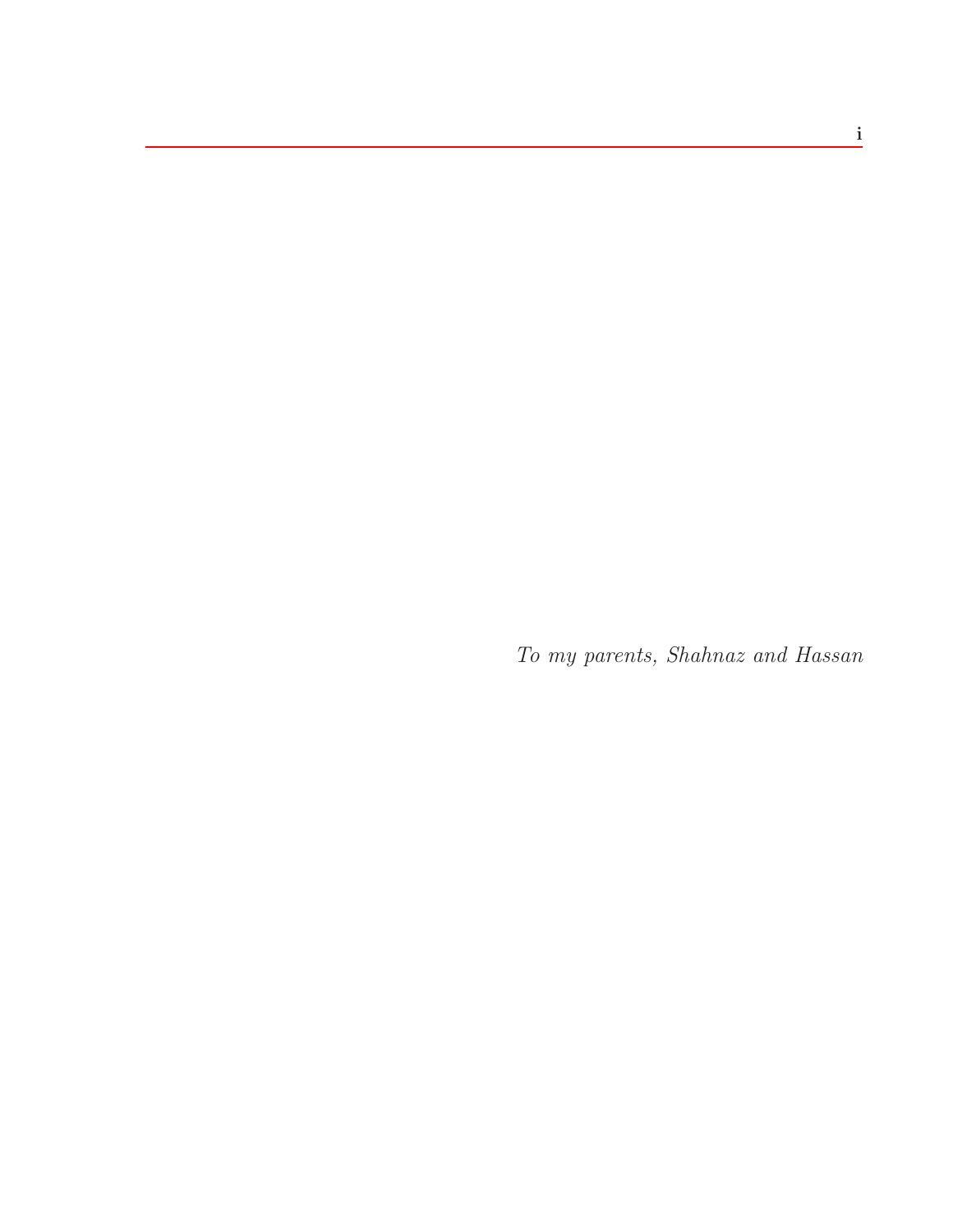## **Abstract**

New generation of speech coders have to achieve two goals: efficient use of bandwidth and high speech quality. The objective of this thesis is to improve the modelling of speech signal within the constraints of a low bit rate coder.

Many speech coding algorithms use Linear Prediction (LP) coefficients to describe the power spectrum of the speech. These parameters are obtained for blocks of input samples using standard linear prediction analysis technique. Changes in the speech power spectrum results in the evolution of the LP parameters. However, conventional linear prediction analysis has shortcomings that contribute to the frame-to-frame variation of the LP parameters. These undesired variations affect the performance of the parameters coding and the perceptual quality of the synthesized signal. For voiced speech, efficient coding of the excitation pitch pulses relies on the similarity of successive pitch waveforms. The performance of this coding stage is also jeopardized by LP parameters variations.

The goal of this thesis is to modify the traditional linear prediction analysis in such way that the fluctuations of the LP coefficients are reduced, while the pitch pulse shape evolves slowly. These modifications can lead to an increase in the coding efficiency and/or an improvement in the speech quality. Two different methods have been developed for this purpose. In the first approach we derive the LP parameters such that the glottal excitation model matches as closely as possible a target waveform. The latter contains slowly evolving pulses representing voiced speech excitation. The simulation results indicate that the target matching method results in an increase in the pitch prediction gain which is a measure of similarity of successive pitch pulses. The frame-to-frame variation of the LP coefficients is also lowered with respect to the conventional linear prediction analysis. In the second method, we enforce the smoothness on the evolution of LP parameters by directly including their variation in the LP error function. A novel scheme to dynamically control the contribution of this additional term is also proposed. Experiments indicate that this method can considerably reduce the fluctuation of LP parameters while the overall prediction gain of the LP filter is maintained.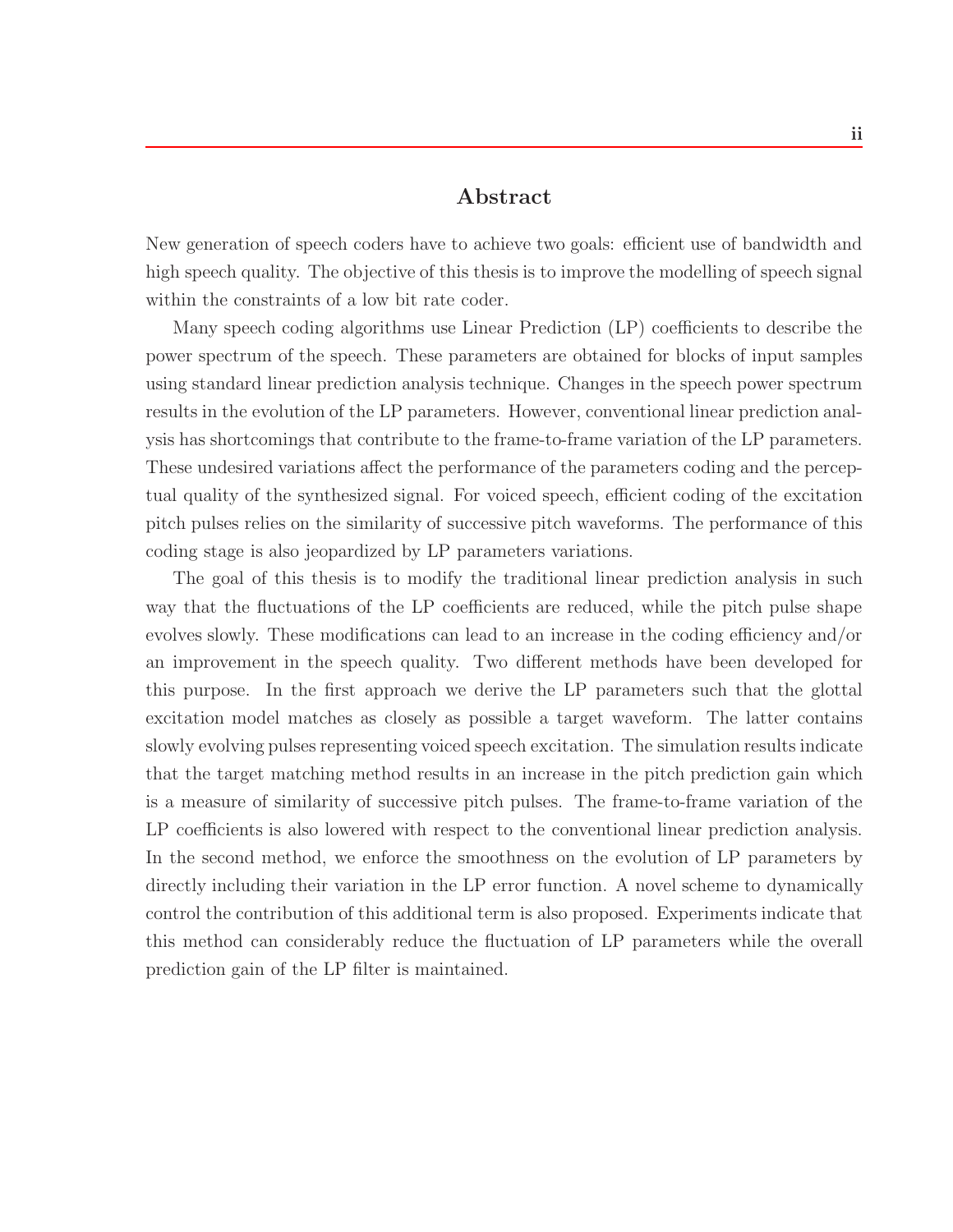## **Sommaire**

La nouvelle génération des codeurs de parole devront atteindre two objectifs: l'usage efficace de la largeur de bande ainsi que la qualité perceptive supérieure du signal transmis. Le but de cette thèse est d'améliorer la modelisation du signal parole pour les codeurs à bas débit.

Plusieurs algorithmes de codage de la parole utilisent les coefficients de prédiction linéaire (LP) pour représenter le spectre de la puissance du signal. Les changements dans le spectre de la parole sont modalisées par l'évolution de ces parameters. Toutefois, la méthode de la prédiction linéaire possède des defauts qui contribue à la variation des coefficients LP. Ces fluctuations affectent la performance de la quantificateur des parameters LP ainsi que la qualité du signal reconstruit. De plus, afin de coder efficacement l'excitation LP, la ressemblance entre les impulsions de pitch consécutives doit être exploitée. La performance de cet étape de codage est aussi affectée par les changements arificiels dans les coefficients LP.

L'objectif de cette thèse est de modifier la méthode conventionelle de la prédiction linéaire de sorte à réduire les fluctuations des parameters LP, tout en assurant que la forme des impulsions pitch evolue lentement. Ces modifications peuvent augmenter l'efficacité du  $\alpha$ codage et/ou la qualité du signal reconstruit. Deux approches différentes sont proposées. Dans la première, nous calculons les parameters LP telle que la différence entre le signal excitation LP et un signal objectif soit minimisée. Durant les régions voisées de la parole, le signal objectif contient des impulsions de pitch qui evoluent lentement. Les simulations indiquent que cette approche augmente la ressemblance entre la forme des impulsions de pitch consécutives. De plus, les variations entre les coefficients LP d'un trame à l'autre sont réduites. Dans la deuxième méthode, nous ajoutons un term à la fonction d'erreur utilisée pour calculer les coefficients LP. Ce nouveau term tient compte des changements de ces parameters entre les trames voisins. La contribution de ce term à la fonction d'erreur est reajoustée pour chaque trame. Les résultats des simulations montrent que cette approche permet de diminuer consid´erablement les fluctuations des parameters LP sans affecter le gain associé à la prédiction du signal parole.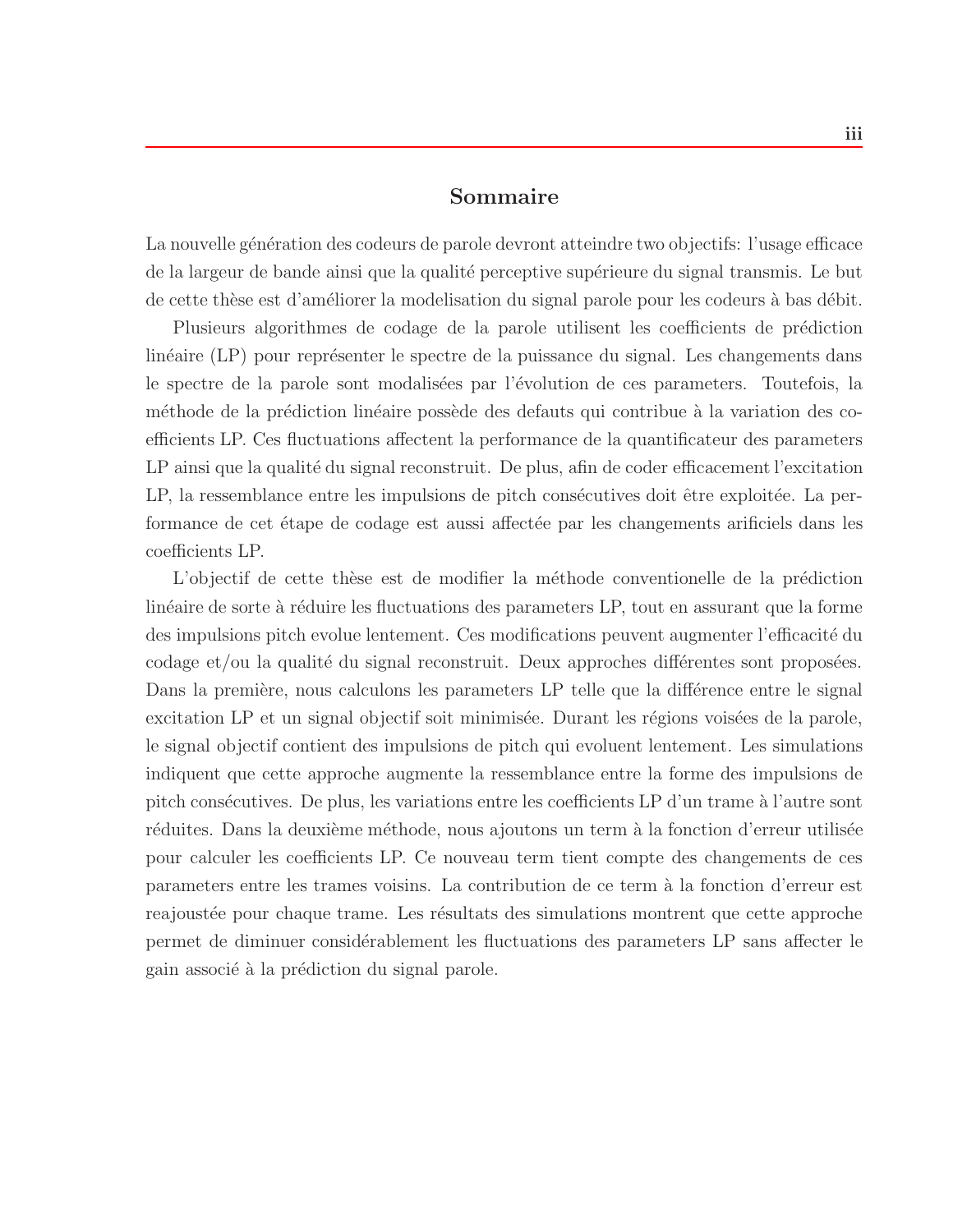# **Acknowledgments**

I sincerely thank my supervisor Prof. Peter Kabal for his continuous support and guidance. This work would have not been accomplished without his valuable advice and his patience.

My deepest gratitude goes to my family for their continuous love and support throughout my studies.

I acknowledge the Fonds pour la Formation de Chercheurs et l'Aide à la Recherche for awarding me a postgraduate scholarship. I am also thankful to Prof. Peter Kabal for providing me with additional financial support.

I would like to thank all my friends in the Telecommunication and Signal Processing laboratory, past and present, for many interesting discussions. Special thanks to Mr. Hossein Najafzadeh and Mr. Nader Sheikholeslami for their support and companionship. I am particularly thankful to Mr. Jacek Stachurski for providing me with several of his speech processing programs and for his very helpful technical advice.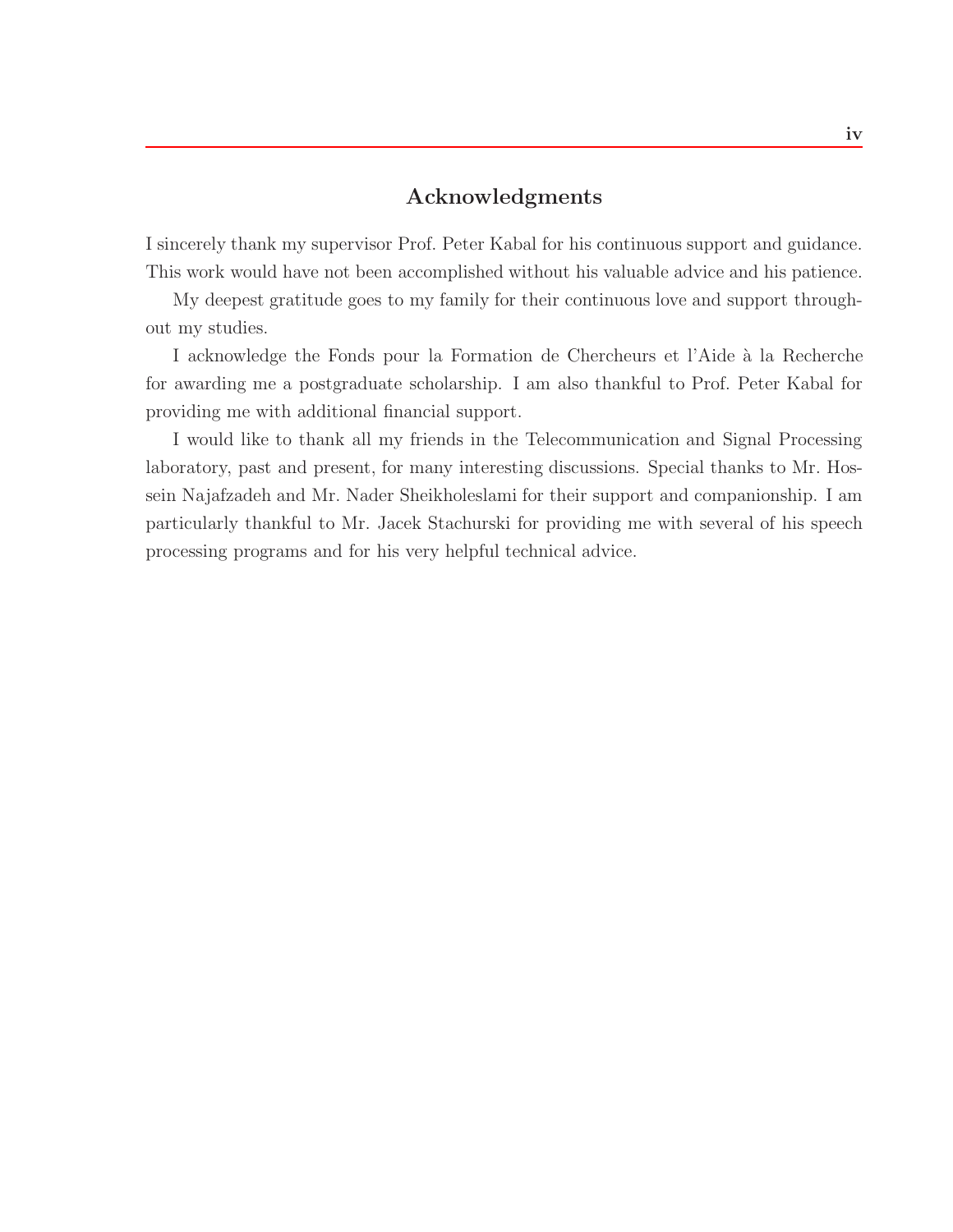# **Contents**

| Introduction<br>$\mathbf{1}$ |     |                                                                                             |                |  |
|------------------------------|-----|---------------------------------------------------------------------------------------------|----------------|--|
|                              | 1.1 |                                                                                             | $\mathbf{1}$   |  |
| 1.2                          |     |                                                                                             |                |  |
|                              |     | 1.2.1                                                                                       | $\overline{2}$ |  |
|                              |     | Vocoders<br>1.2.2                                                                           | 3              |  |
|                              |     | 1.2.3                                                                                       | 3              |  |
|                              | 1.3 |                                                                                             | $\overline{4}$ |  |
|                              | 1.4 |                                                                                             | $\overline{5}$ |  |
|                              | 1.5 |                                                                                             | 6              |  |
|                              | 1.6 |                                                                                             | $\overline{7}$ |  |
| $\overline{2}$               |     | Linear Prediction in Speech Coding                                                          |                |  |
|                              | 2.1 | Linear Prediction Analysis: An Optimal Filtering Problem                                    | 8              |  |
|                              | 2.2 | Linear Prediction Analysis: Modelling the Vocal Tract                                       | 12             |  |
|                              |     | 2.2.1                                                                                       | 13             |  |
|                              | 2.3 |                                                                                             | 15             |  |
|                              |     | 2.3.1                                                                                       | 16             |  |
|                              |     | Covariance method $\ldots \ldots \ldots \ldots \ldots \ldots \ldots \ldots \ldots$<br>2.3.2 | 17             |  |
|                              |     | 2.3.3                                                                                       | 18             |  |
|                              |     | 2.3.4                                                                                       | 19             |  |
|                              |     | 2.3.5                                                                                       | 19             |  |
|                              | 2.4 |                                                                                             | 19             |  |
|                              |     | 2.4.1                                                                                       | 20             |  |
|                              |     | 2.4.2                                                                                       | 21             |  |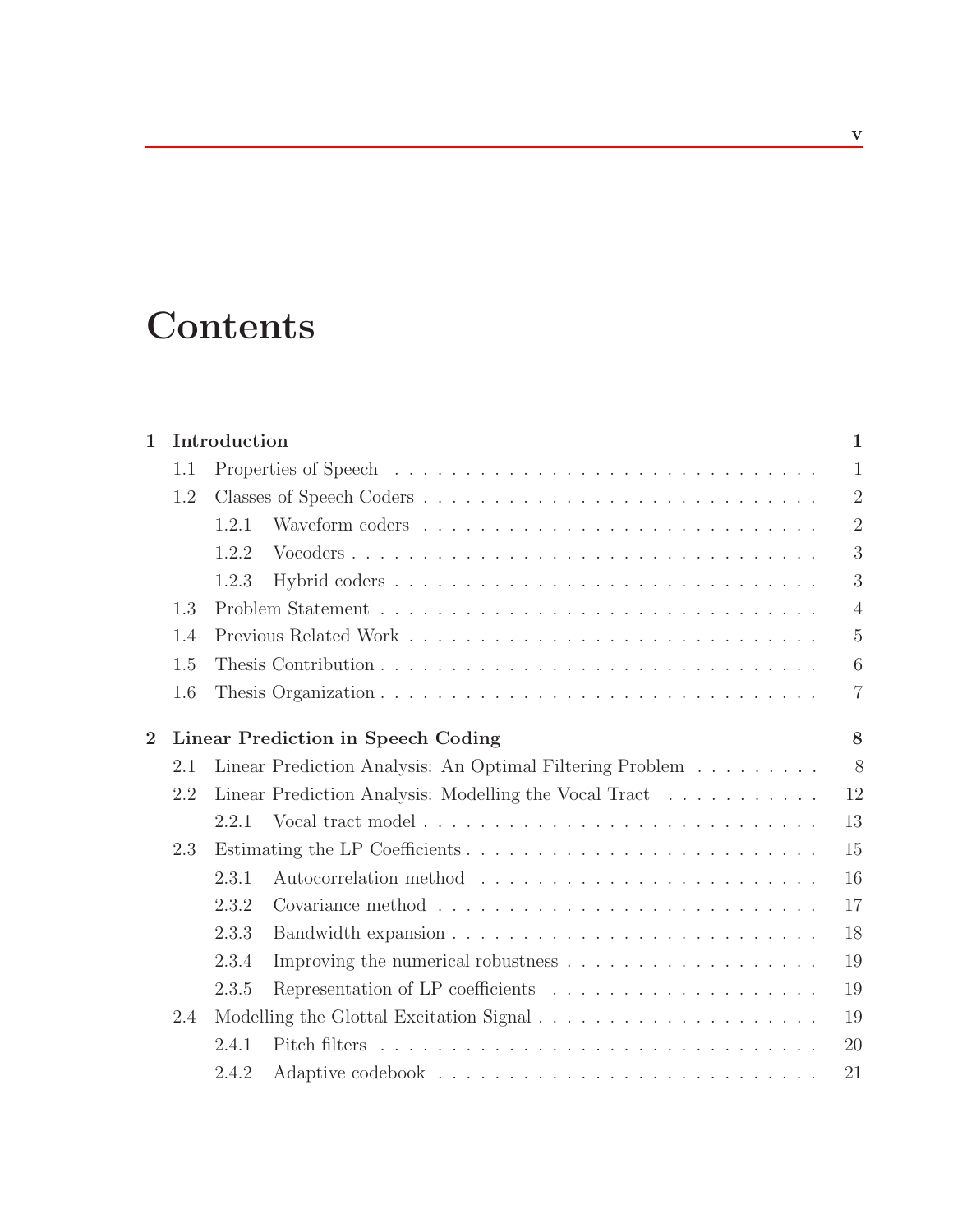|                |                                           | 2.4.3                  |                                                                                             |  |  |  |  |  |
|----------------|-------------------------------------------|------------------------|---------------------------------------------------------------------------------------------|--|--|--|--|--|
| 3              |                                           | <b>Target Matching</b> |                                                                                             |  |  |  |  |  |
|                | 3.1                                       |                        |                                                                                             |  |  |  |  |  |
|                | 3.2                                       |                        |                                                                                             |  |  |  |  |  |
|                |                                           | 3.2.1                  | Asynchrony between the analysis frame and the speech pulses                                 |  |  |  |  |  |
|                |                                           | 3.2.2                  | Phase distortion in the residual signal $\ldots \ldots \ldots \ldots \ldots \ldots$         |  |  |  |  |  |
|                |                                           | 3.2.3                  |                                                                                             |  |  |  |  |  |
|                |                                           | 3.2.4                  | Aliasing in the autocorrelation domain                                                      |  |  |  |  |  |
|                | 3.3                                       |                        |                                                                                             |  |  |  |  |  |
|                | 3.4                                       |                        |                                                                                             |  |  |  |  |  |
|                |                                           | 3.4.1                  | Constructing an individual target pulse                                                     |  |  |  |  |  |
|                |                                           | 3.4.2                  |                                                                                             |  |  |  |  |  |
|                | 3.5                                       |                        | Spectral Smoothness and Stability                                                           |  |  |  |  |  |
|                | 3.6                                       |                        |                                                                                             |  |  |  |  |  |
|                | 3.7                                       |                        |                                                                                             |  |  |  |  |  |
|                | 3.8                                       |                        |                                                                                             |  |  |  |  |  |
|                | 3.9                                       |                        |                                                                                             |  |  |  |  |  |
| $\overline{4}$ | <b>Augmented LP Error Criterion</b><br>49 |                        |                                                                                             |  |  |  |  |  |
|                | 4.1                                       |                        |                                                                                             |  |  |  |  |  |
|                | 4.2                                       |                        |                                                                                             |  |  |  |  |  |
|                | 4.3                                       |                        |                                                                                             |  |  |  |  |  |
|                |                                           | 4.3.1                  | Discrete Fourier Transform                                                                  |  |  |  |  |  |
|                |                                           | 4.3.2                  |                                                                                             |  |  |  |  |  |
|                | 4.4                                       |                        | A Composite Error Criterion                                                                 |  |  |  |  |  |
|                | 4.5                                       |                        |                                                                                             |  |  |  |  |  |
|                | 4.6                                       |                        | Combined Target Matching and Augmented LP Error                                             |  |  |  |  |  |
|                | 4.7                                       |                        |                                                                                             |  |  |  |  |  |
| $\overline{5}$ |                                           |                        | <b>Summary and Concluding Remarks</b>                                                       |  |  |  |  |  |
|                | 5.1                                       |                        |                                                                                             |  |  |  |  |  |
|                |                                           | 5.1.1                  | The concept $\dots \dots \dots \dots \dots \dots \dots \dots \dots \dots \dots \dots \dots$ |  |  |  |  |  |
|                |                                           | 5.1.2                  | Results and future direction $\ldots \ldots \ldots \ldots \ldots \ldots \ldots \ldots$      |  |  |  |  |  |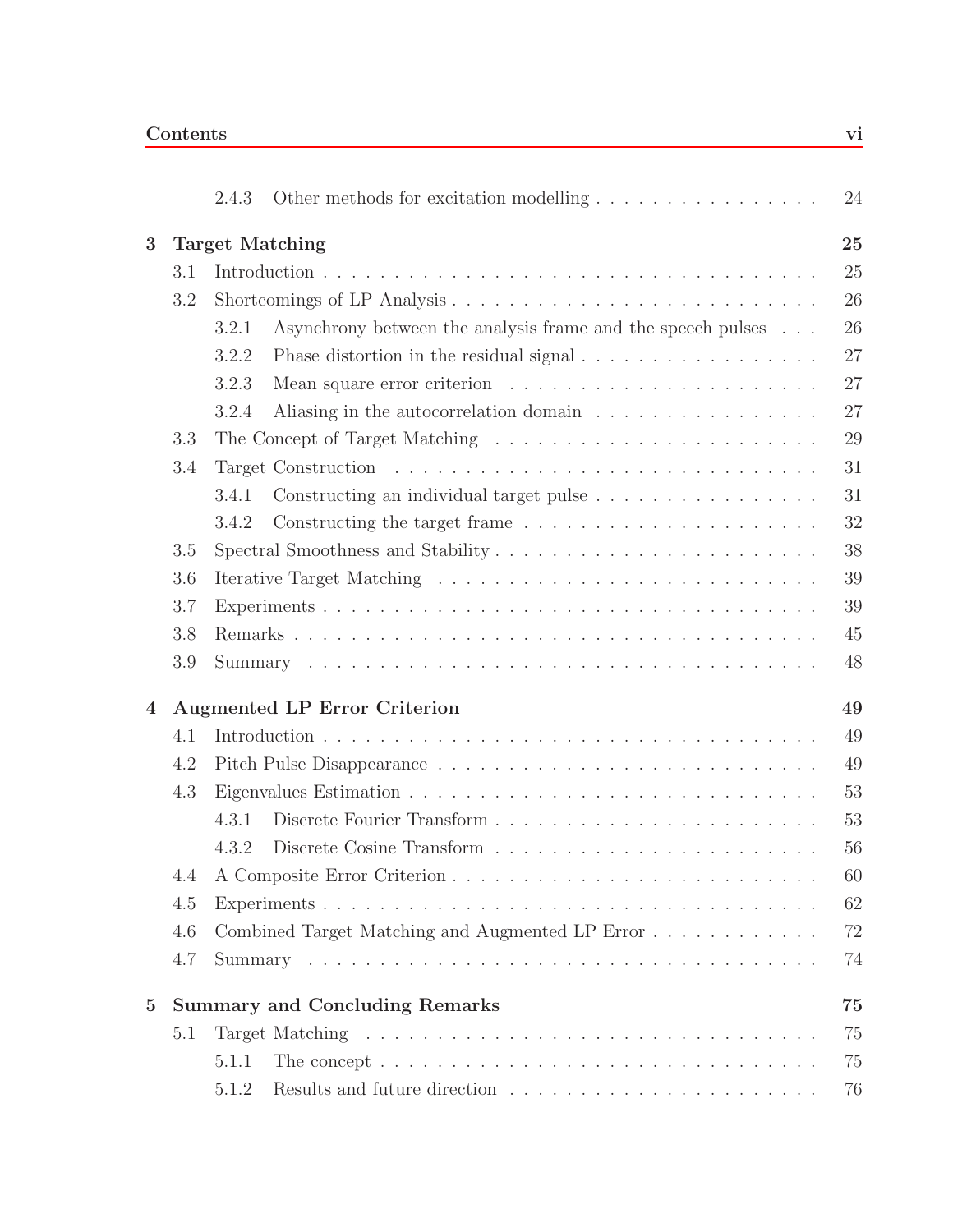|                                                   |            | 5.2.1 The concept $\ldots \ldots \ldots \ldots \ldots \ldots \ldots \ldots \ldots \ldots \ldots \ldots \ldots$ 77 |  |
|---------------------------------------------------|------------|-------------------------------------------------------------------------------------------------------------------|--|
|                                                   |            |                                                                                                                   |  |
| A Predictability of the Sinusoidal Waveform<br>79 |            |                                                                                                                   |  |
|                                                   | References |                                                                                                                   |  |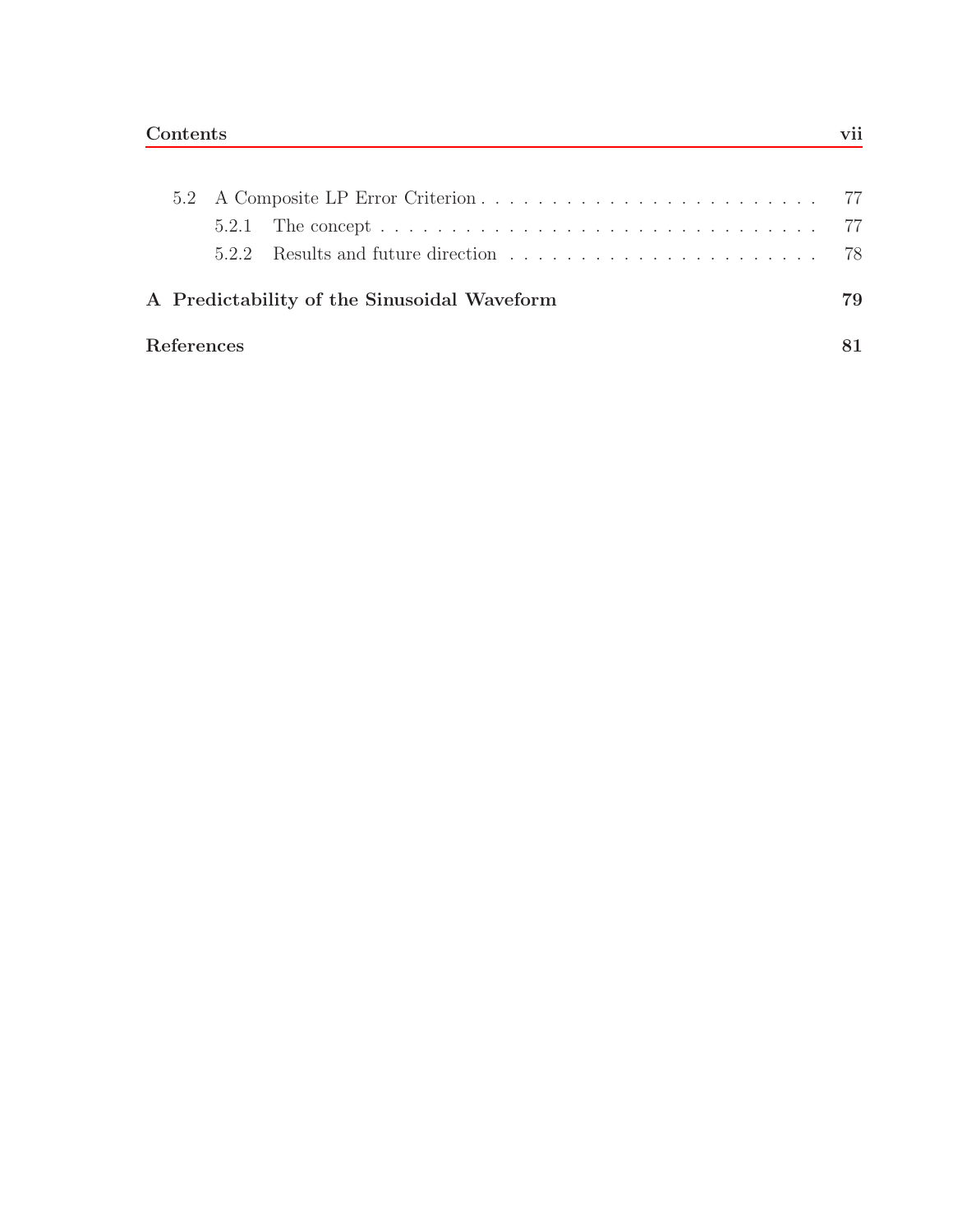# **List of Figures**

| 1.1  |                                                                                                   | $\overline{2}$ |
|------|---------------------------------------------------------------------------------------------------|----------------|
| 1.2  |                                                                                                   | $\overline{4}$ |
| 2.1  |                                                                                                   | 9              |
| 2.2  | 16                                                                                                |                |
| 2.3  | 20                                                                                                |                |
| 2.4  | 21                                                                                                |                |
| 2.5  | Analysis by synthesis CELP coder block diagram<br>22                                              |                |
| 3.1  | 29                                                                                                |                |
| 3.2  | Three consecutive pitch pulses decomposed to the underlying constant pulse                        |                |
|      | 33                                                                                                |                |
| 3.3  | 34<br>The use of the interpolated LP parameters to construct the target                           |                |
| 3.4  | 35<br>The input residual to the target construction routine. $\dots \dots \dots \dots$            |                |
| 3.5  | 35                                                                                                |                |
| 3.6  | 36                                                                                                |                |
| 3.7  | 36<br>Third target pulse for a voiced segment. $\ldots \ldots \ldots \ldots \ldots \ldots \ldots$ |                |
| 3.8  | 37                                                                                                |                |
| 3.9  | The iterative target matching block diagram<br>40                                                 |                |
| 3.10 | 43                                                                                                |                |
| 3.11 | Comparing the difference between the target and the residual waveforms<br>44                      |                |
| 3.12 | 46                                                                                                |                |
|      | 47<br>3.13 Comparing the difference between the target and the residual waveforms                 |                |
| 4.1  | The speech waveform and the standard LP residual corresponding to the                             |                |
|      | sentence "time in" spoken by a female speaker<br>50                                               |                |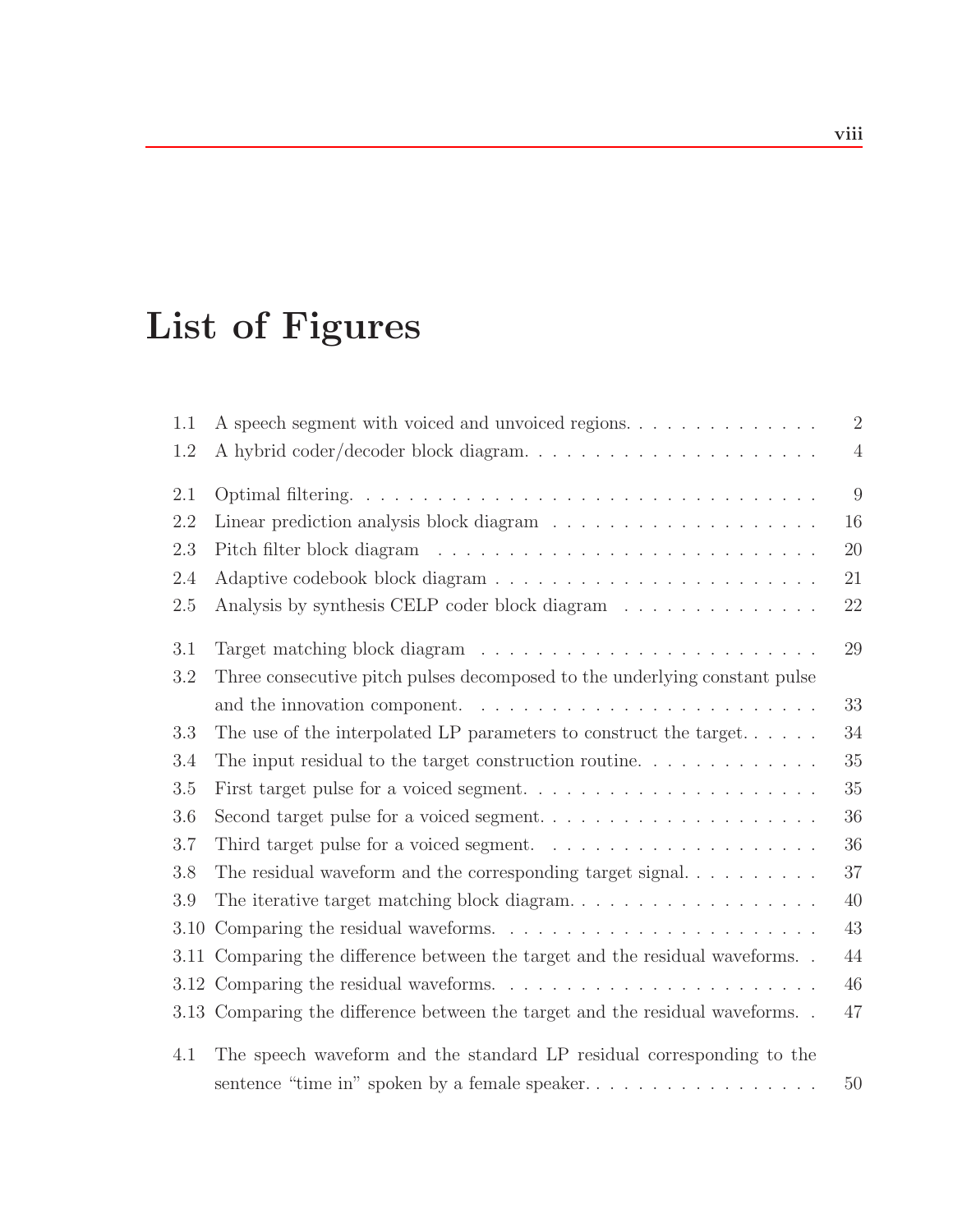| 4.2 | Pure sinusoid, first and second order residual (flat line)                              | 52 |
|-----|-----------------------------------------------------------------------------------------|----|
| 4.3 |                                                                                         | 54 |
| 4.4 |                                                                                         | 55 |
| 4.5 | Comparing the DCT and the DFT approximations of the eigenvalues for the                 |    |
|     |                                                                                         | 58 |
| 4.6 | Comparing the DCT and the DFT approximations of the eigenvalues for the                 |    |
|     |                                                                                         | 59 |
| 4.7 |                                                                                         | 62 |
| 4.8 | Female speech, segment A                                                                | 64 |
| 4.9 |                                                                                         | 65 |
|     | 4.10 The LSF pattern for the standard LP method (solid line) and the of com-            |    |
|     |                                                                                         | 69 |
|     | 4.11 The LSF pattern for the standard LP method (solid line) and the of com-            |    |
|     |                                                                                         | 70 |
|     | 4.12 Comparison between the standard LP residual and the residual obtained              |    |
|     | using the composite error criterion. $\ldots \ldots \ldots \ldots \ldots \ldots \ldots$ | 71 |
|     | 4.13 Target matching and the composite error criterion in cascade                       | 72 |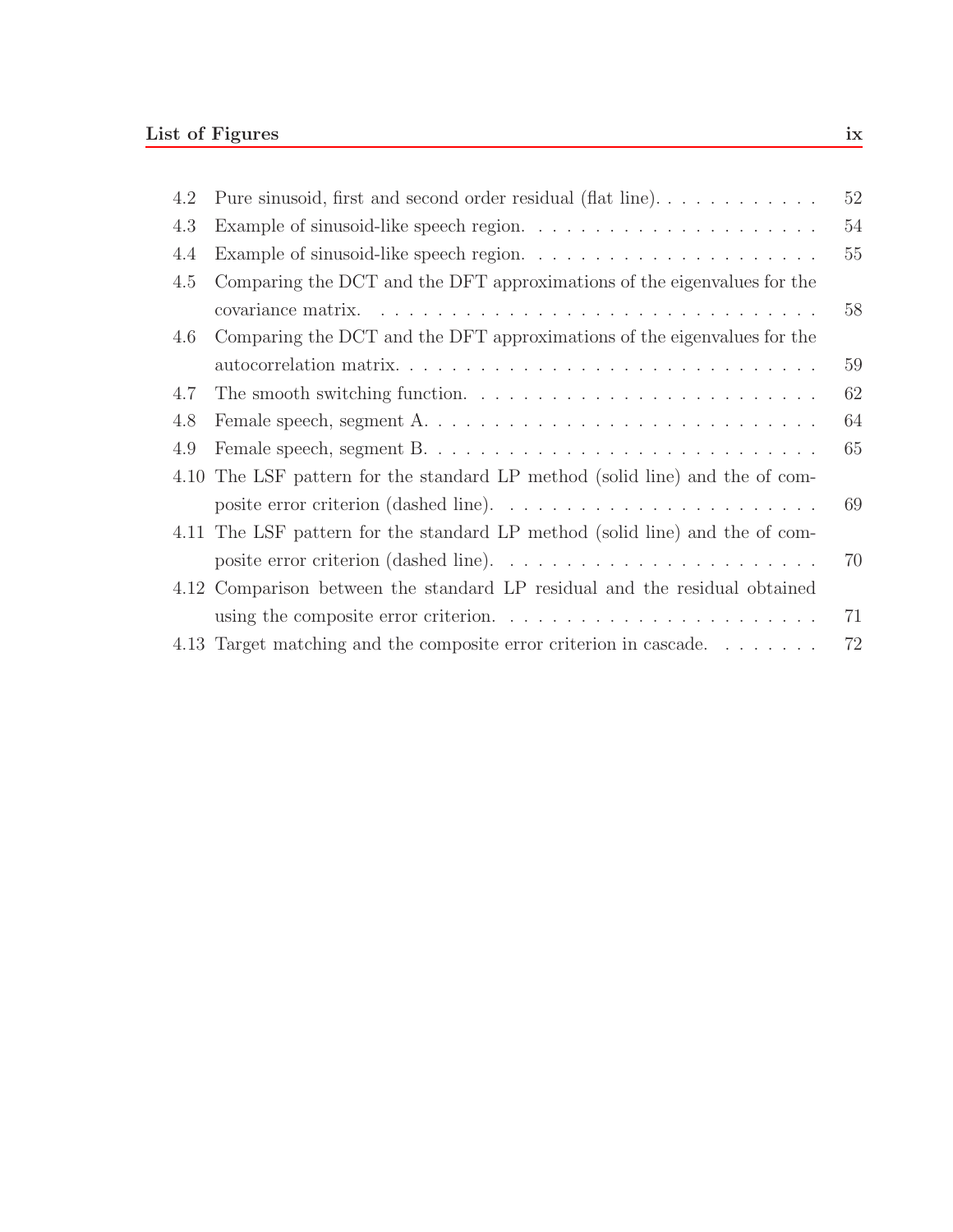# **List of Tables**

| 3.1 | Target matching performance results for the autocorrelation method           | 42 |
|-----|------------------------------------------------------------------------------|----|
| 3.2 | Target matching performance results for the covariance method. $\dots \dots$ | 42 |
| 4.1 | The residual energy versus the prediction order for the covariance method.   | 51 |
| 4.2 | Distribution of eigenvalues of normalized autocorrelation matrix for a pure  |    |
|     |                                                                              | 52 |
| 4.3 | The residual energy versus the prediction order for autocorrelation method.  | 52 |
| 4.4 | Notation for the eigen-decomposition, the discrete cosine transform, and the |    |
|     | discrete Fourier transform                                                   | 57 |
| 4.5 | Mean of the ratio between the first four eigenvalues and their DCT and DFT   |    |
|     |                                                                              | 60 |
| 4.6 | Mean of the ratio between $\xi_k$ and its DCT and DFT approximations.        | 60 |
| 4.7 | Preformance results for the covariance method when eigen-decomposition is    |    |
|     |                                                                              | 67 |
| 4.8 | Preformance results for the covariance method when DCT approximation is      |    |
|     |                                                                              | 67 |
| 4.9 | Preformance results for the autocorrelation method when eigen-decomposition  |    |
|     |                                                                              | 68 |
|     | 4.10 Preformance results for the autocorrelation method when DCT is used to  |    |
|     |                                                                              | 68 |
|     | 4.11 Performance of combined TM and composite error method                   | 73 |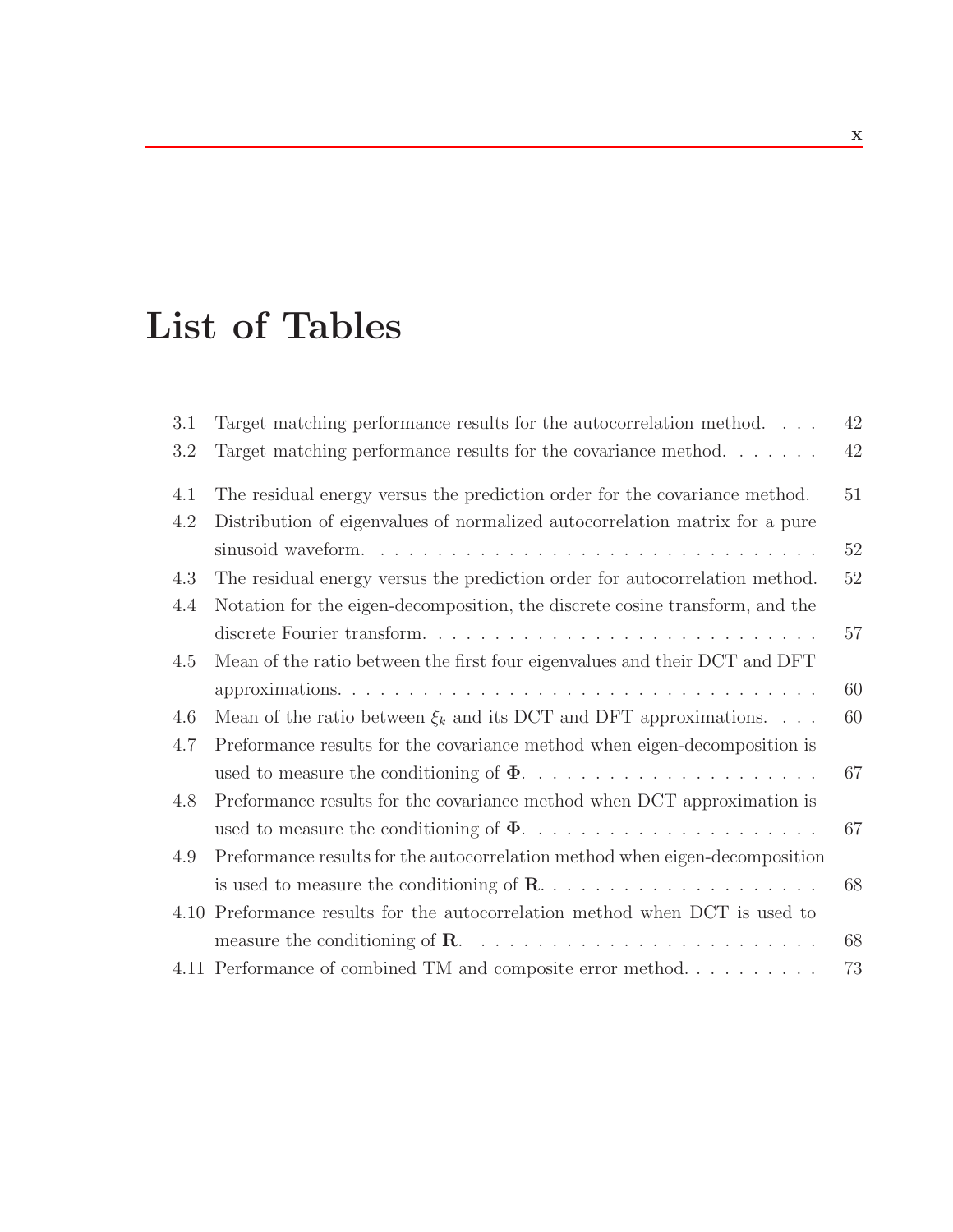# **List of Acronyms**

First appears on page

| <b>CELP</b> | 20             |
|-------------|----------------|
| <b>DFT</b>  | 53             |
| <b>DCT</b>  | 56             |
| <b>FIR</b>  | 9              |
| <b>FFT</b>  | 53             |
| <b>ITM</b>  | 41             |
| <b>LSF</b>  | 19             |
| LP          | $\overline{4}$ |
| <b>MMSE</b> | 11             |
| MSE         | 27             |
| PARCOR      | 19             |
| <b>PPE</b>  | 24             |
| TM          | - 6            |
| WI          | 24             |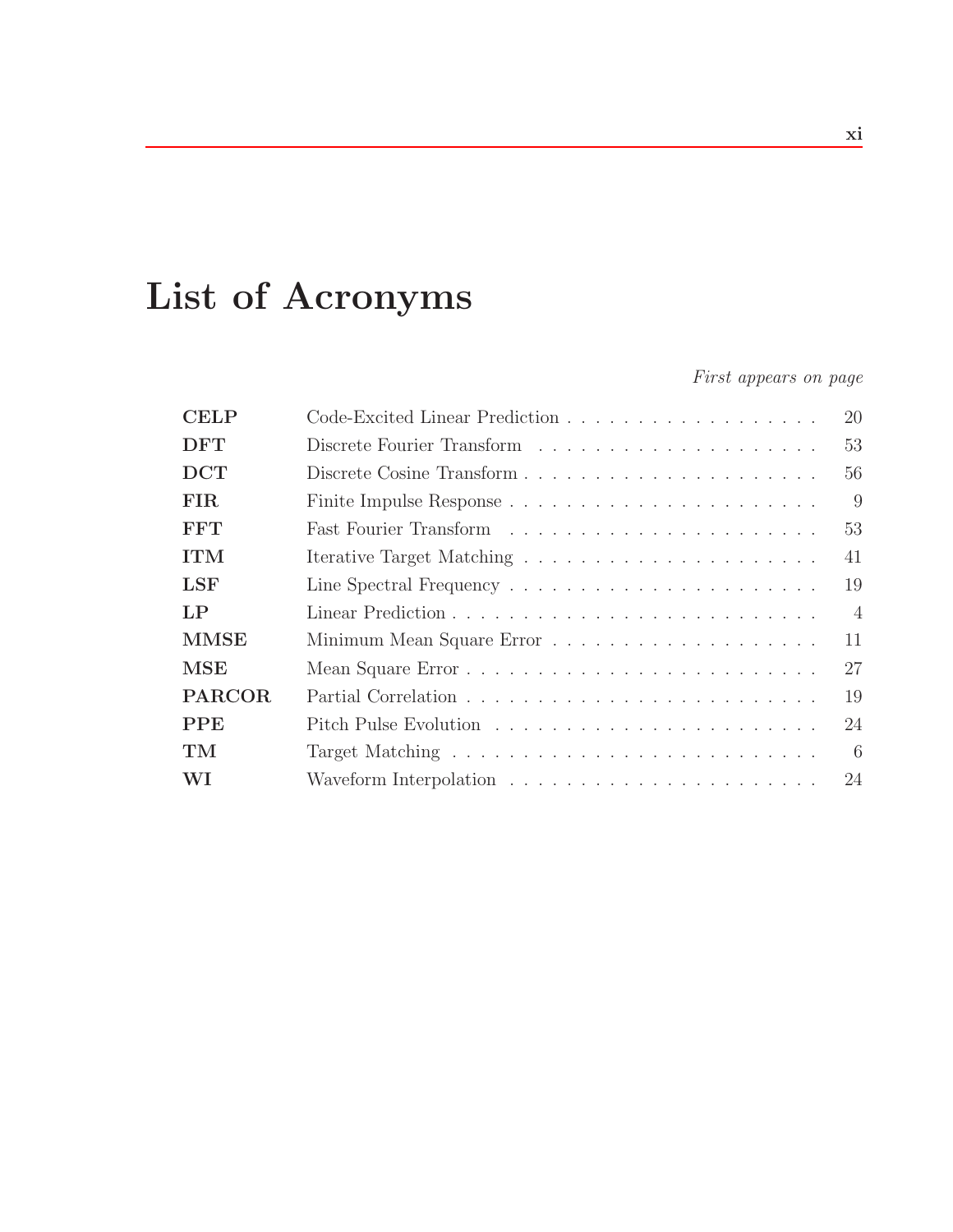# **Chapter 1**

# **Introduction**

The field of telecommunications has been growing rapidly in the recent years. New generations of wireless communication networks will have to provide fast and reliable transfer of voice, audio, video, and data signals. The success of the new digital services depends on the provision of high speech quality and on the efficient use of the available bandwidth. These dual requirements have spurred an increasing interest in speech coding technology. This field is concerned with obtaining a compact digital representation of speech signal for the purpose of efficient transmission and/or storage. The goal is to reduce the bit rate required to transmit the signal while maintaining the perceived quality after reconstruction. To do so, speech coding algorithms must take advantage of the characteristics of speech to model this signal.

### **1.1 Properties of Speech**

A speech signal can roughly be divided in two classes, voiced and unvoiced. Voiced sounds are produced when the flow of air, coming out of lungs, is interrupted by the periodic opening and closing of the vocal cords. The sound pressure wave after the vocal cords is referred to as the glottal excitation. For voiced speech, the glottal excitation is quasiperiodic where each period is called a pitch pulse. For unvoiced speech, the vocal cords do not vibrate and the glottal signal is noise-like. Unvoiced sounds are produced when the turbulent flow of air is passed through a constriction somewhere along the vocal tract.

The vocal tract starts above the larynx and ends at lips, including the oral and nasal cavities. The action of the vocal tract is to introduce resonances in the speech spectrum.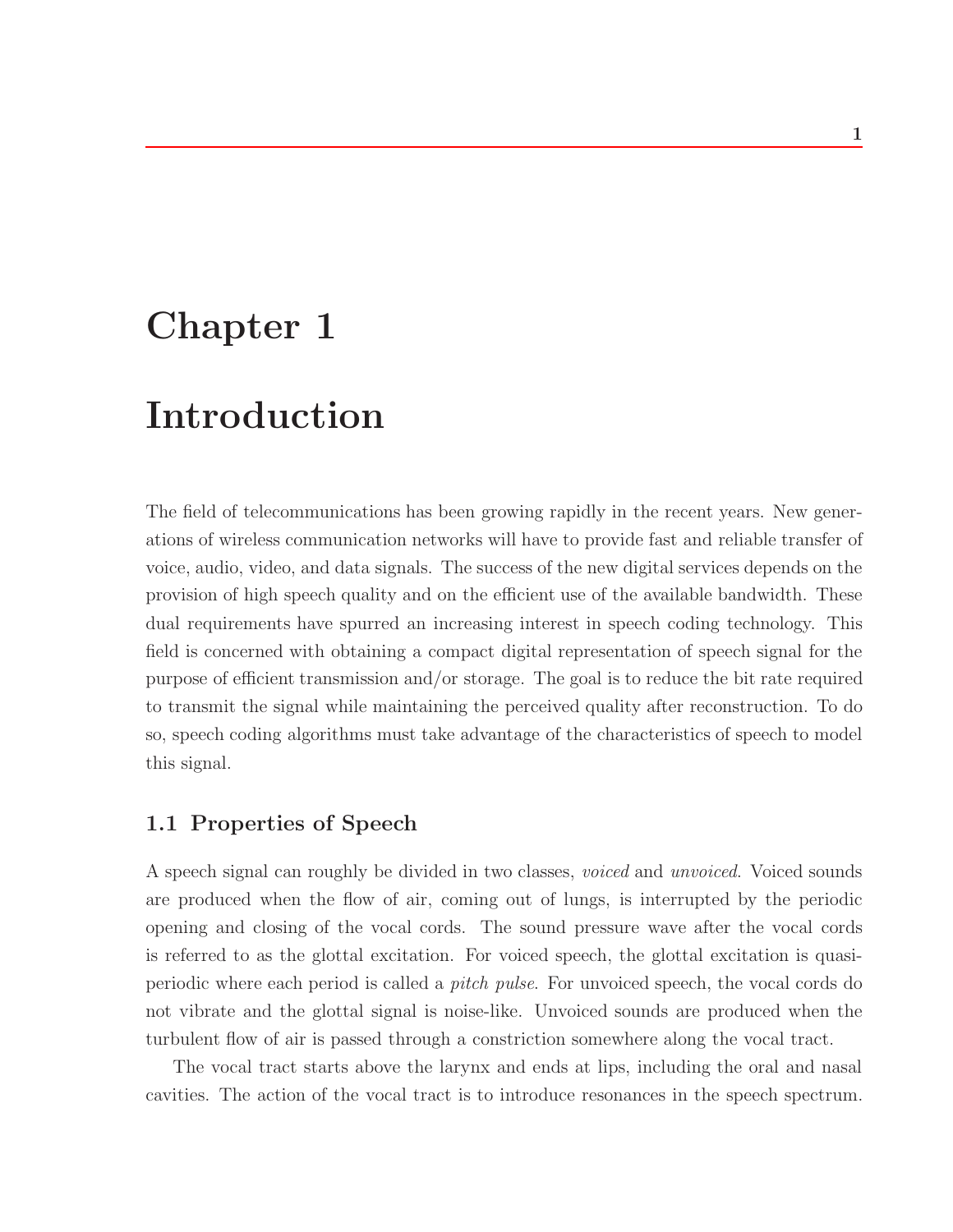The shape of the vocal tract changes relatively slowly, leading to slow rate of change in the speech envelope spectrum. Figure 1.1 shows a segment of speech recorded with a microphone. It exhibits both voiced and unvoiced regions.



Fig. 1.1 A speech segment with voiced and unvoiced regions.

# **1.2 Classes of Speech Coders**

Different speech coding algorithms exploit the speech properties to different degrees. Accordingly, they can be divided in the three categories: *waveform coders* generally need the highest bit rate while making very little or no use of signal modelling. On the other hand, vocoders require the lowest bit rate, they model the vocal tract and the excitation signal. Hybrid coders, as suggested by the name, fall between the two previous classes.

#### **1.2.1 Waveform coders**

Waveform coders are concerned with a faithful representation of the time waveform. They attempt to minimize the difference between the original and the reconstructed signal. The waveform coders do not generally exploit the detailed characteristics of the input signal. However, they are robust, i.e. they can be used for inputs of different kinds. The output signal converges toward the original waveform with increasing bit rate. On the other hand, the perceptual quality deteriorates drastically as the bit rate is lowered below some threshold near 2 bits/sample. Waveform coders may operate in the time or the frequency domain. To increase the coding efficiency, some waveform coders attempt to remove the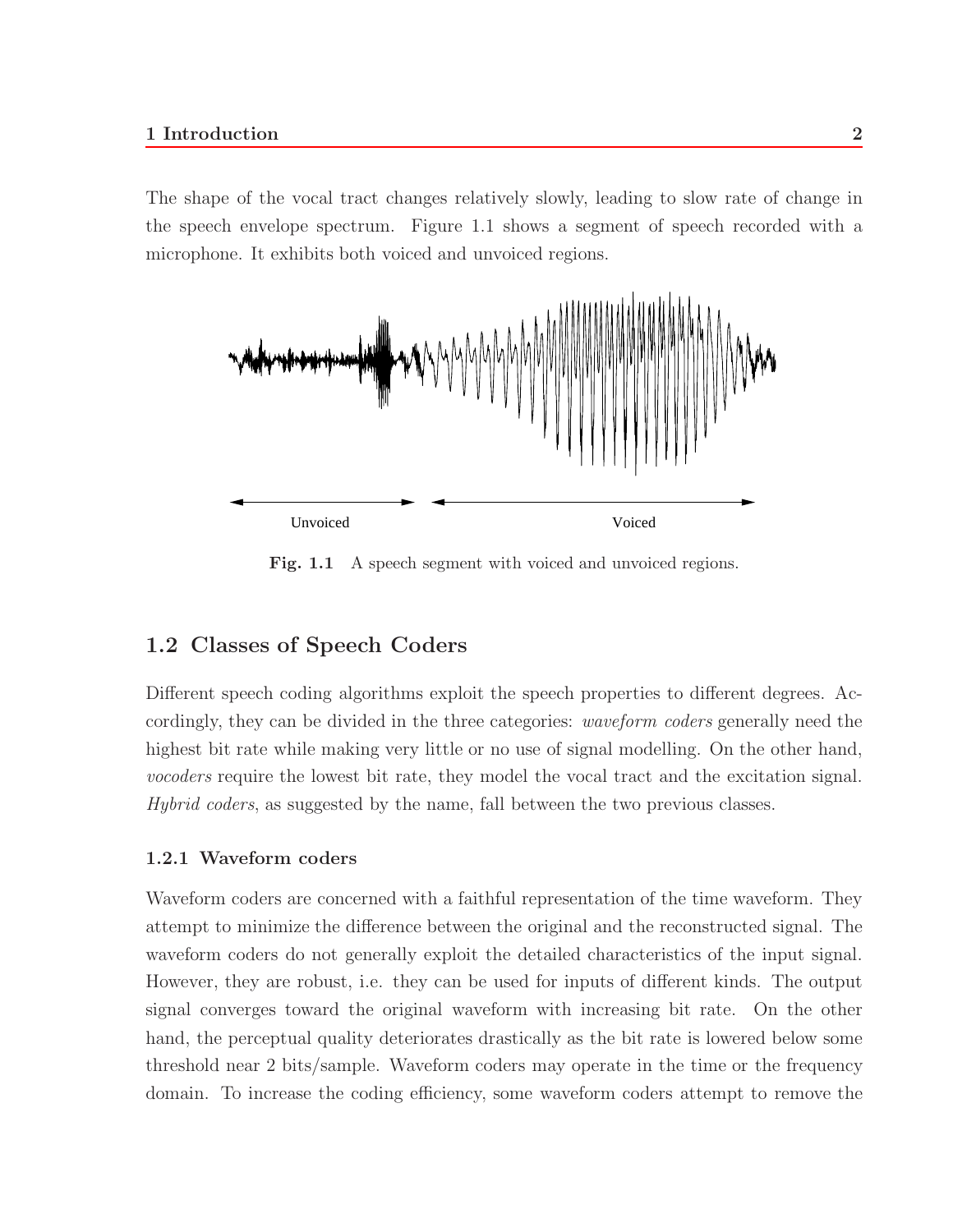#### **1 Introduction 3**

near sample redundancies present in the speech. Instead of coding each sample directly, they first predict the current value based on a weighted sum of the previous samples. The error between the sample and its estimate is better suited than the input speech for efficient coding at lower rates.

#### **1.2.2 Vocoders**

Vocoders (voice coders) belong to the class of source or parametric coders. The signal of interest is modeled as the output of a linear system. The knowledge of the synthesis system transfer function and its excitation suffices to reproduce the output signal. Both the synthesis system and the excitation signal are described by a set of parameters. These parameters are then coded for transmission. For a locally stationary signal like speech, the model and the excitation parameters can be represented compactly. This is the main attraction of the source coding approach. Vocoders often perform poorly when applied to signals other than speech.

#### **1.2.3 Hybrid coders**

Hybrid coders resemble to vocoders in the sense that they also estimate the parameters of a synthesis model for the signal, while to encode the excitation signal they make use of the waveform matching techniques. Some of the more recent coders in this family offer high quality speech at rates as low as 8 kb/s. Hybrid coders are generally more complex than the vocoders and waveform coders. However, due to advances in DSP chip technology in the recent years, the computational complexity has not been an obstacle in the deployment of hybrid coders. Considering the demand to reduce the bit rate and to improve the perceptual quality of the synthesized speech, future generations of coders are likely to belong to this category. Figure 1.2 illustrates the block diagram for a general hybrid coder and decoder. Assuming an error free transmission medium, the perceptual quality of the synthesized speech depends upon the following factors:

- Accuracy of the synthesis model and its estimated parameters.
- Accuracy of the excitation estimate.
- Approximations introduced by the encoding process (quantization errors).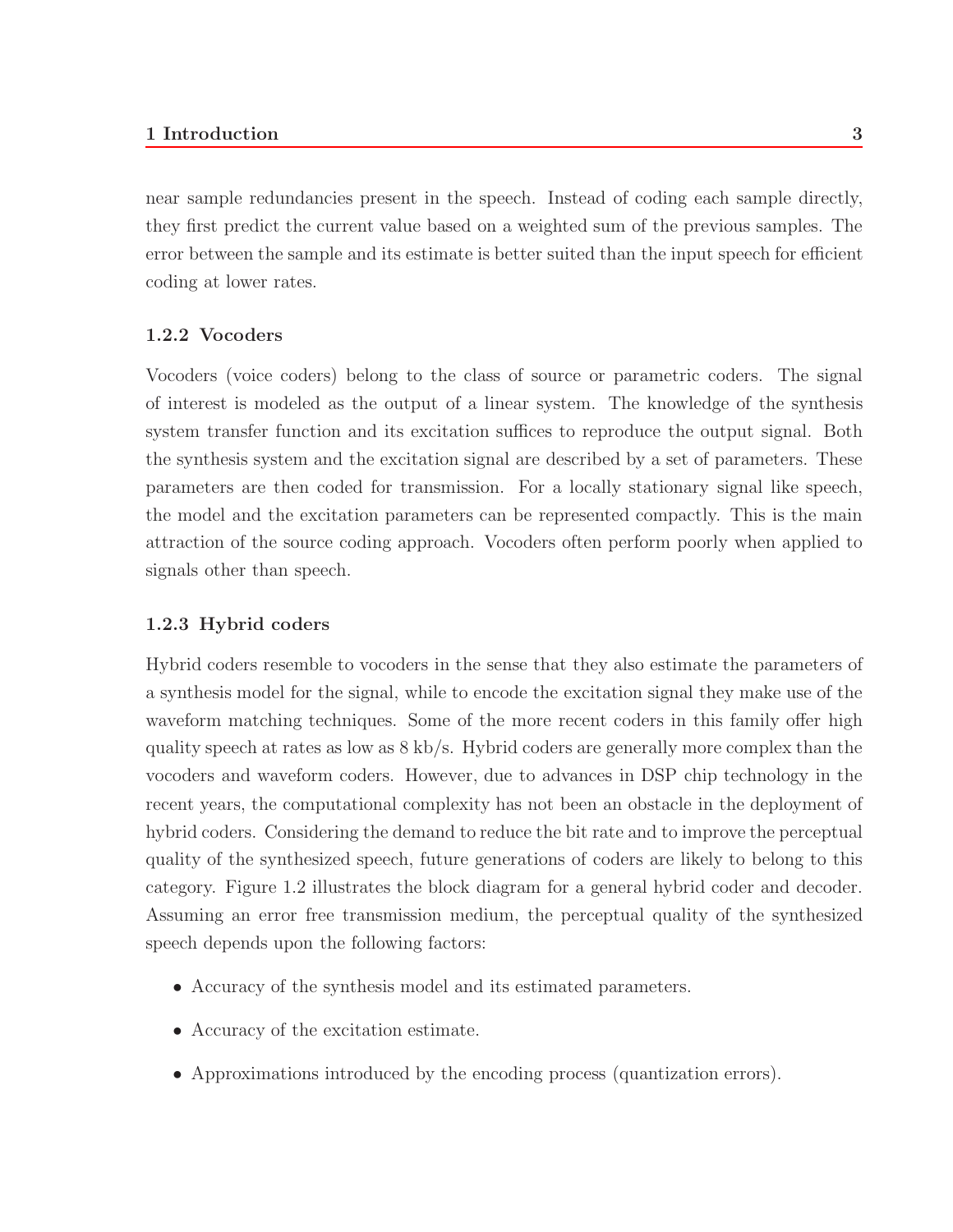

**Fig. 1.2** A hybrid coder/decoder block diagram.

# **1.3 Problem Statement**

The most common synthesis model used for speech is based on Linear Prediction (LP) theory. This model relies on the physiology of the speech production system. An all-pole filter models the vocal tract. The coefficients of this filter are obtained for blocks of speech samples. Each block (also referred to as a frame) is about 20 ms. To compute the LP parameters, the input frame excites the inverse (all-zero) filter. The filter coefficients are derived such that the energy of the output (prediction error) is minimized. This procedure is known as linear prediction analysis. Speech is then passed through the inverse filter to produce an approximation of the glottal excitation, called the residual.

Changes of the speech production system should ideally be reflected by changes in the synthesis model parameters. However, this is not the case in practice. Standard linear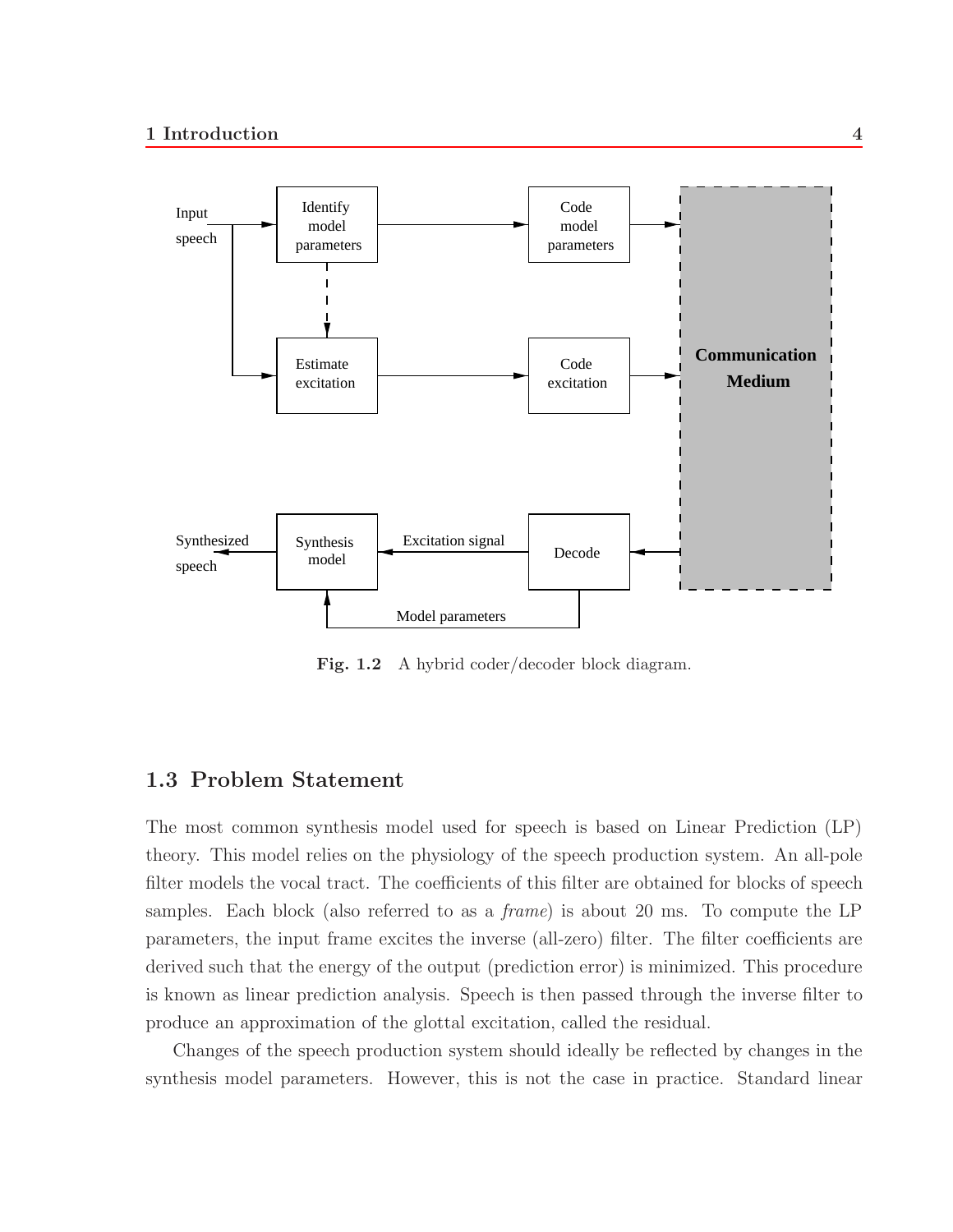#### **1 Introduction 5**

prediction analysis suffers from shortcomings due to the simplistic nature of the model, the asynchrony between the analysis frame and the speech waveform, and the strategy deployed to obtain the model parameters. The effect of these shortcomings is partly reflected by artificial frame-to-frame fluctuations of linear prediction coefficients. During voiced regions, sudden variation of these coefficients leads to changes in the residual pitch pulses shape from one frame to another. This may affect the performance of the excitation coding stage. Moreover, the LP parameters have to be quantized prior to the transmission. Their fluctuations are likely to be accentuated in this process, leading to audible distortions in the synthesized speech.

## **1.4 Previous Related Work**

The asynchrony between the analysis frames and the speech signal is an important factor leading to the frame-to-frame variation of LP coefficients. One approach to reduce the effect of this time asynchrony is to multiply the prediction error with a tapered window prior to minimizing its energy [1]. It is also possible to perform pitch synchronous analysis of the speech [2]. Another solution is to modify the length and the position of the analysis frame according to the characteristics of the input [3].

As previously mentioned the LP filter coefficients are obtained by minimizing the energy of the prediction error. This signal models the glottal excitation which consists of periodic pulses (voiced speech) and/or noise-like signal (unvoiced speech). The resulting LP parameters are affected by the presence of high amplitude pitch pulses (Section 3.2.3). To overcome this shortcoming of standard LP analysis, it has been suggested to scale down the high amplitude samples in the LP residual waveform prior to minimizing its energy [4]. Another suggested solution involves minimizing the mean absolute value of residual signal (rather than the mean-square) over the analysis interval [5].

Bandwidth expansion techniques (Section 2.3.3) are used to improve the numerical robustness of the LP analysis algorithm [6]. These techniques slightly decrease the frame-toframe variation of LP parameters. Other approaches to smooth the evolution of the LP parameters include modifying their quantized values according to some non-linear smoothing techniques. Previous work in this field [7] suggests that by using a perceptually motivated rule-based algorithm, the subjective quality of the speech is improved.

Although all of above techniques somewhat reduce the frame-to-frame fluctuations of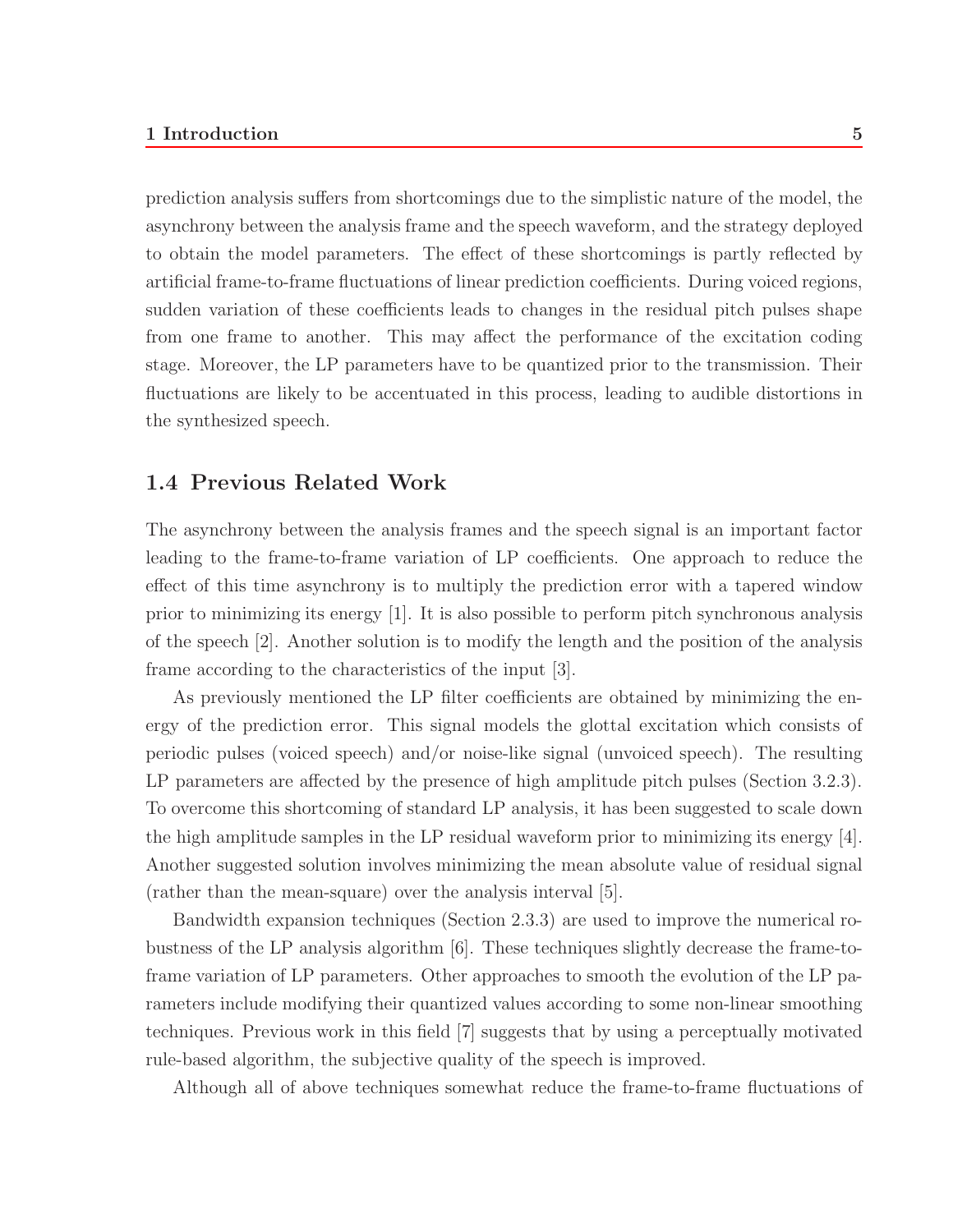the linear prediction coefficients, many of them involve an excessive computational load. Moreover, none of these methods directly addresses the relation between the changes in the pitch pulses shape and the linear prediction model. Therefore, they do not fully solve the problems related to the LP model and its interaction with modelling of the glottal excitation.

# **1.5 Thesis Contribution**

The primary goal of our research is to find methods or correction measures which will reduce the effect of the shortcomings of the standard linear prediction analysis. These methods will ensure that in the stationary voiced regions, the source model and the excitation signal evolve slowly with time. We therefore aim for a *joint smoothing* in the LP parameters and the pitch component of the residual waveform. Any change in these parameters will then be much more likely due to the variation in the shape of the vocal tract and the changes in the excitation waveform. Smoothing the temporal evolution of the LP parameters results in a more slowly changing pitch pulse shape [22]. Similarly, for steady state voiced speech, by ensuring that the shape of the pitch pulses evolves slowly, the temporal evolution of the LP coefficients is also smoothed. This increased smoothness can result in an increase in the coding efficiency (when differential coding is used) and/or in the improvement of the speech quality.

We do not directly address the issue of the quantization errors. Although, it is intuitive to believe that smoothing the evolution of LP parameters and the pitch pulses reduces the associated quantization errors when differential coding schemes are used.

Two different approaches are proposed. In the first method, we attempt to the increase the periodicity of the voiced speech residual. This is accomplished by deriving the model parameters such that the excitation matches a target signal. The latter represents an ideal excitation signal, i.e. a signal in which the pitch pulses evolve slowly while the adjacent samples are uncorrelated. This method will be referred to as the Target Matching (TM) technique. In the second approach, we enforce the smoothness on the evolution of the model parameters by augmenting the conventional error criterion used to derive them. A combination of these techniques will also be investigated. Portions of this thesis are reported in [8][9].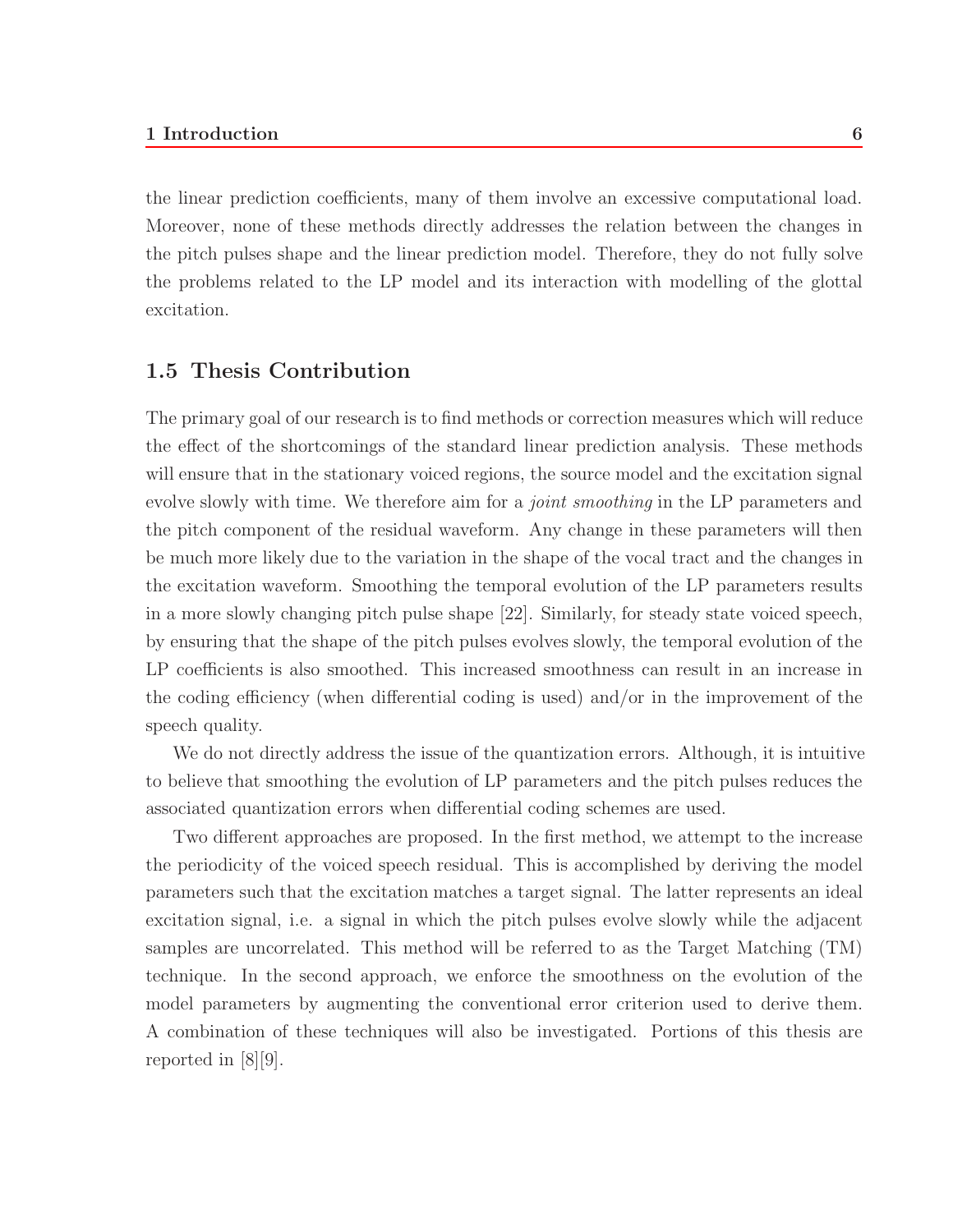# **1.6 Thesis Organization**

In Chapter 2, we will overview the basic theory of linear prediction analysis. Conventional methods to obtain the LP coefficients are summarized. Common approaches to encode the excitation signal are also explained. In Chapter 3, we will introduce the target matching approach and propose a strategy to construct the target signal. A novel scheme to directly reduce the frame-to-frame variation of LP coefficients is presented in Chapter 4. The simulation results and the comparison with the conventional linear prediction analysis for each of the proposed methods will be presented at the end of the respective chapters. This work is summarized in Chapter 5 where we also provide suggestions for future investigations.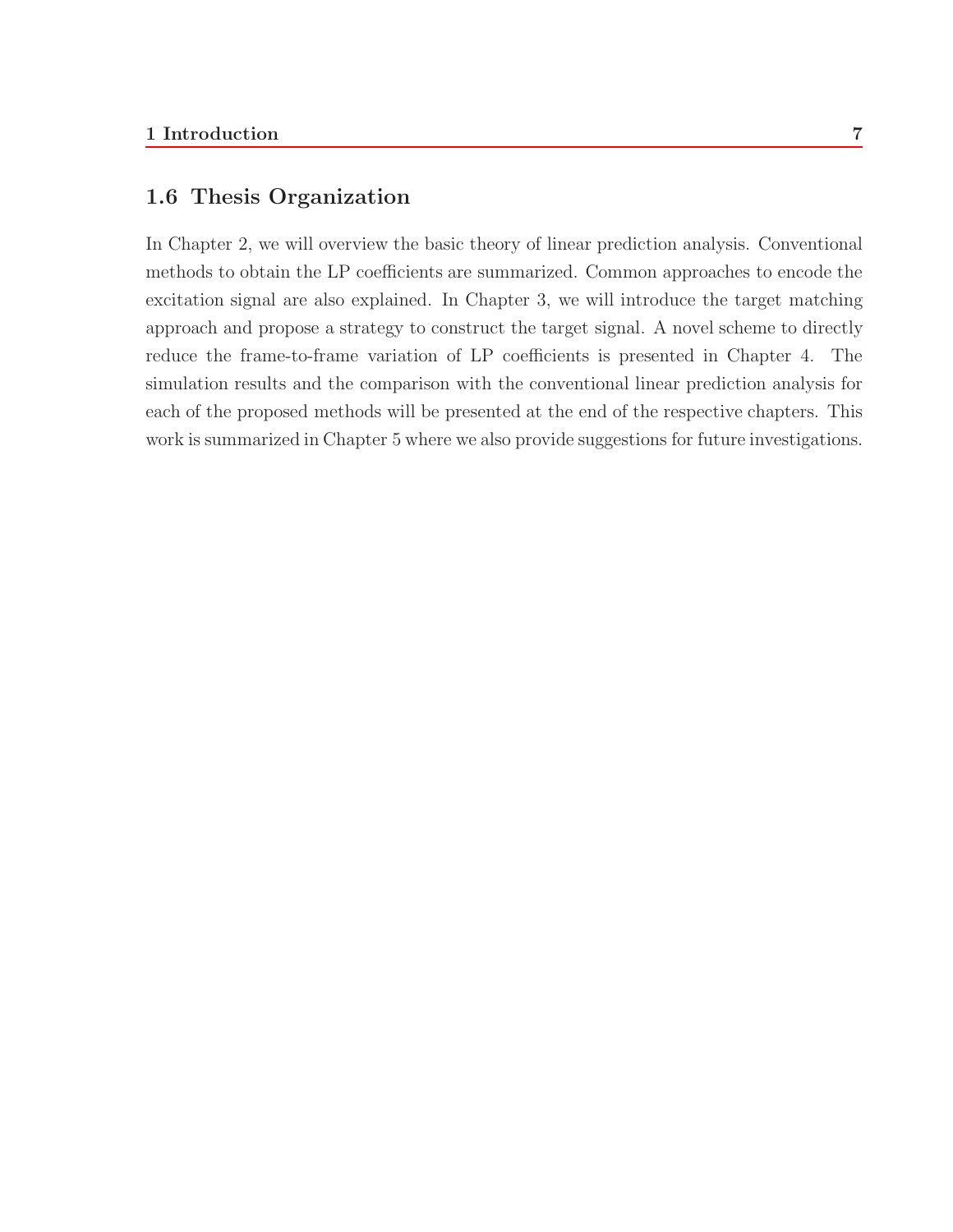# **Chapter 2**

# **Linear Prediction in Speech Coding**

In almost all the coders in the class vocoders, linear prediction analysis constitutes the first processing block to encode the discrete input signal. In this chapter, we present the linear prediction analysis from two different point of views: first as a particular case of the optimal filtering problem, and then as a tool to model the vocal tract transfer function. The former view clarifies the redundancy removal role of the linear prediction analysis, while the latter illustrates how the speech envelope spectrum is characterized by the linear prediction coefficients.

The prediction error (LP residual) estimates the vocal tract excitation. For voiced speech, this signal consists of a train of pitch pulses. Linear predictive coders often exploit the quasi-periodic nature of the LP residual to increase the coding efficiency. The use of a pitch filter or an adaptive codebook, during voiced speech, is a popular technique to account for the pitch pulses. This method is reviewed in the second part of this chapter.

# **2.1 Linear Prediction Analysis: An Optimal Filtering Problem**

In classical optimal filtering, one attempts to estimate a desired sequence  $d(n)$  from an observation sequence  $x(n)$  using a linear time-invariant filter. The term optimal implies that the filter parameters are obtained by minimizing the energy of the estimation error. The signals **x** and **d** are generally random processes with known or estimated second moment statistics.

Optimal filtering is also used as a system identification tool. Consider **x** and **d** as the input and the output of a linear system, respectively. A filter that estimates **d** from **x**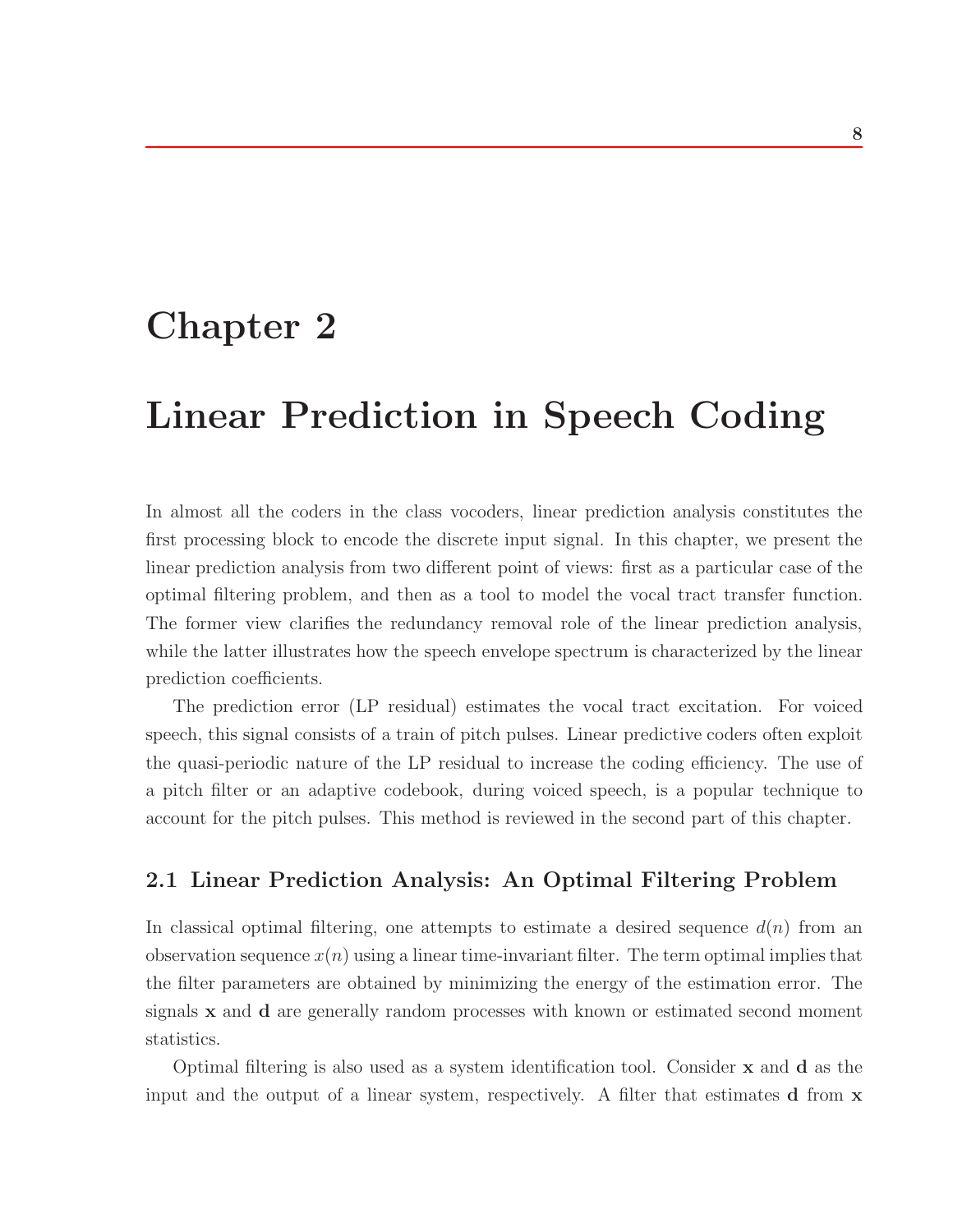

**Fig. 2.1** Optimal filtering.

models the original system transfer function  $[10]$ . If an FIR filter of length  $P$  is used, then each sample of the desired signal **d** is estimated using the past P values of the observation **x**.

$$
\hat{d}(n) = \sum_{k=1}^{P} a_k x(n-k)
$$
\n(2.1)

$$
e(n) = d(n) - \hat{d}(n) \tag{2.2}
$$

where  $a_k$  are the coefficients of the optimal filter, and  $e(n)$  is the estimation error. In linear prediction analysis, each sample of the speech is estimated as the weighted sum of the P previous samples, i.e.

$$
\hat{s}(n) = \sum_{k=1}^{P} a_k s(n-k)
$$
\n(2.3)

$$
e(n) = s(n) - \hat{s}(n) \tag{2.4}
$$

The coefficients  $a_k$  are obtained by minimizing the estimation error energy  $\mathbf{E}$ :

$$
\mathbf{E} = \sum_{n=n_i}^{n_f} e^2(n) \tag{2.5}
$$

where  $n_i$  and  $n_f$  indicate the boundary of the frame over which the minimization takes place. The above equations can be expressed in matrix notation.

$$
\hat{\mathbf{s}} = \mathbf{S}\mathbf{a} \tag{2.6}
$$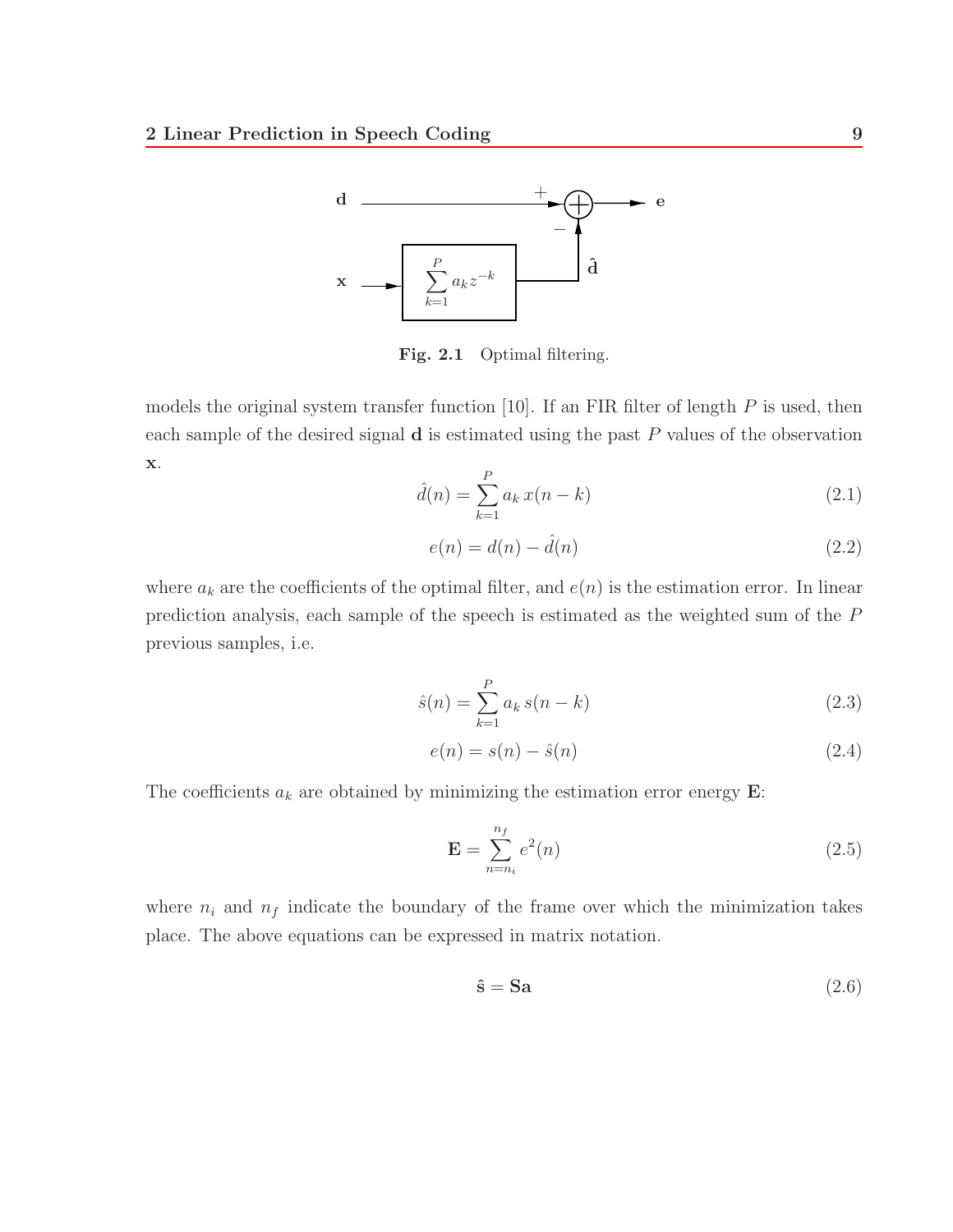where the data matrix **S** and the estimated speech frame  $\hat{\mathbf{s}}$  are defined as:

$$
\mathbf{S} = \begin{bmatrix} s(n_i - 1) & s(n_i - 2) & \cdots & s(n_i - P) \\ s(n_i) & s(n_i - 1) & \cdots & s(n_i - P + 1) \\ \vdots & \vdots & \ddots & \vdots \\ s(n_f - 1) & s(n_f - 2) & \cdots & s(n_f - P) \end{bmatrix}
$$

$$
\hat{\mathbf{s}} = \begin{bmatrix} \hat{s}(n_i) \\ \hat{s}(n_i + 1) \\ \vdots \\ \hat{s}(n_f) \end{bmatrix}
$$

The vector **a** denotes the filter coefficients.

$$
\mathbf{a} = \begin{bmatrix} a_1 \\ a_2 \\ \vdots \\ a_P \end{bmatrix}
$$

The estimation error is given by

$$
\mathbf{e} = \mathbf{s} - \hat{\mathbf{s}}
$$
  
=  $\mathbf{s} - \mathbf{S}\mathbf{a}$   

$$
\mathbf{s} = \begin{bmatrix} s(n_i) \\ s(n_i + 1) \\ \vdots \\ s(n_i) \end{bmatrix}
$$

where

The mean square error is expressed as

$$
\mathbf{E} = \|\mathbf{e}\|^2 = \mathbf{e}^T \mathbf{e}
$$
 (2.8)

Solving for the optimal filter parameters by minimizing **E** amounts to solving a least-square problem:

 $s(n_f)$ 

$$
\mathbf{Sa} \stackrel{\text{ls}}{=} \mathbf{s} \tag{2.9}
$$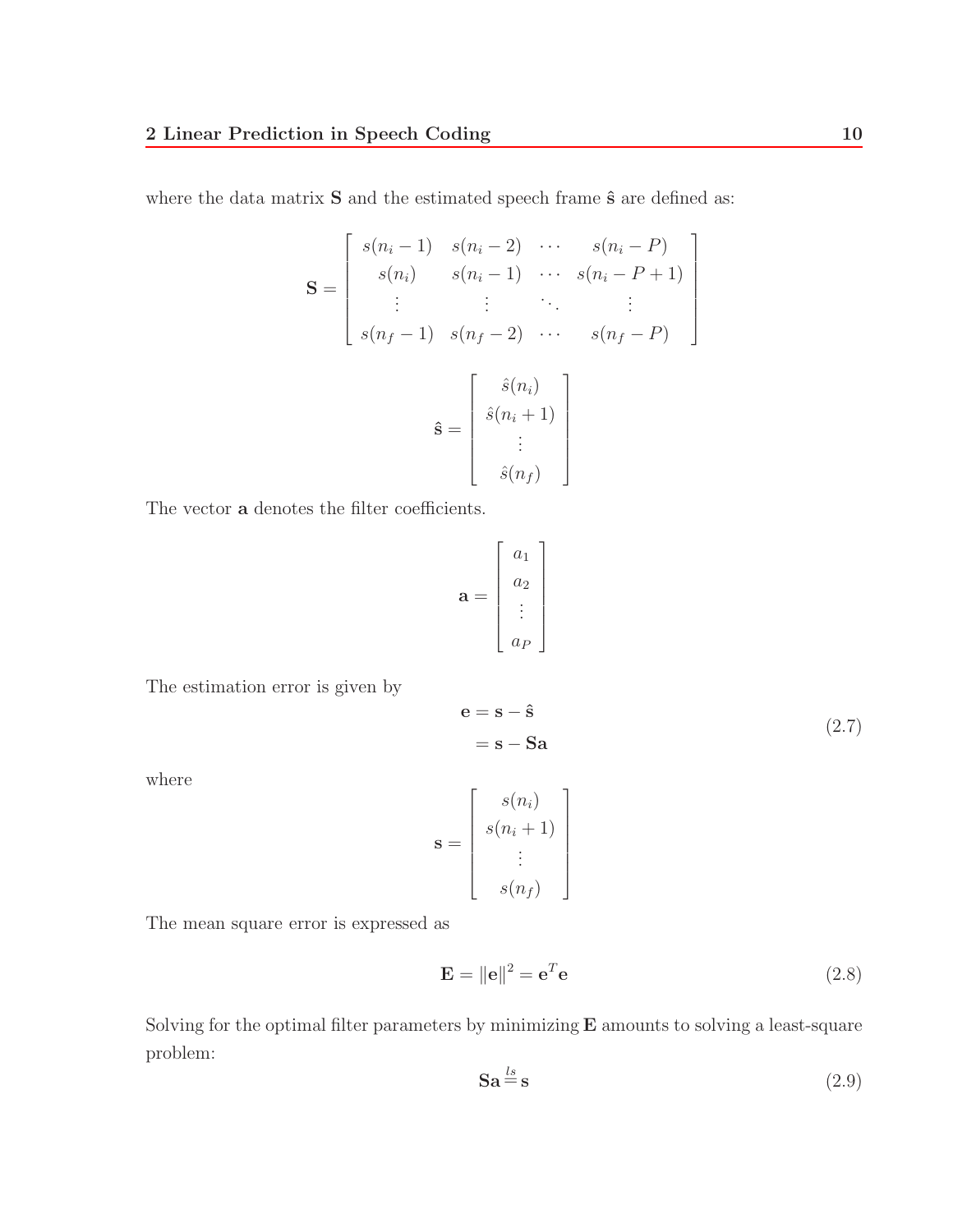The abbreviation ls (Least Squares) above the equality sign indicates that the number of equations in the above system is greater than the number of unknowns (filter coefficients). This is due to the fact that the number of samples in a frame is generally much greater than the filter order P. Therefore, the Minimum Mean Square Error (MMSE) solution is sought. This solution can be expressed as:

$$
\mathbf{a} = \mathbf{S}^+ \mathbf{s} \tag{2.10}
$$

where  $S^+$  is the Moore pseudo-inverse of S. It can easily be shown [10] that the error signal **e** is orthogonal to the data matrix, i.e.

$$
\mathbf{S}^T \mathbf{e} = \mathbf{0} \tag{2.11}
$$

This property is known as the *orthogonality principle*.

Considering linear prediction analysis as a particular case of the optimal filtering problem leads to an interesting geometric interpretation. Let  $s_i$  be the *i*-th column of **S**. The estimated speech segment can be expressed as a linear combination of the vectors **s**<sub>i</sub>, 0 ≤ *i* ≤ *P* − 1.

$$
\hat{\mathbf{s}} = a_1 \,\mathbf{s}_1 + a_2 \,\mathbf{s}_2 + \cdots + a_P \,\mathbf{s}_P
$$

Since the estimation error **e** is orthogonal to the columns of **S**, the vector **ˆs** can be viewed as the orthogonal projection of  $s$  into the space spanned by the  $s_i$ . This can also be seen by substituting **a** from Eq. (2.10) into Eq. (2.9)

$$
\hat{\mathbf{s}} = \mathbf{S}\mathbf{a} \n= \mathbf{S}\mathbf{S}^{+}\mathbf{s} \n= \mathbf{P}_{s}\mathbf{s}
$$
\n(2.12)

where  $P_s = SS^+$  is an orthogonal projection operator. This matrix projects any vector into the space formed by the columns of **S** which are in fact the delayed versions of **s**.

Therefore, LP filtering removes redundant information in each speech sample. The FIR filter **a** is known as the short term predictor. The output error or the residual signal **e** has a low level of redundancy and is better suited for efficient encoding than the original speech signal [11].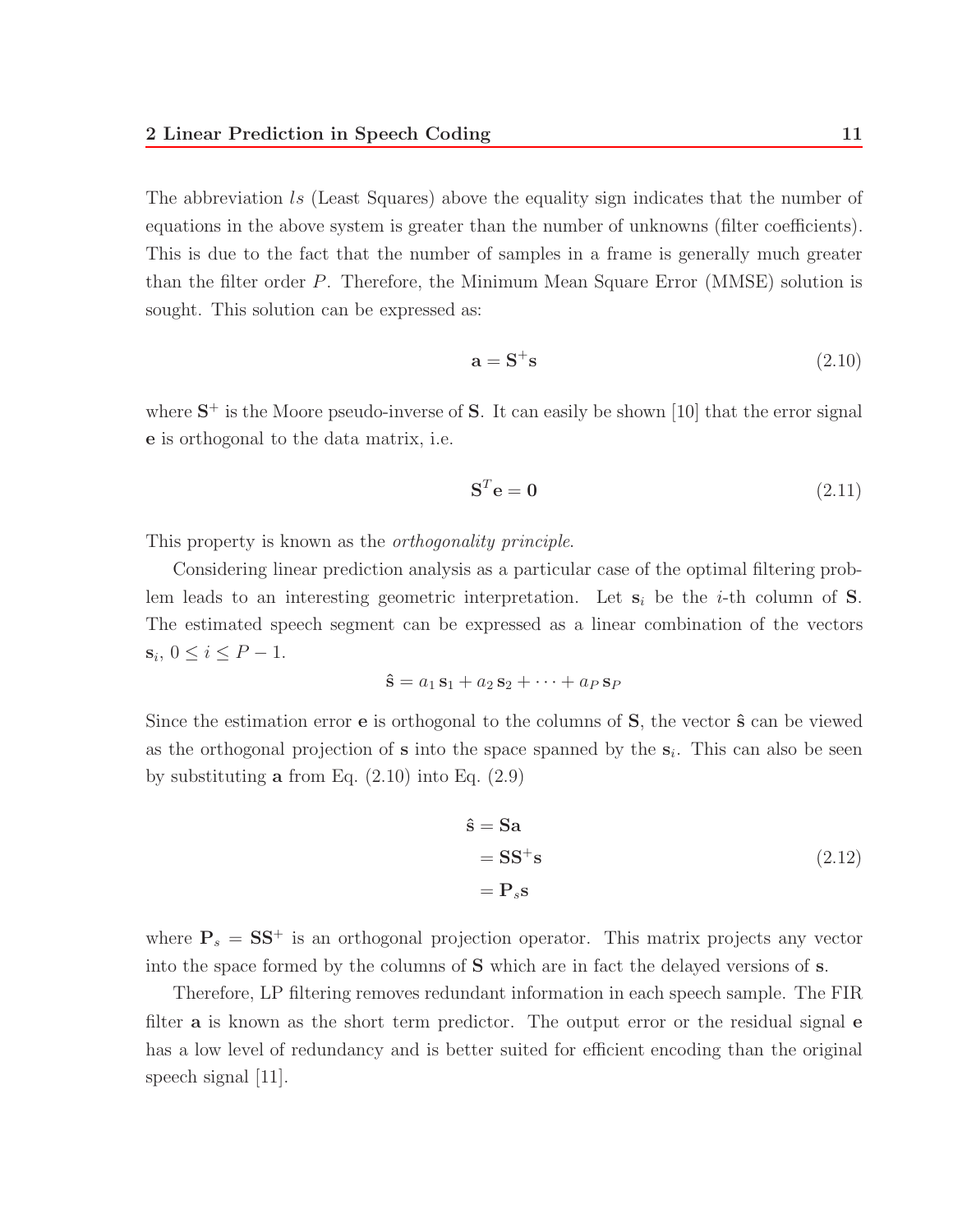### **2.2 Linear Prediction Analysis: Modelling the Vocal Tract**

The properties of voiced and unvoiced speech sounds (or phonemes) were stated in Chapter 1. Each sound can be classified based on two distinct features. The type of its glottal excitation, i.e. voiced or unvoiced, and the shape of the vocal tract which may vary for the duration of the phoneme.

Phonemes that have a voiced excitation, like vowels, are also called voiced. Their spectrum contains equally spaced harmonics due to the periodic nature of the glottal signal. The envelope of the spectrum presents peaks or resonances called *formants*. The bandwidth and the center frequency of the formants is a function of the vocal tract shape.

The nasal consonants like  $/m/$ ,  $/n/$ , and  $/G/$  also have a voiced excitation. Their time waveform resembles that of voiced speech. However, a characteristic of the nasal spectrum is the presence of the spectral nulls. The frequency of these anti-resonances is inversely proportional to the length of the closed oral cavity. When nasals proceed or succeed a vowel, there is a certain amount of coupling between the oral and nasal cavities. The spectrum of these nasalized vowels is affected by these phenomena. The formants are less peaked and have broader bandwidths than without the nasal coupling. Other spectral changes include the presence of spectral valleys.

Unvoiced sounds are produced when the noise-like excitation is forced through a constriction somewhere along the vocal tract. Due to lack of periodicity, the unvoiced sounds spectrum does not have a harmonic structure.

The voiced and unvoiced classification of the phonemes, although simplistic, provides enough information to model the speech production system. Each of these classes can be refined into many categories of sounds. Details of the speech sounds as well as their temporal and spectral characteristics can be found in [12][13].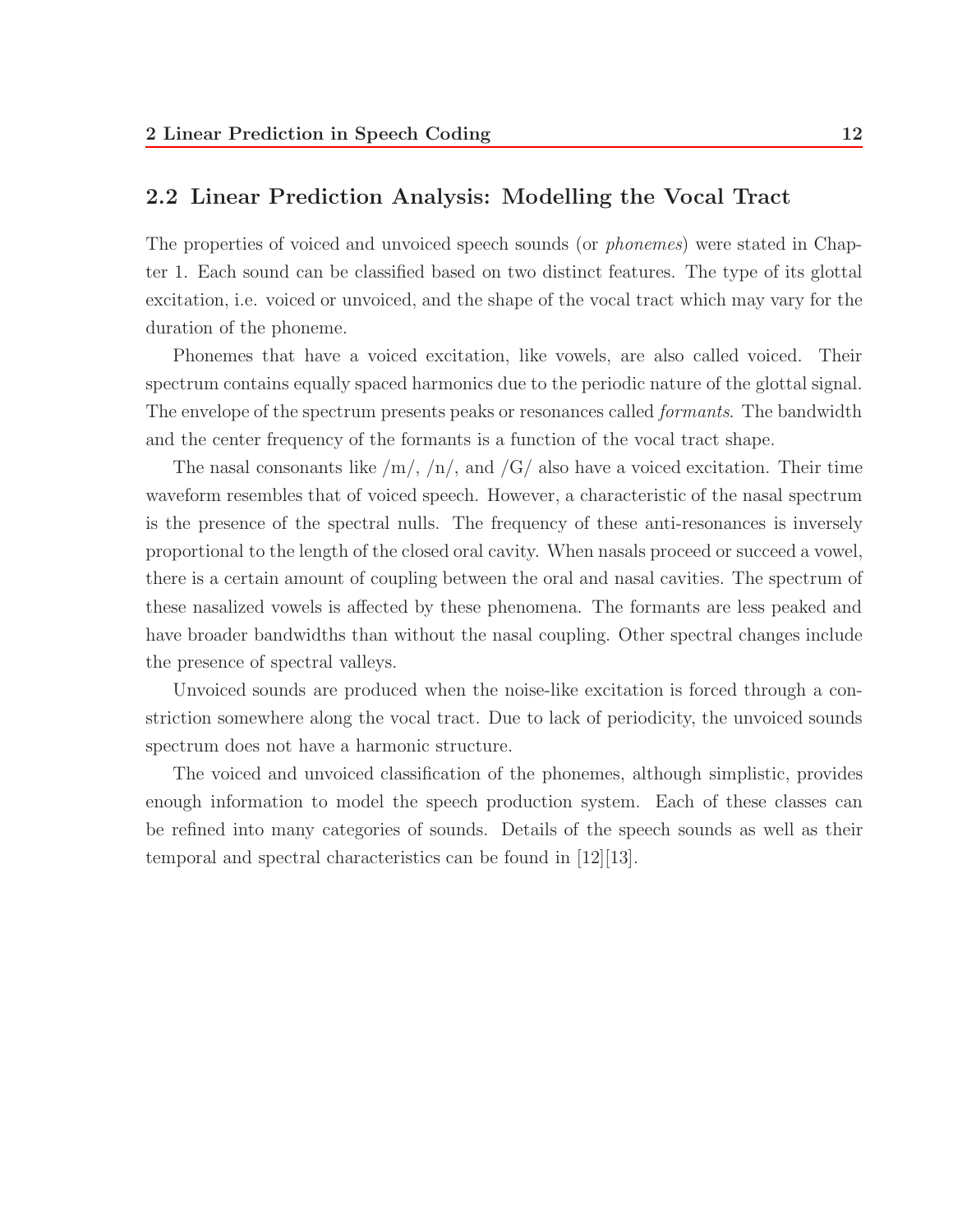#### **2.2.1 Vocal tract model**

A stationary speech segment is modeled as the output of a pole-zero or autoregressive moving average (ARMA) system  $H(z)$ :

$$
H(z) = G \frac{1 + \sum_{l=1}^{Q} b_l z^{-l}}{1 - \sum_{k=1}^{P} a_k z^{-k}}
$$
(2.13)

For voiced speech, the excitation signal  $u(n)$  takes on the form of a periodic train of impulses. For unvoiced sounds, a zero mean unit variance uncorrelated noise can model the glottal excitation. The zeros of  $H(z)$  model the nulls present in the spectrum of the phonemes like nasals. The resonances or formants in the spectrum of the vowels are represented by the poles of  $H(z)$ . The difference equation associated with Eq. (2.13) is:

$$
s(n) = \sum_{k=1}^{P} a_k s(n-k) + G \sum_{l=0}^{Q} b_l u(n-l) \quad \text{where} \quad b_0 = 1 \tag{2.14}
$$

Computing the parameters of the pole-zero model involves solving a non-linear set of equations. If the coefficients  $b_l$  are set to zero,  $H(z)$  will be an all-pole corresponding to an autoregressive (AR) system:

$$
H(z) = \frac{1}{A(z)}\tag{2.15}
$$

The coefficients  $a_k$  can then be obtained by solving a linear set of equations, as we see in the next section. From the signal modelling point of view, the use of an autoregressive synthesis model can be justified as follows:

• Any causal rational system of the form Eq.  $(2.13)$  can be decomposed [12] as:

$$
H(z) = H_g H_{min}(z) H_{ap}(z)
$$
\n
$$
(2.16)
$$

where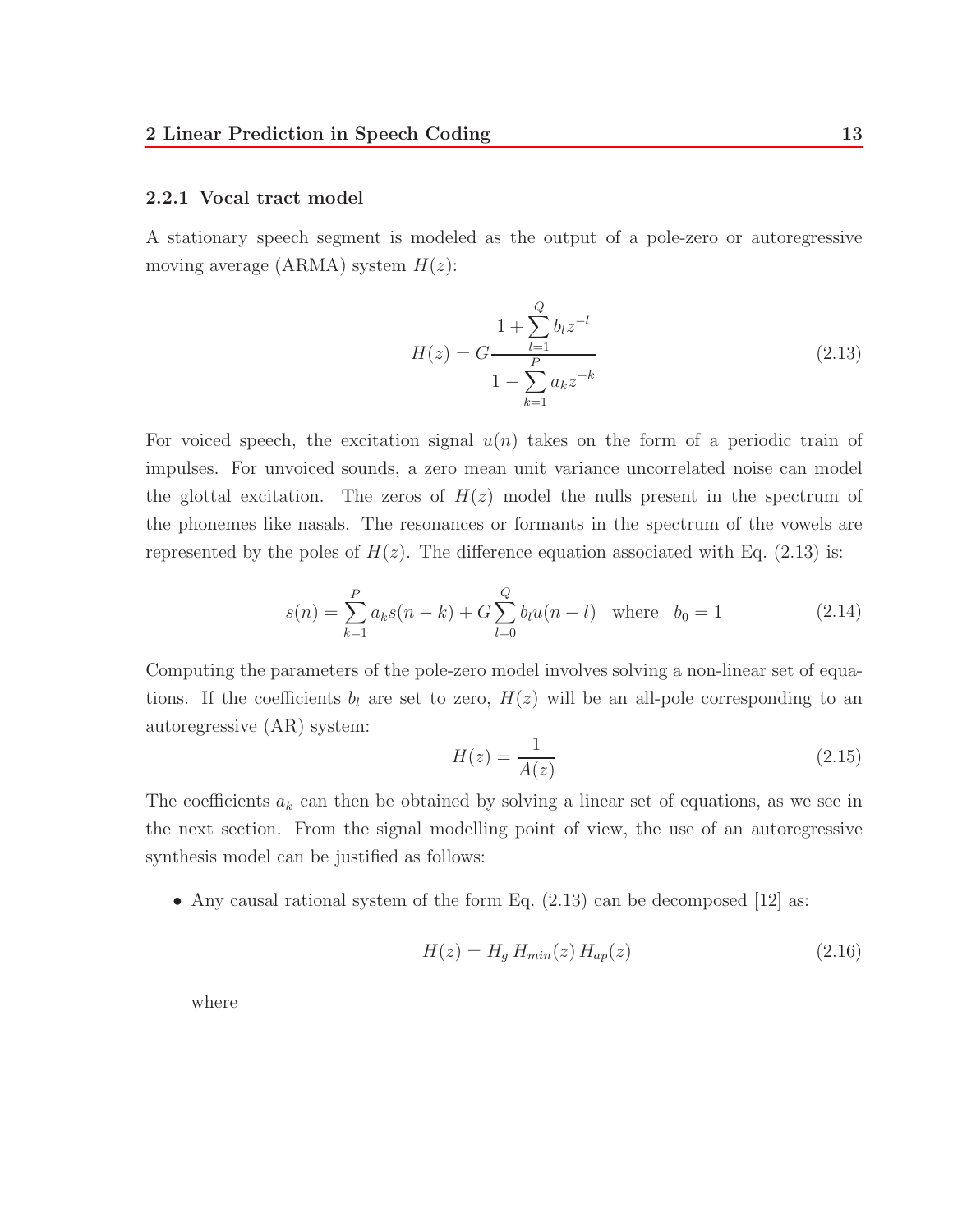| H <sub>q</sub> | : Gain factor.                      |
|----------------|-------------------------------------|
|                | $H_{min}$ : Minimum phase function. |
|                | $H_{ap}$ : All-pass function.       |

• The minimum phase component of  $H(z)$  can be expressed as an all-pole function:

$$
H_{min}(z) = \frac{1}{1 - \sum_{k=1}^{I} a_k z^{-k}}
$$
\n(2.17)

In general the decomposition of  $H(z)$  into a minimum phase component and an allpass filter requires that the filter order  $I$  be infinite. Nonetheless, if  $I$  is finite, we can find an approximate decomposition of  $H(z)$  into a minimum phase all-pole filter, an all-pass filter and a gain factor as in Eq. (2.16).

- The all-pass part  $H_{ap}(z)$  contributes only to the phase spectrum of  $H(z)$ .
- From the perceptual point of view, the amplitude spectrum of the speech signal is far more important than its phase characteristics.

The FIR filter  $A(z)$  is known as the LP inverse or the LP analysis filter. The effect of  $A(z)$  on the spectrum of the input speech is to remove of the formants introduced by the vocal tract. The order  $P$  is generally selected in such way that there is a pair of poles per formant present in the signal spectrum. For the speech signal sampled at 8 kHz, P is between 8 and 16. Additional poles allow the approximation of spectra which have zeros. The performance of  $A(z)$  is assessed by measuring the ratio of the energy of the input speech to the energy of the output residual. This measure is called the prediction gain  $G_f$ , and is often expressed in dB units:

$$
G_f = 10 \log_{10} \frac{\sum_{n} s^2(n)}{\sum_{n} e^2(n)} \tag{2.18}
$$

For an all-pole model  $H(z)$ , the time and the frequency representation of the error signal are

$$
e(n) = s(n) - \sum_{k=1}^{P} a_k s(n-k)
$$
\n(2.19)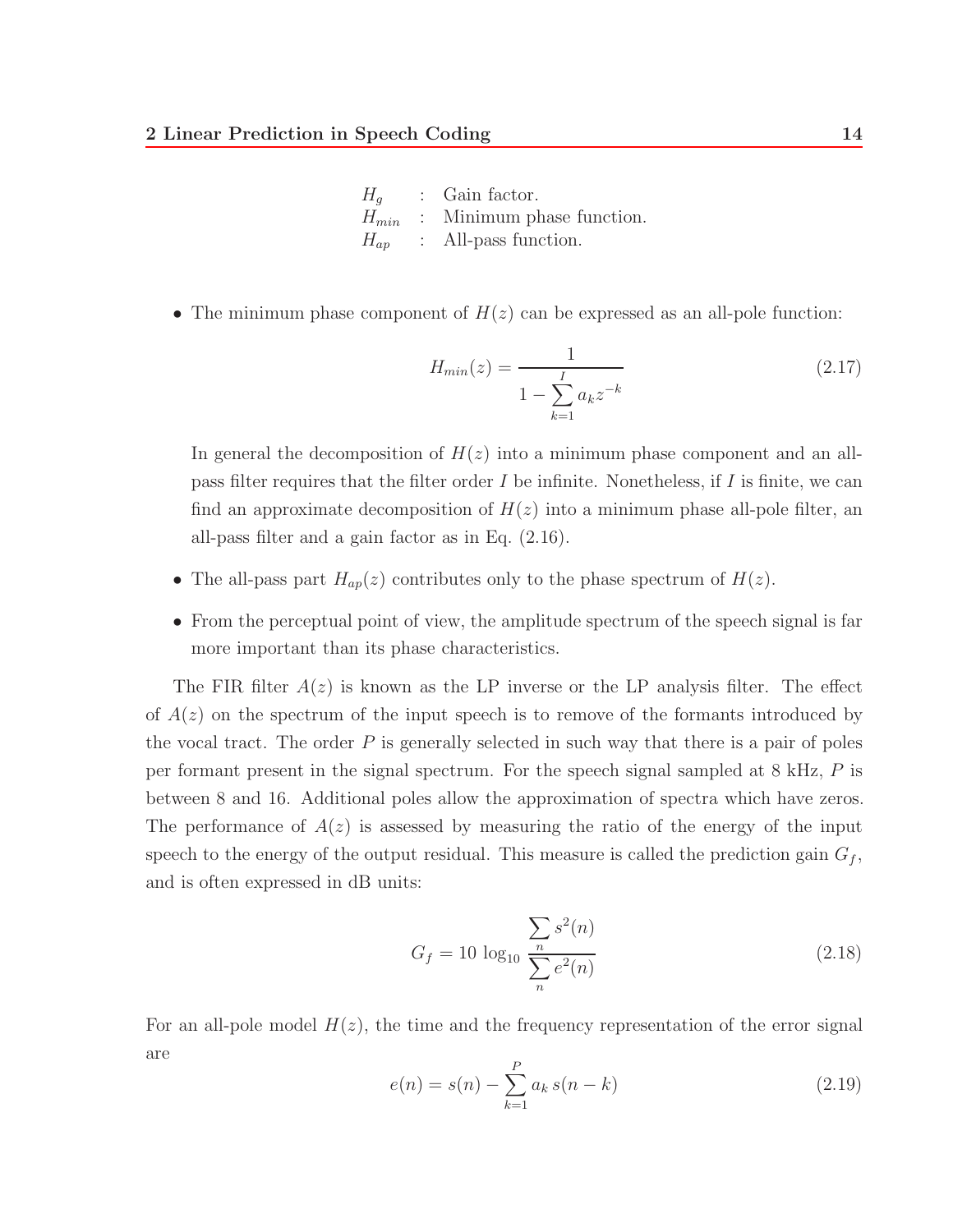$$
E(z) = \frac{S(z)}{A(z)}\tag{2.20}
$$

Let  $P(\omega)$  and  $P_{LP}(\omega)$  denote the energy magnitude spectrum of the input speech signal and the all-pole filter  $H(z)$ , respectively.

$$
P(\omega) = |S(e^{j\omega})|^2 \tag{2.21}
$$

$$
P_{LP}(\omega) = \frac{1}{|A(e^{j\omega})|^2}
$$
\n(2.22)

The error energy magnitude spectrum is given by

$$
|E(e^{j\omega})|^2 = \frac{P(\omega)}{P_{LP}(\omega)}\tag{2.23}
$$

The filter coefficients  $a_k$  are obtained by minimizing the error energy, Eq. (2.5). From the Parseval theorem [6]:

$$
\mathbf{E} = \sum_{n=-\infty}^{\infty} e^2(n) = \frac{1}{2\pi} \int_{-\infty}^{\infty} \frac{P(\omega)}{P_{LP}(\omega)} d\omega \qquad (2.24)
$$

Minimizing the energy of the error is equivalent to minimizing the ratio of the energy spectrum of the original speech signal to the energy spectrum of the all-pole filter. Thus, the energy magnitude spectrum of the all-pole filter is an approximation of the output signal energy magnitude spectrum<sup>1</sup>.

## **2.3 Estimating the LP Coefficients**

Figure 2.2 shows the block diagram for the linear prediction analysis stage. The signals  $w_d$  and  $w_e$  are the data and the error windows respectively. The length of these windows should be long enough to provide an accurate estimate of the speech power spectrum. On the other hand, to represent the signal power spectrum with a constant set of coefficients, the length of the windows should not be too long. Typical values for the window length are between 10 and 30 ms. The specific choice of these windows differs between the two most commonly used methods to solve for the filter coefficients  $a_k$ : the autocorrelation and the covariance methods.

<sup>&</sup>lt;sup>1</sup>In Eq. (2.5) the error energy is minimized over the range  $n_i \dots n_f$ . Therefore, the LP coefficients estimate the signal energy magnitude spectrum for the corresponding time interval.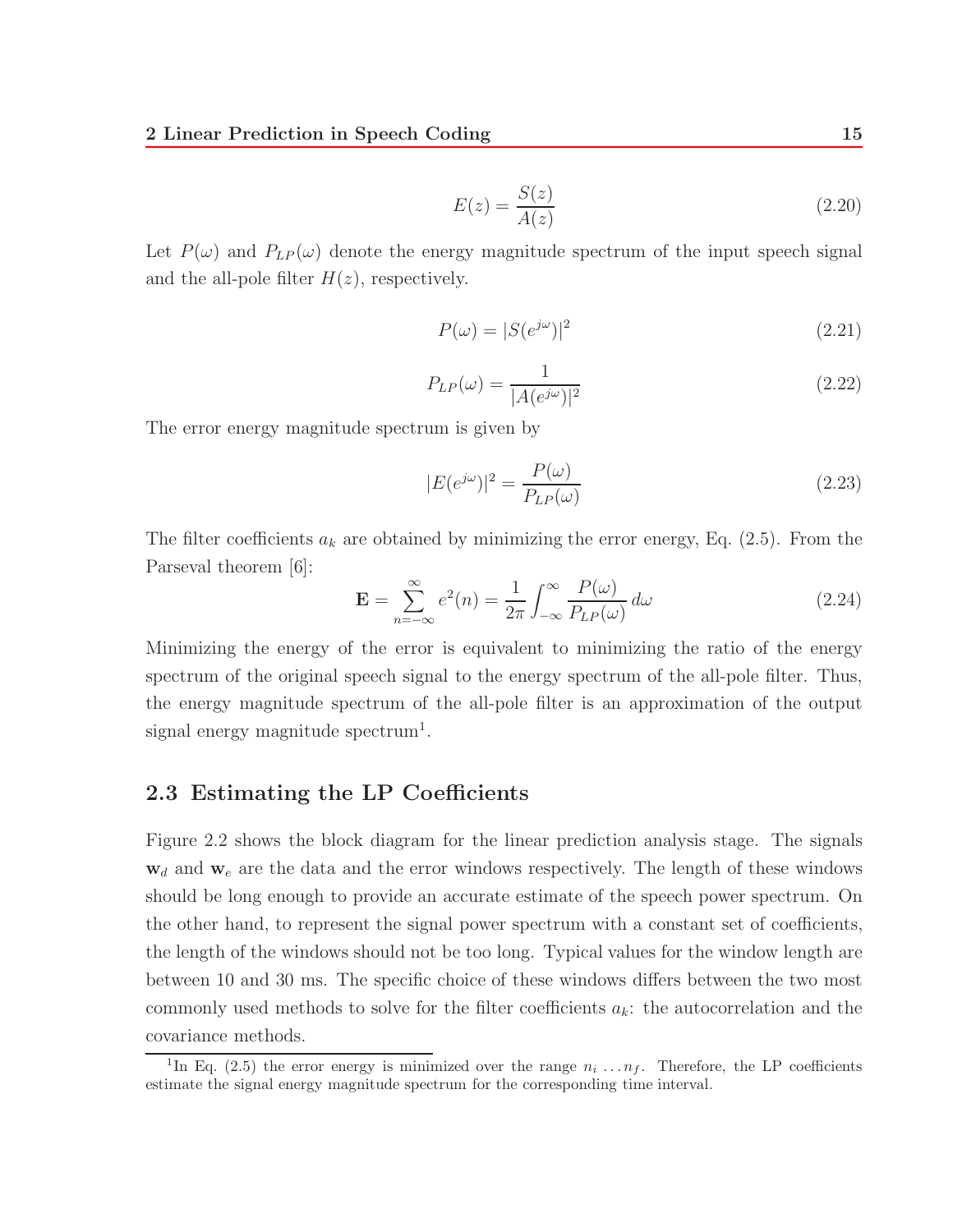

**Fig. 2.2** Linear prediction analysis block diagram

### **2.3.1 Autocorrelation method**

The data window  $\mathbf{w}_d$  has finite duration. The Hamming or the hybrid Hamming-Cosine [14] are among popular data windows used. If the error window  $\mathbf{w}_e$  is set to 1 for all n, then Eq. (2.9) has the following form:

$$
\begin{bmatrix}\n0 & 0 & 0 & \cdots & 0 \\
s_w(0) & 0 & 0 & \cdots & 0 \\
s_w(1) & s_w(0) & 0 & \cdots & 0 \\
\vdots & \vdots & \vdots & \vdots & \vdots \\
s_w(N-2) & s_w(N-3) & s_w(N-4) & \cdots & s_w(N-P-1) \\
0 & s_w(N-1) & s_w(N-2) & s_w(N-2) & \cdots & s_w(N-P+1) \\
0 & 0 & s_w(N-1) & s_w(N-1) & \cdots & s_w(N-P+1) \\
0 & 0 & s_w(N-1) & \cdots & s_w(N-P+2) \\
\vdots & \vdots & \vdots & \ddots & \vdots \\
0 & 0 & 0 & \cdots & s_w(N-1)\n\end{bmatrix}\n\begin{bmatrix}\na_1 \\
a_2 \\
a_3 \\
\vdots \\
a_P\n\end{bmatrix}\n\begin{bmatrix}\ns_w(0) \\
s_w(1) \\
s_w(2) \\
\vdots \\
s_w(2) \\
0 \\
0 \\
0\n\end{bmatrix}
$$
\n(2.25)

where

$$
s_w(n) = s(n) \, w_d(n)
$$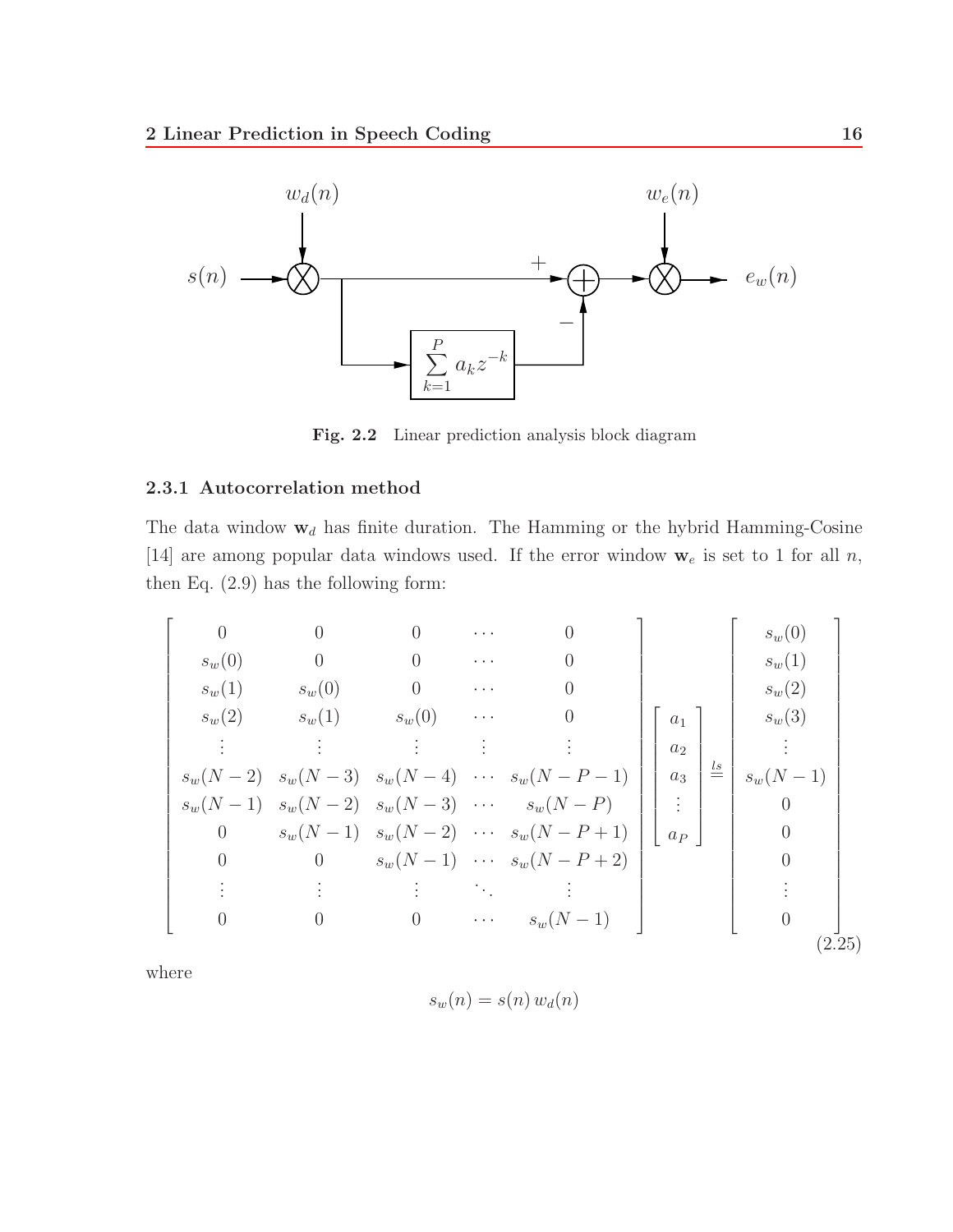To solve for the filter coefficients, both sides of the above equation are multiplied by **S**<sup>T</sup> .

$$
\mathbf{S}^T \mathbf{S} \mathbf{a} = \mathbf{S}^T \mathbf{s}
$$
  

$$
\mathbf{R} \mathbf{a} = \mathbf{r}
$$
 (2.26)

$$
\begin{bmatrix}\nR(0) & R(1) & \cdots & R(P-1) \\
R(1) & R(0) & \cdots & R(P-2) \\
\vdots & \vdots & \ddots & \vdots \\
R(P-1) & R(P-2) & \cdots & R(0)\n\end{bmatrix}\n\begin{bmatrix}\na_1 \\
a_2 \\
\vdots \\
a_P\n\end{bmatrix}\n=\n\begin{bmatrix}\nR(1) \\
R(2) \\
\vdots \\
R(P)\n\end{bmatrix}
$$

where  $R(i)$  denotes the autocorrelation function of the windowed input sequence.

$$
R(i) = \sum_{n=i}^{N-1} s_w(n) s_w(n+i) \quad 0 \le i \le P
$$
\n(2.27)

The matrix **R** and the vector **r** are referred to as the autocorrelation matrix and vector respectively. The main attraction of the autocorrelation method is the Toeplitz nature of the matrix **R**. The Levinson-Durbin recursion [15] can then be used to solve for coefficients  $a_k$ . Moreover, this approach guarantees a stable LP synthesis filter [16].

It can be shown [17] that when autocorrelation method is used to solve for the filter **a**, the first  $P$  autocorrelation coefficients of the LP synthesis filter match those of the input sequence. This is known as the autocorrelation matching property.

#### **2.3.2 Covariance method**

In the covariance method the input signal is not windowed, i.e.  $w_d(n) = 1$  for all n. The error window has finite length and is generally chosen to be rectangular, then Eq. (2.9) is written as:

$$
\begin{bmatrix}\ns(P-1) & s(P-2) & s(P-3) & \cdots & s(0) \\
s(P) & s(P-1) & s(P-2) & \cdots & s(1) \\
s(P+1) & s(P) & s(P-1) & \cdots & s(2) \\
\vdots & \vdots & \vdots & \ddots & \vdots \\
s(N-2) & s(N-3) & s(N-4) & \cdots & s(N-P-1)\n\end{bmatrix}\n\begin{bmatrix}\na_1 \\
a_2 \\
a_3 \\
\vdots \\
a_P\n\end{bmatrix}\n\begin{bmatrix}\ns(P) \\
s(P+1) \\
s(P+2) \\
\vdots \\
s(N-1)\n\end{bmatrix}
$$
\n(2.28)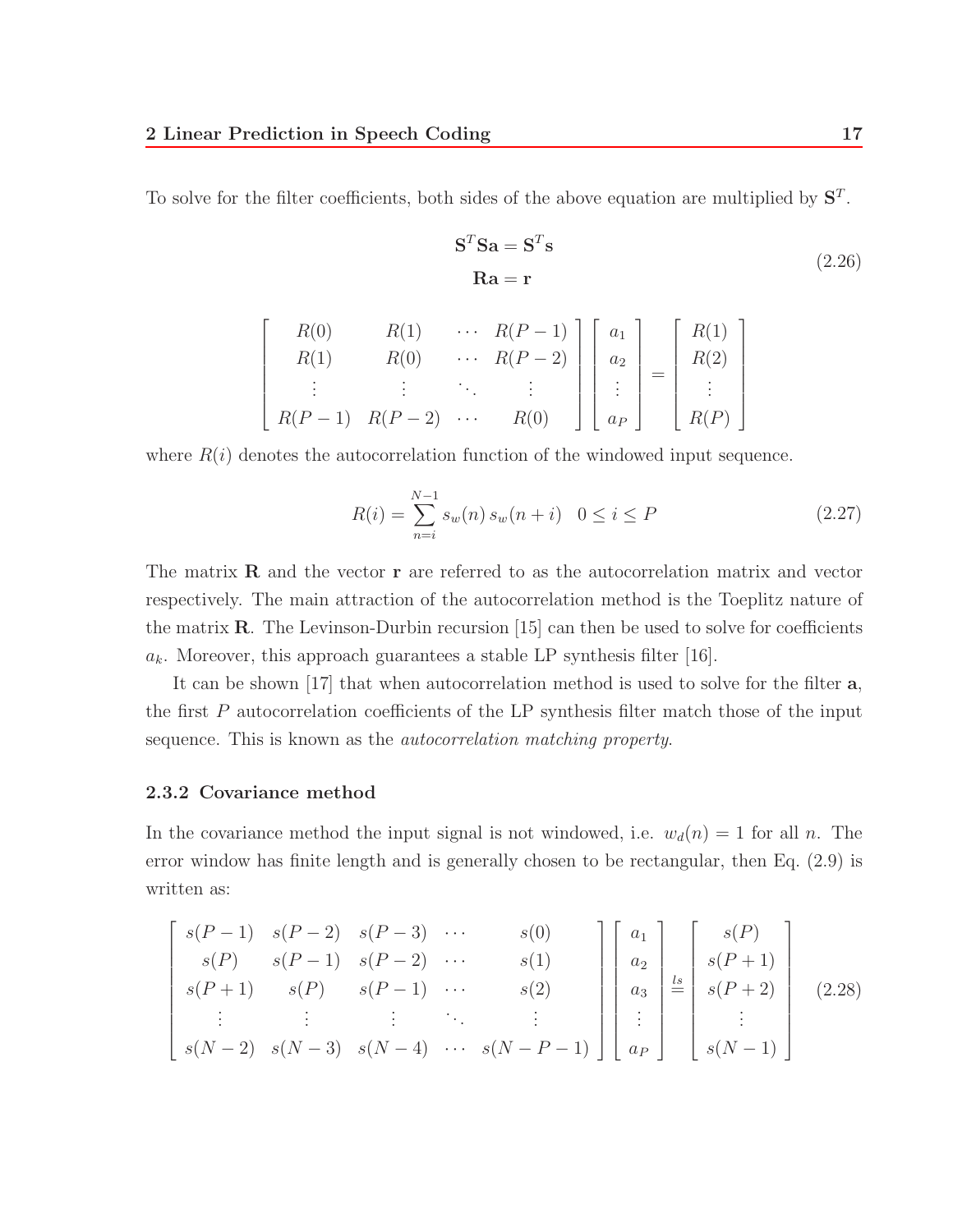$\sqrt{ }$  $\overline{1}$  $\overline{1}$  $\overline{1}$  $\overline{1}$  $\overline{1}$  $\overline{1}$  $\overline{1}$ 

Multiplying both sides of the above equation with  $S<sup>T</sup>$ , we obtain

$$
\mathbf{S}^T \mathbf{S} \mathbf{a} = \mathbf{S}^T \mathbf{s}
$$
  
\n
$$
\Phi \mathbf{a} = \phi
$$
 (2.29)

$$
\begin{array}{c}\n\phi(1,1) & \phi(1,2) & \cdots & \phi(1,P) \\
\phi(2,1) & \phi(2,2) & \cdots & \phi(2,P) \\
\vdots & \vdots & \ddots & \vdots \\
\phi(P,1) & \phi(P,2) & \cdots & \phi(P,P)\n\end{array}\n\begin{bmatrix}\na_1 \\
a_2 \\
\vdots \\
a_P\n\end{bmatrix}\n=\n\begin{bmatrix}\n\phi(1,0) \\
\phi(2,0) \\
\vdots \\
\phi(P,0)\n\end{bmatrix}
$$

where

$$
\phi(i,j) = \sum_{n=0}^{N-1-P} s(n-i+P)s(n-j+P)
$$
\n(2.30)

The matrix  $\Phi$  is symmetric positive definite and Cholesky decomposition [18] [15] can be used to solve for **a**. The prediction gain resulting from the covariance method is generally higher than the one offered by the autocorrelation method. The covariance method does not guarantee that the filter  $A(z)$  is minimum phase. However, there exists a slightly different version of this method, known as the modified covariance method [19] which ensures the minimum phase property of the LP analysis filter at the cost of the lower prediction gain.

In the remaining of this thesis we will use the term correlation matrix as a generic name for **S**<sup>T</sup>**S**. The terms autocorrelation and covariance matrices will be used for **R** and **Φ** respectively, when we want to distinguish whether a data window has been used or not.

#### **2.3.3 Bandwidth expansion**

The linear prediction coefficients  $a_k$  parameterize the speech power spectrum. For high pitched voiced signals, since the harmonics are widely spaced, there are not enough samples of the envelope spectrum to provide a reliable estimate. At these regions, the formant bandwidths are often underestimated by a large amount. To overcome this problem it is possible to move the poles of the LP filter  $H(z)$  inward by a factor  $\gamma$  [20]. This is equivalent to replacing the coefficient  $a_k$  by a  $\gamma^k a_k$ . The typical values for  $\gamma$  are between 0.988 and 0.996 which correspond to 10 to 30 Hz bandwidth expansion. Another approach to expand the estimated formant bandwidth is to multiply the autocorrelation coefficients by a lag window prior to the computation of LP parameters [20]. The lag window is often chosen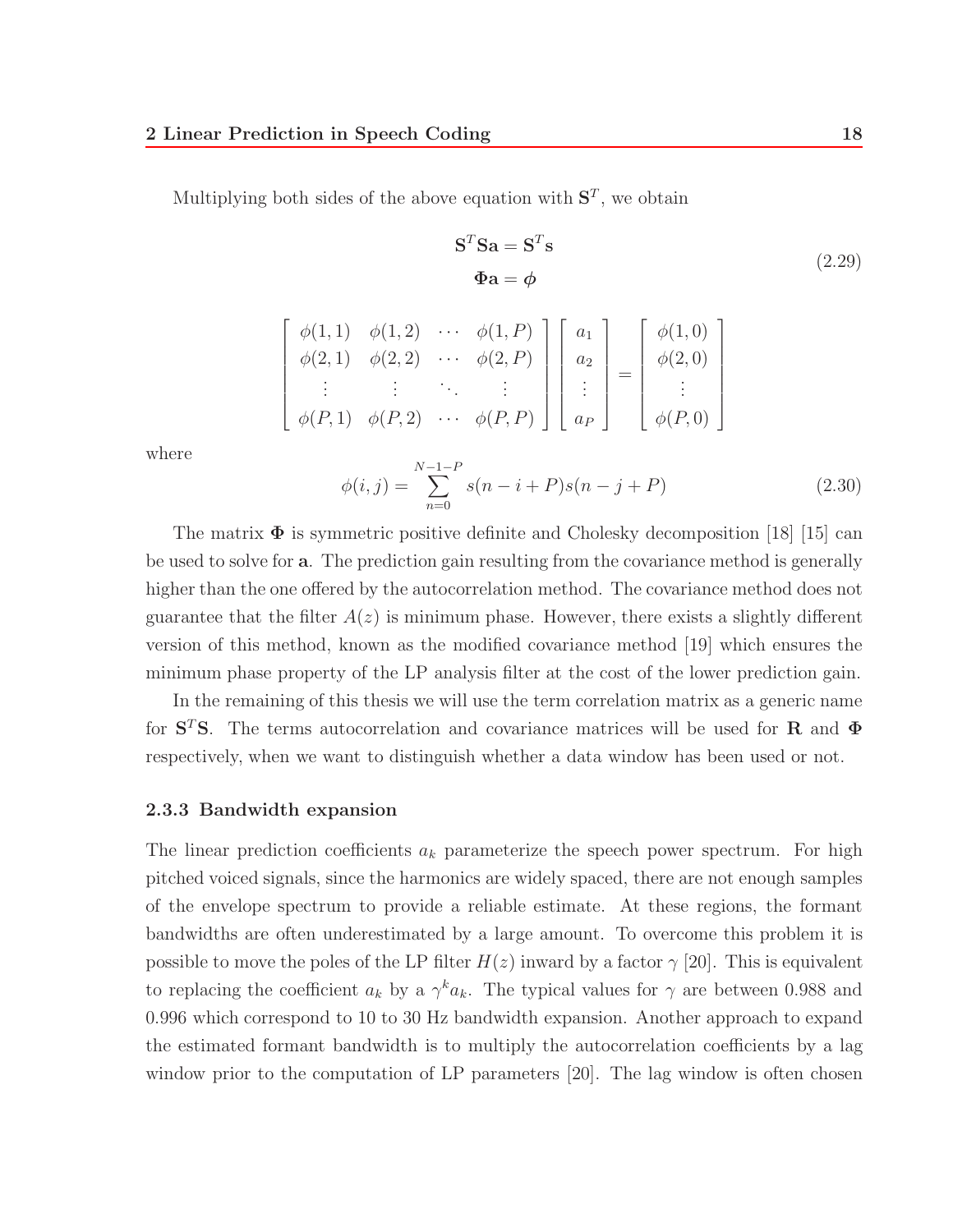to have a Gaussian shape. The power spectrum of speech is therefore convolved with a Gaussian shape window, resulting in the widening of the formant peaks. This approach has also the benefit of reducing the model power spectrum dynamic range, and therefore, improving the numerical conditioning of the correlation matrix.

#### **2.3.4 Improving the numerical robustness**

To avoid aliasing in the frequency domain, the speech signal is low pass filtered prior to the analog-to-digital conversion. This operation reduces the amplitude of the high frequency components of the speech spectrum. As a result, the correlation matrix can become illconditioned or singular. This affects the numerical precision of the LP coefficients. Therefore, it is common practice to add a low level high frequency noise to the spectrum of the original signal. Equivalently, it is possible to add a small term to the diagonal elements of the correlation matrix. This operation which is known as the *high frequency compensation* [21] reduces the numerical problems in solving Eqs. (2.26) and (2.29).

#### **2.3.5 Representation of LP coefficients**

Linear prediction coefficients have to be quantized prior to transmission. To have smooth variations during the coefficient update, it is common to interpolate them at rates higher than the adaptation rate. Still, quantization errors can degrade the quality of the synthesized speech. The stability of the synthesis filter  $H(z)$  may also be jeopardized by the quantization process, if done in an inappropriate domain.

It is desirable to express the LP parameters in a domain with good quantization properties. Moreover, the representation of these parameters should be such that the stability of  $H(z)$  can easily be ensured. The partial correlation (PARCOR) coefficients and the line spectral frequencies (LSF) are among the most popular representations of LP parameters. Detailed description of different LP domains and their quantization properties are found in [12] [20].

## **2.4 Modelling the Glottal Excitation Signal**

For the voiced speech, the glottal excitation signal consists of a series of slowly evolving pitch pulses. This periodicity which is due to the oscillatory opening and closing of the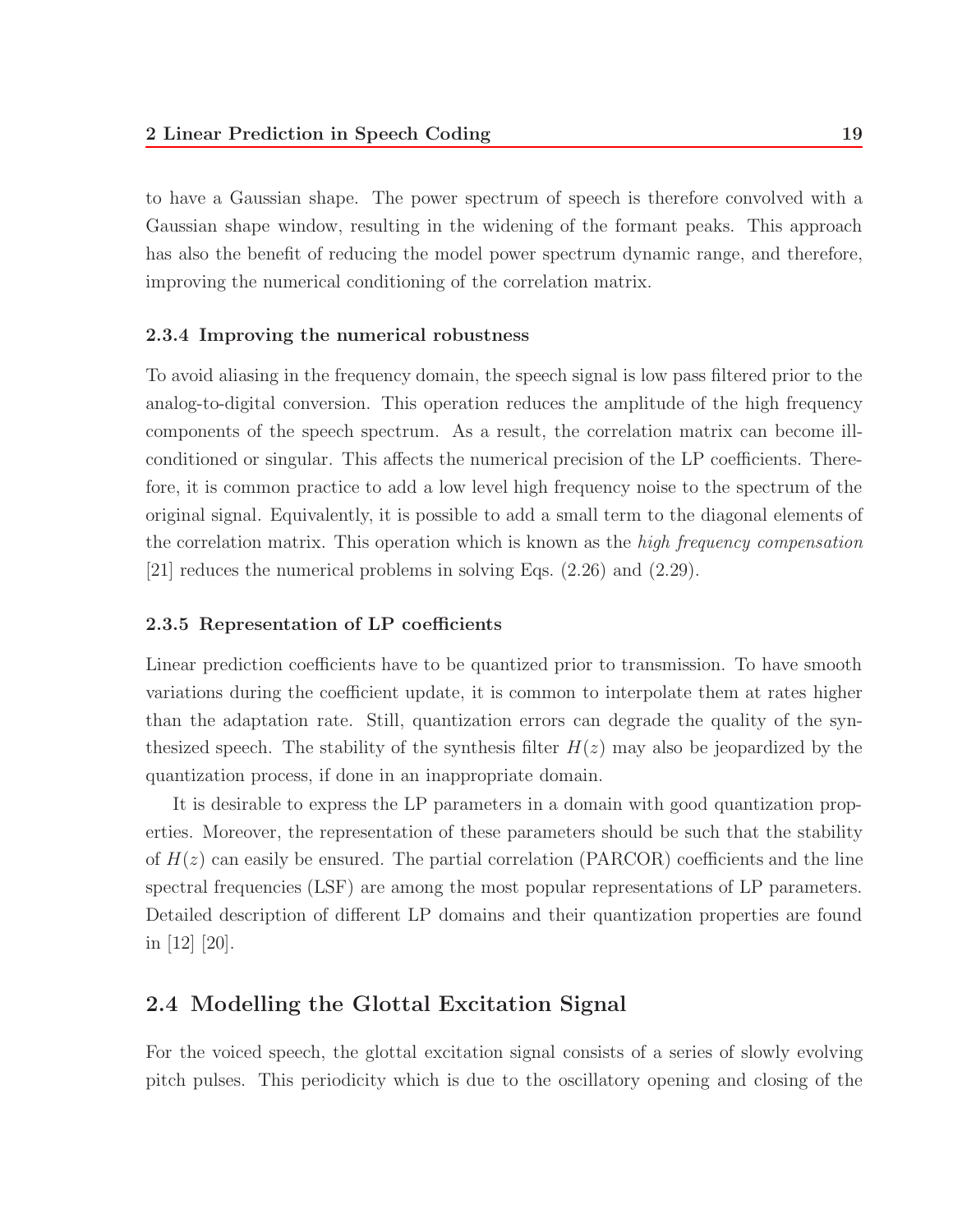vocal folds is present to a large extent in the residual signal. If the pitch period is available, then it is possible to remove this long term redundancy. A pitch filter is often used to model the periodicity of pitch pulses. Code Excited Linear Predictive coders (CELP) generally utilize an adaptive codebook implementation of a pitch filter. In the next subsection, we will describe a pitch filter and the main components of a CELP encoder.

#### **2.4.1 Pitch filters**

The simplest form of a pitch filter is given by

$$
P(z) = 1 - \beta z^{-M}
$$
 (2.31)

where M is the estimated pitch lag which varies between 20 to 150 samples at  $8$  kHz sampling rate. The parameter  $\beta$  indicates the level of the periodicity in the signal. The effect of  $P(z)$  on the spectrum of the residual, **e**, is to filter out the fine harmonic structure of the signal. In practice, the true pitch period may not be an integer multiple of the

$$
e \longrightarrow P(z) \longrightarrow e
$$

**Fig. 2.3** Pitch filter block diagram

sampling interval. A possible solution is to use a three term pitch filter:

$$
P(z) = 1 - \beta_{-1} z^{-M-1} - \beta_0 z^{-M} - \beta_1 z^{-M+1}
$$
\n(2.32)

The periodic component of **e** is better estimated by means of this averaging. The pitch filter parameters are computed so as to minimize the prediction error energy  $\|\boldsymbol{\epsilon}\|^2$ . Details on the efficient computation of the pitch filter parameters are given in [22]. An alternative solution is to use a fractional delay  $M$  [23] pitch predictor. This filter has only one tap but provides better temporal resolution by allowing the lag to have an integer and a fractional component.

The pitch parameters are generally updated once every 5 ms. The received signal at the decoder side will have to go through  $1/P(z)$  to construct the LP residual signal. Similar to the LP analysis filter, the performance of a pitch filter is evaluated in terms of its prediction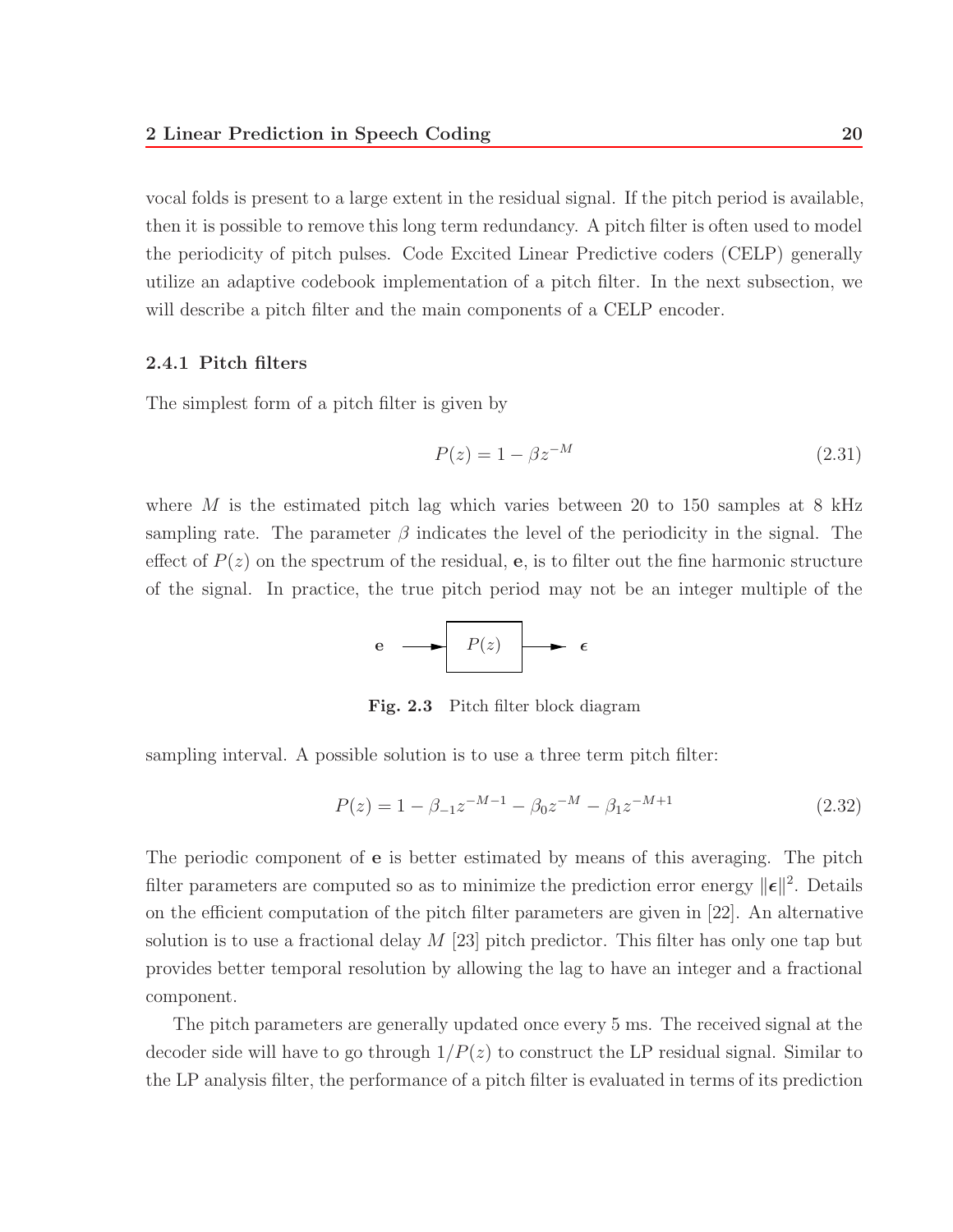gain in dB units:

$$
G_p = 10 \log_{10} \frac{\sum_{n} e^2(n)}{\sum_{n} \epsilon^2(n)}
$$
\n(2.33)

#### **2.4.2 Adaptive codebook**

The action of the pitch filter can be mimicked by an adaptive codebook [24] as illustrated in Fig. 2.4. The codebook is basically a table containing overlapping past segments of



**Fig. 2.4** Adaptive codebook block diagram

excitation signal. The pitch lag  $M$  corresponds to the index of this table. Similarly, the gain factor  $g_a$  plays the role of the parameter  $\beta$  in Eq. (2.31). The word adaptive emphasizes the fact that the codebook is updated by the new excitation. The use of an adaptive codebook has become the standard approach to model the periodic component of the residual in CELP coders (Fig. 2.5). Some of the important features to notice in this architecture are:

- The overall excitation signal is constructed from the contribution of two codebooks. The adaptive codebook models the periodic component in the residual signal while the fixed codebook models the stochastic or the noisy component. The fixed codebook is also known as the stochastic codebook.
- The content of the adaptive codebook is updated by a delayed version of the constructed excitation signal. The fixed codebook contains noise-like waveforms. During the unvoiced segments of the speech the contribution of the fixed codebook dominates the constructed excitation signal while the adaptive codebook contributes the most during the voiced sounds.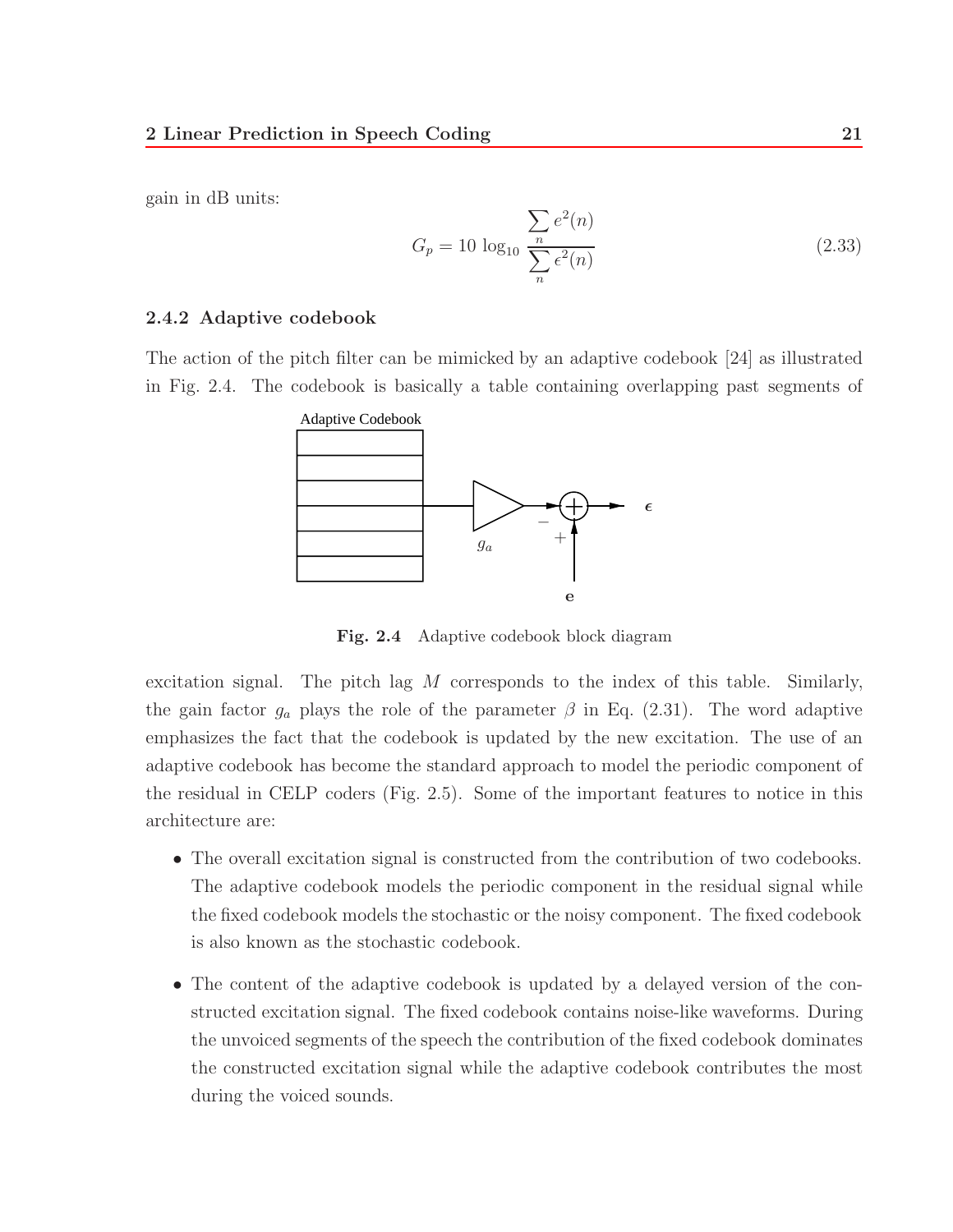

**Fig. 2.5** Analysis by synthesis CELP coder block diagram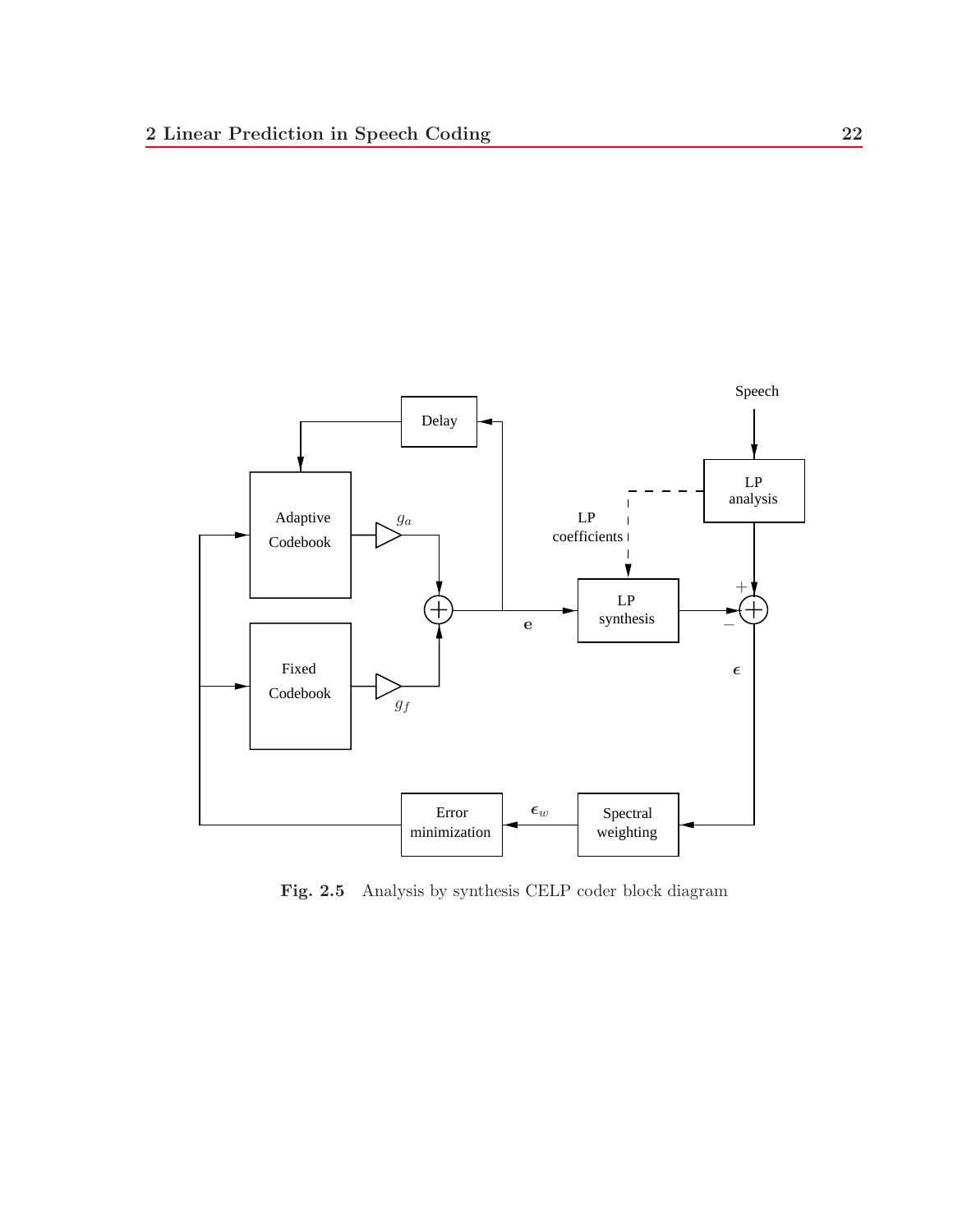- The speech signal is synthesized at the encoder. The error signal is the difference between the original and the constructed speech. The name analysis-by-synthesis emphasizes the fact that the excitation signal parameters are obtained by minimizing the error between the input and synthesized speech.
- It is common practice to perceptually weight the error signal prior to the minimization process. The weighting filter attempts to shape the error spectrum so as to take advantage of the masking property of the human auditory system [25]. Since more noise can be tolerated in the formant regions of the spectrum, the weighting filter emphasizes the error in the spectral valleys [19]. The transfer function of the spectral weighting filter is given by:

$$
H_p(z) = \frac{1 - \sum_{k=1}^P \gamma_1^k a_k z^{-k}}{1 - \sum_{k=1}^P \gamma_2^k a_k z^{-k}}
$$
(2.34)

where  $0 < \gamma_2 \leq \gamma_1 < 1$ . The value of these parameters depend on the amount of the quantization noise introduced by the coder. They may be fixed or determined on a frame-to-frame basis [26].

• The excitation parameters are the two codebook indices and their gains. The best possible solution is given by jointly optimizing all these parameters. However, this approach involves an excessive computation load. Therefore, a suboptimal solution is sought. The codebook entries and the respective scaling factors are determined in a sequential way. At the first step, the adaptive codebook element and  $g_a$  are found by minimizing the energy of the weighted error  $\epsilon_w$  while the fixed codebook contribution is ignored. The speech frame is synthesized using only the adaptive codebook contribution. Minimizing the weighted error energy between the original and the previously synthesized speech leads to determination of the fixed codebook entry and its gain.

More detailed descriptions of CELP coders and analysis-by-synthesis coding are found in [20][27][28].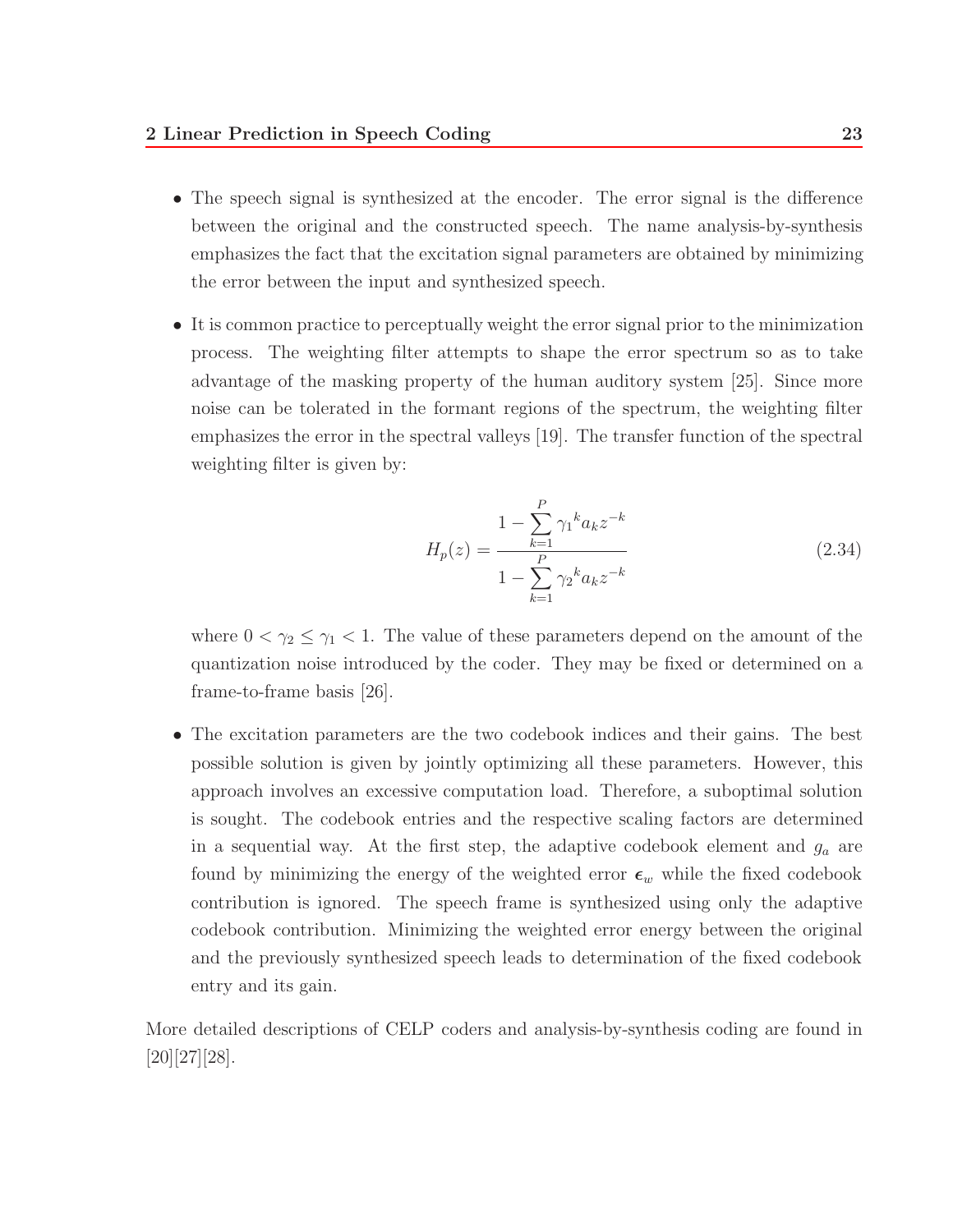### **2.4.3 Other methods for excitation modelling**

At low bit rates (below 4 kb/s), CELP coders fail to reproduce the speech with an acceptable quality. This is due to the lack of sufficient number of bits to appropriately represent the excitation signal. Waveform Interpolation (WI) [29] and the Pitch Pulse Evolution model (PPE) [30] are among some of the recently proposed low bit rate coders. In the WI algorithm, the residual signal is modeled as a sequence of characteristic waveforms which can be interpolated in time and/or in frequency for reconstruction. Therefore, the need to transmit the parameters of every pitch pulse is eliminated. The PPE model considers the residual signal as a series of underlying pitch pulses which are superimposed by an stochastic signal. These two components are first separated. The encoder predicts the underlying pulse twice, first based on the previous coded LP excitation and then from the current underlying pulse. The difference between these two estimates is coded for transmission. Due to the slowly evolving nature of the underlying pitch pulses, the difference between two estimates has a very small variance and is well suited for efficient coding at low bit rates.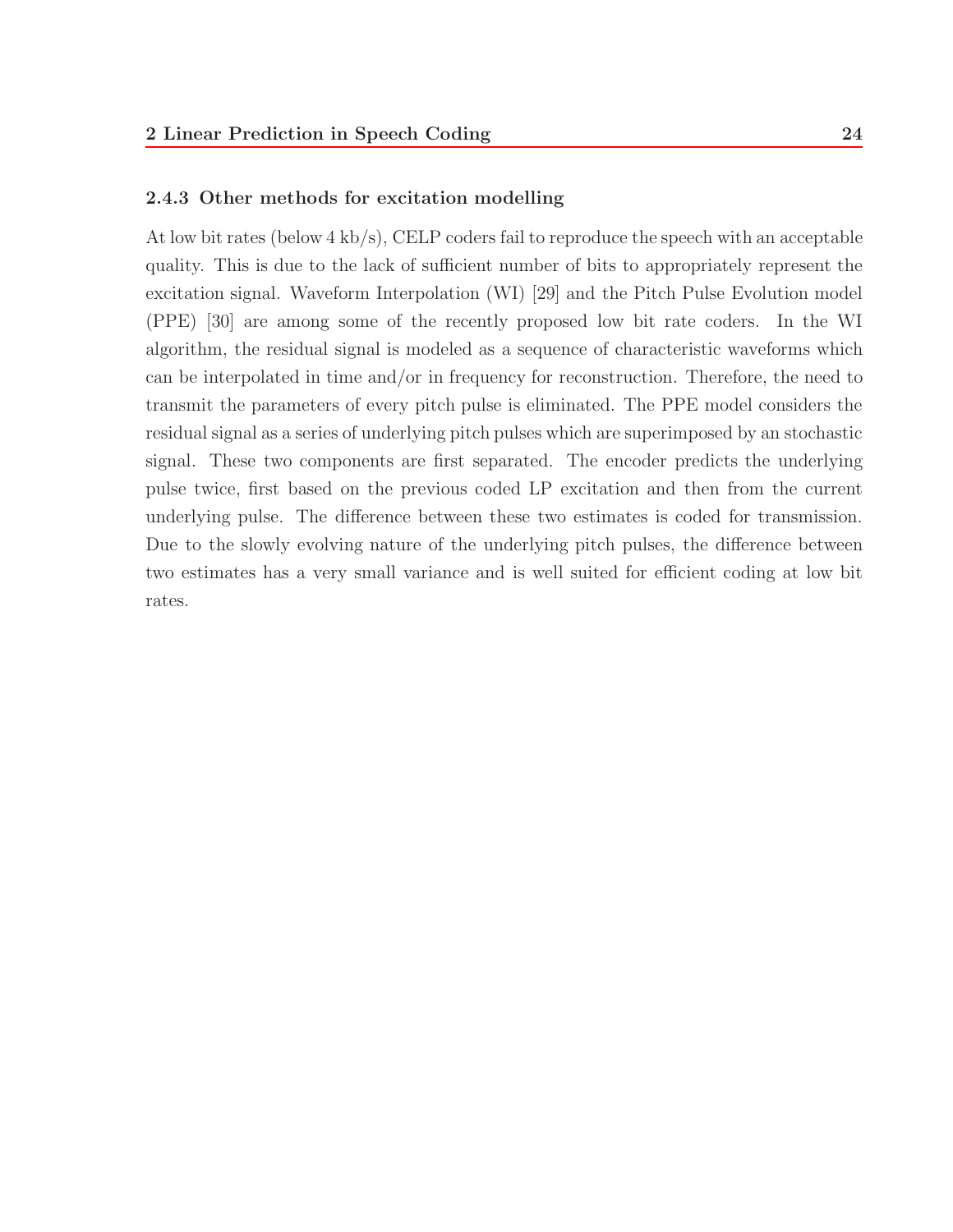# **Chapter 3**

# **Target Matching**

## **3.1 Introduction**

Linear prediction analysis generates a representation of the speech signal which consists of a set of coefficients representing the vocal tract shape and an error signal which approximates the glottal excitation signal. This view of the LP analysis emphasizes its potential benefits in coding applications. During voiced speech, the articulators in the vocal tract move slowly, leading to the smooth evolution of the speech power spectrum. Moreover, for these sounds the excitation consists of a series of pitch pulses that also change shape slowly with time. If a good estimate of the vocal tract shape and the glottal excitation waveform are available, then it is possible to take advantage of these properties of voiced speech to increase coding efficiency. For instance, a differential coding scheme would allow the reduction of bit rate while maintaining high output speech quality.

In LP based coders, linear prediction parameters are extracted frame-by-frame from the speech signal. Each frame is about 20 ms long. However, there are factors besides the change in the vocal tract shape that contribute to the frame-to-frame variation of LP parameters. These variations may be accentuated under quantization. The resulting discontinuities at the update instants lead to audible distortion in the output speech. In addition, the input speech is filtered by these parameters to form the residual signal. The variations of the LP coefficients also contribute to the changes in the pitch pulses shape for the pulses located in adjacent frames. Since efficient coding of the pitch pulses relies on the similarity of successive pitch waveforms, the performance of this coding stage is jeopardized by the LP variations.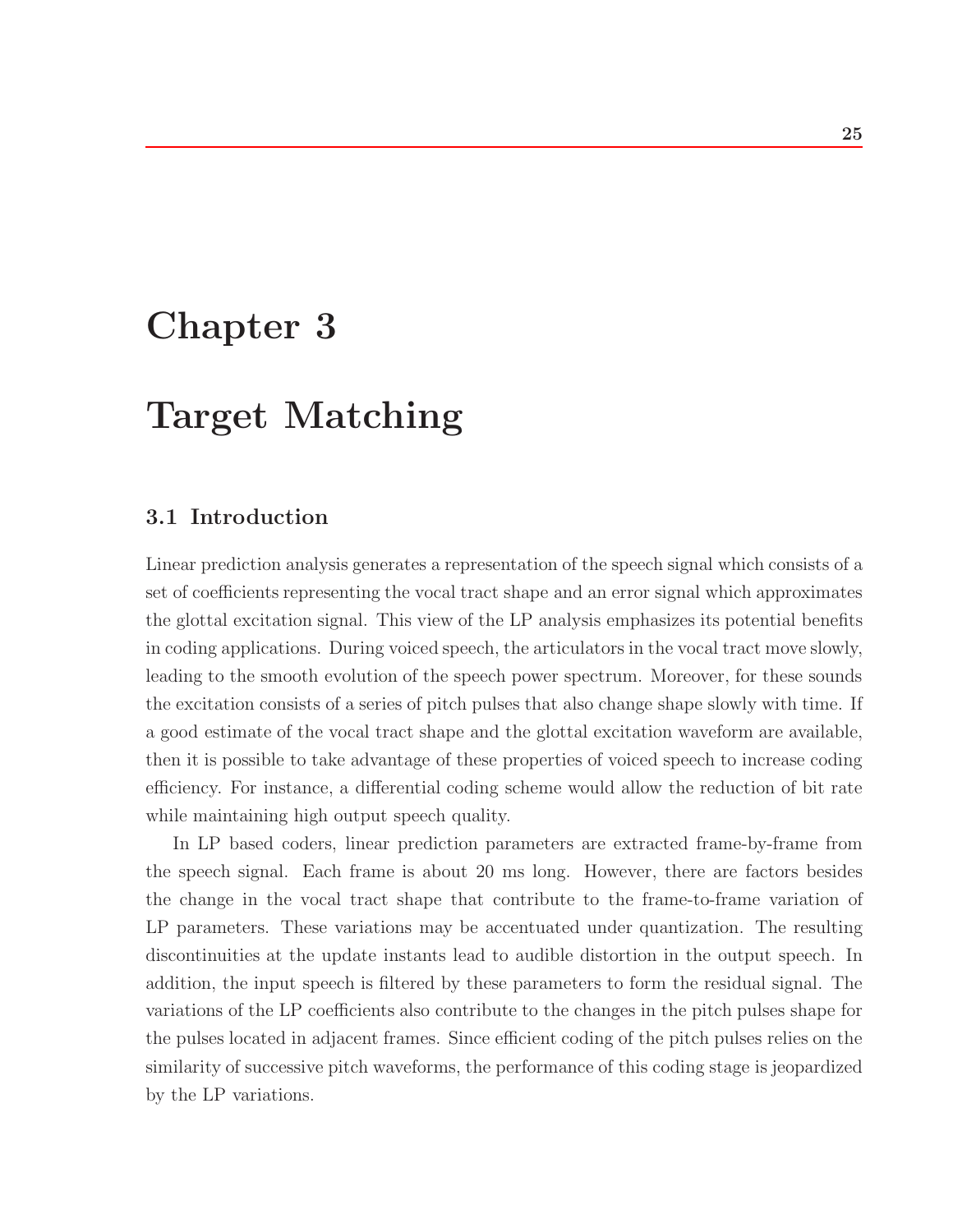The most common approach for reducing the fluctuations in the LP coefficients is to interpolate them at intervals of 5 to 10 ms between update instants. However, since this is accomplished independently of the evolving residual waveform, the pitch pulse shapes are not fully corrected.

In order to make sure that the changes in the residual pulses reflect the true evolution of the glottal excitation, we propose to derive the coefficients of the LP synthesis filter so as to minimize the deviation of the output from a target signal. The latter contains slowly evolving pulses that are constructed dynamically from the LP residual and the past target pulses.

The organization of this chapter is as follows: we begin by studying the shortcomings of the standard linear prediction analysis in modelling the vocal tract transfer function and the glottal excitation signal. We then present the target matching approach and argue how it can reduce the effect of these shortcomings. The simulation results will illustrate that the target matching scheme smooths the evolution of the LP parameters and the pitch pulses shape simultaneously. The chapter is concluded by a discussion on the tradeoffs in replacing the standard LP analysis with the target matching algorithm.

### **3.2 Shortcomings of LP Analysis**

#### **3.2.1 Asynchrony between the analysis frame and the speech pulses**

The computation of the linear prediction coefficients is carried out frame-by-frame. These parameters are then coded and transmitted once per frame. Therefore, the length of the analysis frame should be long enough to keep the transmission rate small. On the other hand, the frame length must be short enough to capture the local variation in the signal power spectrum. Since neither the frame length nor its location is adjusted relative to the speech pulses, LP coefficients may vary significantly from frame-to-frame. For instance, in a stationary voiced region, the edge of a frame may fall on the high amplitude samples of a pitch pulse. Another example is when the number of pitch pulses in adjacent frames is not the same. In these situations, the LP coefficients are subject to significant fluctuations.

The effect of the frame size on the short term and long term (pitch) predictors have been studied by Ramachandran and Kabal [22]. They have illustrated that increasing the analysis frame length, and therefore reducing the number of variations in LP coefficients,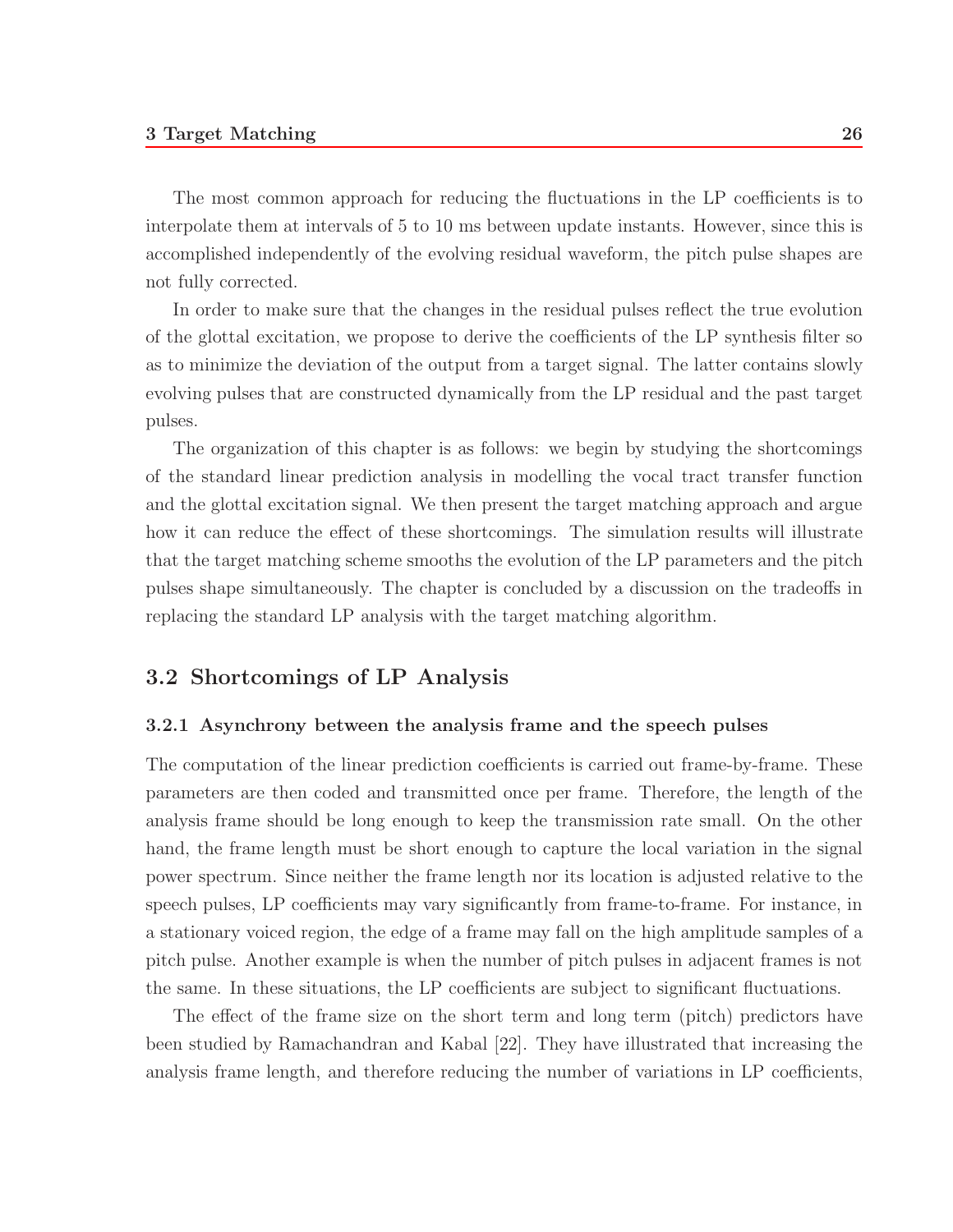tends to increase the pitch prediction gain which is a measure of the similarity of successive pitch pulses.

#### **3.2.2 Phase distortion in the residual signal**

Linear prediction coefficients represent the minimum phase component of the vocal tract transfer function (Section 2.2). This implies that filtering the speech signal with the inverse LP filter results in a phase altered version of the true excitation to the vocal tract. This phase distortion forces the pulses in the residual to differ from those in the glottal waveform. The result of this deviation is the loss in the pulse prediction gain and therefore the overall coding efficiency.

#### **3.2.3 Mean square error criterion**

Finding the LP filter coefficients by minimizing the energy of the residual penalizes the high amplitude samples in this waveform, particularly the peak regions in the pitch pulses. Since the glottal excitation and the vocal tract shape are relatively independent of each other, the pulse modelling operation can take place after removing the effect of the vocal tract from the speech. The MSE criterion forces the short term predictor to participate in the task of pulse modelling. Therefore, these parameters are not entirely dedicated to the modelling of the intended system, i.e. the vocal tract.

To eliminate this effect introduced by MSE criterion, Kabal and Ramachandran [31] suggested jointly optimizing the parameters of the short and long term predictors. However, the overall system of equations to solve for these parameters is linear only when the pitch lag is at least as long as the frame length. This is a major drawback since the jointly optimized LP and pitch parameters can only be computed for short frame lengths. For longer frame lengths, they proposed an approximation to the exact solution using an iterative approach.

#### **3.2.4 Aliasing in the autocorrelation domain**

For a periodic signal that is the output of an all-pole filter, the linear prediction analysis fails to identify the parameters of that filter [17][32]. Let  $R(i)$  and  $\hat{R}_{LP}(i)$  be the autocorrelation functions corresponding to the input and the LP all-pole model impulse response. Since periodic signals have discrete spectra, the input power spectrum is non-zero only for a set of frequencies  $\omega_m$  equally spaced around the unit circle, i.e.  $\omega_m = 2\pi (m-1)/N$  where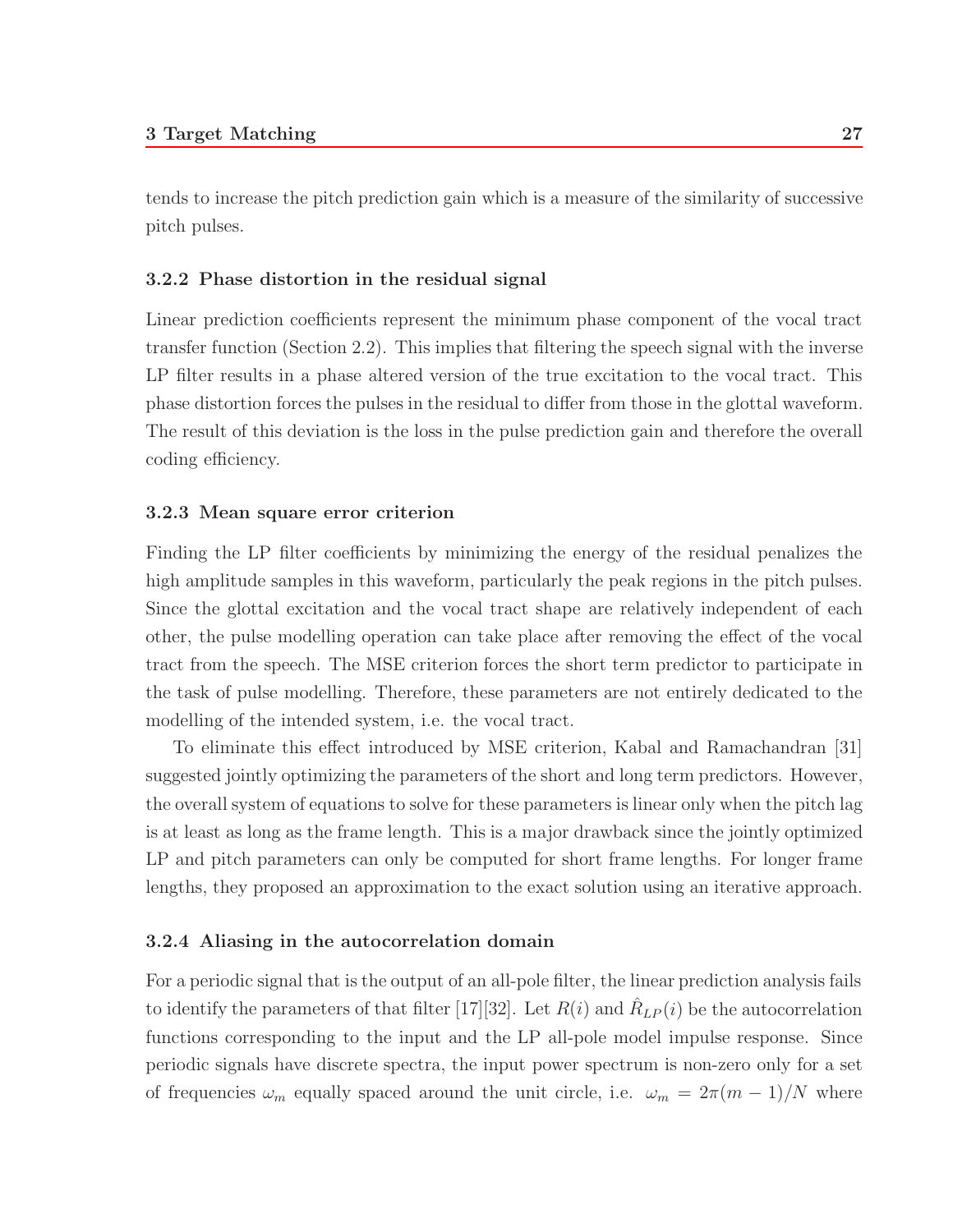$m = 0, \ldots, N-1$ , and N is the number of discrete frequencies. If the power spectrum of the input and the LP model are denoted by  $P(\omega_m)$  and  $P_{LP}(\omega)$ , respectively, then

$$
R(i) = \frac{1}{N} \sum_{m=1}^{N} P(\omega_m) e^{j\omega_m i}
$$
\n(3.1)

$$
R_{LP}(i) = \frac{1}{2\pi} \int_{-\pi}^{\pi} P_{LP}(\omega) e^{j\omega i} d\omega \tag{3.2}
$$

Let also  $R_{org}(i)$  be the autocorrelation sequence of the original all-pole filter with power spectrum  $P(\omega)$ ,

$$
R_{org}(i) = \frac{1}{2\pi} \int_{-\pi}^{\pi} P(\omega) e^{j\omega i} d\omega \tag{3.3}
$$

$$
P(\omega) = \sum_{l=-\infty}^{\infty} R_{org}(l)e^{j\omega l}
$$
\n(3.4)

It follows that

$$
R(i) = \frac{1}{N} \sum_{m=1}^{N} P(\omega_m) e^{j\omega_m i}
$$
  
= 
$$
\frac{1}{N} \sum_{m=1}^{N} \sum_{l=-\infty}^{\infty} R_{org}(l) e^{j\omega_m l} e^{j\omega_m i}
$$
  
= 
$$
\sum_{l=-\infty}^{\infty} R_{org}(l) \left[ \frac{1}{N} \sum_{m=1}^{N} e^{j2\pi(m-1)/N(l-i)} \right]
$$
 (3.5)

The inner summation in the above equation assumes zero value except for  $l = i - lN$ , i.e.

$$
R(i) = \sum_{l = -\infty}^{\infty} R_{org}(i - lN)
$$
\n(3.6)

Due to the periodic nature of the input signal, its autocorrelation coefficients  $R(i)$  correspond to a time-aliased version of the all-pole filter autocorrelation coefficients,  $R_{org}$ . From Eq. (3.6) and the autocorrelation matching property of linear prediction analysis (Section 2.3.1) it follows that  $R_{LP}(i)$  differ from  $R_{org}(i)$ . Therefore, the LP analysis does not correctly model the vocal tract for voiced speech which has quasi-periodic nature.

We close this section by emphasizing that the aforementioned shortcomings result in LP parameters which deviate from their true values. Whether this actually affects the speech quality depends on the application. In a coding context, one hopes to take advantage of the slow evolution of the pitch pulses and the slow change of the vocal tract shape,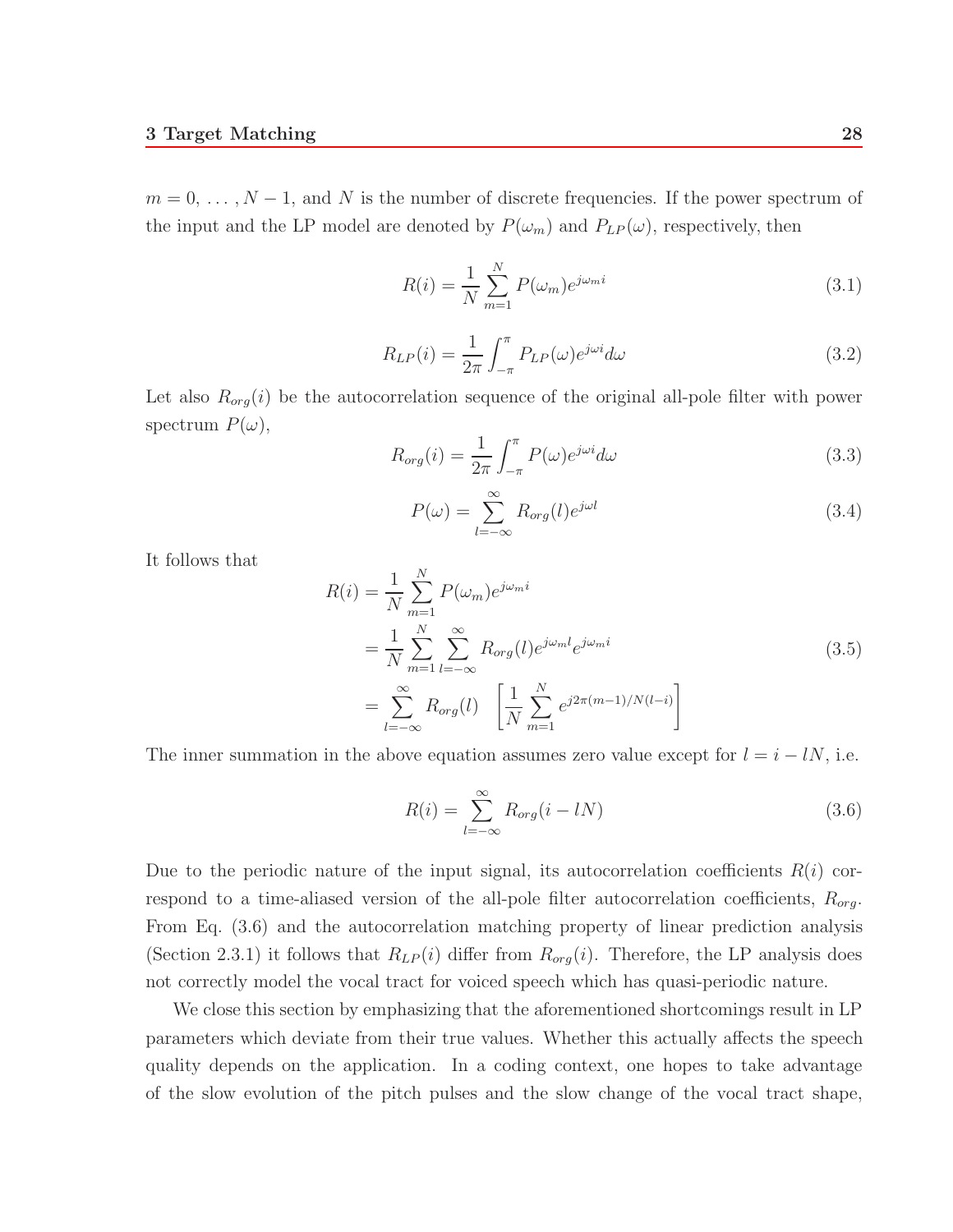for the voiced speech, by using a differential coding scheme. Therefore the above factors certainly influence the coding efficiency by increasing the quantization errors, and in turn deteriorating the synthesized speech quality.

In the remaining part of this chapter, we present an alternative method for the computation of the LP filter coefficients. The target matching approach reduces the effect of the above shortcomings by increasing the similarity in the successive pitch pulses shape while resulting an smooth evolution for the LP parameters.

### **3.3 The Concept of Target Matching**

The basic idea in the target matching approach is to re-derive the coefficients of the short term predictor so as to minimize the difference (MSE sense) between the residual signal and a target waveform (Fig. 3.1).



**Fig. 3.1** Target matching block diagram

The new analysis filter is therefore a Wiener filter. For voiced speech the target contains slowly evolving pulses. Using this approach, the analysis filter no longer attempts to directly minimize the energy of the residual. Providing a target to the short term predictor, relieves this filter from the task of modelling pitch pulses. It is then entirely dedicated to the identification of the vocal tract model parameters. The new LP filter coefficients are derived as follows: Let **s**, **S** and **t** be the speech frame, the data matrix and the target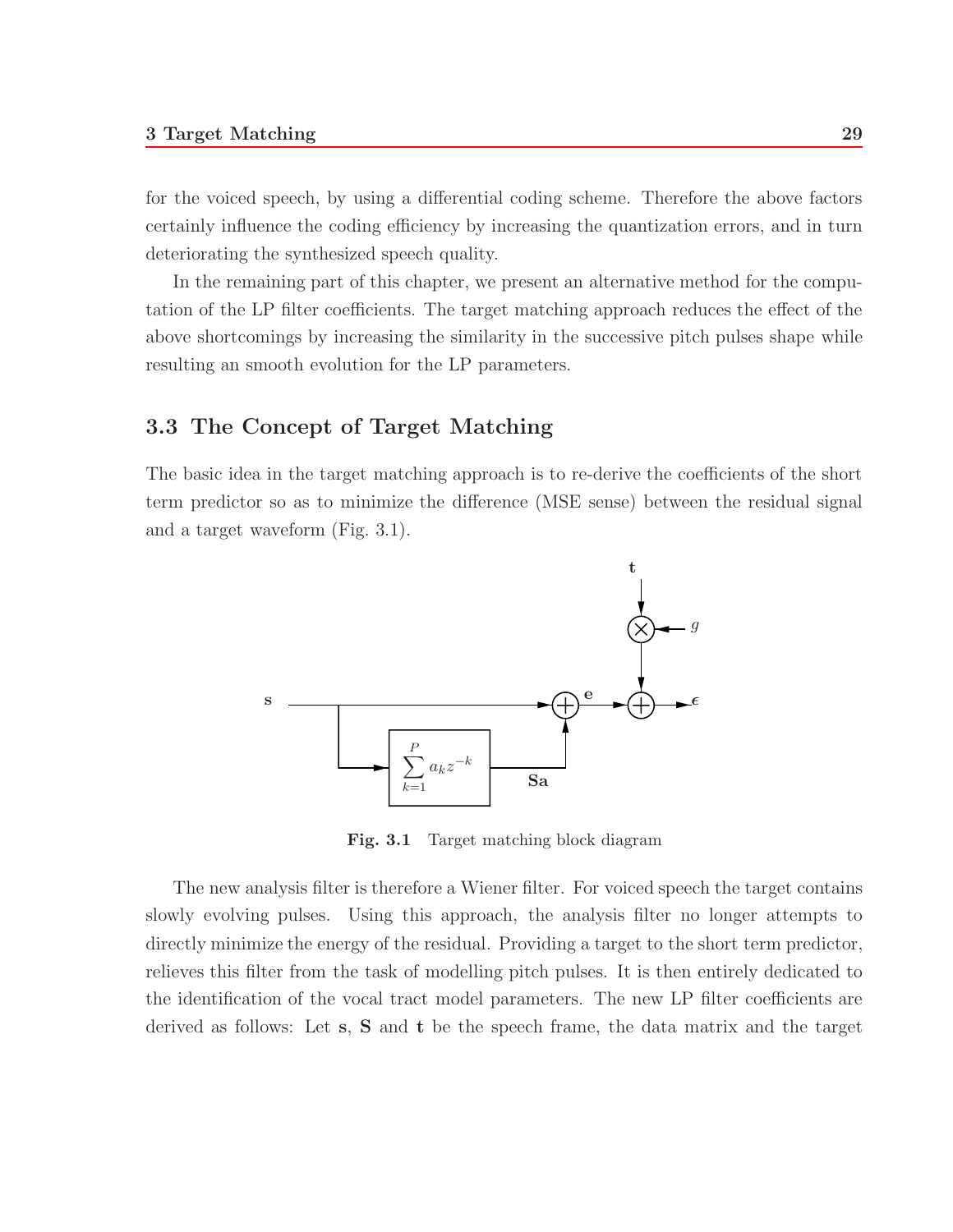signal, respectively. The error energy is given by

$$
\mathbf{E} = \boldsymbol{\epsilon}^T \boldsymbol{\epsilon}
$$
  
=  $(\mathbf{s} - \mathbf{S}\mathbf{a} - \mathbf{t})^T (\mathbf{s} - \mathbf{S}\mathbf{a} - \mathbf{t})$  (3.7)

Setting  $\nabla_{\mathbf{a}}\mathbf{E} = 0$ , leads to

$$
2\left(\mathbf{S}^T\mathbf{S}\mathbf{a} + \mathbf{S}^T\mathbf{t} - \mathbf{S}^T\mathbf{s}\right) = 0\tag{3.8}
$$

$$
(\mathbf{S}^T \mathbf{S}) \mathbf{a} = \mathbf{S}^T \mathbf{s} - \mathbf{S}^T \mathbf{t}
$$
\n(3.9)

Details on how to construct the target signal will be provided in the next section. The effect of the target gain and shape must be separated. To do so, we define the weight factor  $q$  for appropriately scaling the output of the target construction routine,  $\tau$ . The final signal to match is given by  $\mathbf{t} = g\boldsymbol{\tau}$ . The optimum value for the gain factor g is found by minimizing **E**:

$$
\nabla_g \mathbf{E} = 2(\boldsymbol{\tau}^T \mathbf{S} \mathbf{a} + g \boldsymbol{\tau}^T \boldsymbol{\tau} - \mathbf{s}^T \boldsymbol{\tau})
$$
  
= 0 (3.10)

Isolating **a** from Eq. (3.9) and substituting it in Eq. (3.10), leads to the final expression for the gain:

$$
g = \frac{\mathbf{s}^T \boldsymbol{\tau} - \boldsymbol{\tau}^T \mathbf{P}_s \mathbf{s}}{\boldsymbol{\tau}^T \boldsymbol{\tau} - \boldsymbol{\tau}^T \mathbf{P}_s \boldsymbol{\tau}} \quad \text{where} \quad \mathbf{P}_s = \mathbf{S} (\mathbf{S}^T \mathbf{S})^{-1} \mathbf{S}^T \tag{3.11}
$$

The matrix  $P_s$  is the orthogonal projection operator onto the columns of **S**. If  $S^T S$  is full rank then  $P_s = U^T U$  where U is the matrix of left singular vectors of S [10]. By setting the target to zero, the Eq. (3.9) reduces to the standard LP equations Eq. (2.9). This strategy will be adopted for unvoiced speech. For voiced speech however, the target signal will be constructed using the previous, the present and possibly the future pulses. It should be noted that due to the second term in the right hand side of the Eq. (3.9), the new filter is not guaranteed to be minimum-phase even in the case where  $S<sup>T</sup>S$  is Toeplitz. The new residual signal is given by:

$$
\mathbf{e} = \mathbf{s} - \mathbf{S}\mathbf{a}
$$
  
=  $\mathbf{s} - \mathbf{S}(\mathbf{S}^T \mathbf{S})^{-1} \mathbf{S}^T (\mathbf{s} - \mathbf{t})$   
=  $\mathbf{s} - \mathbf{P}_s (\mathbf{s} - \mathbf{t})$  (3.12)

If the standard LP residual is denoted by  $e_{lpc}$ , then the optimality of the Wiener filter guarantees that  $\|\mathbf{t} - \mathbf{e}\| \leq \|\mathbf{t} - \mathbf{e}_{lpc}\|$ . This inequality implies that pulses in the new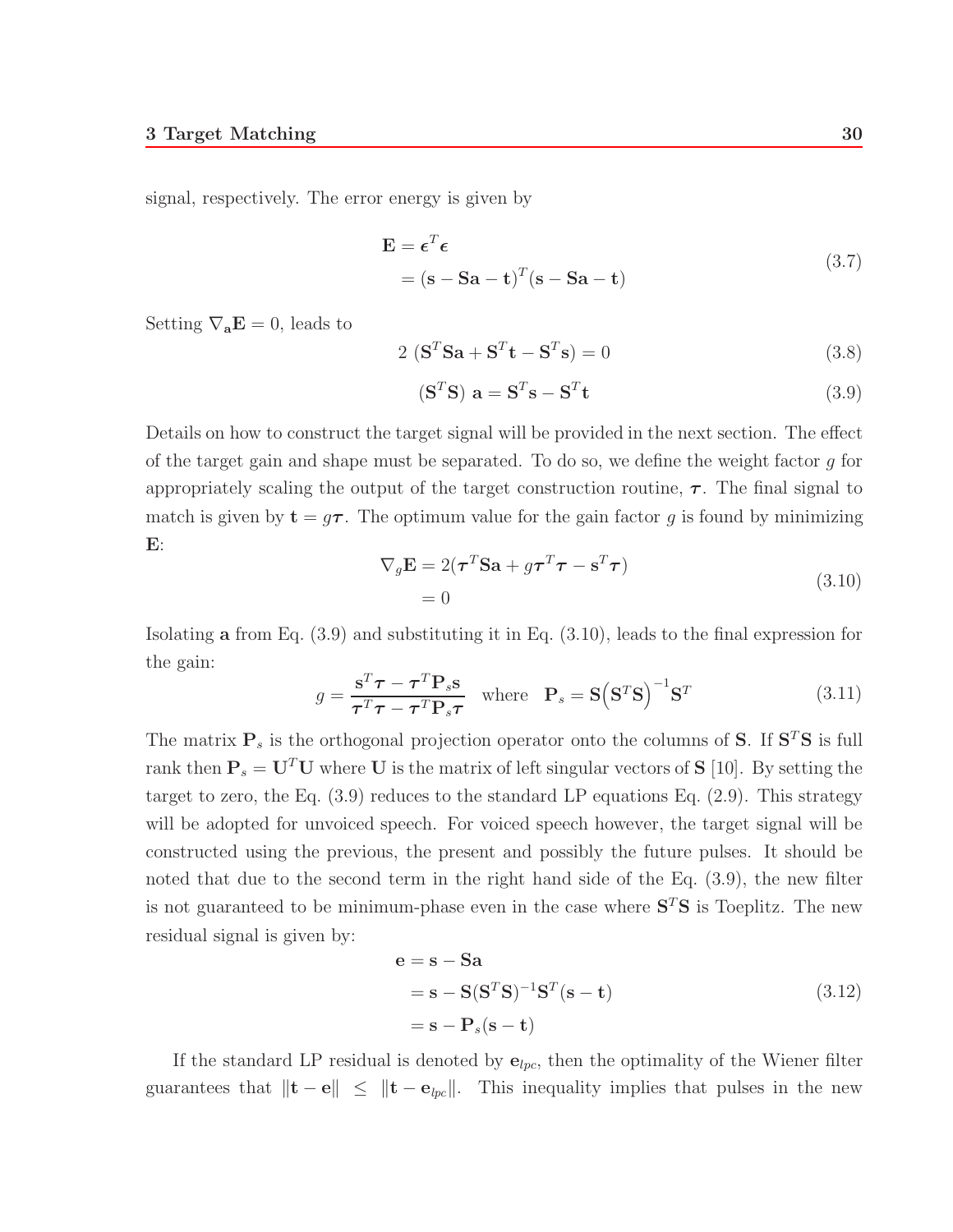residual are closer than those in the original LP residual to the target pulses. Therefore, they inherit the slowly evolving nature of the target pitch pulses.

## **3.4 Target Construction**

Ideally, the target signal should be as close as possible to the excitation to the vocal tract. Since this signal is unknown, the original LP residual can be used to design the target. The construction algorithm attempts to remove artifacts introduced by the standard LP method from the residual waveform. This is accomplished by assuring a slow evolution in the shape of the pitch pulses during the voiced speech segments. We first begin by explaining how a single target pulse is designed, and then proceed with the algorithm to construct a target frame.

#### **3.4.1 Constructing an individual target pulse**

The approach to construct the target pulses is inspired by the PPE model [30]. We assume that each pulse **y** is composed of two orthogonal components. The underlying pulse **v** which is nearly constant for the adjacent pulses, and the innovation component **u** that models variations due to changes in the underlying pulse and due to the imprecise LP filter.

$$
y = \beta v + \alpha u \tag{3.13}
$$

Consider L consecutive pitch pulses in the LP residual waveform. After normalization to unit energy and appropriate alignment (Section 3.4.2) we obtain the set of pulses **y**<sub>0</sub> **y**<sub>1</sub> ... **y**<sub>L−1</sub>. Each of these pulses are decomposed according to Eq. (3.13):

$$
\mathbf{y}_0 = \beta_0 \mathbf{v} + \alpha_0 \mathbf{u}_0
$$
  
\n
$$
\mathbf{y}_1 = \beta_1 \mathbf{v} + \alpha_1 \mathbf{u}_1
$$
  
\n
$$
\vdots
$$
  
\n
$$
\mathbf{y}_{L-1} = \beta_{L-1} \mathbf{v} + \alpha_{L-1} \mathbf{u}_{L-1}
$$
\n(3.14)

where

$$
\alpha_i = \mathbf{y}_i^T \mathbf{u}_i, \qquad \beta_i = \mathbf{y}_i^T \mathbf{v}, \qquad \mathbf{u}_i^T \mathbf{v} = 0
$$
  

$$
\|\mathbf{y}_i\| = \|\mathbf{v}\| = \|\mathbf{u}_i\| = 1
$$
 (3.15)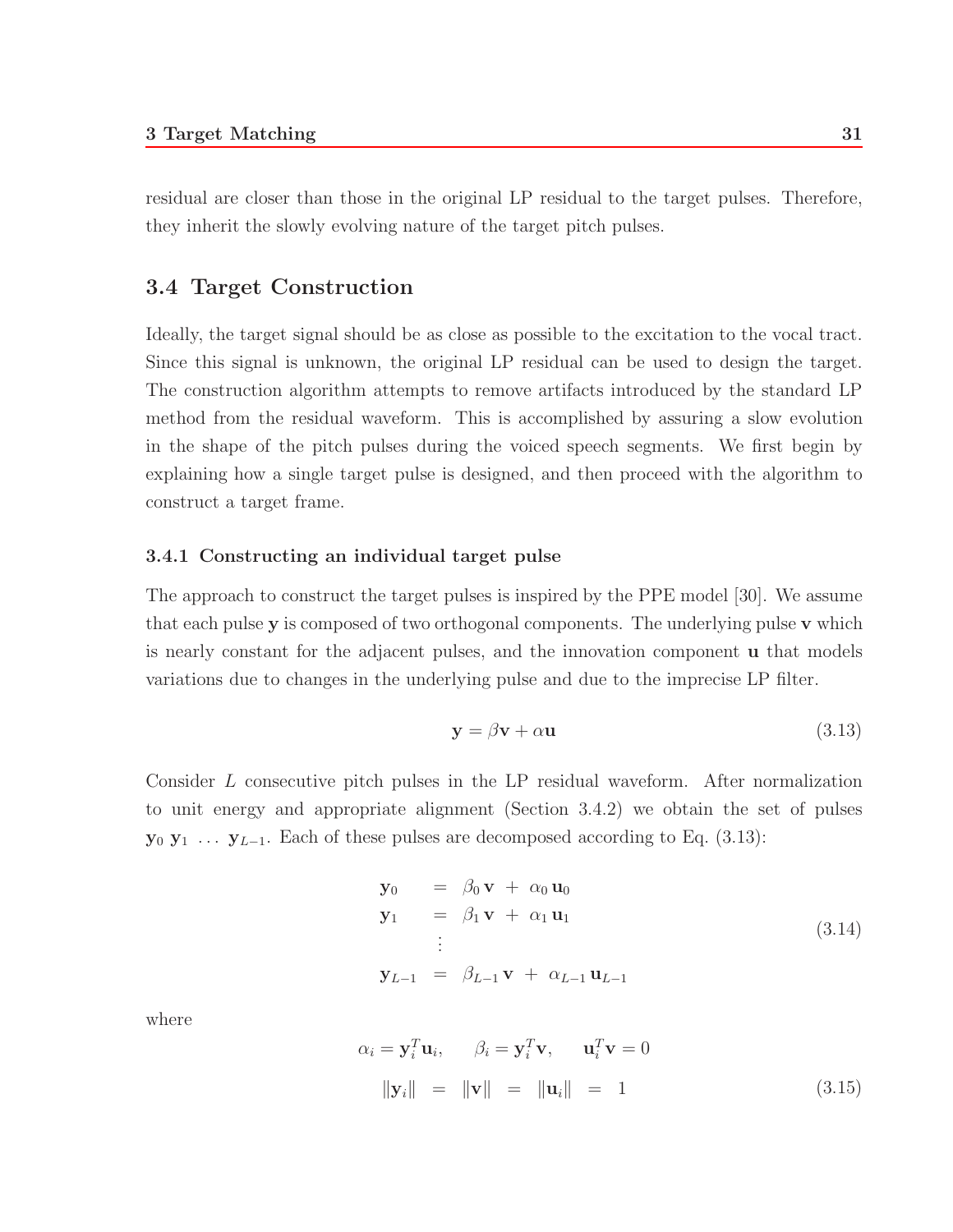The operator  $\|\cdot\|$  denotes the 2-norm, i.e.  $\|\mathbf{y}_i\|^2 = \mathbf{y}_i^T \mathbf{y}_i$ . The desired pulse **v** is obtained by minimizing the energy of the overall error:

$$
\mathbf{v} = \underset{\|\mathbf{v}\|=1}{\arg \min} \sum_{i} \|\alpha_i \mathbf{u}_i\|^2
$$
  
= 
$$
\underset{\|\mathbf{v}\|=1}{\arg \min} \sum_{i} \alpha_i^2
$$
 (3.16)

Since  $\alpha_i^2 + \beta_i^2 = 1$ , we have

$$
\mathbf{v} = \underset{\|\mathbf{v}\|=1}{\arg\max} \sum_{i} \beta_i^2
$$
  
= 
$$
\underset{\|\mathbf{v}\|=1}{\arg\max} \|\mathbf{Y}^T \mathbf{v}\|^2
$$
 (3.17)

The vector **v** is the first right singular vector of the matrix **Y**:

$$
\mathbf{Y} = [\mathbf{y}_0 \ \mathbf{y}_1 \ \dots \ \mathbf{y}_{L-1} ] \tag{3.18}
$$

Figure 3.2 illustrates three consecutive pitch pulses that are decomposed according to the Eq.  $(3.13)$ . The underlying pulse **v** is constant while the innovation components  $\mathbf{u}_i$  are nearly uncorrelated with each other and orthogonal to **v**.

#### **3.4.2 Constructing the target frame**

The target frame is formed pulse by pulse. Each pitch pulse is constructed using the procedure described in the previous section, considering the past target pulses, the current pulse, and possibly some pulses in the future. The current and the future pulses can be extracted from the original LP residual. However, in order to bias the filter coefficients toward those of the previous frame, and consequently reduce their frame-to-frame fluctuations, we interpolate the LP filter parameters for consecutive frames of voiced speech prior to the target design. This operation takes place in the PARCOR or the LSF domain.

$$
\hat{\mathbf{k}}_i = \gamma \mathbf{k}_{i-1} + (1 - \gamma) \mathbf{k}_i
$$
\n
$$
\hat{\boldsymbol{\omega}}_i = \gamma \boldsymbol{\omega}_{i-1} + (1 - \gamma) \boldsymbol{\omega}_i
$$
\n(3.19)

where  $0 < \gamma < 1$ ,  $\mathbf{k}_i$  and  $\mathbf{k}_{i-1}$  are the PARCOR coefficients of the current and the previous frames, respectively. Similarly,  $\omega_i$  and  $\omega_{i-1}$  correspond to the LSF parameters of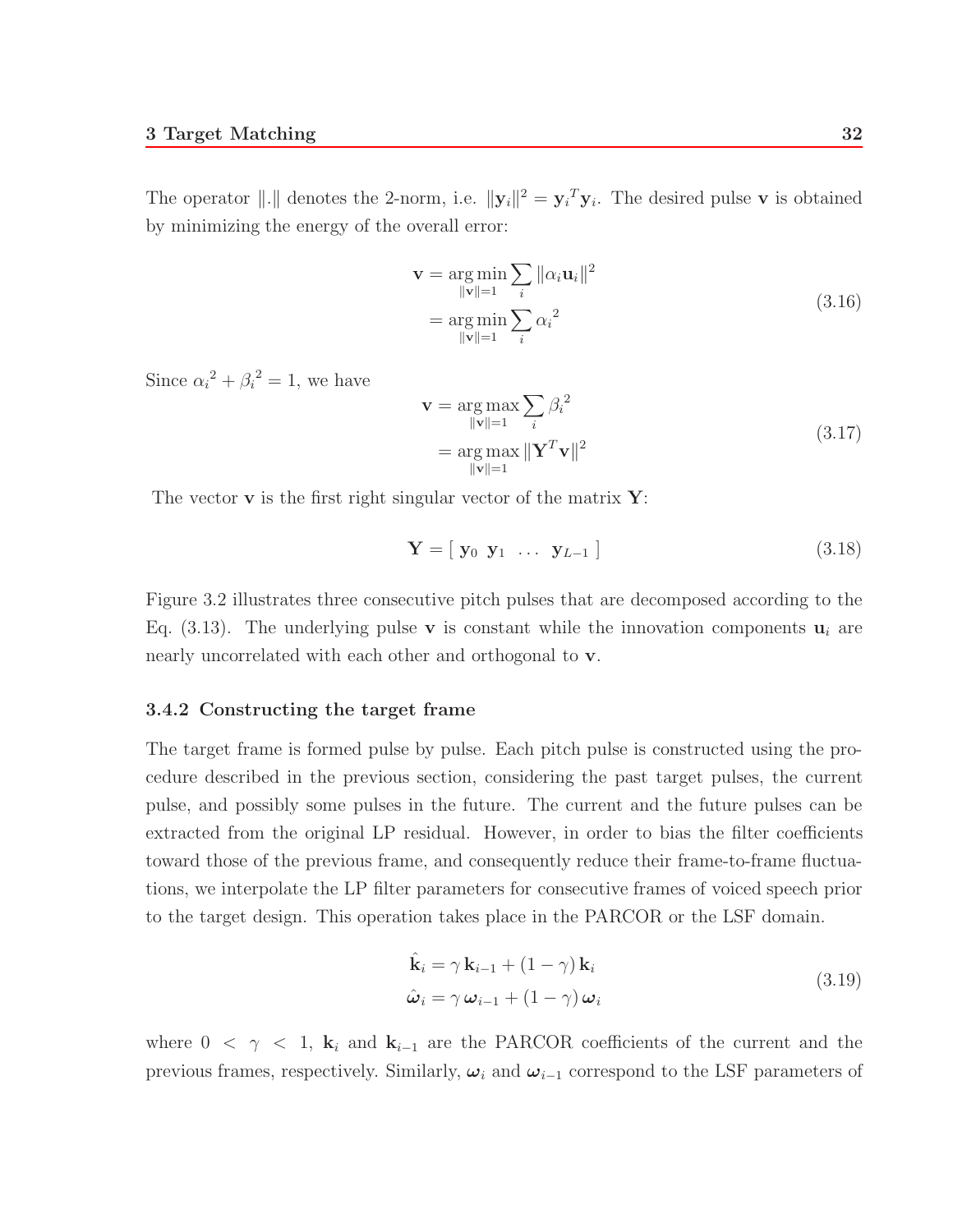

Fig. 3.2 Three consecutive pitch pulses decomposed to the underlying constant pulse and the innovation component.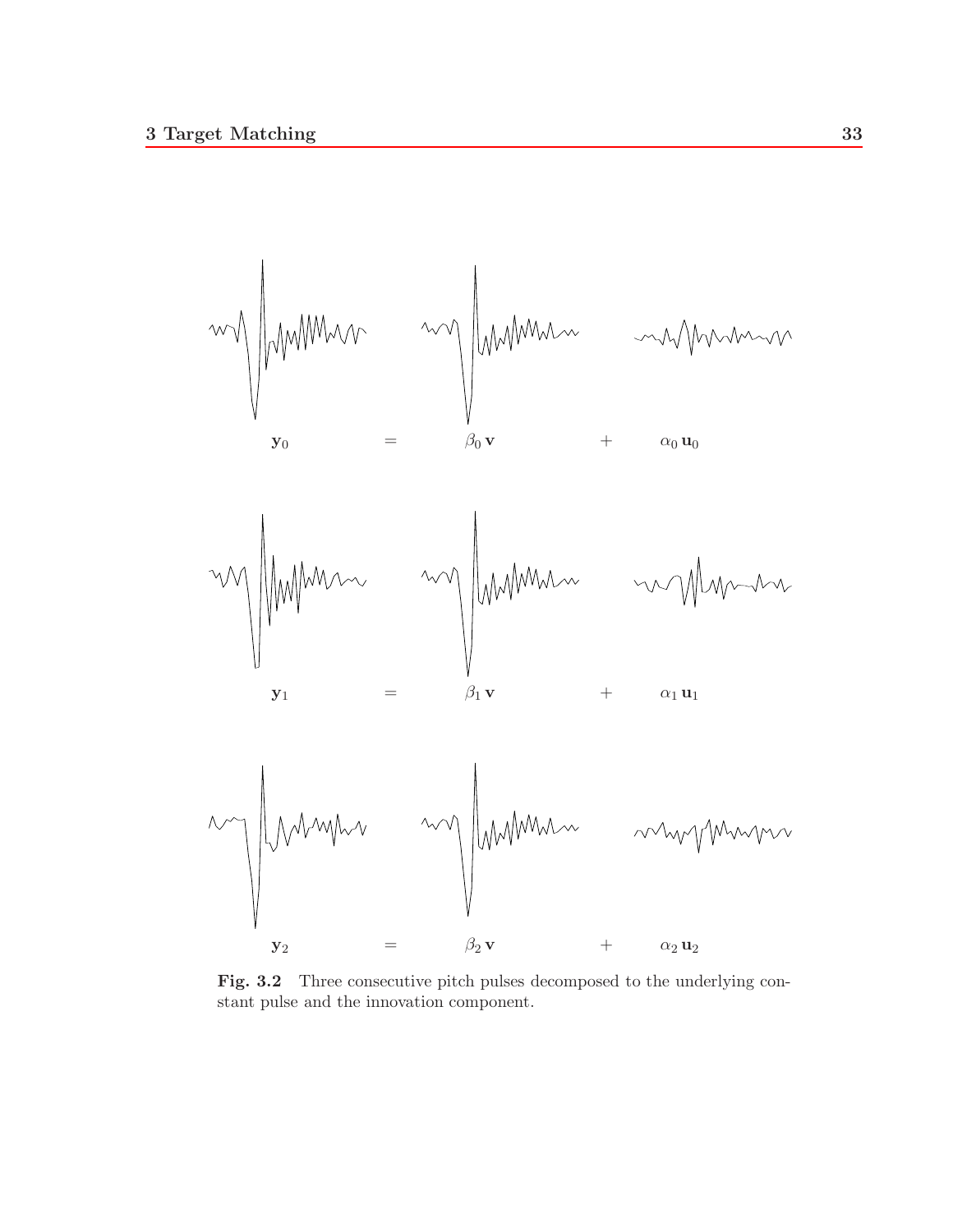the current and the previous frames, respectively. The choice of the PARCOR or the LSF domain for the inter-frame interpolation is motivated by the fact that the stability of the LP synthesis filter is not jeopardized in this process [12].

The interpolated parameters are then transformed back to the predictor coefficient domain to obtain the smoothed predictor coefficients  $\hat{a}_i$ . The speech signal is filtered by  $\hat{a}_i$ to form the current residual frame. The latter serves as the input to the target construction algorithm.



**Fig. 3.3** The use of the interpolated LP parameters to construct the target.

The individual pulses are extracted and normalized to have unit energy. They are then zero padded to have the same length and circularly aligned such that the cross-correlation between each pulse and the previous one is maximized. Each target pulse is constructed using the  $n_1$  target pulses from the past. The current and  $n_2$  future pulses are extracted from  $\hat{\mathbf{e}}$ , as shown in Fig. 3.3. As an example, consider the residual waveform shown in Fig 3.4. If  $n_1 = n_2 = 2$ , then to construct  $\mathbf{v}_0$ , the first three pulses should be considered. To construct the second target pulse,  $\mathbf{v}_0$  replaces  $\mathbf{y}_0$  in the pulse matrix. In general, for any pulse  $y_l$  the target is given by

$$
\mathbf{Y} = [\mathbf{v}_{-n_1+l} \ \dots \ \mathbf{v}_{l-1} \ \mathbf{y}_l \ \dots \ \mathbf{y}_{n_2+l} ] \tag{3.20}
$$

$$
\mathbf{v}_l = \underset{\|\mathbf{v}_l\|=1}{\arg \max} \|\mathbf{Y}^T \mathbf{v}_l\| \tag{3.21}
$$

The resulting pulses are then scaled and realigned with the original ones before replacing them in the residual waveform. Figure 3.8 illustrates the input signal and the constructed target. Compared to the original residual, the smooth evolution in the target pulses shape is clearly noticeable.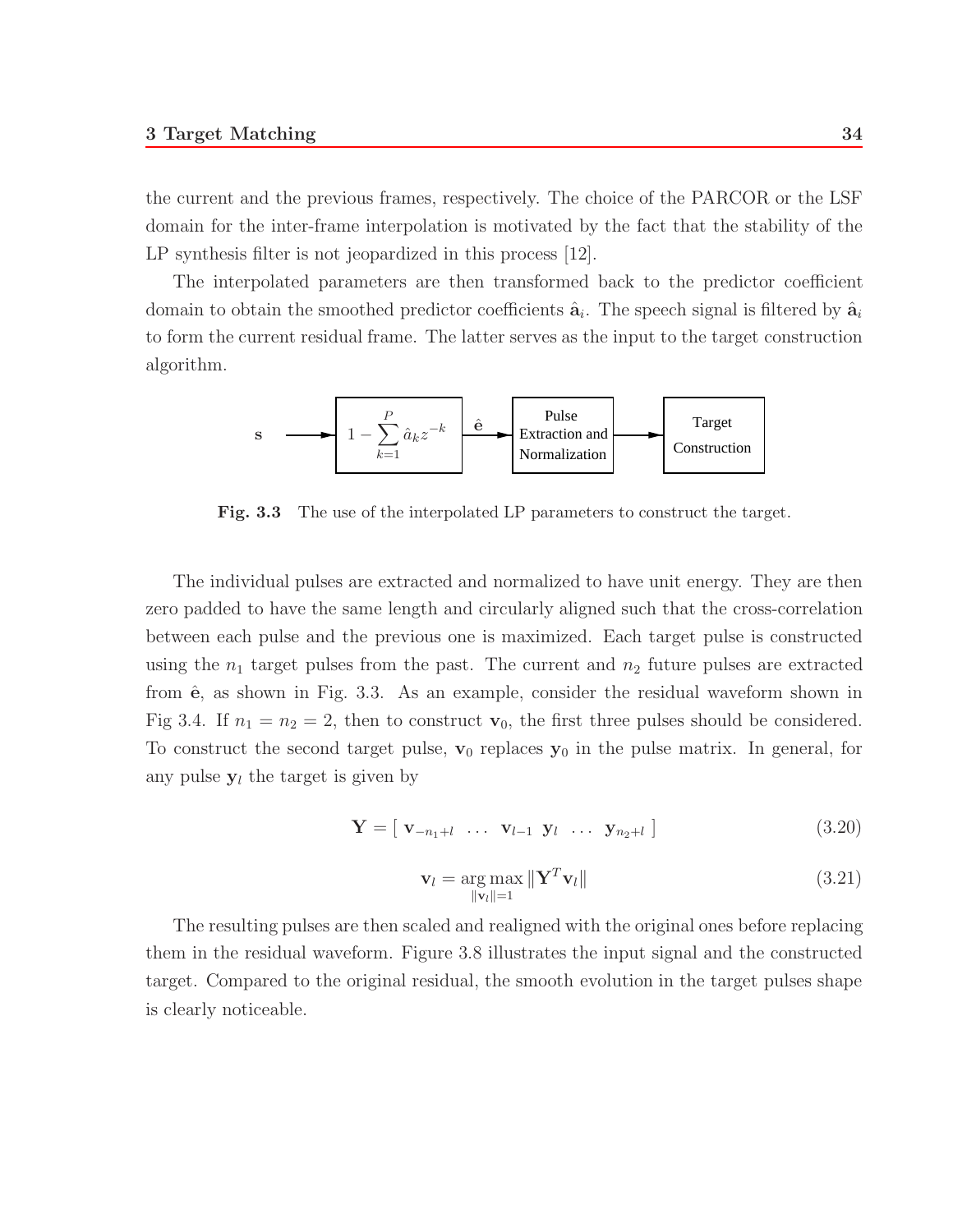

**Fig. 3.4** The input residual to the target construction routine.



Fig. 3.5 First target pulse for a voiced segment.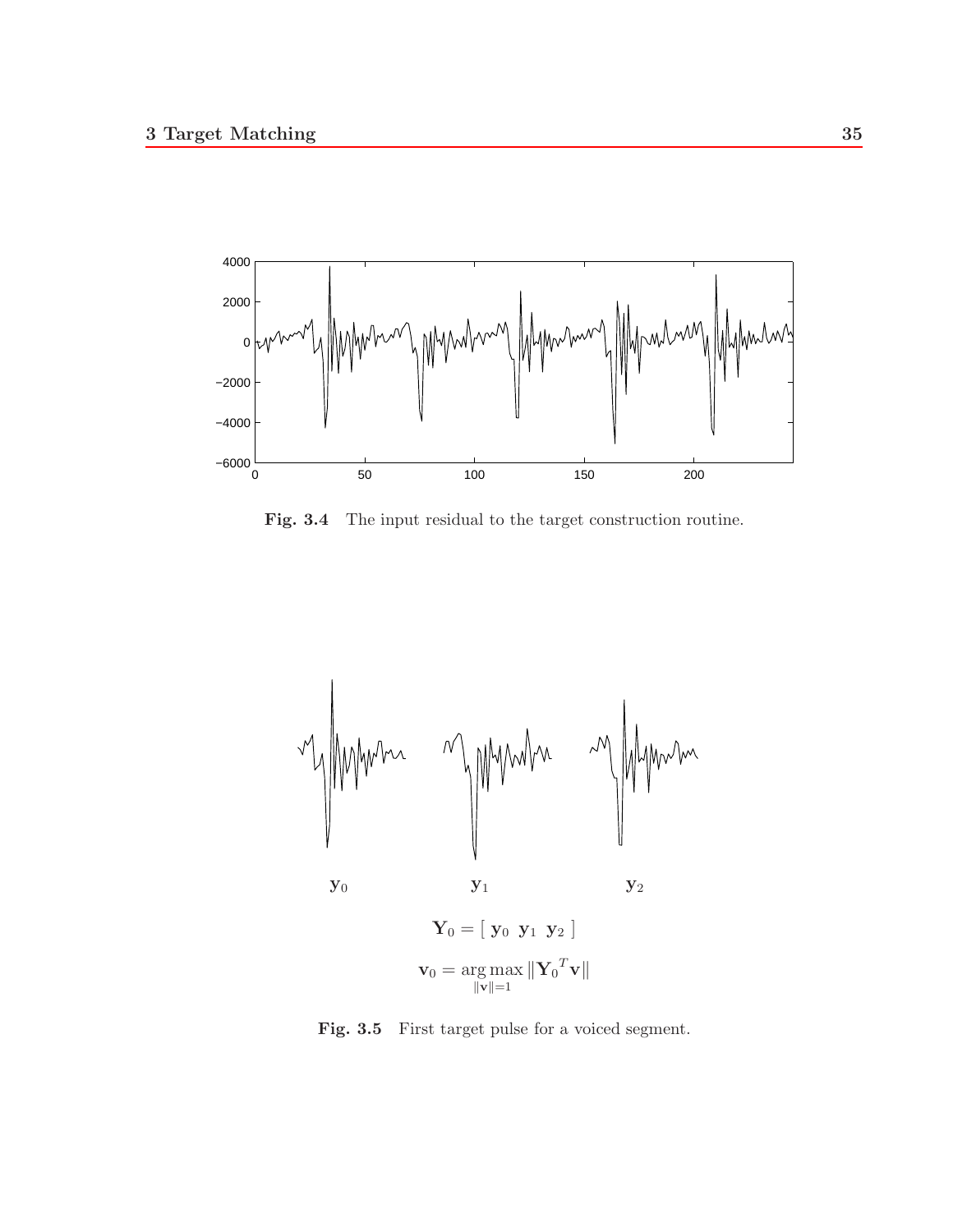

Fig. 3.6 Second target pulse for a voiced segment.



Fig. 3.7 Third target pulse for a voiced segment.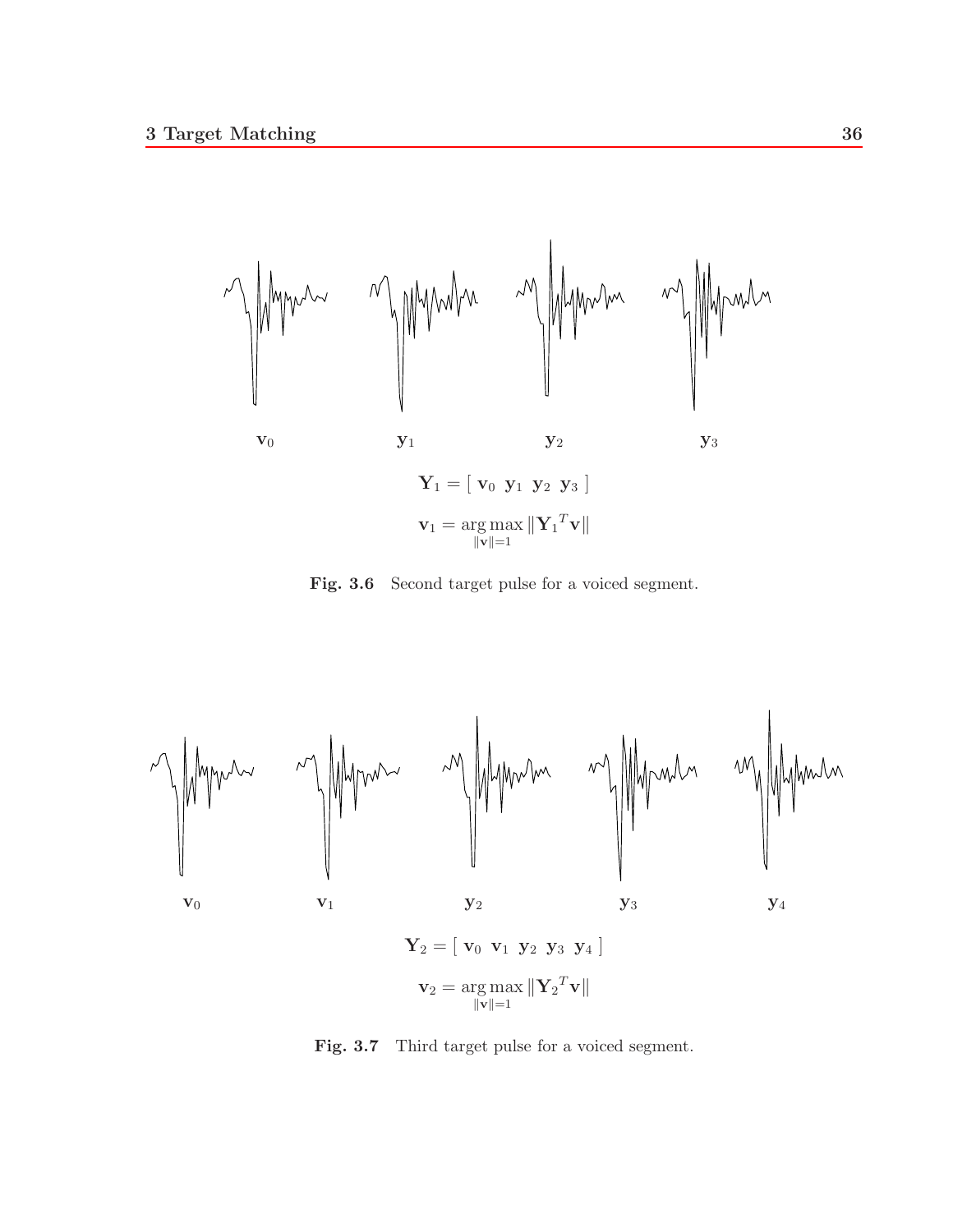

Fig. 3.8 The residual waveform (a) and the corresponding target signal (b).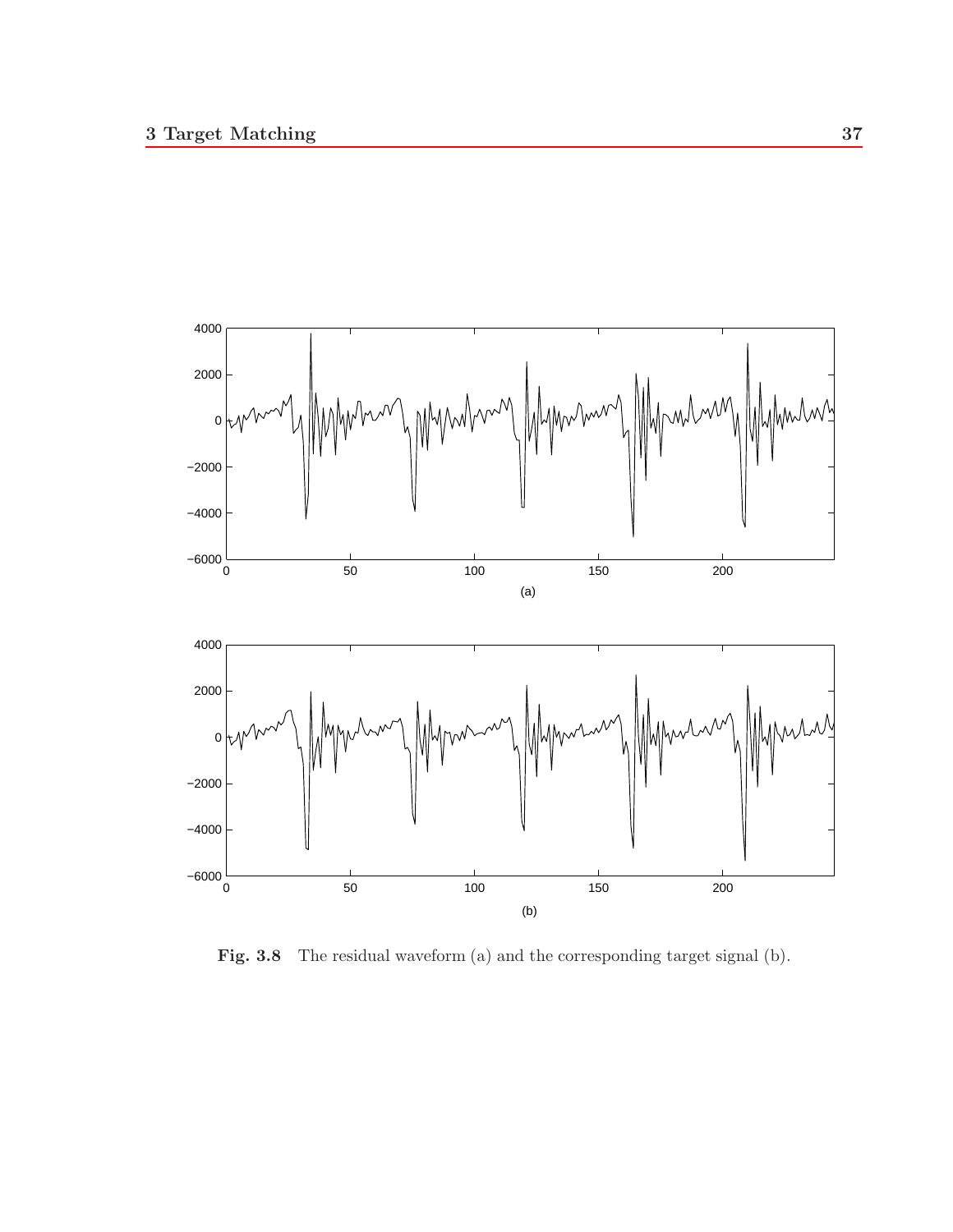### **3.5 Spectral Smoothness and Stability**

Target matching algorithm attempts to eliminate or reduce the effect of the conventional LP analysis shortcomings by decoupling the short term and the long term prediction blocks. This separation, along with the fact that the residual signal is obtained by filtering the speech with an interpolated version of the original LP coefficients, favours the new filter parameters to be closer to those of the previous frame.

$$
D(\mathbf{a}_i, \mathbf{a}_{i-1}) \le D(\mathbf{a}_{lpc}, \mathbf{a}_{i-1})
$$
\n(3.22)

where D is a distance measure,  $a_{i-1}$ ,  $a_i$ , and  $a_{lpc}$  are the LP coefficients of the previous frame, the target matched, and the original LP filter, respectively. However, the target matching does not guarantee that the above inequality holds for all speech frames. In situations where Eq. (3.22) is violated, correction measures can be taken. For instance, one can redesign the target to be closer to the original residual waveform. The filter that matches this new target will be closer to  $a_{lpc}$ . Let **t** and  $e_{lpc}$  be the target and the residual frames, respectively.

$$
\mathbf{t} = \mathbf{e}_{lpc} + \boldsymbol{\xi} \tag{3.23}
$$

The signal *ξ* is the result of the target construction algorithm. It is because of the contribution of this term that the pitch pulses shape in the target waveform evolve more slowly than in the original LP residual. Let ∆**a** denote the difference between the original and the new filter. For the current frame, we have

$$
\Delta \mathbf{a} = \mathbf{a} - \mathbf{a}_{lpc}
$$
  
=  $(\mathbf{S}^T \mathbf{S})^{-1} \mathbf{S}^T (\mathbf{s} - \mathbf{t}) - (\mathbf{S}^T \mathbf{S})^{-1} \mathbf{S}^T \mathbf{s}$   
=  $(\mathbf{S}^T \mathbf{S})^{-1} \mathbf{S}^T (\mathbf{s} - \mathbf{e}_{lpc} - \boldsymbol{\xi}) - (\mathbf{S}^T \mathbf{S})^{-1} \mathbf{S}^T \mathbf{s}$   
=  $-(\mathbf{S}^T \mathbf{S})^{-1} \mathbf{S}^T \boldsymbol{\xi}$  (3.24)

where  $S^{T} \mathbf{e}_{lpc} = 0$ , by the orthogonality principle. Replacing  $\xi$  with  $\mu \xi$  where  $0 \leq \mu < 1$ decreases  $\|\Delta \mathbf{a}\|$ . The weight  $\mu$  can be reduced gradually until Eq. (3.22) is satisfied.

Reducing  $n_1$  and  $n_2$  in Eq. (3.20) also makes the target more similar to the residual. Consider the extreme case where  $\mathbf{Y}_l$  contains only the current pulse,  $\mathbf{y}_l$ . The target and the residual pulse are then identical. These approaches may also be applied in situations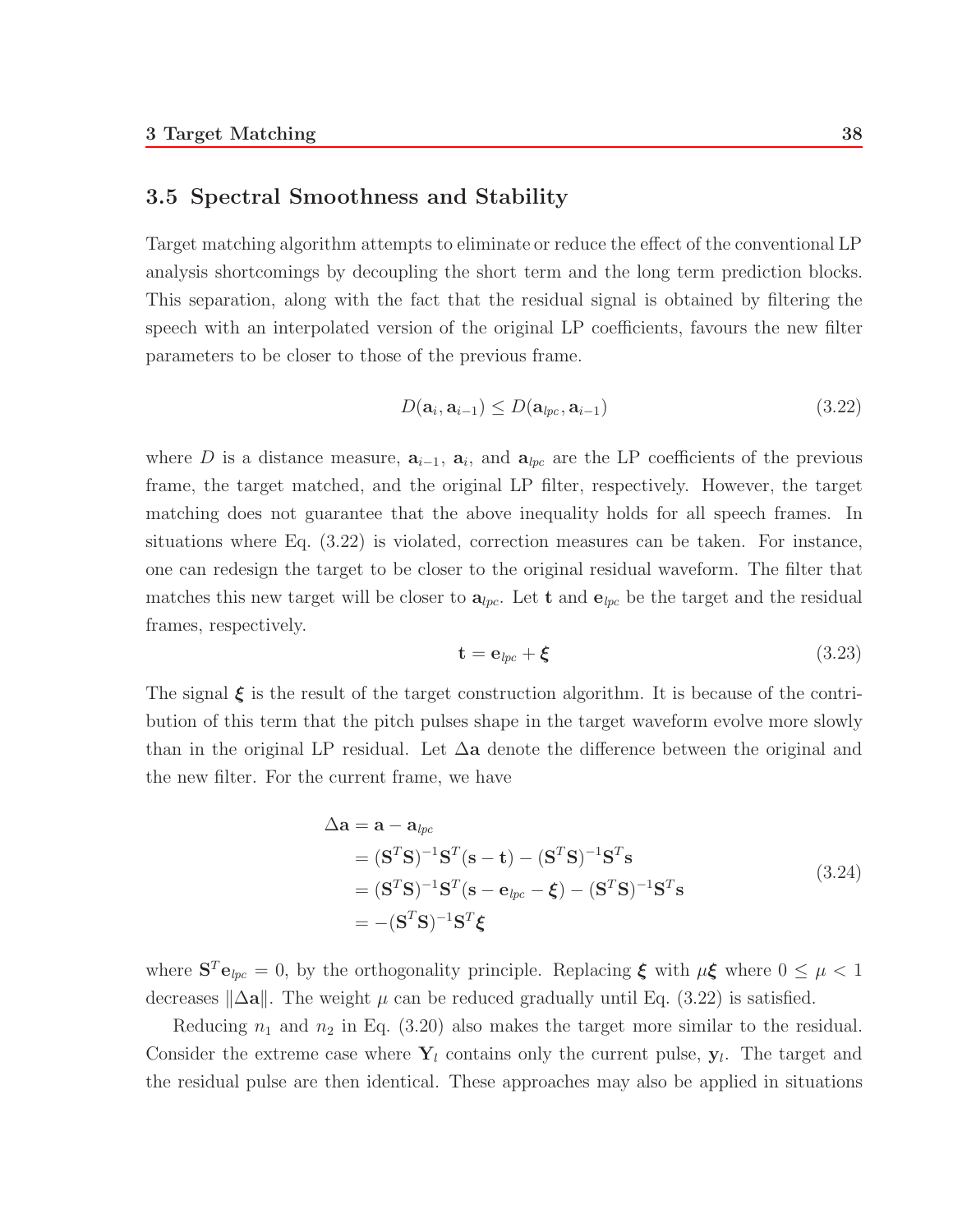where the new LP filter is not minimum phase.

## **3.6 Iterative Target Matching**

To further improve on the similarity of the successive pitch pulses and reduce the frameto-frame variation of the LP coefficients, the described target construction and matching algorithm can be applied in an iterative fashion, as indicated in Fig. 3.9. At the  $k$ -th step, first the minimum phase property and the smoothness conditions are verified (if so desired). The new LP filter  $\mathbf{a}_i^{(k)}$  is then fed back into the target construction routine for being interpolated with  $a_{i-1}$  according to Eq. (3.19). The new residual signal is then formed by filtering the input speech with the interpolated coefficients. The new target is constructed based on the pulses extracted from this residual. The filter  $\mathbf{a}_i^{(k+1)}$ , matched to the new target, is accepted if the matched residual pulses,  $\overline{v}$ , are more similar than in the previous step and/or if the smoothness in LP parameters is improved:

$$
\|\mathbf{a}_{i}^{(k+1)} - \mathbf{a}_{i-1}\|_{1} \leq \|\mathbf{a}_{i}^{(k)} - \mathbf{a}_{i-1}\|_{1} \tag{3.25}
$$

$$
\sum_{l=1}^{L-1} (\overline{\mathbf{v}}_l^{(k+1)})^T (\overline{\mathbf{v}}_{l-1}^{(k+1)}) > \sum_{l=1}^{L-1} (\overline{\mathbf{v}}_l^{(k)})^T (\overline{\mathbf{v}}_{l-1}^{(k)})
$$
(3.26)

where we have used the 1-norm of the LP difference vector as the distance measure D Eq. (3.22).

#### **3.7 Experiments**

High pitch female speech was sampled at 8 kHz. Standard linear prediction coefficients were calculated every 20 ms, using a 30 ms analysis window. For the autocorrelation method, a Hamming data window was used. The predictor order  $P$  was set to 10. The resulting parameters were interpolated with those of the previous frame according to Eq. (3.19). To filter the input speech, these parameters were held constant for 40 samples and linearly interpolated (in either LSF or PARCOR domain) between adjacent frames. Pitch pulse extraction took place on the output residual using an independent pulse detection algorithm [30].

If the matrix  $S^T S$  in Eq. (3.9) is desired to be Toeplitz, then the target signal should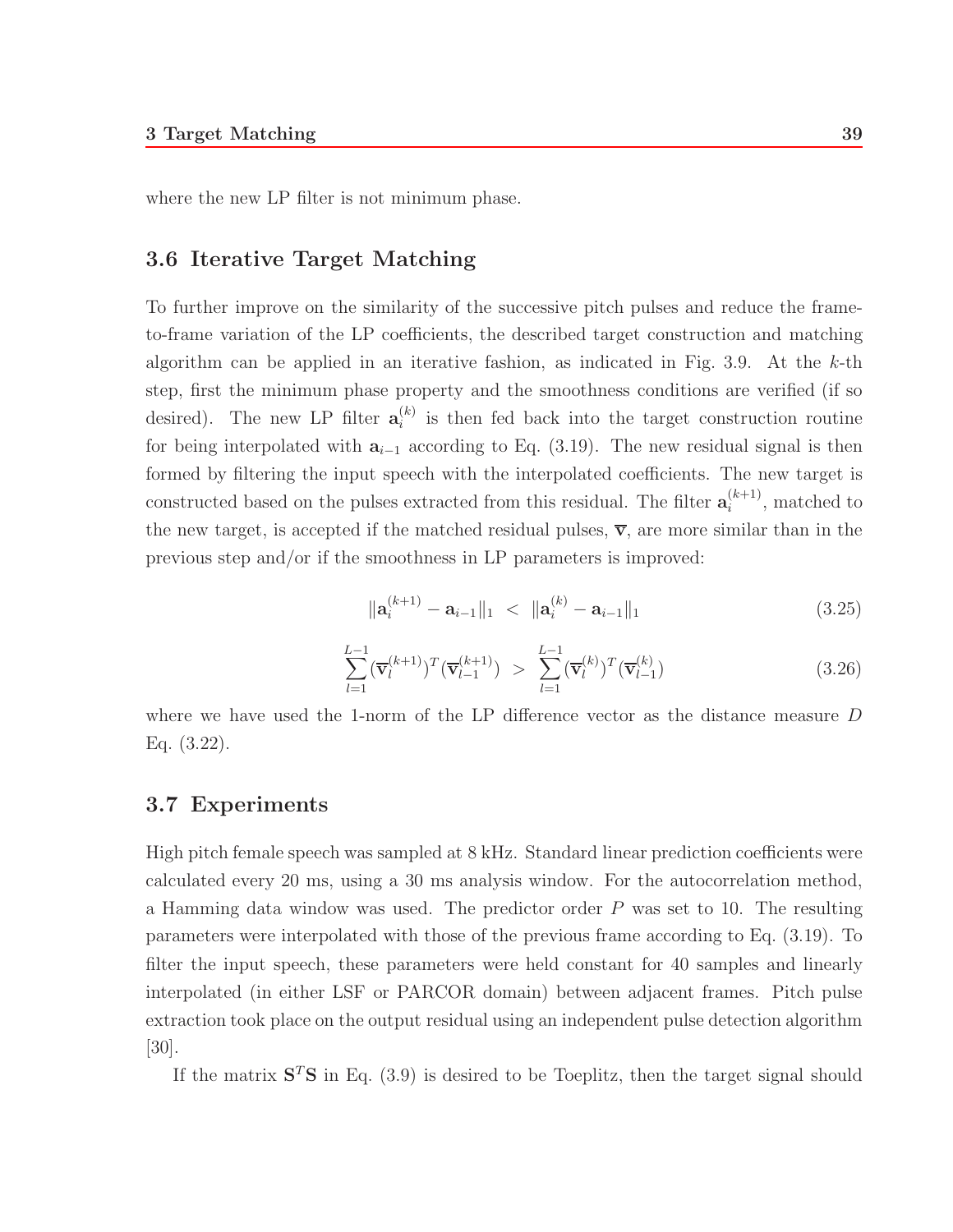

Fig. 3.9 The iterative target matching block diagram.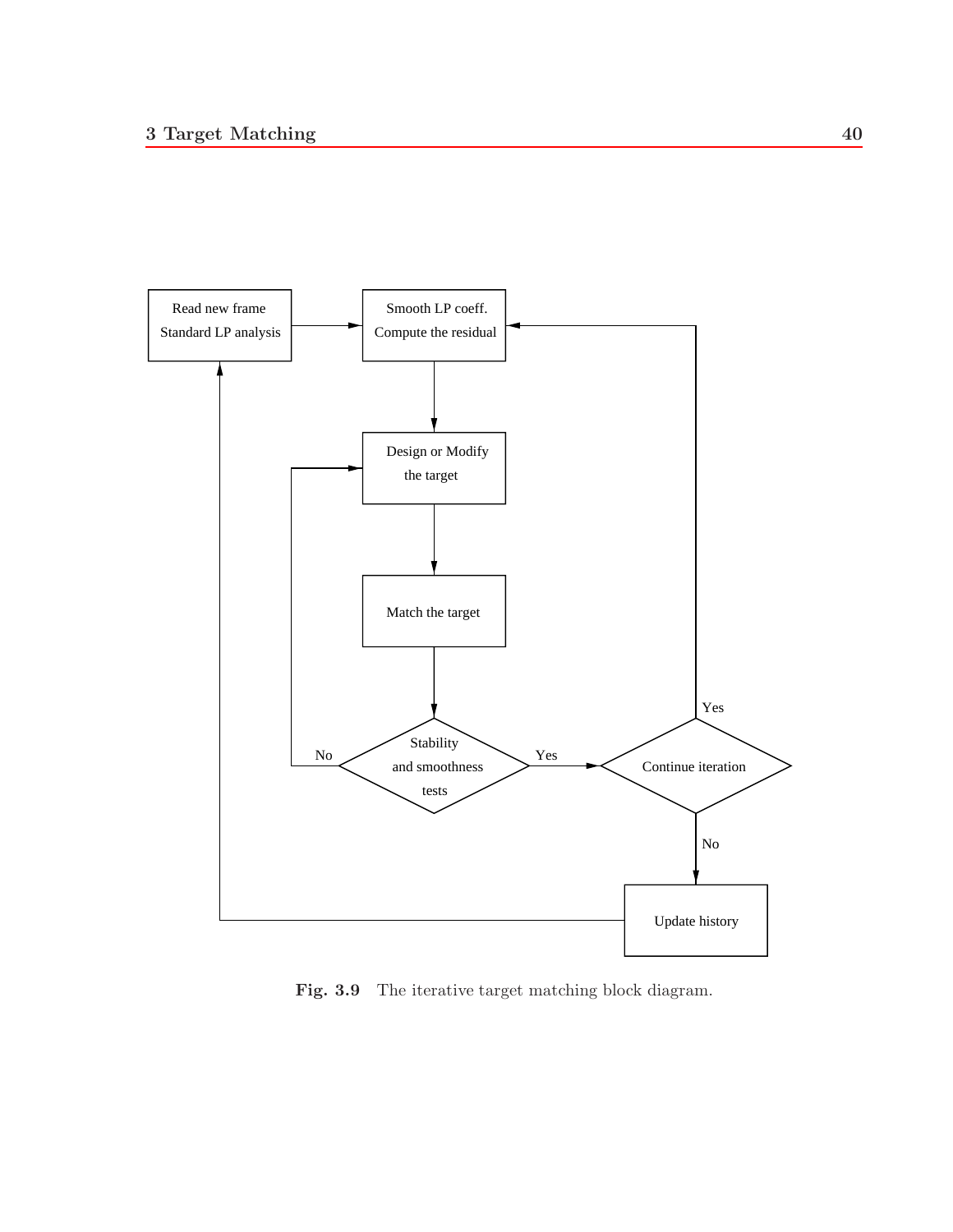contain the edge effects introduced by windowing the input speech. However, these edge values depend on the filter **a** for which the system (3.7) is being solved. To sidestep this problem, the edge effect was estimated iteratively. The first and last P samples of the target were replaced by those of the LP residual. The system of equations (3.9) is then solved for **a**. For the second step, the edge values of target are updated with the output of the filter **a**. We then iterate for **a**. Experiments indicate that after few iterations the filter coefficients no longer change significantly.

For the autocorrelation method we make sure that the minimum phase property of the analysis filter is not lost. Whenever the resulting filter is not minimum phase, we replace *ξ* with  $\mu$ *ξ* in Eq. (3.23), as explained in section (3.5). The same approach was used to monitor the smoothness in the evolution of the LP spectral parameters. The distance between consecutive vectors is measured by the 1-norm of the difference vector between consecutive set of coefficients. To evaluate the performance of the target matching approach we compute the following parameters:

- Short term prediction gain: the ratio of the energy at the input of the filter to the energy of the output residual, Eq. (2.18).
- Similarity of pitch pulses: measured by the prediction gain of a three tap pitch predictor Eq. (2.33). The coefficients of this filter were updated every 5 ms.
- Smoothness in the evolution of LP parameters: measured by the average of the 1 norm of LP coefficients difference vector in the LSF  $(\omega)$  or the predictor coefficient (**a**) domain:

$$
\overline{\|\Delta \omega\|}_{1} = \sum_{i=0}^{N-1} \|\omega_{i+1} - \omega_{i}\|_{1}/(N-1)
$$
\n(3.27)

$$
\overline{\|\Delta \mathbf{a}\|}_{1} = \sum_{i=0}^{N-1} \|\mathbf{a}_{i+1} - \mathbf{a}_{i}\|_{1}/(N-1)
$$
\n(3.28)

where  $N$  is the total number of frames.

Table 3.1 and 3.2 show the result of the target matching approach for a female speech file. The terms LP, TM, and ITM stand for the the conventional linear prediction analysis, the target matching and the iterative target matching approach, respectively. The value of the weight factor  $\gamma$  in Eq. (3.19) was set to 0.35. Each target pulse is constructed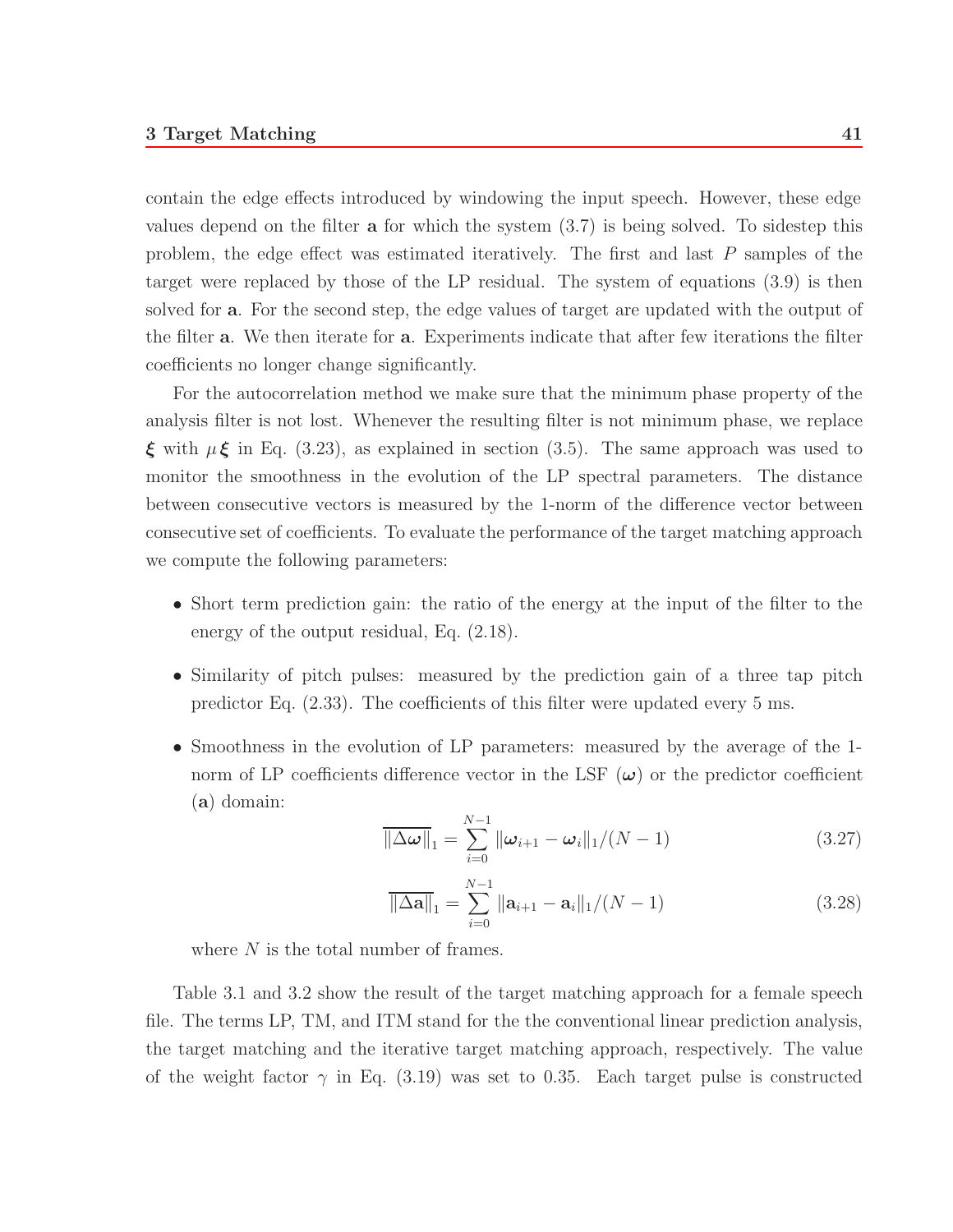considering two pulses in the past, the current pulse, and an additional pulse in the future, i.e.  $n_1 = 2$  and  $n_2 = 1$  in Eq. (3.20).

**Table 3.1** Target matching performance results for the autocorrelation method.

| Matching   | Prediction Gain (dB)  |      |       |                      |
|------------|-----------------------|------|-------|----------------------|
| Method     | Formant Pitch Overall |      |       | $\ \Delta\omega\ _*$ |
| LP         | 12.73                 | 6.01 | 18.74 | 0.75                 |
| TМ         | 12.43                 | 6.36 | 18.79 | 0.64                 |
| <b>ITM</b> | 12.01                 | 6.69 | 18.70 | 0.61                 |

**Table 3.2** Target matching performance results for the covariance method.

| Matching | Prediction Gain (dB)  |      |       |                             |
|----------|-----------------------|------|-------|-----------------------------|
| Method   | Formant Pitch Overall |      |       | $\ \Delta \mathbf{a}\ _{1}$ |
| LP       | 12.62                 | 5.91 | 18.53 | 2.65                        |
| TМ       | 12.17                 | 6.45 | 18.62 | 2.10                        |
| TTM.     | 11.89                 | 6.60 | 18.49 | 1.98                        |

Optimizing the LP filter according to the target signal results in only a small loss in the short term prediction gain. The benefit of the proposed analysis method is an increase in the smoothness of the filter dynamics. Consequently, the successive pulses in voiced regions are more similar, and the pitch prediction gain has also increased. The price for the higher performance of the iterative approach is the reduction in the formant predictor gain and the extra computation.

To evaluate the effect of different parameters on the performance of the system, The values of  $\gamma$ ,  $n_1$ , and  $n_2$  were varied. For a given  $\gamma$ , increasing the number of the pulses that participate in the target construction algorithm results in an increase in the pitch prediction gain. However, this deteriorates the smoothness in the evolution of LP coefficients. On the other hand, for given  $n_1$  and  $n_2$ , the best overall performance in terms of the prediction gain and the smoothness in the evolution of LP parameters was obtained for  $0.4 \leq \gamma \leq 0.5$ .

Figure 3.10 displays the original LP residual, the target, and the new residual waveform. From this plot, we see the smooth evolution of the target pulses. We also notice that the new residual is very close to the target waveform. Figure 3.11 compares the difference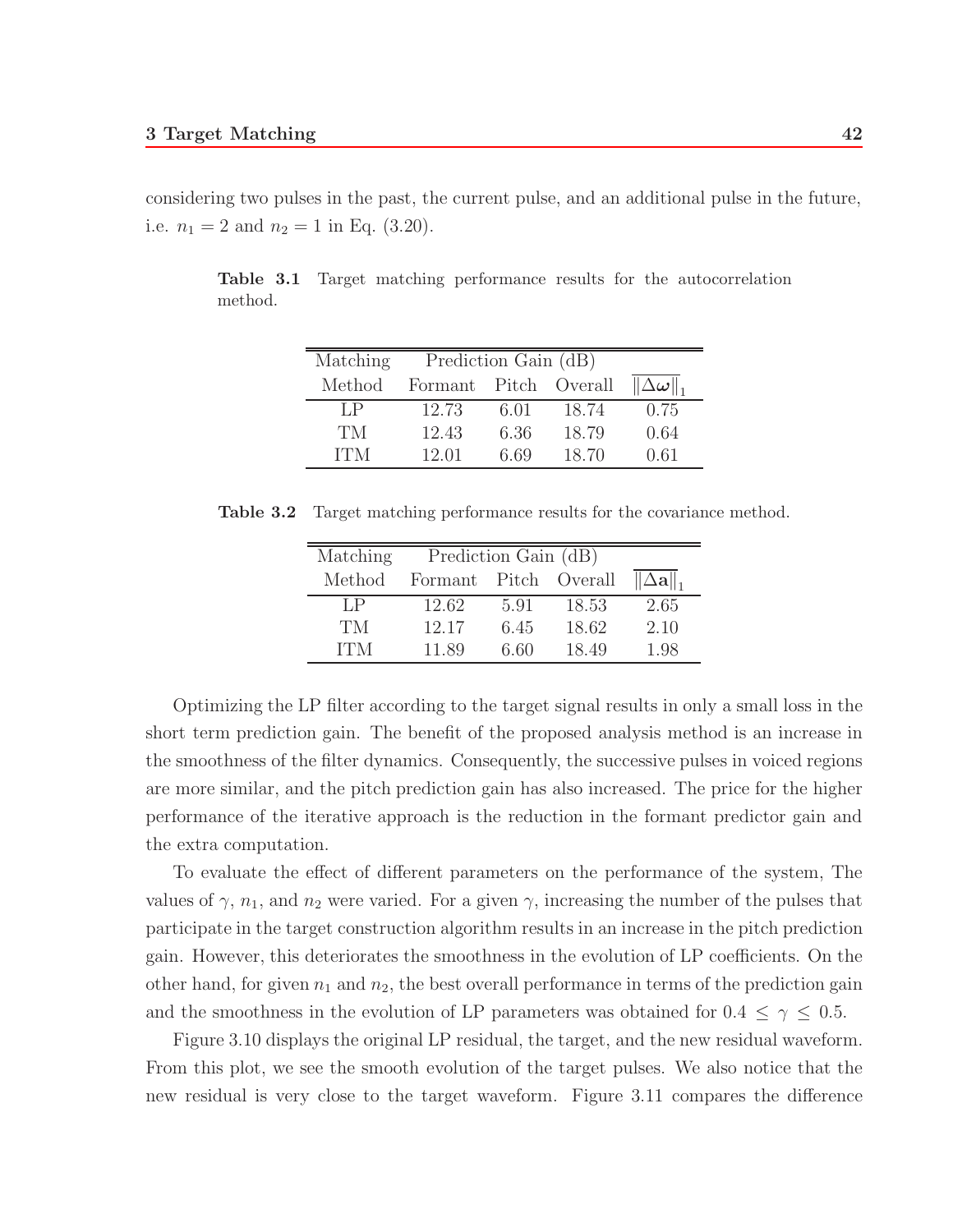

Fig. 3.10 Comparing the residual waveforms. (a) Original LP residual. (b) Target signal. (c) Target matched residual.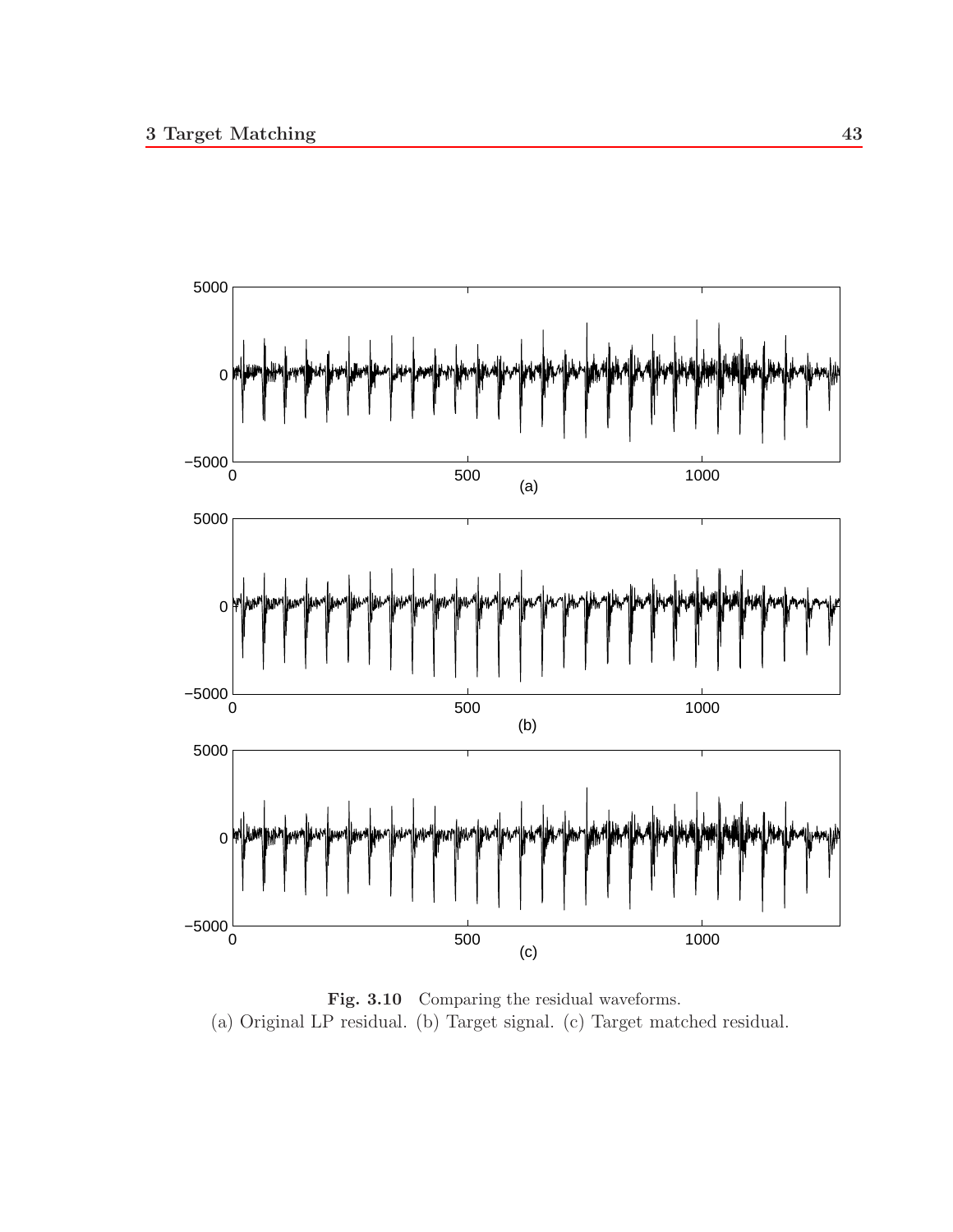

**Fig. 3.11** Comparing the difference between the target and the residual waveforms.

(a) Difference between the target and the original LP residual, (b) Difference between the target and the new residual.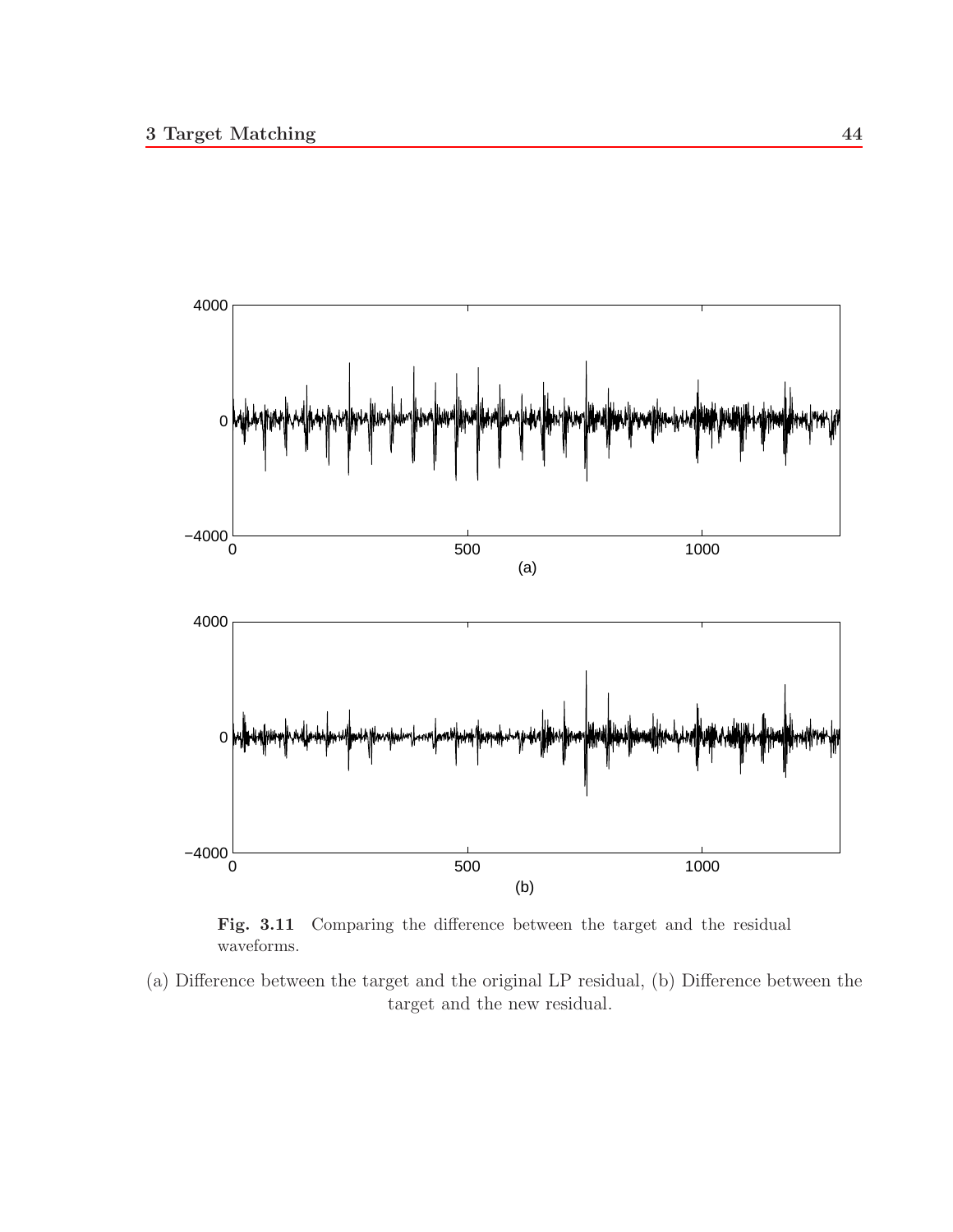between the target and the original signal with the difference between the target and the new residual. High amplitude samples at the location of pitch pulses indicate a large deviation from the target at those regions. The decrease in the amplitude of the difference signal at the pulse locations confirms that, compared to the original LP residual, the new residual pulses are closer to the target pulses. Figures 3.12 and Fig. 3.13 show similar results for another segment of speech.

#### **3.8 Remarks**

The target construction method that we have proposed relies on the knowledge of the pitch pulse locations in the residual waveform. Although this information is in part available in some of the new generation coders [33] [29], it may be an obstacle in the use of the target matching approach in the more standard coders. This routine is also the main source of the computational complexity in the TM approach. However, it is possible to reduce the computational load of this algorithm without compromising significantly the overall performance. For instance, since the target pulses in each frame are scaled appropriately, the gain factor g in Eq.  $(3.11)$  is near unity. Replacing g with 1 eliminates the need to compute the projection matrix  $P_s$ . The simulation results indicate that by making this simplification the smoothness in LP coefficients is only slightly compromised while the prediction gain is not affected.

Another point to notice is that the set of equations to solve for the new filter, Eq. (3.9), does not really contribute to the system complexity. If the input speech is not windowed, the correlation matrix  $S^T S$  will be symmetric positive definite. Cholesky decomposition algorithm can be used to solve the system. When the input speech is windowed prior to the analysis, this matrix will be Toeplitz. The Durbin recursion  $(n^2)$  flops) does not apply because of the second term in the right hand side of the Eq. (3.9). However, one can still use the Levinson algorithm  $(2n^2)$  flops) to solve the system. When no data window is applied, the matching process reduces the number frames with unstable LP parameters. With the use of a data window, although the minimum phase property of **a** is not guaranteed, all the resulting LP synthesis filters were stable for the tested speech segments.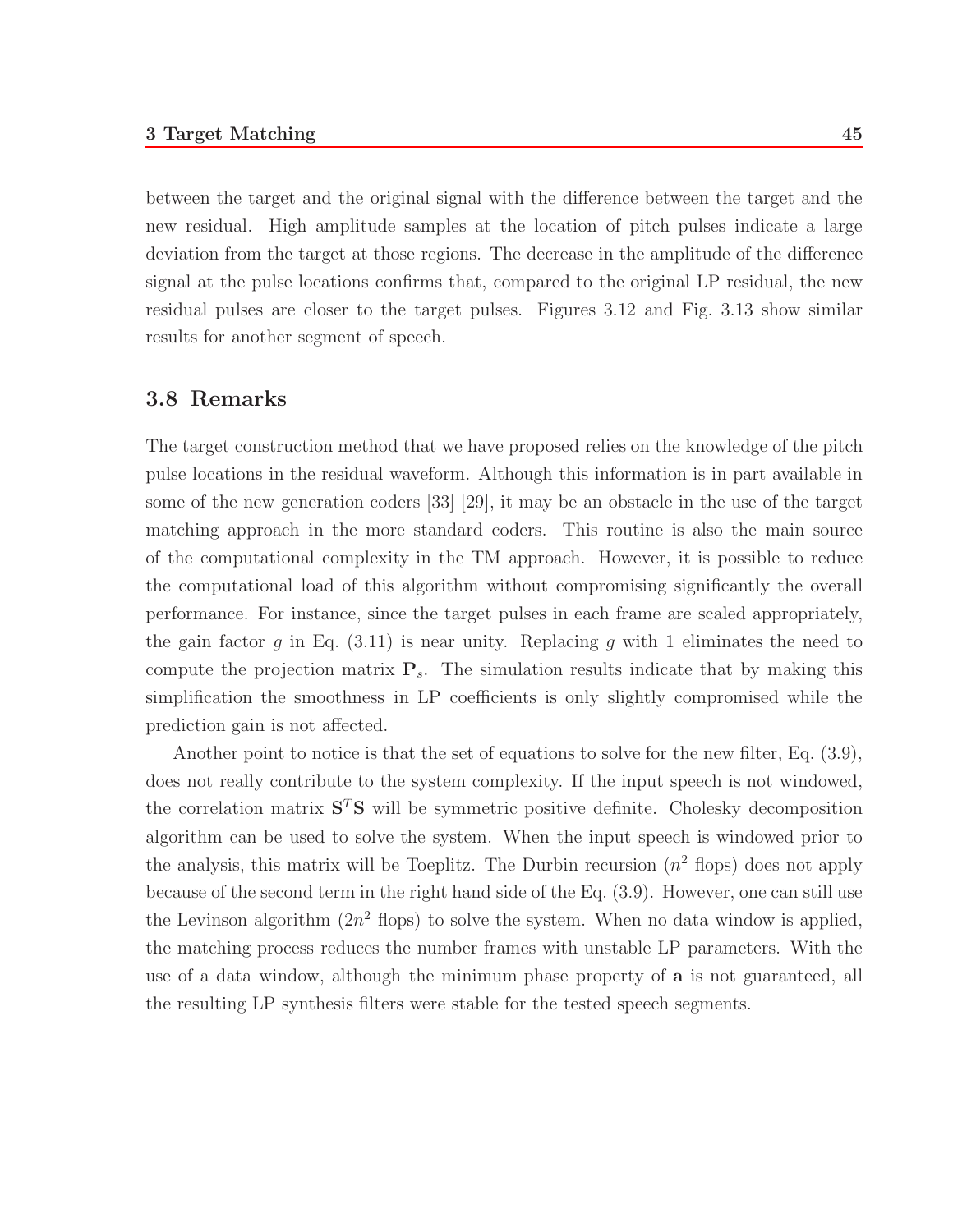

Fig. 3.12 Comparing the residual waveforms. (a) Original LP residual. (b) Target signal. (c) Target matched residual.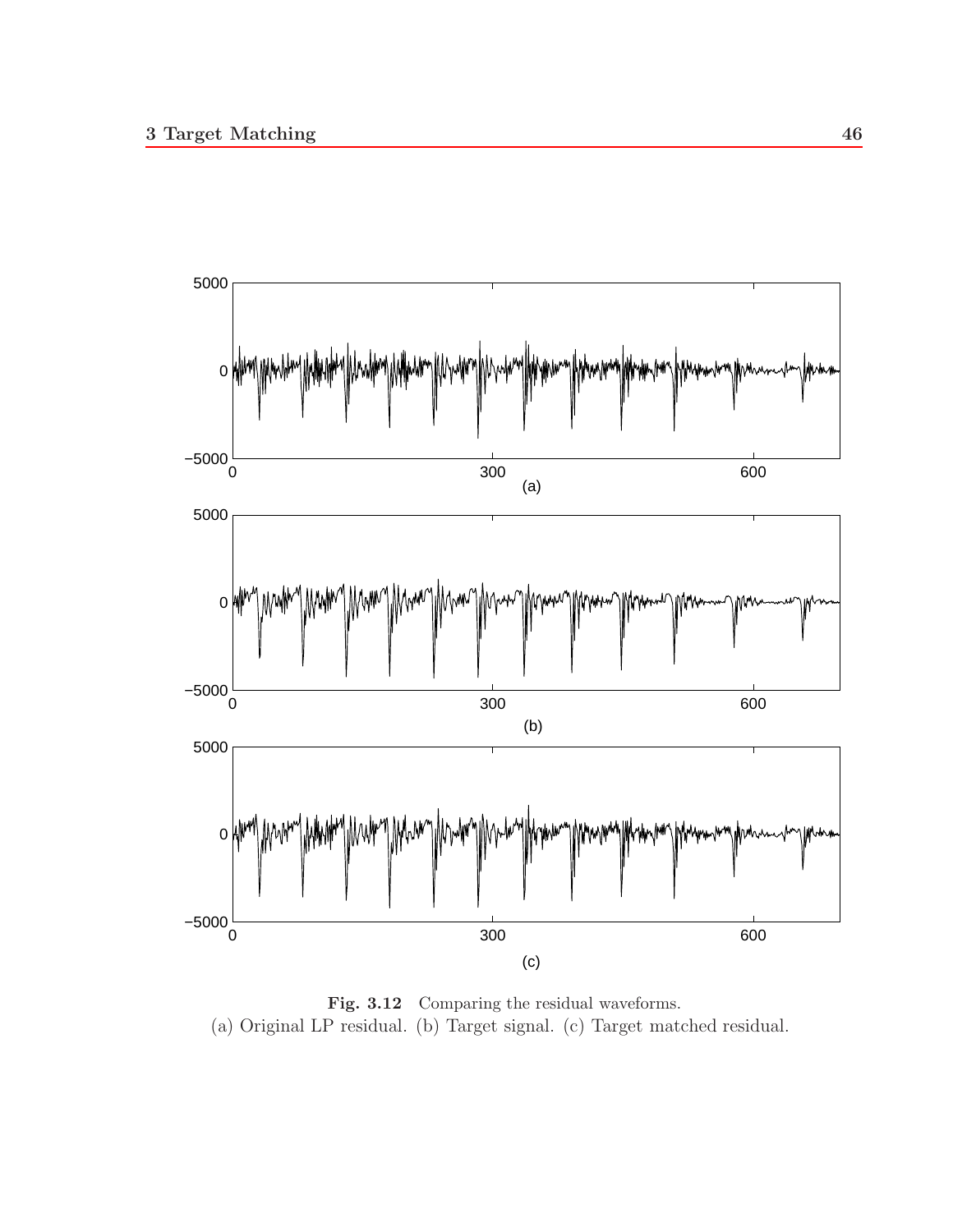

**Fig. 3.13** Comparing the difference between the target and the residual waveforms.

(a) Difference between the target and the original LP residual. (b) Difference between the target and the new residual.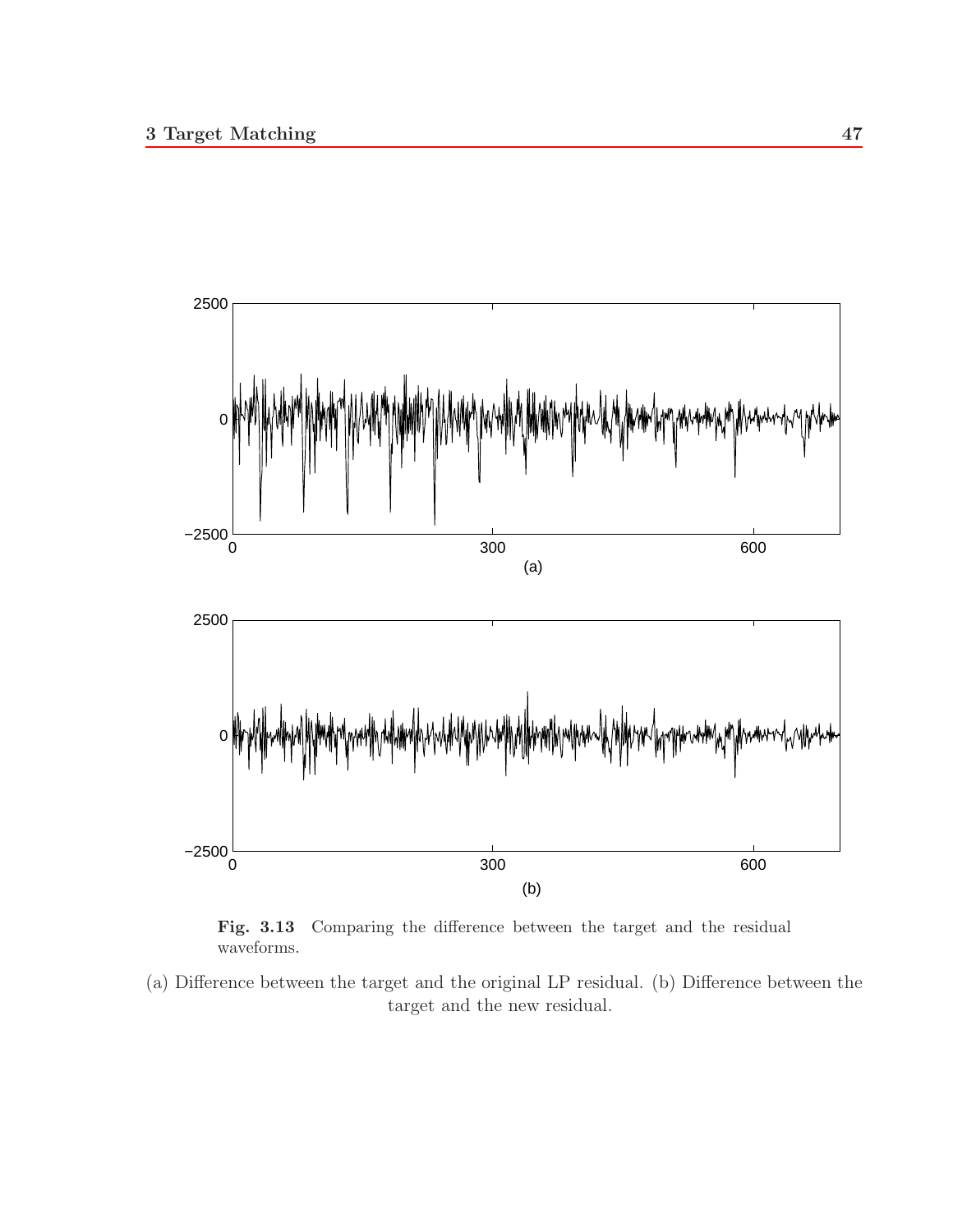## **3.9 Summary**

In this chapter, we have presented an alternative method to perform the linear prediction analysis of the speech signal. The inverse formant filter is replaced by a Wiener filter where the target signal contains slowly evolving pulses. Experiments show that the frame-toframe variation of LP coefficients is reduced and the matched residual pitch pulses evolve slowly with time. The price for these gains in coding efficiency is paid in terms of the amount of the computation required to construct the target and to obtain the filter with the best overall performance.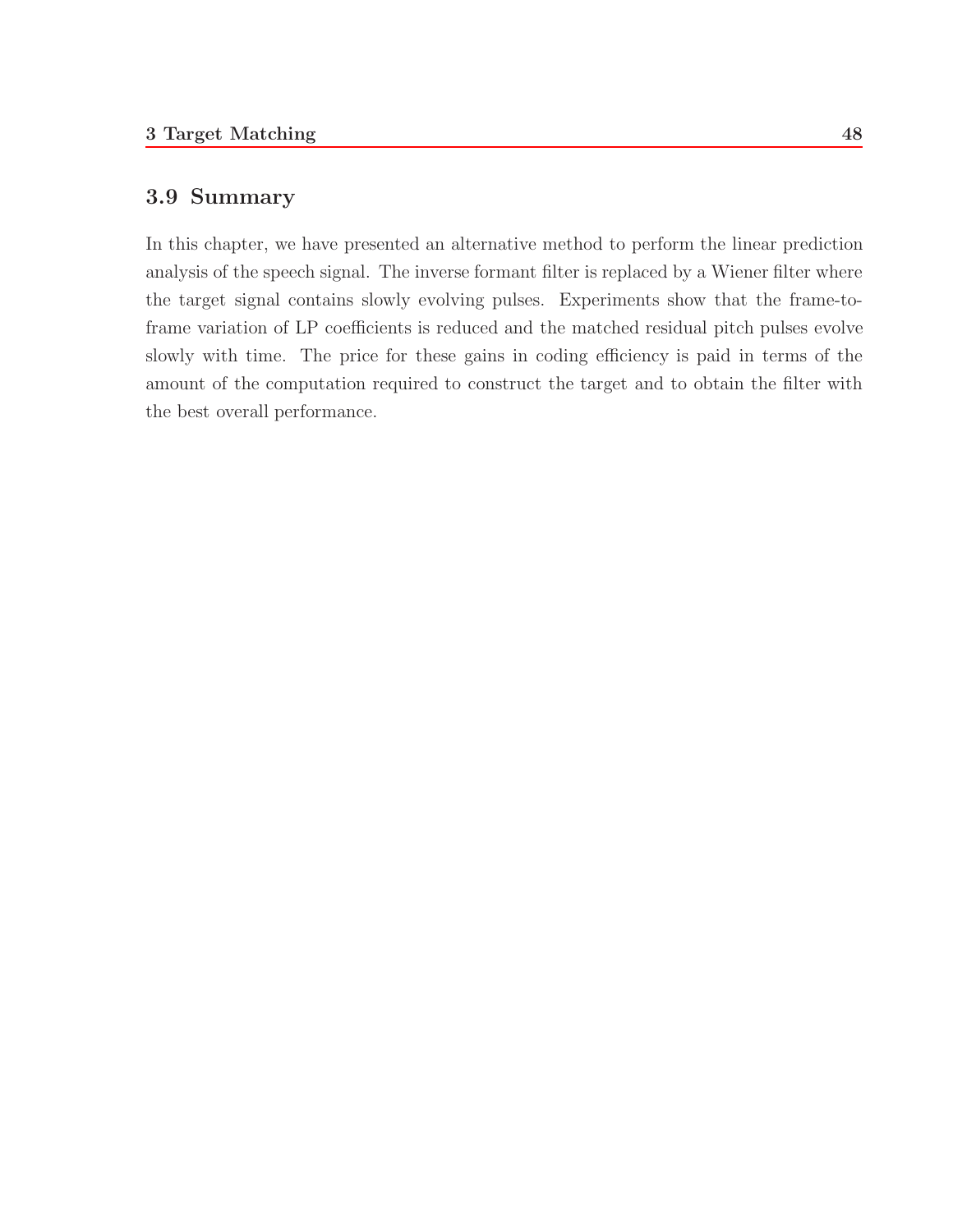## **Chapter 4**

# **Augmented LP Error Criterion**

## **4.1 Introduction**

High pitched speech during nasals and nasalized sounds often takes on a sinusoidal form. In addition to large frame-to-frame fluctuations of the LP parameters, these segments are characterized by having a very low energy residual in which the pitch pulses are nearly absent. This signal is no longer a good representation of the true excitation to the vocal tract.

In this chapter, we begin by illustrating that these artifacts are related to the numerical conditioning of the correlation matrix for the nasal sounds. We then propose adding a second term to the conventional LP error criterion to account for the smoothness in the evolution of LP parameters. The contribution of this second term to the overall error function is controlled by the numerical conditioning of the correlation matrix. Along with the mathematical arguments, the simulation results illustrate that this modification results not only in a smoother evolution of the LP spectral parameters but also prevents the disappearance of pitch pulses from the residual waveform.

## **4.2 Pitch Pulse Disappearance**

Nasal sounds are characterized by a low first formant (near 250 Hz) which dominates the power spectrum. The anti-resonance due to the closed oral cavity results in a weak second formant. For these nasals or nasalized vowels, when the harmonics are widely spaced (i.e. high pitched speech), the concentration of energy in low frequencies and the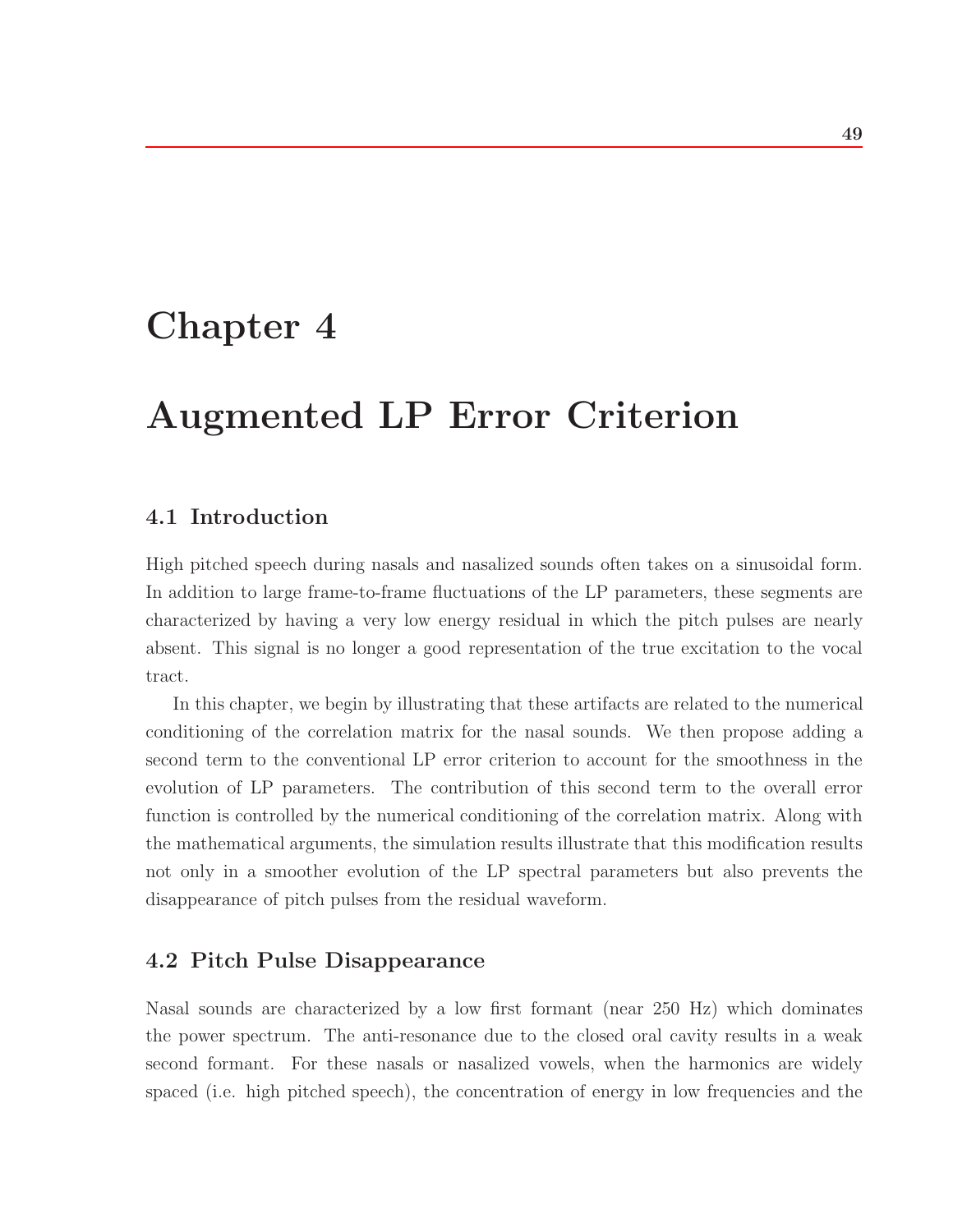presence of spectral zeros may leave only one or two dominant harmonics in the signal power spectrum. This explains the sinusoid-like form of the speech signal during these segments. Figure (4.1) illustrates the words "time in" spoken by a female speaker. The sinusoidal shape of the speech waveform for the nasals  $/m/$  and  $/n/$  is clear. Notice also the large formant prediction gain and the weak pitch pulses in the corresponding residual.



Fig. 4.1 The speech waveform and the standard LP residual corresponding to the sentence "time in" spoken by a female speaker.

In order to understand this behavior of the linear prediction analysis for nasal sounds, we begin by examining the case of a pure sinusoid. Let **e**, **s**, and **S** be the residual signal, the input, and the data matrix, respectively. Linear prediction analysis results in solving the following least squares problem:

$$
\mathbf{Sa} \stackrel{ls}{=} \mathbf{s} \tag{4.1}
$$

The solution to this system is given by:

$$
\mathbf{a} = \mathbf{S}^+ \mathbf{s} \tag{4.2}
$$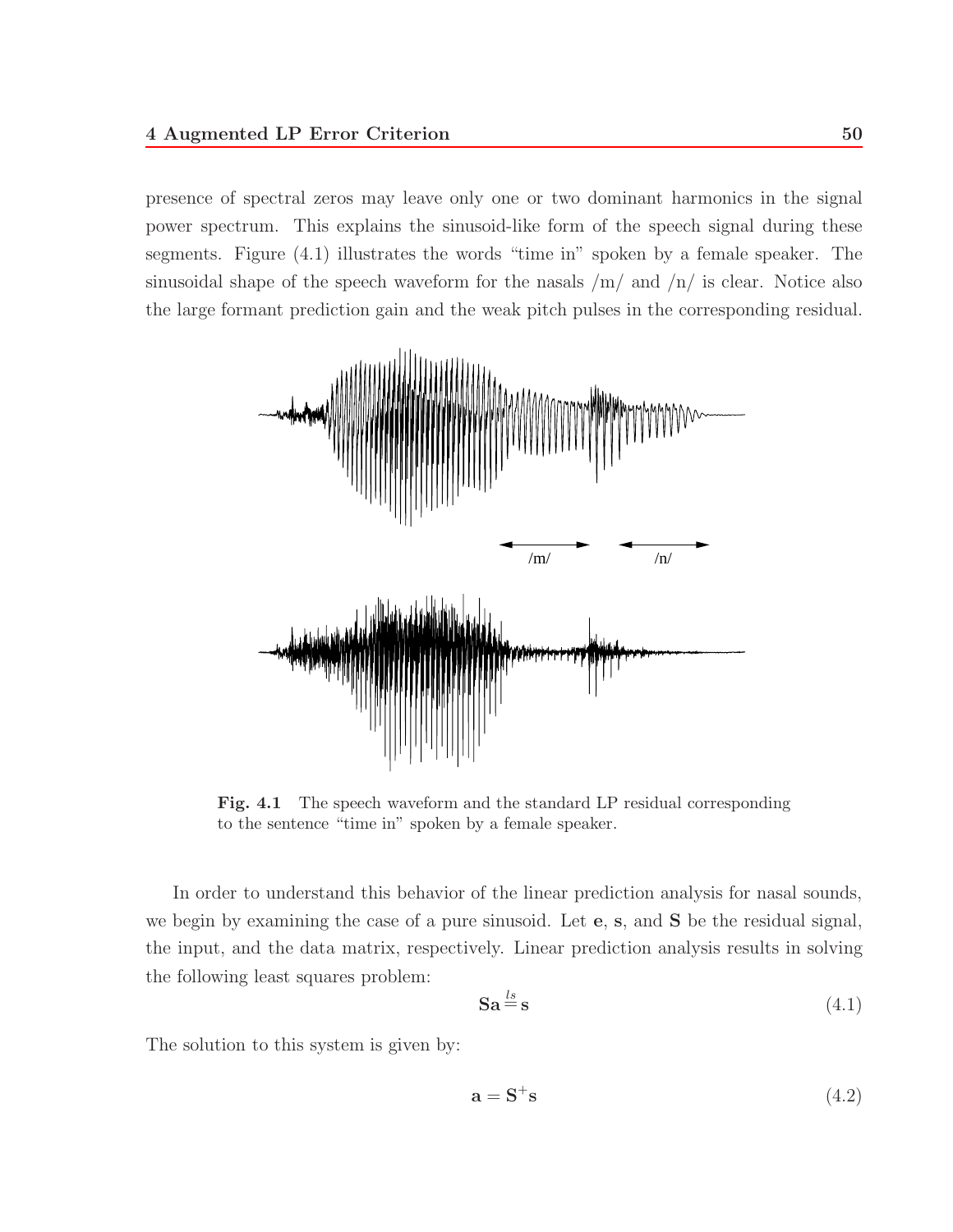where **S**<sup>+</sup> is the Moore pseudo-inverse of **S**. The residual signal **e** is computed as the error signal:

$$
e = s - Sa
$$
  
= s - SS<sup>+</sup>s  
= s - P<sub>s</sub>s (4.3)

The matrix **P**<sup>s</sup> is the orthogonal projection operator in the space spanned by columns of **S** (Section 2.1). For a pure sinusoidal signal, column of **S** correspond to shifted versions of **s**. They can be expressed (Appendix 1) as a linear combination of any two other columns. Therefore, the rank of **S** and  $(S<sup>T</sup>S)$  is two. Then the system  $(4.1)$  is over-determined and admits many possible solutions. This explains the large frame-to-frame fluctuations of the LP parameters for the sinusoid-like regions of speech. Another conclusion from this remark is that when the predictor order is larger than or equal 2, the vector **s** belongs to the span of the columns of **S**, i.e.  $\mathbf{s} = \mathbf{P}_s \mathbf{s}$  and  $\mathbf{e} = \mathbf{0}$ , as shown in Table 4.1:

**Table 4.1** The residual energy versus the prediction order for the covariance method.

| Prediction order Residual energy |       |
|----------------------------------|-------|
|                                  | 0.074 |
|                                  |       |

where  $\epsilon$  is near the machine precision. Figure 4.2 shows a pure sinusoidal waveform. The residual signals obtained by a first and second order predictors are also shown on the same plot. As expected, with a second order filter, the input is perfectly predicted.

When the input signal is windowed prior to the LP analysis, as is the case for the autocorrelation method, the columns of the data matrix **S** do not correspond to the shifted versions of **s**. Therefore the autocorrelation matrix **R** is generally full-rank. However, this matrix will be ill-conditioned (Table 4.2). As the ratio of the analysis window length  $N$  to the sinusoid period  $N_p$  increases, the numerical rank<sup>1</sup> of  $({\bf S}^T{\bf S})$  rapidly approaches two, i.e.

$$
\lambda_3 \lambda_4 \ldots \lambda_P \rightarrow 0
$$

where  $\lambda_1 \geq \lambda_2 \geq \lambda_3 \ldots \geq \lambda_P \geq 0$  are the eigenvalues of  $(\mathbf{S}^T \mathbf{S})$ .

<sup>&</sup>lt;sup>1</sup>The numerical rank of a  $(n \times n)$  matrix is k if  $\lambda_1 \geq \lambda_2 \geq \ldots \geq \lambda_k \gg \lambda_{k+1} \geq \ldots \geq \lambda_n$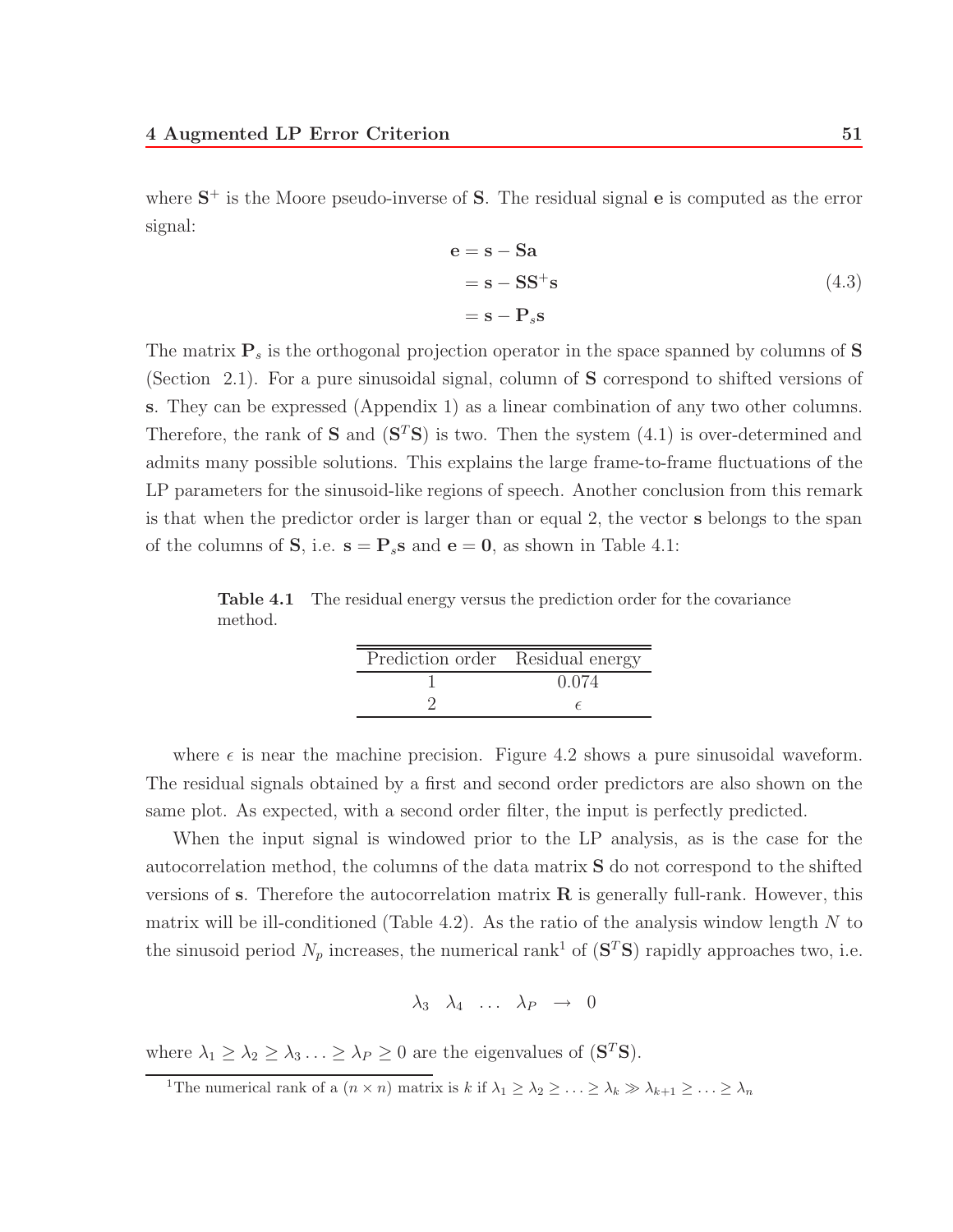

Fig. 4.2 Pure sinusoid, first and second order residual (flat line).

**Table 4.2** Distribution of eigenvalues of normalized autocorrelation matrix for a pure sinusoid waveform.

|                |        |        | $N/N_p$ |        |
|----------------|--------|--------|---------|--------|
| $\lambda_i$    | 1      | 2      | 5       | 10     |
| $\lambda_{10}$ | 0.0002 | 0.0001 | 0.0000  | 0.0000 |
| $\lambda_9$    | 0.0002 | 0.0001 | 0.0000  | 0.0000 |
| $\lambda_8$    | 0.0003 | 0.0001 | 0.0001  | 0.0000 |
| $\lambda_7$    | 0.0004 | 0.0002 | 0.0001  | 0.0000 |
| $\lambda_6$    | 0.0008 | 0.0004 | 0.0002  | 0.0001 |
| $\lambda_5$    | 0.0019 | 0.0010 | 0.0004  | 0.0002 |
| $\lambda_4$    | 0.0067 | 0.0035 | 0.0014  | 0.0007 |
| $\lambda_3$    | 0.0530 | 0.0269 | 0.0109  | 0.0055 |
| $\lambda_2$    | 1.5859 | 1.6947 | 1.7601  | 1.7820 |
| $\lambda_1$    | 8.3506 | 8.2730 | 8.2268  | 8.2115 |

**Table 4.3** The residual energy versus the prediction order for autocorrelation method.

| Prediction order Residual energy |        |
|----------------------------------|--------|
|                                  | 0.0997 |
| $\mathcal{D}_{\mathcal{A}}$      | 0.0502 |
| 3                                | 0.0349 |
|                                  | 0.0274 |
| 5                                | 0.0233 |
| 10                               | 0.0200 |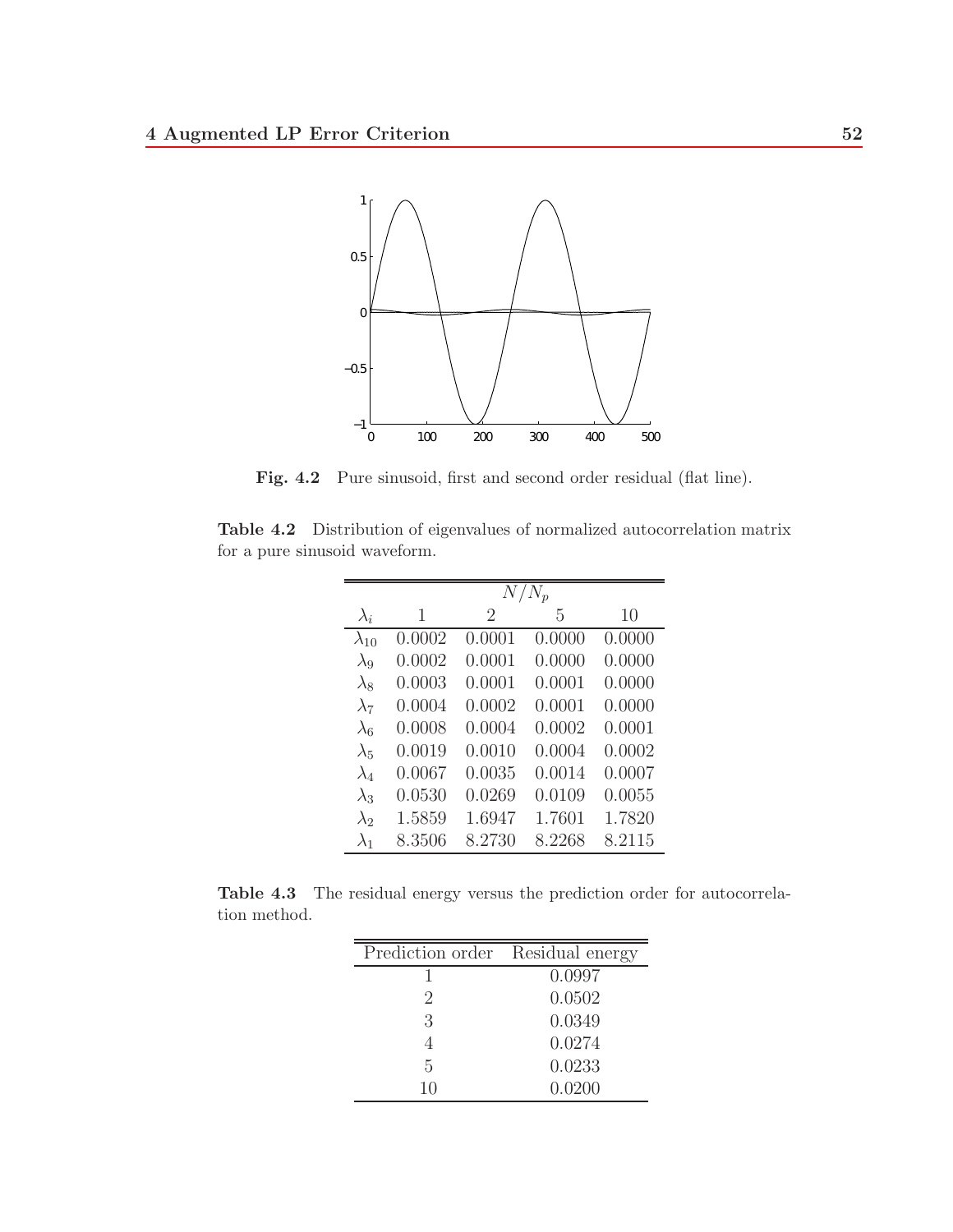The speech signal is never truly a pure sinusoid. Monitoring the distribution of the eigenvalues of the correlation matrix indicates that its numerical rank for the sinusoid-like frames of speech is between 3 and 5. Figures 4.3 and 4.4 illustrate large increase in the ratio of the first to the subsequent eigenvalues for such segments of speech. We notice that the pitch pulses for those regions are very weak.

Improving the spread of eigenvalues of the correlation matrix results in a better conditioned system to solve for the LP filter parameters. When the numerical rank of  $(S<sup>T</sup>S)$  is equal to the predictor order  $P$ , not only the solution to the Eq.  $(4.1)$  is unique, but also the system is less sensitive to small perturbations. As a result, the large frame-to-frame fluctuations of the LP coefficients is reduced. It should be noted that the bandwidth expansion and the high frequency compensation techniques, presented in Chapter 2, cannot provide a sufficient amount of correction for the sinusoid-like regions of speech.

The first step to improve the conventional linear prediction analysis for the nasal or nasalized sounds is to estimate the distribution of eigenvalues of (**S**<sup>T</sup>**S**). The computational complexity associated with eigen-decomposition algorithm is significant. Although efficient algorithms have been proposed [34] [35] [36] to estimate the eigenvalues of Toeplitz and/or symmetric positive definite matrices, the computational cost involved is still too high for all practical purposes. In order to determine the conditioning of the correlation matrix in a computationally efficient manner approximations to the eigen-decomposition should be employed. Two of these approximations are studied in the next section.

### **4.3 Eigenvalues Estimation**

Many transforms have been proposed to approximate diagonalization of the correlation matrix. Discrete Fourier Transform (DFT) and Discrete Cosine Transform (DCT) are among the most popular ones.

#### **4.3.1 Discrete Fourier Transform**

For the wide-sense-stationary signals, DFT asymptotically approaches the eigen-decomposition [37]. The existence of the Fast Fourier Transform (FFT) algorithm for the computation of the DFT, and data independent nature of this transform are among its attractive features.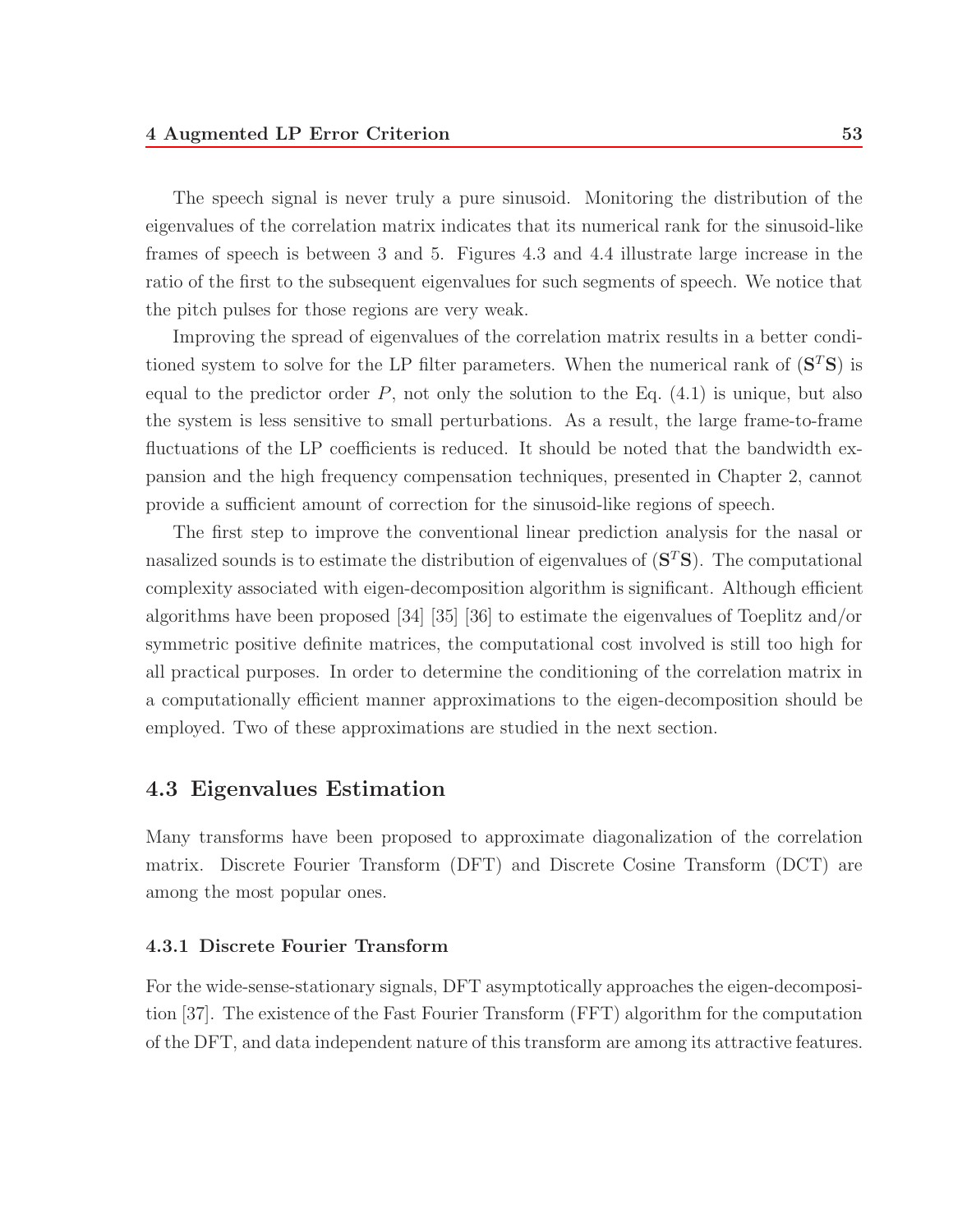

Fig. 4.3 Example of sinusoid-like speech region.

(a) Speech waveform, (b) LP residual, (c)  $\lambda_1/\lambda_3,$  (d)  $\lambda_1/\lambda_4,$  (c)  $\lambda_1/\lambda_5.$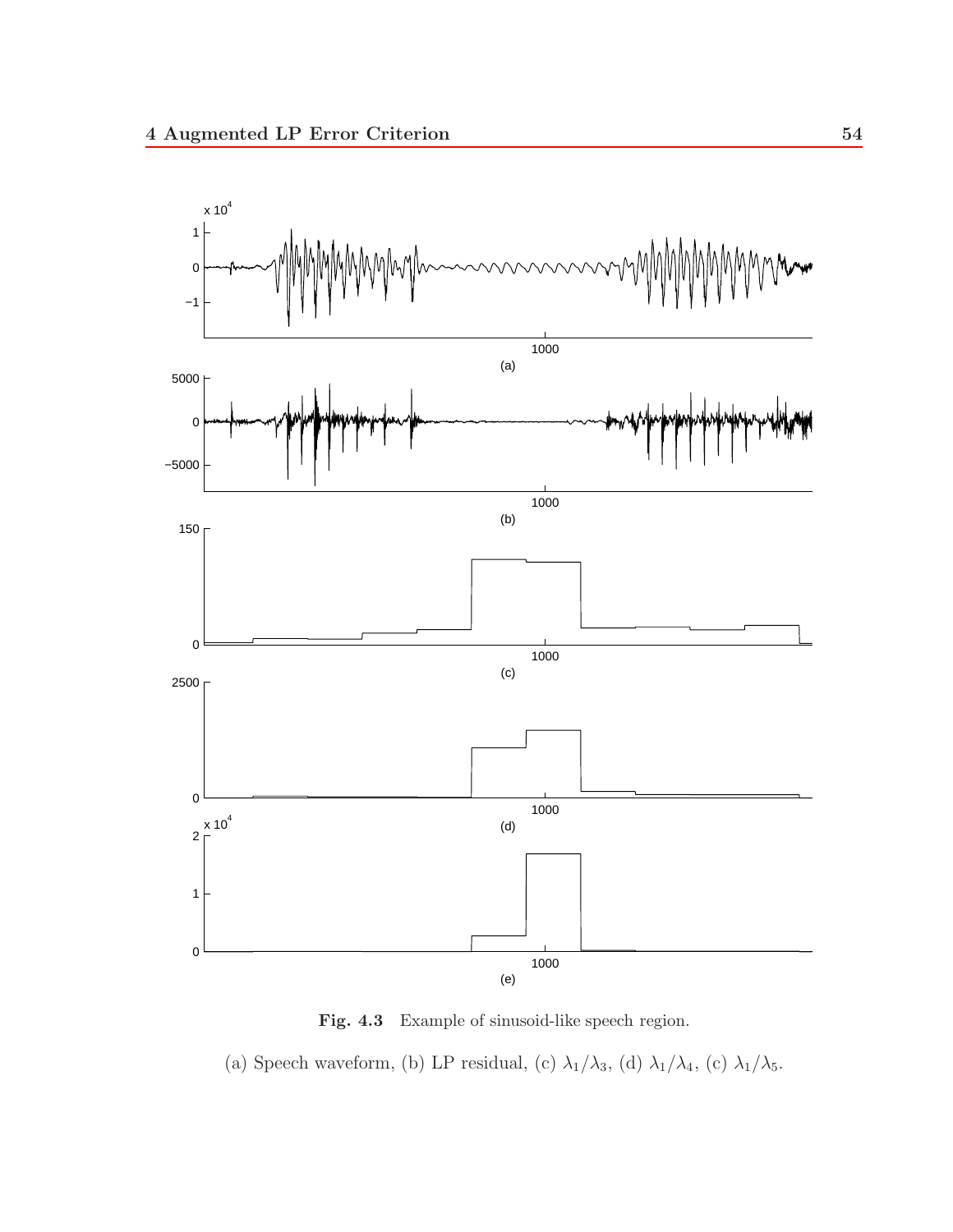

**Fig. 4.4** Example of sinusoid-like speech region.

(a) Speech waveform, (b) LP residual, (c)  $\lambda_1/\lambda_3,$  (d)  $\lambda_1/\lambda_4,$  (c)  $\lambda_1/\lambda_5.$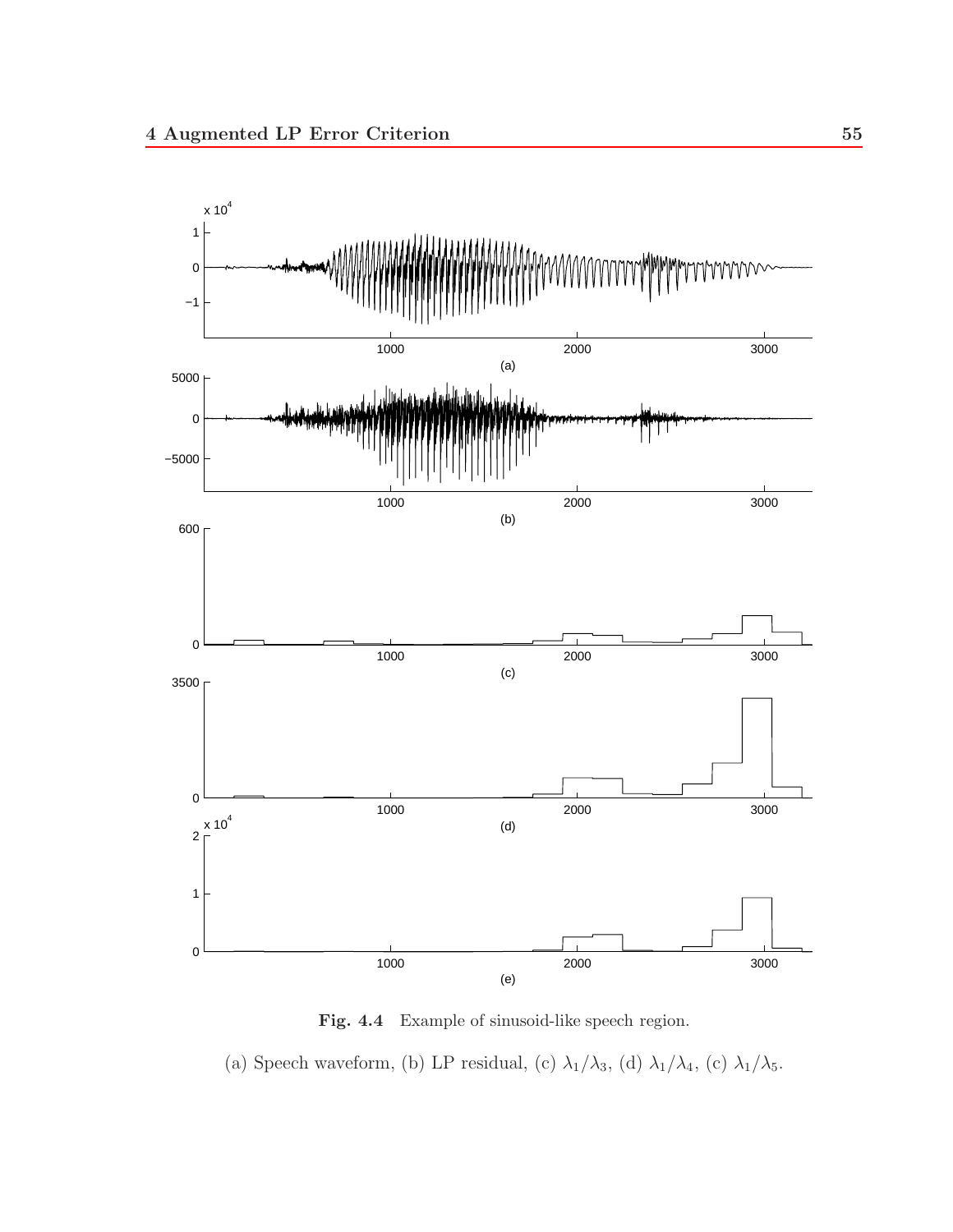The N-point DFT of a signal  $y(n)$  is given by:

$$
Y_{DFT}(k) = \sum_{i=0}^{N-1} y(i)e^{-j\frac{2\pi ik}{N}}, \quad k = 0 \dots N-1
$$
 (4.4)

The unitary DFT matrix which serves to diagonalize a symmetric positive correlation matrix is defined as

$$
\mathbf{F} = \begin{bmatrix} 1 & 1 & 1 & \cdots & 1 \\ 1 & e^{-j\frac{2\pi}{N}} & e^{-j\frac{4\pi}{N}} & \cdots & e^{-j\frac{2\pi(N-1)}{N}} \\ 1 & e^{-j\frac{4\pi}{N}} & e^{-j\frac{8\pi}{N}} & \cdots & e^{-j\frac{4\pi(N-1)}{N}} \\ 1 & e^{-j\frac{8\pi}{N}} & e^{-j\frac{16\pi}{N}} & \cdots & e^{-j\frac{8\pi(N-1)}{N}} \\ \vdots & \vdots & \vdots & \cdots & \vdots \\ 1 & e^{-j\frac{2\pi(N-1)}{N}} & e^{-j\frac{4\pi(N-1)}{N}} & \cdots & e^{-j\frac{2\pi(N-1)^2}{N}} \end{bmatrix}
$$
(4.5)

#### **4.3.2 Discrete Cosine Transform**

There exist several definitions for the Discrete Cosine Transform (DCT). The one used in this document is based on [38]:

$$
Y_{DCT}(k) = \sqrt{\frac{2}{N}} c(k) \sum_{i=0}^{N-1} y(i) \cos(\frac{\pi(2i+1)k}{2N}), \quad k = 0 \dots N-1
$$
 (4.6)  

$$
c(k) = \begin{cases} \frac{1}{\sqrt{2}} & k = 0\\ 1 & k \neq 0 \end{cases}
$$

The unitary DCT matrix is defined as

$$
\mathbf{D} = \sqrt{\frac{2}{N}} \begin{bmatrix} \frac{1}{\sqrt{2}} & \frac{1}{\sqrt{2}} & \frac{1}{\sqrt{2}} & \cdots & \frac{1}{\sqrt{2}} \\ \cos(\frac{\pi}{2N}) & \cos(\frac{3\pi}{2N}) & \cos(\frac{5\pi}{2N}) & \cdots & \cos(\frac{(2N-1)\pi}{2N}) \\ \cos(\frac{2\pi}{2N}) & \cos(\frac{6\pi}{2N}) & \cos(\frac{10\pi}{2N}) & \cdots & \cos(\frac{(2N-1)(2\pi)}{2N}) \\ \vdots & \vdots & \vdots & \ddots & \vdots \\ \cos(\frac{(N-1)\pi}{2N}) & \cos(\frac{3\pi(N-1)}{2N}) & \cos(\frac{5\pi(N-1)}{2N}) & \cdots & \cos(\frac{(2N-1)(N-1)\pi}{2N}) \end{bmatrix}
$$
(4.7)

It is shown [39] that the DCT offers a better approximation (for finite  $N$ ) to the eigen-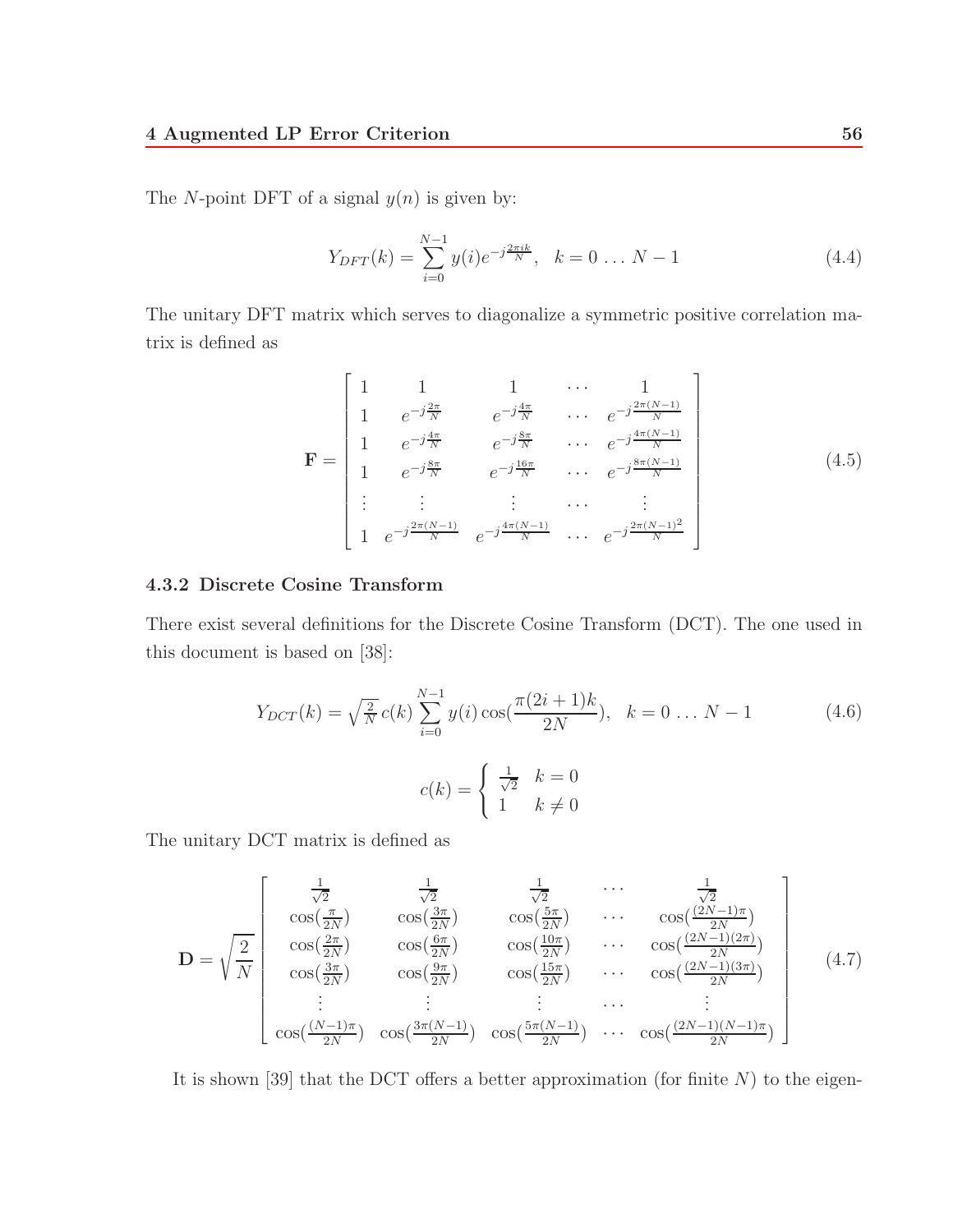decomposition than the DFT. Another interesting property of the DCT is that it is realvalued, therefore the matrix **D** is orthogonal, i.e.  $D^T D = I$ . The FFT algorithm can also be applied for the efficient computation of the DCT [38].

**Table 4.4** Notation for the eigen-decomposition, the discrete cosine transform, and the discrete Fourier transform.

| $S^{T}S = V\Lambda V^{T}$<br>$\mathbf{V}$<br>$\lambda_1 \geq \ldots \geq \lambda_P$<br>$\mathcal{E}_i$ | Eigen-decomposition of $STS$<br>Eigenvectors matrix.<br>Eigenvalues of $S^T S$<br>$\lambda_1/\lambda_i$      |
|--------------------------------------------------------------------------------------------------------|--------------------------------------------------------------------------------------------------------------|
| $S^T S = D \Lambda_d D^T$<br>$\mathbf{D}$<br>$d_1 \geq \ldots \geq d_P$<br>$\xi_i^d$                   | DCT Decomposition of $STS$<br>DCT orthogonal matrix.<br>Sorted diagonal elements of $\Lambda_d$<br>$d_1/d_i$ |
| $S^T S = F \Lambda_f F^T$<br>$\mathbf{F}$<br>$f_1 \geq \ldots \geq f_P$<br>$\xi_i^f$                   | DFT Decomposition of $STS$<br>DFT unitary matrix.<br>Sorted diagonal elements of $\Lambda_f$<br>$f_1/f_i$    |

To measure how close the DCT and the DFT approximate the eigen-decomposition of the correlation matrix, we monitor the ratio  $\lambda_i/d_i$  and  $\lambda_i/f_i$ ,  $i = 1, \ldots, 5$  for 6.3 s of female speech. The average value of these ratio are displayed in Table 4.5. The operator  $E[.]$ indicates the time average. For all  $i$  the average ratio obtained via a DCT approximation is closer to one than the average ratio offered by a DFT. This observation is confirmed by Fig. 4.5 and Fig. 4.6 where the pattern of  $\lambda_i/d_i$  and  $\lambda_i/f_i$  are displayed for the same speech file on a frame-to-frame basis.

The condition number of the correlation matrix can be evaluated by computing the ratio of the first to the subsequent eigenvalues. This measure is noted by  $\xi_k = \lambda_1/\lambda_k$ . The variables  $\xi_k^d$  and  $\xi_k^f$  are estimates of  $\xi_k$  when the eigenvalues are replaced with their DCT or DFT approximations, respectively. Table 4.6 compares the average ratio between  $\xi_k$  and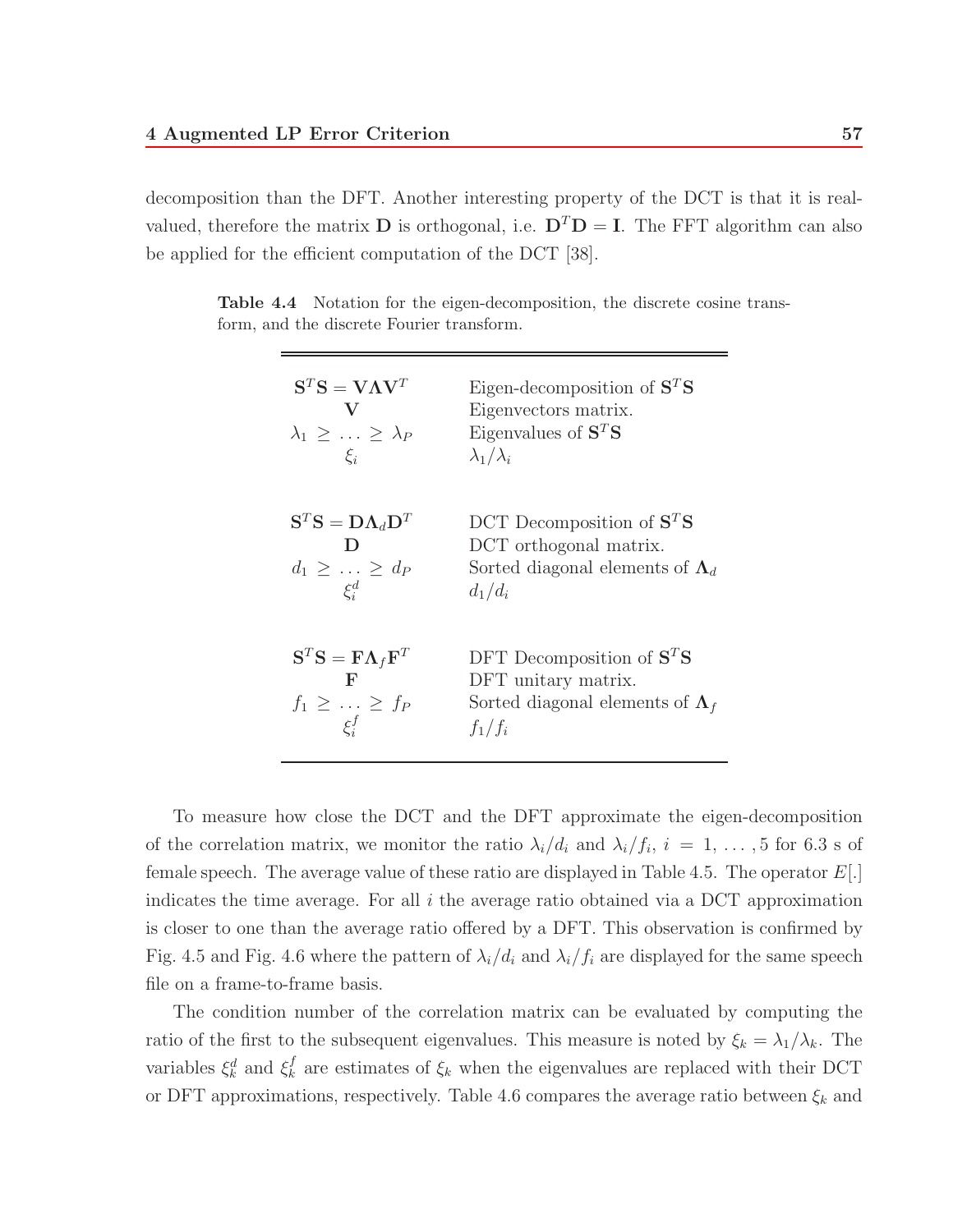

Fig. 4.5 Comparing the DCT and the DFT approximations of the eigenvalues for the covariance matrix.

|  | (a) $\lambda_1/d_1$ solid line | $\lambda_1/f_1$ dotted line |
|--|--------------------------------|-----------------------------|
|  | (b) $\lambda_2/d_2$ solid line | $\lambda_2/f_2$ dotted line |
|  | (c) $\lambda_3/d_3$ solid line | $\lambda_3/f_3$ dotted line |
|  | (d) $\lambda_4/d_4$ solid line | $\lambda_4/f_4$ dotted line |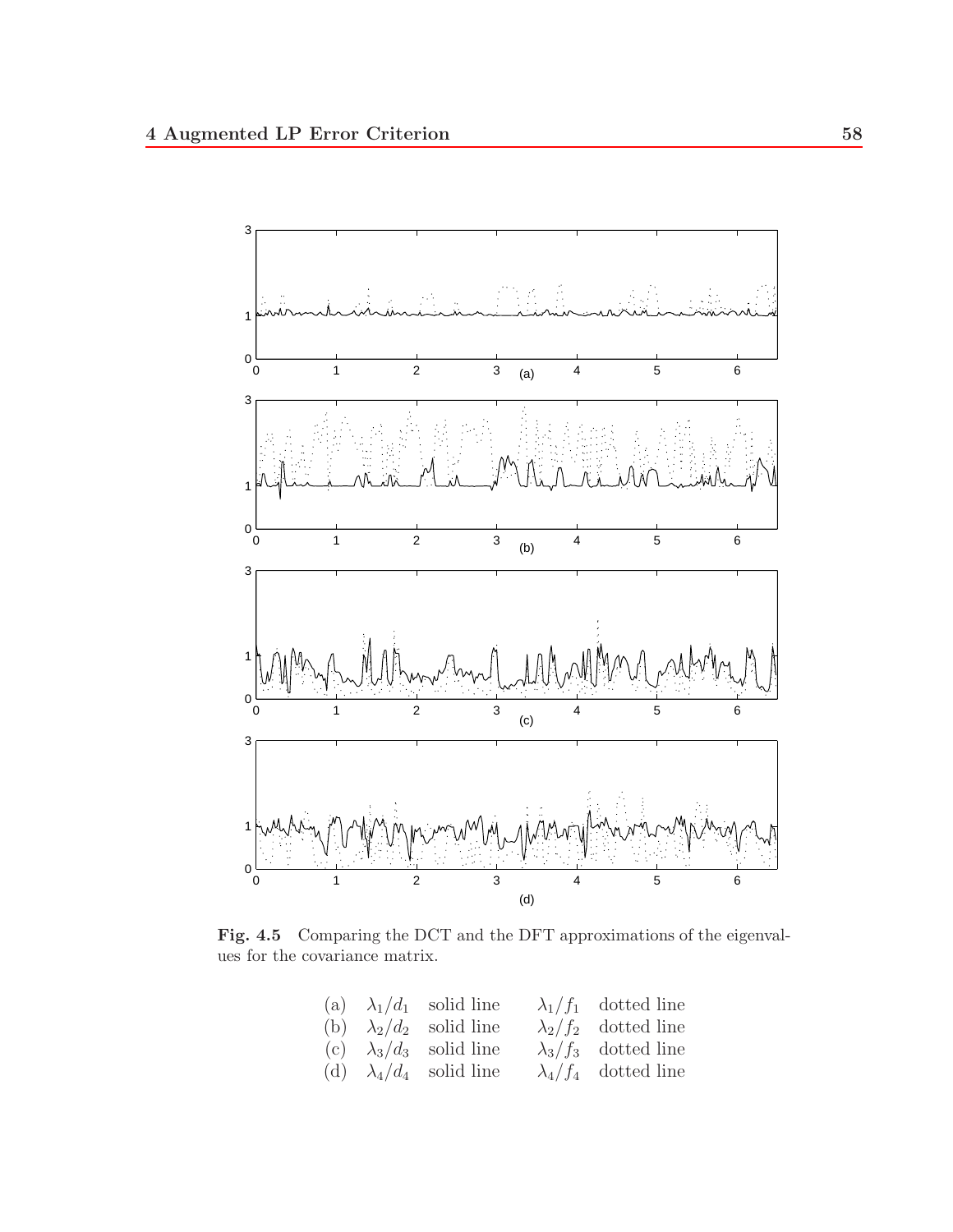

**Fig. 4.6** Comparing the DCT and the DFT approximations of the eigenvalues for the autocorrelation matrix.

|  | (a) $\lambda_1/d_1$ solid line | $\lambda_1/f_1$ dotted line |
|--|--------------------------------|-----------------------------|
|  | (b) $\lambda_2/d_2$ solid line | $\lambda_2/f_2$ dotted line |
|  | (c) $\lambda_3/d_3$ solid line | $\lambda_3/f_3$ dotted line |
|  | (d) $\lambda_4/d_4$ solid line | $\lambda_4/f_4$ dotted line |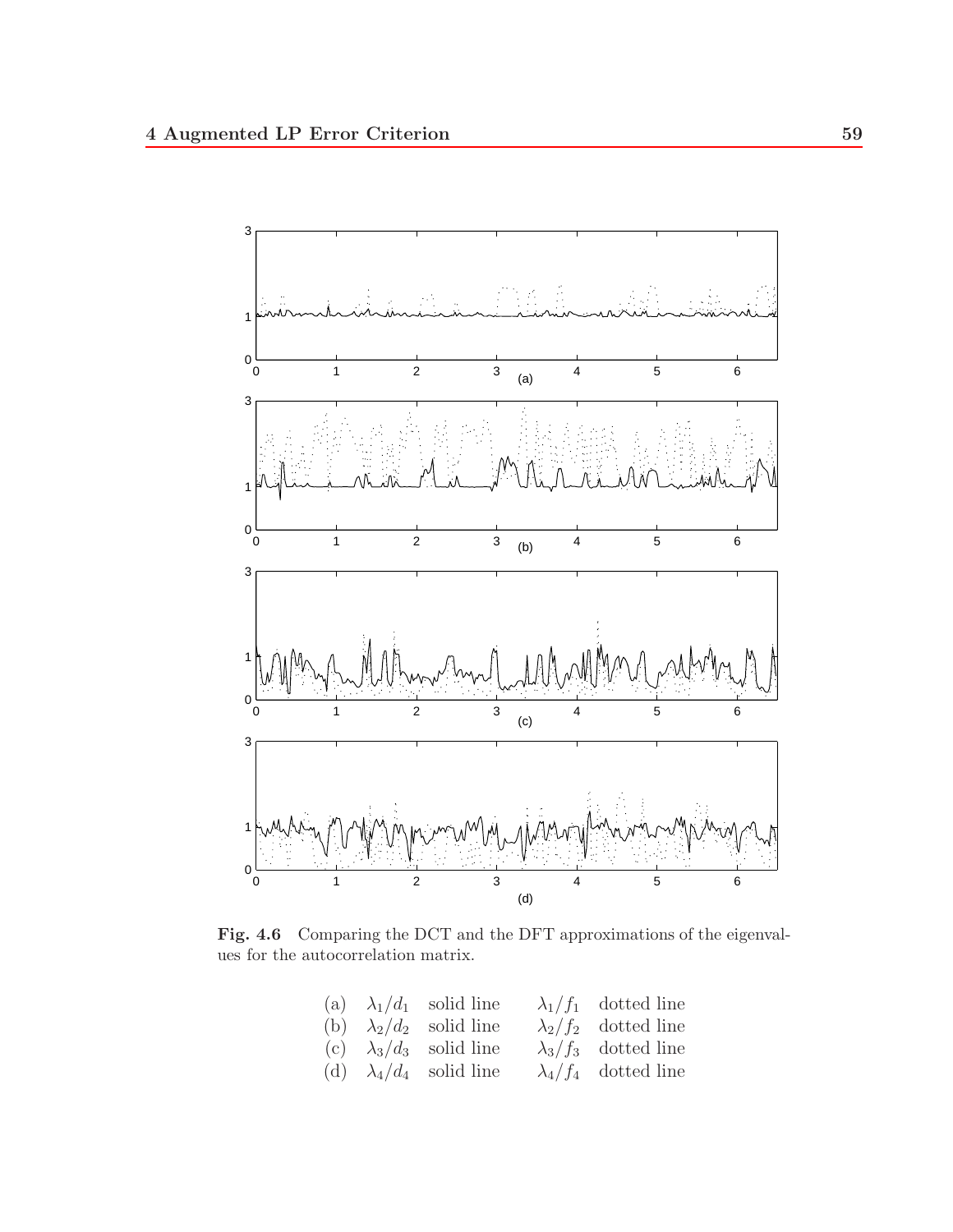its estimates for  $k = 3, \ldots, 5$ . For all k, the discrete cosine transform offers a ratio closer to unity.

|   | $_{\rm R}$                            |        | Ф                                        |
|---|---------------------------------------|--------|------------------------------------------|
|   | $E[\lambda_i/d_i]$ $E[\lambda_i/f_i]$ |        | $E[\lambda_i/f_i]$<br>$E[\lambda_i/d_i]$ |
| 1 | 1.0468                                | 1.1649 | 1.0431<br>1.1546                         |
| 2 | 1.1009                                | 1.7749 | 1.7756<br>1.1049                         |
| 3 | 0.6562                                | 0.4343 | 0.6625<br>0.4437                         |
|   | 0.8834                                | 0.5818 | 0.8907<br>0.6015                         |

**Table 4.5** Mean of the ratio between the first four eigenvalues and their DCT and DFT approximations.

**Table 4.6** Mean of the ratio between  $\xi_k$  and its DCT and DFT approximations.

|                                  | R.                                    |                             | Ф                                                         |
|----------------------------------|---------------------------------------|-----------------------------|-----------------------------------------------------------|
| $\boldsymbol{k}$                 | $E[\xi_k/\xi_k^d]$ $E[\xi_k/\xi_k^f]$ |                             | $E[\xi_k/\xi_k^d]$<br>$E[\xi_i/\xi_k^f]$                  |
| $\mathcal{D}_{\mathcal{L}}$<br>3 | 1.9681<br>1.2813<br>1.7209            | 4.9888<br>5.3528<br>16.1537 | 1.9102<br>4.7708<br>1.2803<br>5.4182<br>16.9848<br>1.7841 |

## **4.4 A Composite Error Criterion**

In our method, we derive the formant prediction filter parameters by minimizing an error function containing two terms. The first is the conventional LP error criterion, i.e. the energy of the output of the short term predictor, while the second term reflects the variation of LP coefficients with respect to those of the previous frame:

$$
\mathbf{E} = \mathbf{E}_{lpc} + \mu \mathbf{E}_a \tag{4.8}
$$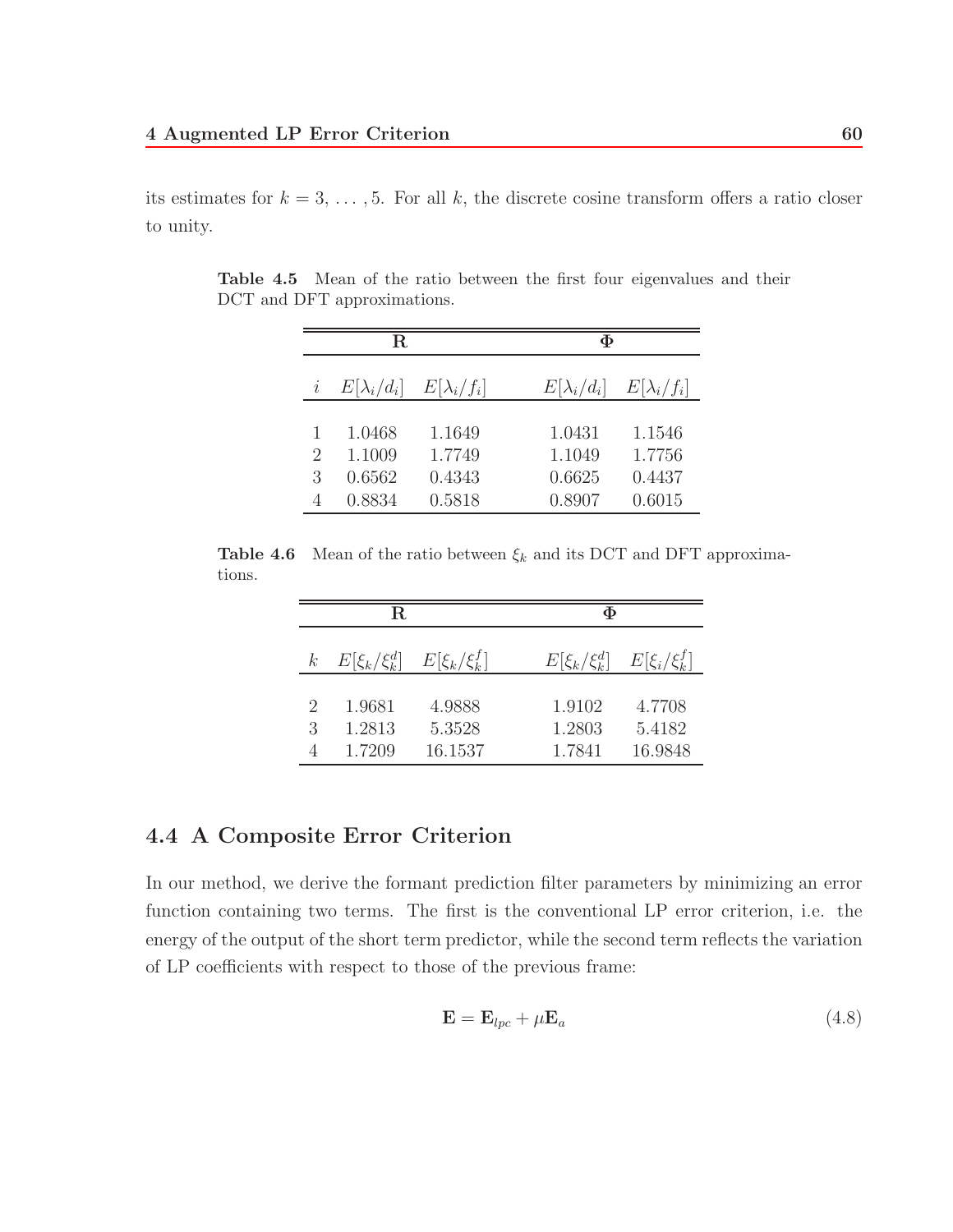where

$$
\mathbf{E}_{lpc} = \mathbf{e}^T \mathbf{e}
$$
  
=  $(\mathbf{s} - \mathbf{S}\mathbf{a})^T (\mathbf{s} - \mathbf{S}\mathbf{a})$   
=  $\mathbf{s}^T \mathbf{s} - 2\mathbf{s}^T \mathbf{S}\mathbf{a} + \mathbf{a}^T \mathbf{S}^T \mathbf{S}\mathbf{a}$   
=  $R(0) - 2\mathbf{r}^T \mathbf{a} + \mathbf{a}^T \mathbf{R}\mathbf{a}$  (4.9)

and

$$
\mathbf{E}_a = \mu(\mathbf{a} - \mathbf{a}_p)^T \mathbf{W}(\mathbf{a} - \mathbf{a}_p)
$$
 (4.10)

By normalizing Eq. (4.8) with respect to  $R(0)$  the weight factor  $\mu$  becomes independent of the signal energy:

$$
\mathbf{E} = (1 - 2\mathbf{r}'^T \mathbf{a} + \mathbf{a}^T \mathbf{R}' \mathbf{a}) + \mu (\mathbf{a} - \mathbf{a}_p)^T \mathbf{W} (\mathbf{a} - \mathbf{a}_p)
$$
(4.11)

where **a** and  $a_p$  are the filter parameters for the current and the previous frame, **W** is a weighting matrix,  $\mathbf{R}'$  and  $\mathbf{r}'$  are the normalized correlation matrix and vector, respectively. The filter **a** is found by solving the following system:

$$
\nabla_{\mathbf{a}} \mathbf{E} = -2\mathbf{r}' + 2\mathbf{R}'\mathbf{a} + 2\mu \mathbf{W}(\mathbf{a} - \mathbf{a}_p) = 0
$$
  
( $\mathbf{R}' + \mu \mathbf{W}$ )  $\mathbf{a} = (\mathbf{r}' + \mu \mathbf{W} \mathbf{a}_p)$  (4.12)

One choice of **W** is the normalized correlation matrix associated with the previous frame,  $\mathbb{R}'_p$ . The solution **a** will minimize the prediction error for averaged correlation values. Another choice for **W** is the identity matrix. In this case, the error becomes a function of the energy in the difference between the impulse response of the consecutive LP filters. Experiments show that by adjusting the weight  $\mu$ , nearly identical results are obtained for **W** set to **I** or  $\mathbf{R}'_p$ .

Appropriate selection of the weight  $\mu$  assures a well conditioned system of equations. However if  $\mu$  is too large, the loss in short term prediction gain becomes excessive. This suggests that the weight  $\mu$  should be determined on a frame-to-frame basis, where its value increases with the spread of the eigenvalues of  $\mathbb{R}'$ . We choose  $\mu$  according to the following smooth switching function:

$$
\mu(\xi) = \frac{\rho}{2}(1 + \tanh(\frac{\xi - \alpha}{\beta}))\tag{4.13}
$$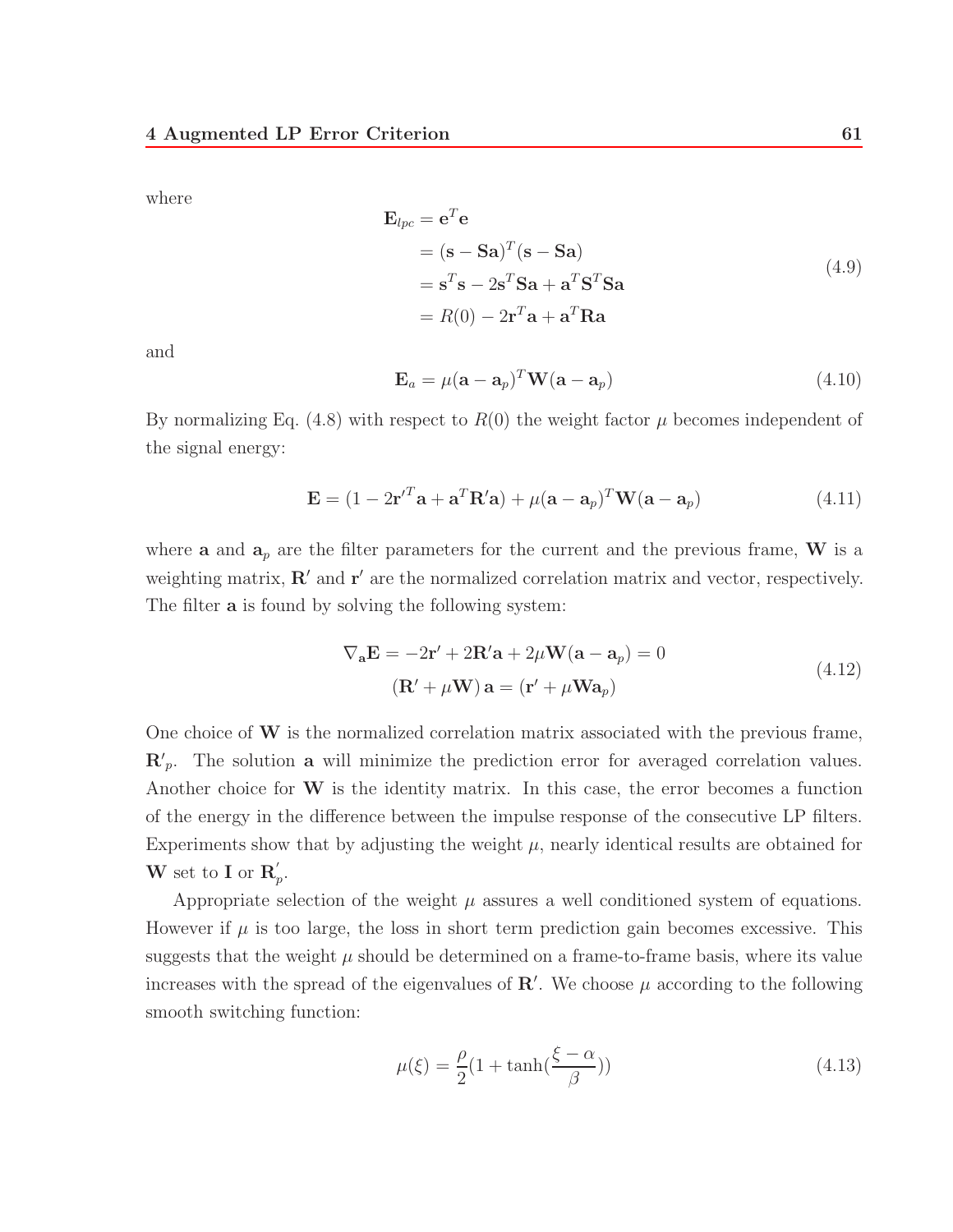Figure 4.7 shows a plot of  $\mu(\xi)$ . The parameter  $\rho$  is a scaling factor and  $\xi$  depends on the conditioning of **R**'. The parameters  $\alpha$  and  $\beta$  determine the shape of the curve. The weight  $\mu(\xi)$  is a scaled tanh() function which has been translated to  $\alpha$  on the horizontal axis. The parameter  $\rho$  sets an upper bound for  $\mu(\xi)$ . It can be used to ensure that the second term in Eq. (4.8) never dominates.



Fig. 4.7 The smooth switching function.  $(\mu$  versus  $\xi)$ 

By increasing  $\alpha$  the contribution of the second term in the error function is decreased. An appropriate value for  $\alpha$  depends on the choice of k. Since the average value of  $\xi_k/\xi_k^d$  is generally closest to unity for  $k = 4$  (Table 4.6),  $\xi_4^d$  is a good candidate for measuring the numerical conditioning of the correlation matrix. Experiments show that for  $\xi_4^d$  the value of  $\alpha$  can vary between 200 and 400. The parameter  $\beta$  controls the slope of the curve at the point  $(\alpha, \rho/2)$ . Increasing the value of  $\beta$  increases  $\mu(\xi)$  for  $\xi < \alpha$  and reduces it when  $\xi > \alpha$ . Simulations indicate that a good value for  $\beta$  is near 90.

### **4.5 Experiments**

High pitch female speech was sampled at 8 kHz. The test speech files contained several nasalized phonemes. Linear prediction coefficients were calculated according to Eq. (4.12) for 20 ms frames, using a 30 ms analysis window. For the autocorrelation method, a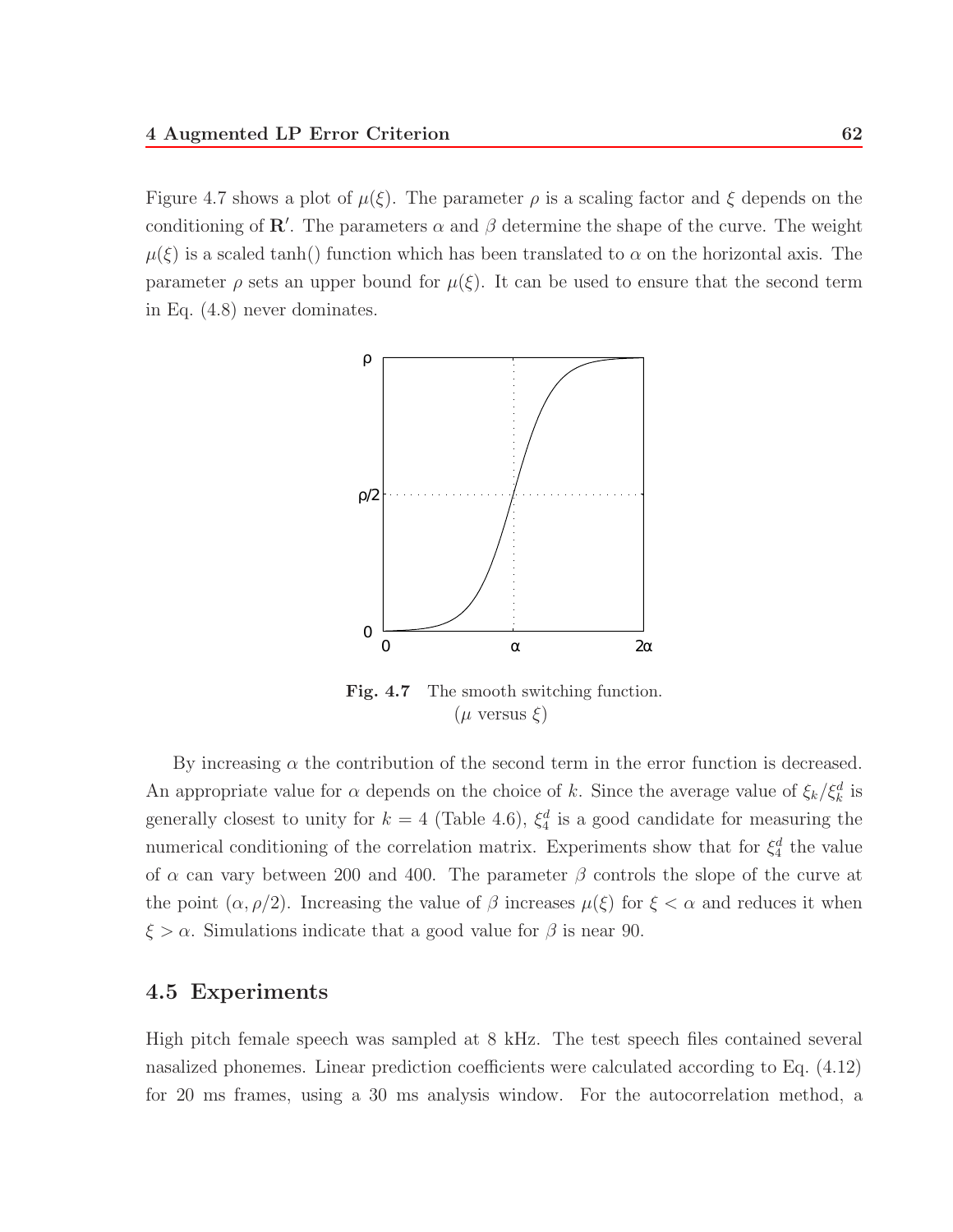Hamming data window was used. To filter the input speech, these parameters were linearly interpolated four times per frame. For the covariance method the scaling factor  $\rho$  was set to 5 while  $\rho = 1$  was used for the autocorrelation method. To measure the conditioning of system of Eqs. (4.12) we used  $\xi_4$ , and  $\xi_4^d$ , corresponding to the eigen-decomposition and the DCT decomposition, respectively. The diagonal elements of the matrix  $\Lambda_d$  (Table 4.4) are not ordered. The four largest diagonal elements were sorted to compute  $\xi_4^d$ . To avoid large frame-to-frame variation of  $\mu$ , the value of this weighting factor was smoothed between successive frames:

$$
\hat{\mu}_i = \gamma \mu_i + (1 - \gamma)\hat{\mu}_{i-1} \tag{4.14}
$$

where  $\mu_i$  is given by the Eq. (4.13),  $\hat{\mu}_i$  and  $\hat{\mu}_{i-1}$  are the estimated weights for the current and previous frames, respectively. Experiments show that the range of values 0.25 to 0.35 is generally good for the parameter  $\gamma$ .

Figures 4.8 and 4.9 show two different segments of female speech containing sinusoidlike regions (nasalized phonemes). The conventional LP residual and the pattern of the parameter  $\mu$  are also shown. We notice that with the appropriate selection of the constants  $\alpha$ ,  $\beta$ , the second term in the error equation Eq. (4.8) will become significant only when the speech waveform is sinusoid-like, i.e. when the residual pitch pulses are very weak. This makes it possible for our method to maintain a high short term prediction gain while smoothing the evolution of LP coefficients and producing a residual waveform with clear track of pitch pulses.

To evaluate the objective performance of the new error criterion we monitor the short term prediction gain, the pitch prediction gain, and the average of the 1-norm of the LP difference vector (Section 3.7). The results of the simulations are shown in the Tables 4.7 to 4.10. When the weight matrix **W** is set to **0**, the contribution of the second term in the LP error function is zero. Therefore, the augmented error approach is reduced to the conventional LP method.

The results show that replacing  $\xi_4$  by its DCT approximation  $\xi_4^d$  does not significantly affect the overall performance. Adding the second term to the LP error function decreases the short term prediction gain, since the latter measures only the contribution of the first term to the overall error. There is also a slight increase in the long term prediction gain. The overall prediction gain may or may not be reduced. The major benefit in the use of the augmented error criterion is reflected by the smoothness in the evolution of the LP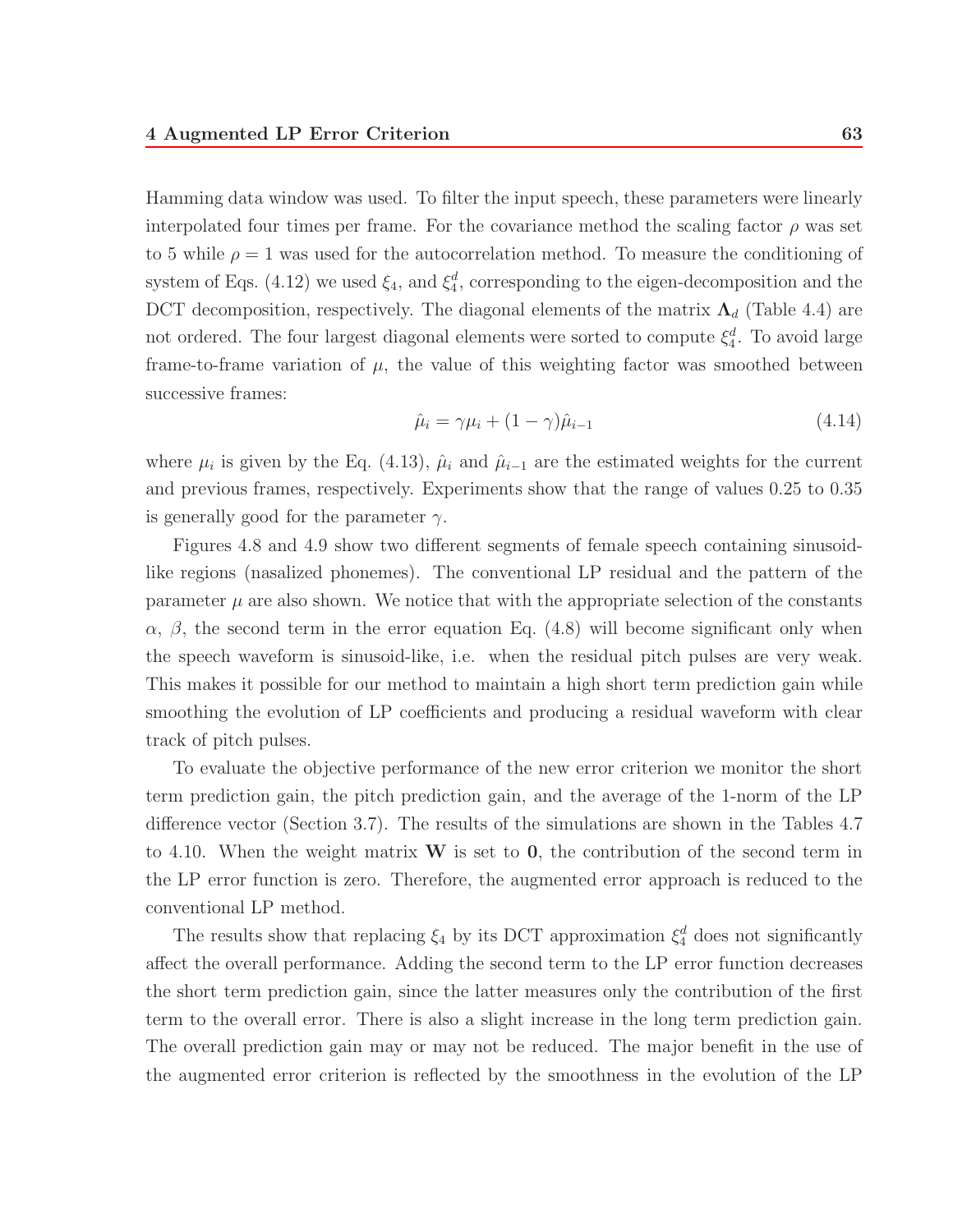

**Fig. 4.8** Female speech, segment A. (a) Speech waveform. (b) LP residual. (c) The weight  $\mu$ .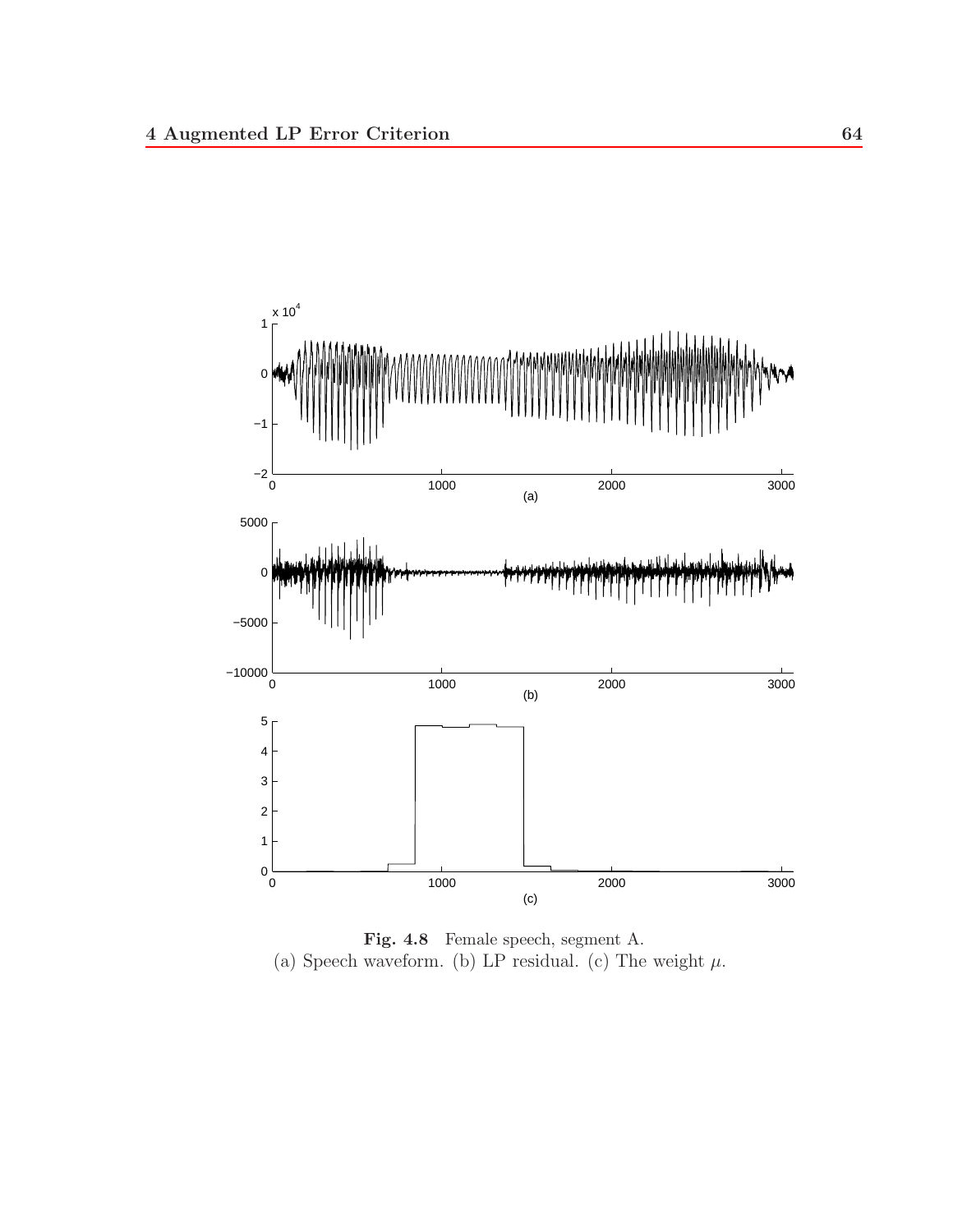

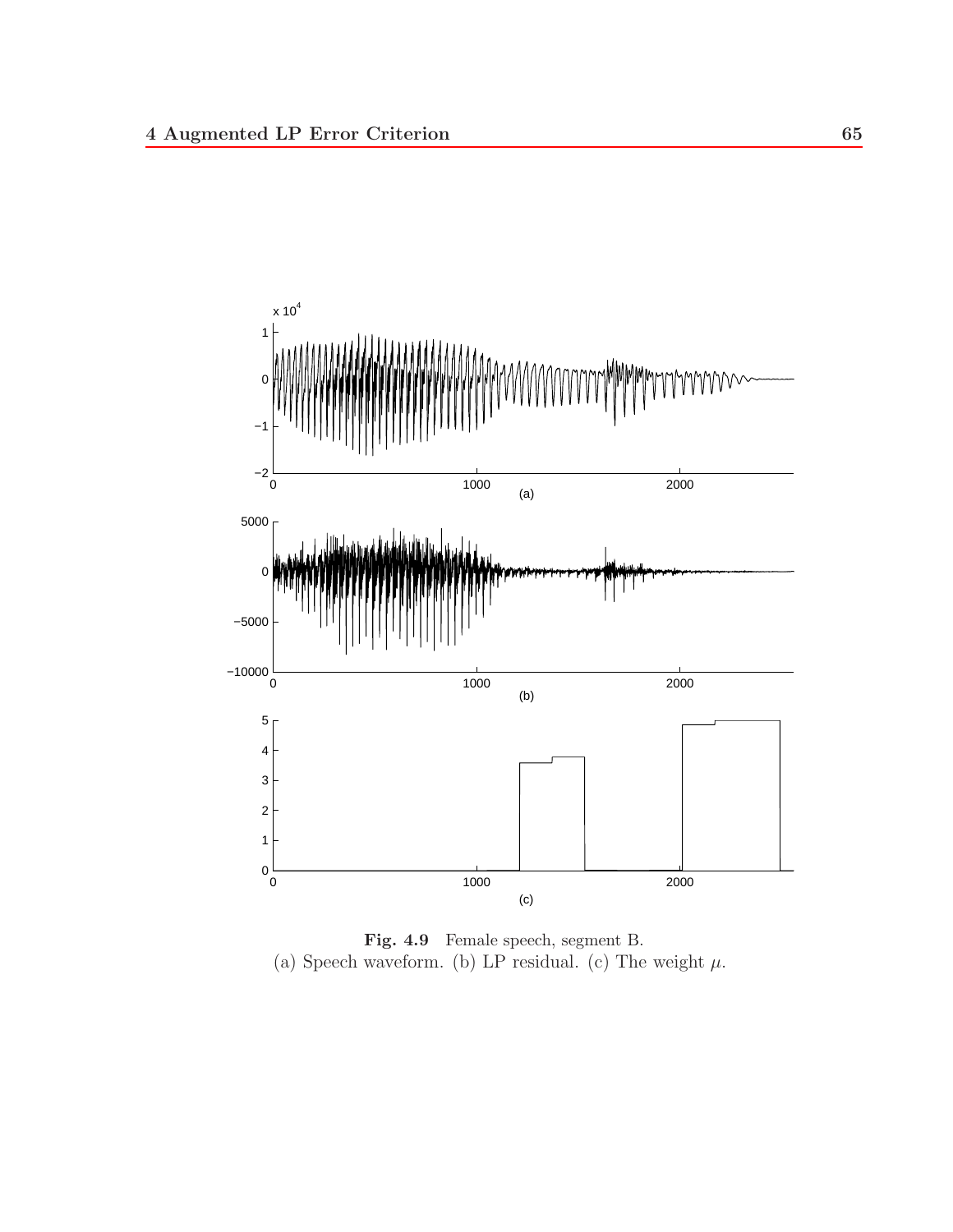parameters.

Table 4.10 (autocorrelation method) shows that at the cost of 0.4 dB overall prediction gain, the frame-to-frame fluctuations of the LSF [40] coefficients can be reduced by 37%. Similarly, the loss of 0.2 dB in the prediction gain is compensated by 50% decrease in the frame-wise variations of the predictor coefficients, as shown in Table 4.8 (covariance method).

Consider using the LSFs to represent the LP parameters. Figures 4.10 and 4.11 show the evolution of the LSFs for a segment of speech containing sinusoid-like regions. The dashed line correspond to the LSFs obtained by using the augmented error criterion. Compared to the standard LP method, the smooth evolution of the new LSFs is clearly noticeable.

Figure 4.12 displays the residual signal for the same segment of speech. For this particular segment (which is about three frames in length) the augmented error criterion results in 3 dB loss in the short term prediction gain while the pitch prediction gain is increased by 2 dB. The new residual has clear track of pitch pulses in the regions where the conventional LP residual fails to model the glottal pulses. This is due to the fact that the new set of equations to solve for the LP parameters can no longer become rank-deficient (Section 4.2). This improvement in pulse modelling is particularly beneficial in coders that rely on the continuity of pitch pulses.

The PPE coder needs to identify every pitch pulse in the residual domain prior to modelling them. A detailed description of the pulse detection algorithm used in this coder can be found in [30]. We applied this program to the standard LP residual and the new residual obtained by our method. The results affirm that in the second case the pulse detector identified every pulse while for the conventional LP residual one or several pulses could be missed when the speech waveform became sinusoid-like.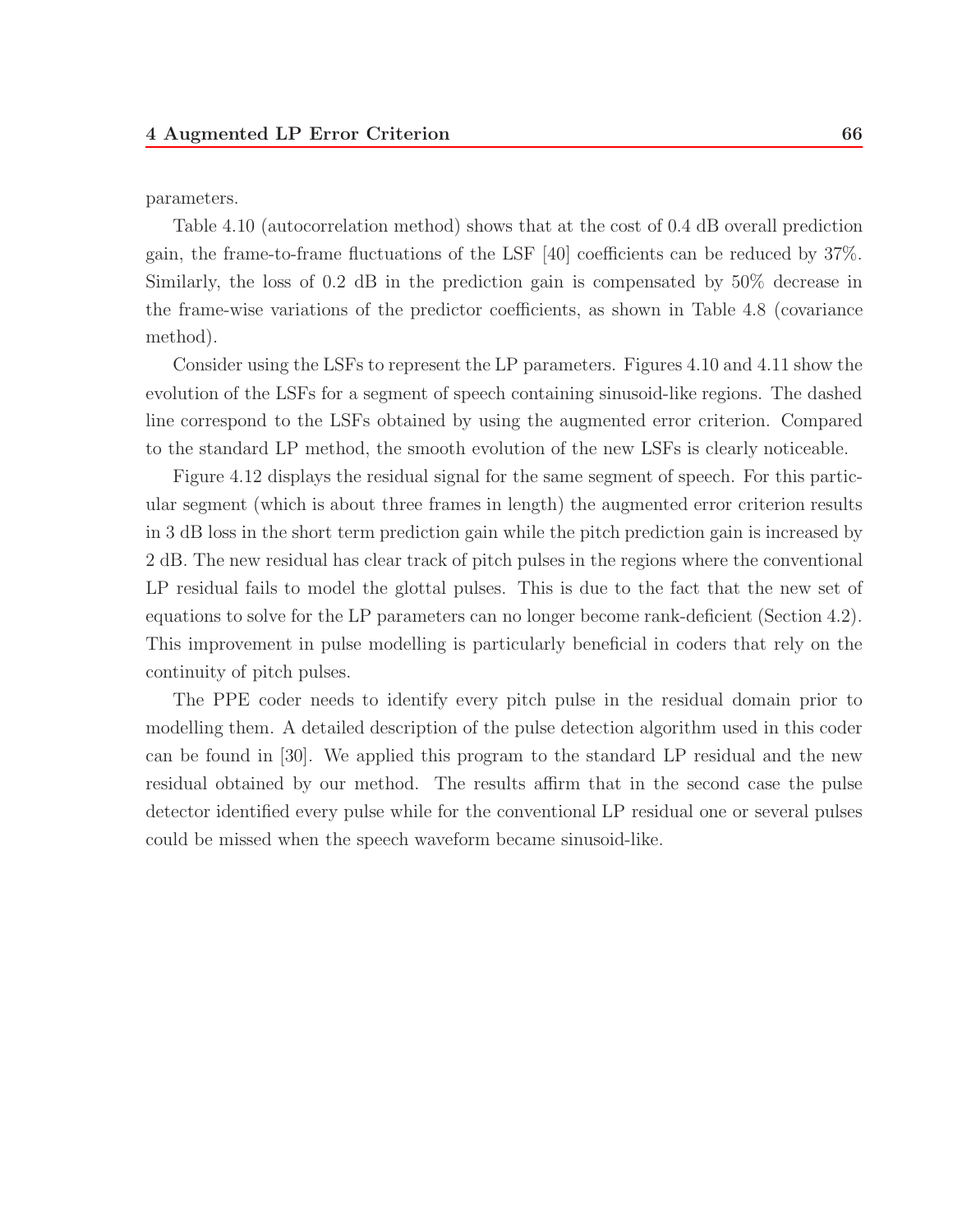**Table 4.7** Preformance results for the covariance method when eigendecomposition is used to measure the conditioning of  $\Phi$ . ( $\beta = 90$ ,  $\rho = 5$ ,  $\xi = \xi_4$ )

| Prediction gain (dB) |       |         |      |          |        |
|----------------------|-------|---------|------|----------|--------|
| Formant              | Pitch | Overall |      | $\alpha$ | W      |
| 12.58                | 5.89  | 18.47   | 2.63 |          | 0      |
| 12.52                | 5.92  | 18.44   | 1.72 | 400      | T      |
| 12.28                | 5.98  | 18.26   | 1.29 | 300      | T      |
| 11.32                | 6.40  | 17.73   | 0.85 | 200      | T      |
|                      |       |         |      |          |        |
| 12.58                | 5.92  | 18.50   | 2.23 | 400      | $\Phi$ |
| 12.57                | 5.94  | 18.51   | 2.13 | 300      | $\Phi$ |
| 12.52                | 6.00  | 18.52   | 1.91 | 200      | $\Phi$ |
| 12.19                | 6.03  | 18.22   | 1.51 | 100      | $\Phi$ |

**Table 4.8** Preformance results for the covariance method when DCT approximation is used to measure the conditioning of  $\Phi$ . ( $\beta = 90$ ,  $\rho = 5$ ,  $\xi = \xi_4^d$ )

| Prediction gain (dB) |       |         |                      |          |        |
|----------------------|-------|---------|----------------------|----------|--------|
| Formant              | Pitch | Overall | $\mathbf{\Omega} \ $ | $\alpha$ | W      |
| 12.53                | 5.92  | 18.46   | 1.76                 | 400      | Т      |
| 12.34                | 5.97  | 18.31   | 1.33                 | 300      | Ι      |
| 11.48                | 6.34  | 17.82   | 0.87                 | 200      | T      |
|                      |       |         |                      |          |        |
| 12.58                | 5.91  | 18.49   | 2.26                 | 400      | $\Phi$ |
| 12.58                | 5.92  | 18.50   | 2.15                 | 300      | $\Phi$ |
| 12.53                | 5.97  | 18.50   | 1.94                 | 200      | $\Phi$ |
| 12.25                | 6.01  | 18.26   | 1.54                 | 100      | $\Phi$ |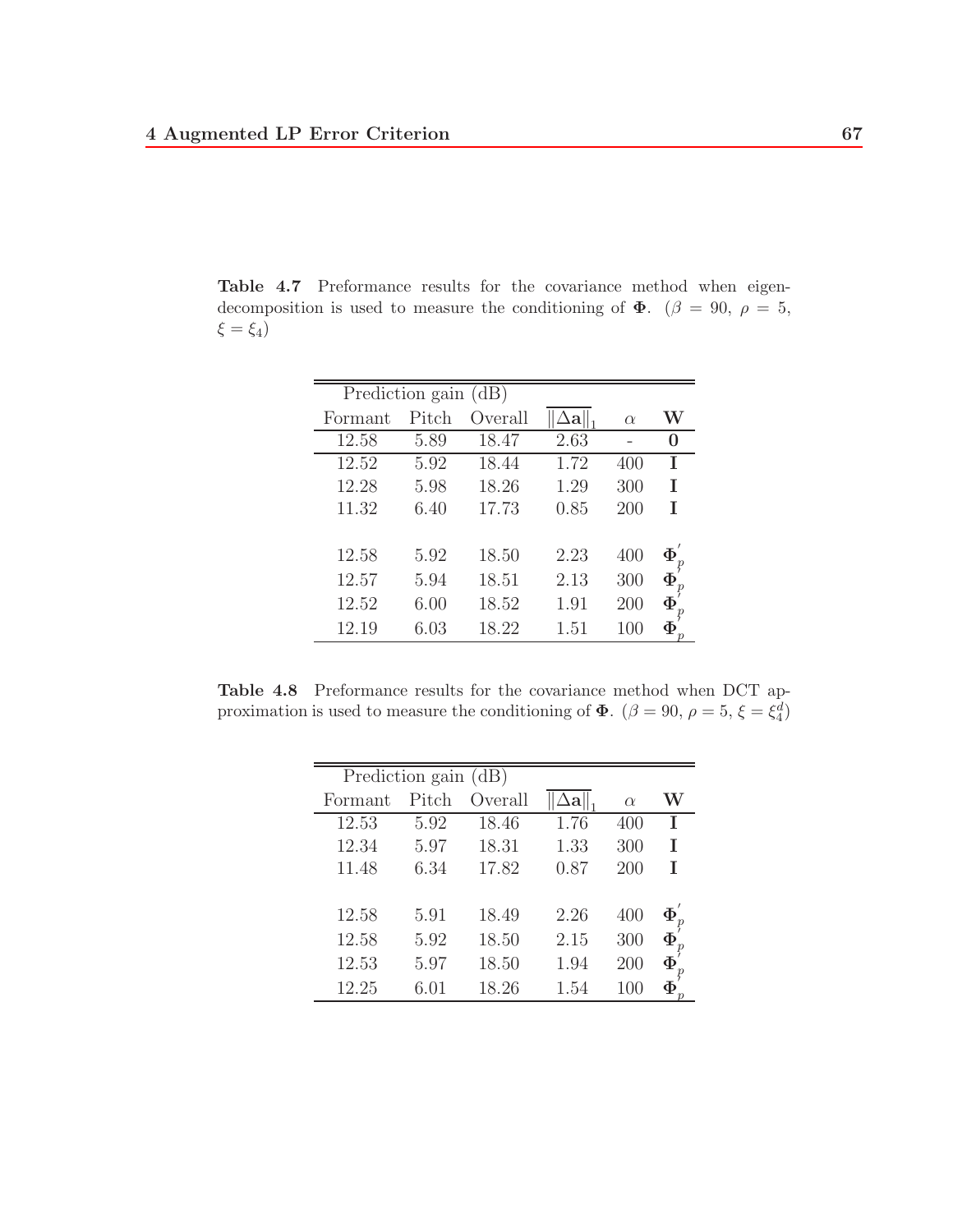**Table 4.9** Preformance results for the autocorrelation method when eigendecomposition is used to measure the conditioning of **R**. ( $\beta = 90$ ,  $\rho = 1$ ,  $\xi = \xi_4$ )

| Prediction gain (dB) |       |         |                    |          |                          |
|----------------------|-------|---------|--------------------|----------|--------------------------|
| Formant              | Pitch | Overall | $\Delta\omega\ _1$ | $\alpha$ | W                        |
| 12.73                | 6.04  | 18.77   | 0.76               |          | 0                        |
| 12.69                | 6.05  | 18.74   | 0.64               | 400      | T                        |
| 12.59                | 6.06  | 18.65   | 0.58               | 300      | T                        |
| 12.25                | 6.10  | 18.35   | 0.48               | 200      | T                        |
|                      |       |         |                    |          |                          |
| 12.72                | 6.05  | 18.77   | 0.71               | 400      | $\mathbf{R}^{'}_{\cdot}$ |
| 12.71                | 6.06  | 18.77   | 0.68               | 300      | $\rm R$                  |
| 12.69                | 6.07  | 18.76   | 0.64               | 200      | $_{\rm R}$               |
| 12.62                | 6.07  | 18.69   | 0.58               | 100      | R                        |

**Table 4.10** Preformance results for the autocorrelation method when DCT is used to measure the conditioning of **R**.  $(\beta = 90, \rho = 1, \xi = \xi_4^d)$ 

| Prediction gain (dB) |       |         |      |          |                         |
|----------------------|-------|---------|------|----------|-------------------------|
| Formant              | Pitch | Overall |      | $\alpha$ | W                       |
| 12.70                | 6.04  | 18.74   | 0.65 | 400      | Τ                       |
| 12.62                | 6.05  | 18.67   | 0.58 | 300      | T                       |
| 12.33                | 6.07  | 18.40   | 0.49 | 200      | T                       |
|                      |       |         |      |          |                         |
| 12.72                | 6.04  | 18.76   | 0.71 | 400      | $\mathbf{R}^{'}_{\ast}$ |
| 12.72                | 6.05  | 18.77   | 0.69 | 300      | $\mathbf R$             |
| 12.70                | 6.06  | 18.76   | 0.65 | 200      | $_{\rm R}$              |
| 12.61                | 6.06  | 18.67   | 0.58 | 100      |                         |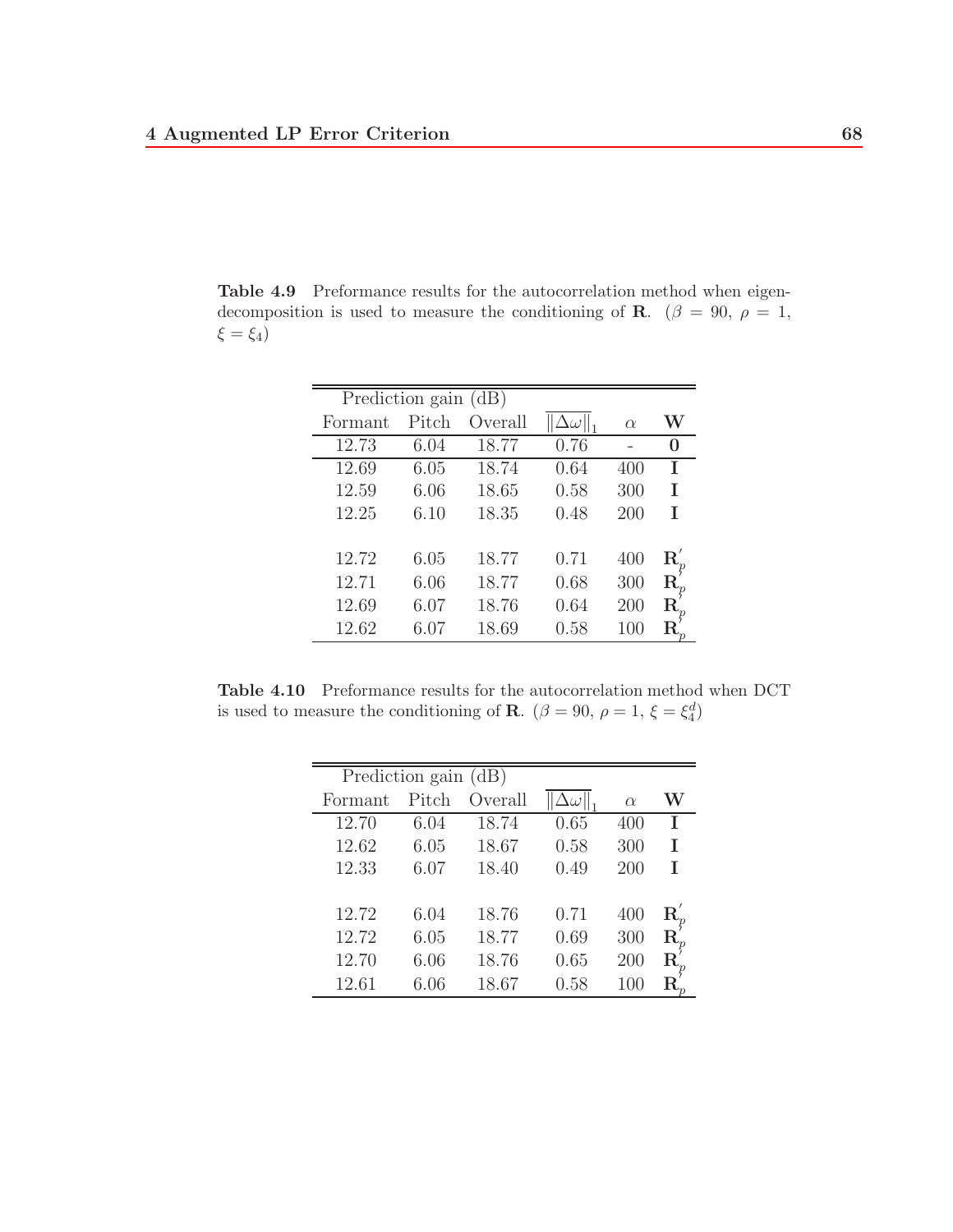

Fig. 4.10 The LSF pattern for the standard LP method (solid line) and the of composite error criterion (dashed line).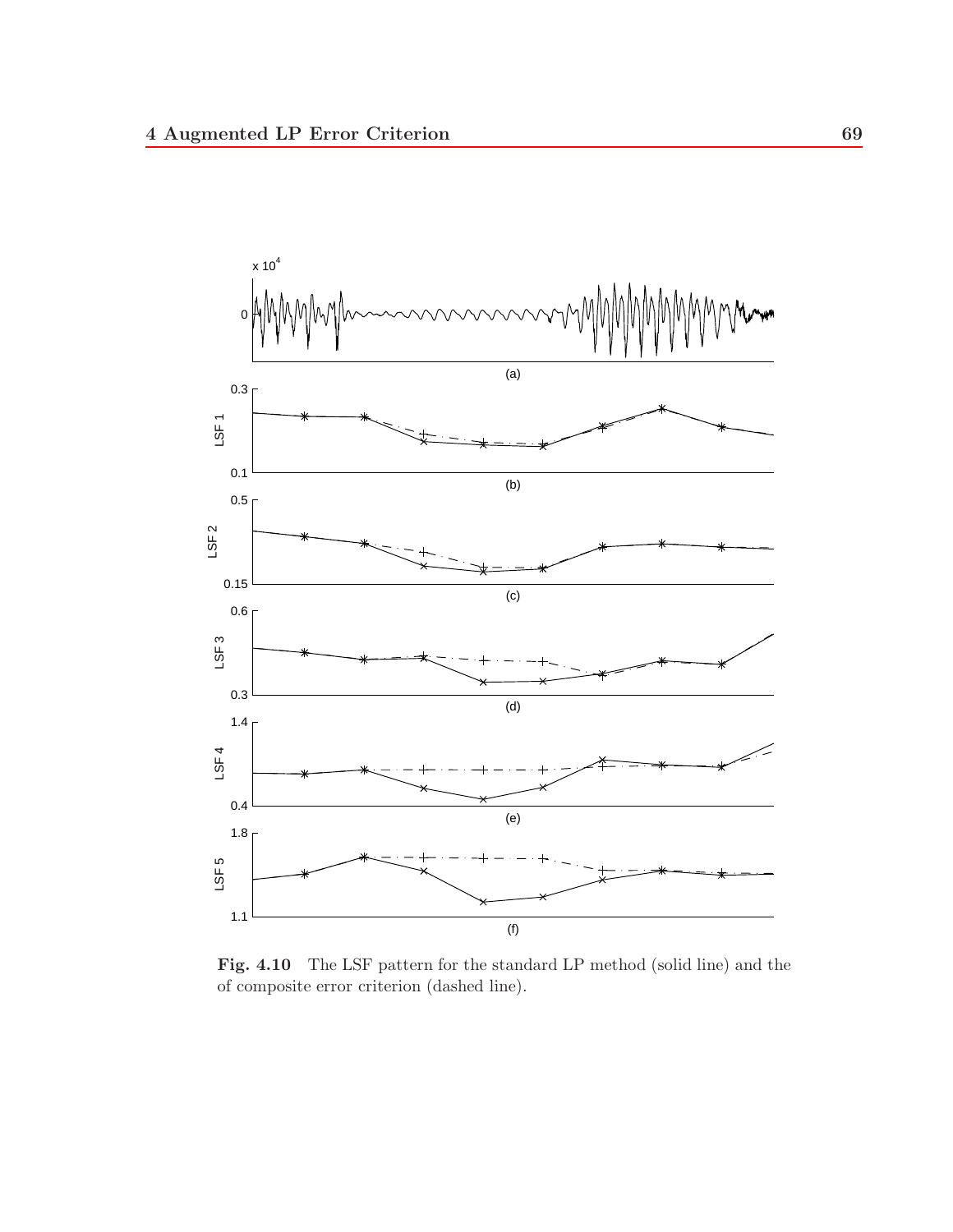

Fig. 4.11 The LSF pattern for the standard LP method (solid line) and the of composite error criterion (dashed line).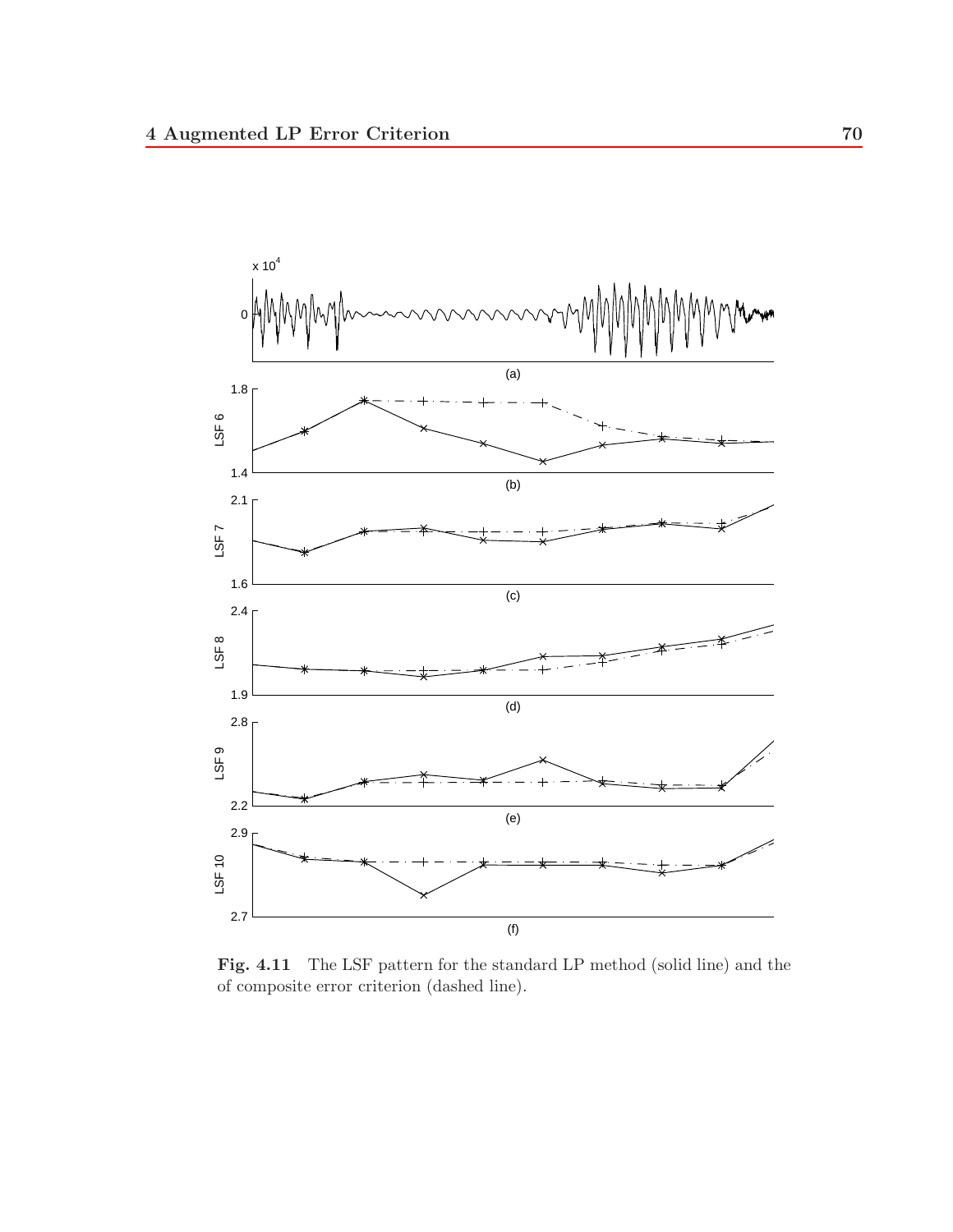

**Fig. 4.12** Comparison between the standard LP residual and the residual obtained using the composite error criterion.

(a) Speech Waveform. (b) Standard LP residual. (c) Modified residual.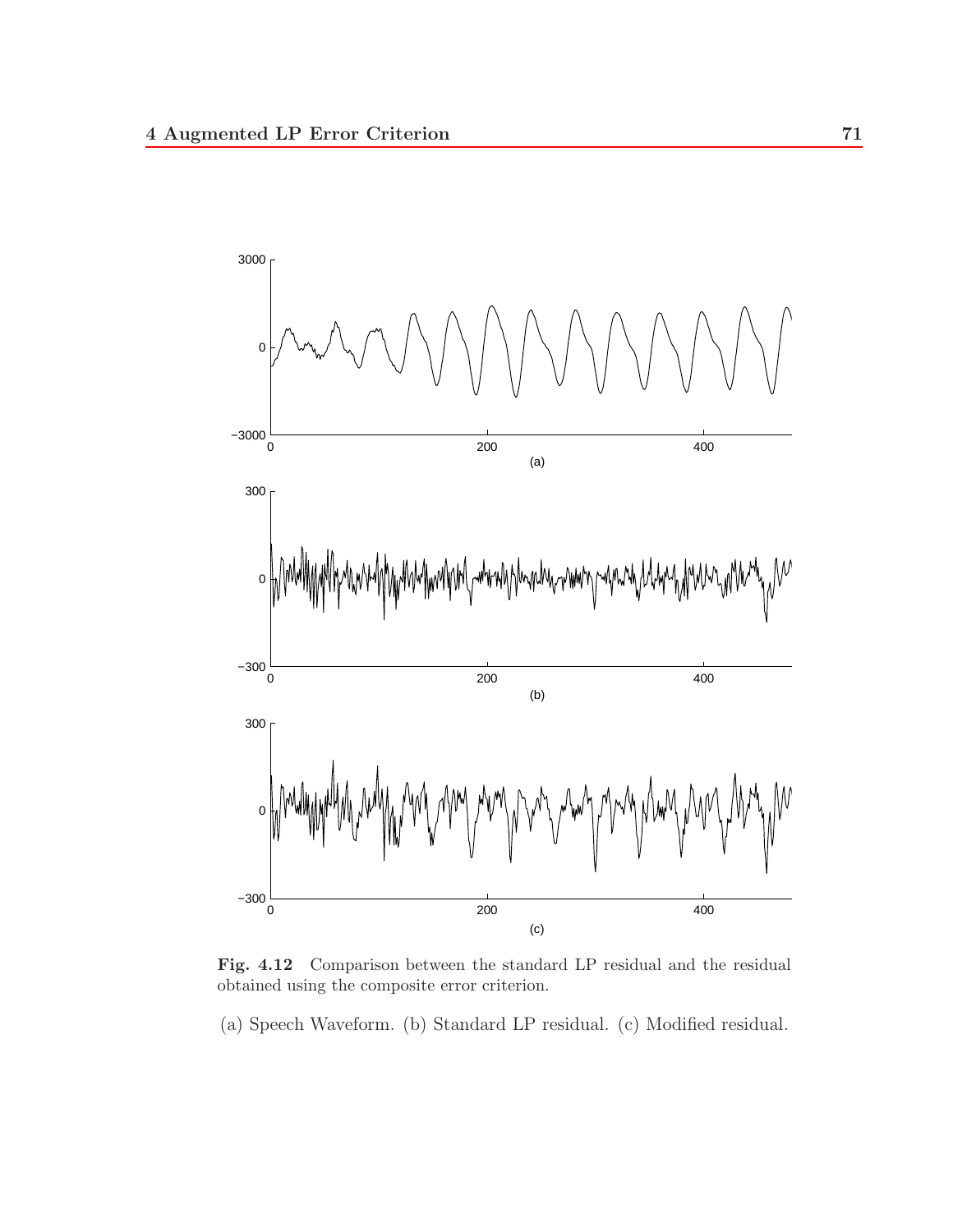### **4.6 Combined Target Matching and Augmented LP Error**

It is possible to increase the prediction gain of the augmented LP error approach by by combining it with the target matching technique. Two different scenarios were implemented:

• Case 1: In the original target matching algorithm, the standard linear prediction analysis has to be performed to obtain a first estimate of the LP filter. The successive predictor coefficients vectors are then interpolated according to Eq. (3.19) prior to filtering the input speech. The output of the filter with the interpolated parameters serves to construct the target waveform. In this experiment, we placed the target matching block in cascade with the LP analysis using the composite error criterion, as shown in Fig. 4.13. In this combined method, since the augmented error function accounts for the frame-to-frame fluctuations of the LP parameters, the inter-frame interpolation block is no longer needed. This operation reduces the computational load of the target construction routine.



**Fig. 4.13** Target matching and the composite error criterion in cascade.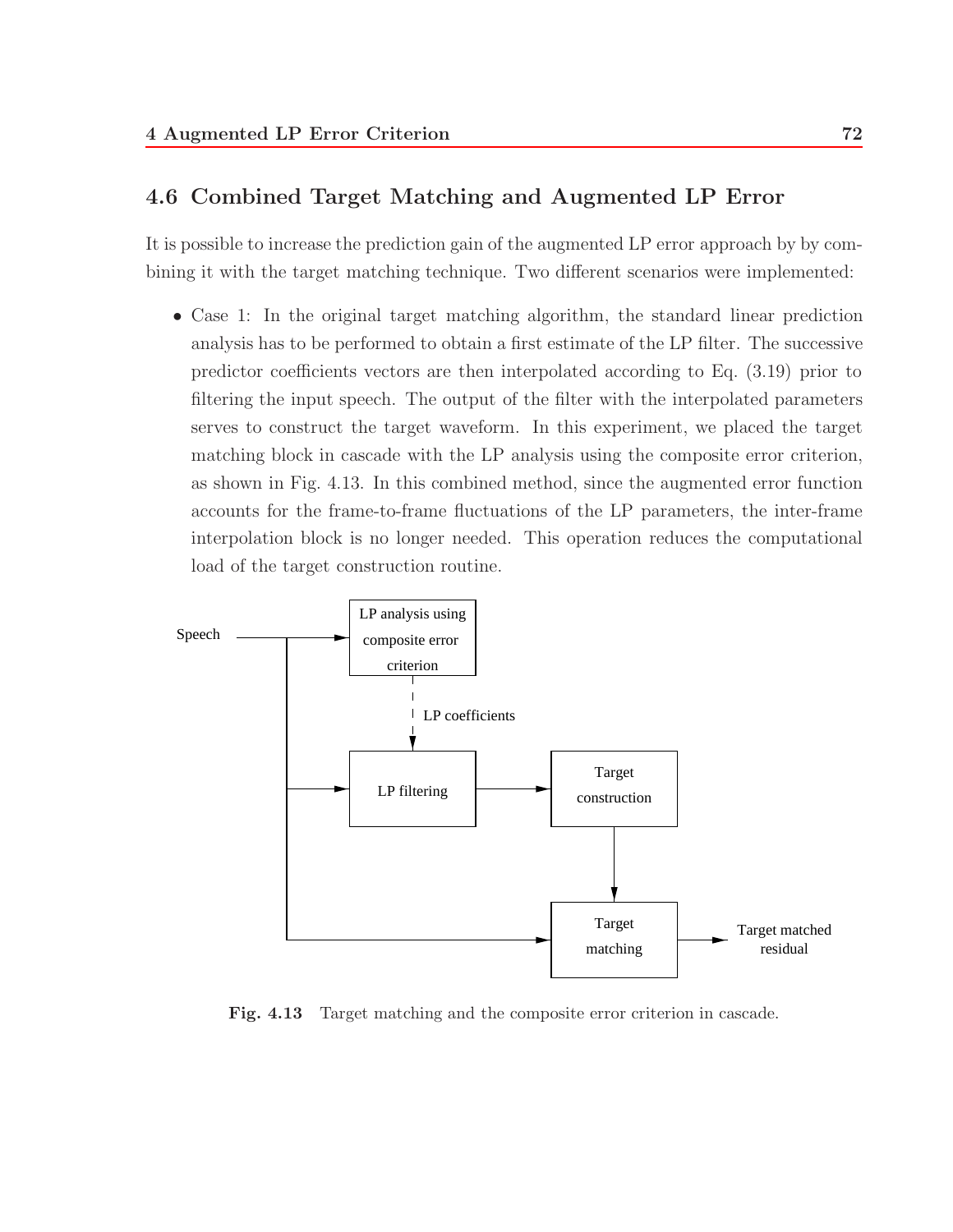• Case 2: LP filter coefficients are computed by minimizing the following error function:

$$
\mathbf{E} = (\mathbf{s} - \mathbf{S}\mathbf{a} - \mathbf{t})^T (\mathbf{s} - \mathbf{S}\mathbf{a} - \mathbf{t}) + \mu (\mathbf{a} - \mathbf{a}_p)^T \mathbf{W} (\mathbf{a} - \mathbf{a}_p)
$$
(4.15)

The resulting filter minimizes the difference between the target and the LP residual pulses, as well as the frame-to-frame variation of the LP parameters. Setting ∇**aE** = 0 leads to

$$
\left[ \left( \mathbf{S}^{T} \mathbf{S} \right) + \mu \mathbf{W} \right] \mathbf{a} = \mathbf{S}^{T} (\mathbf{s} - \mathbf{t}) + \mu \mathbf{W} \mathbf{a}_{p}
$$
\n(4.16)

We replaced Eq. (3.9) by Eq. (4.16) while keeping all the other elements of the target construction and matching routines unchanged. The results are shown in Table 4.11:

**Table 4.11** Performance of combined TM and composite error method.  $(\beta = 90, \ \rho = 5, \ \xi = \xi_4^d, \ \alpha = 300, \text{ and } \mathbf{W} = \mathbf{I})$ 

|                        | Prediction gain (dB) |       |         |           |  |
|------------------------|----------------------|-------|---------|-----------|--|
| LP method              | Formant              | Pitch | Overall | د $\ a\ $ |  |
| Standard LP method     | 12.58                | 5.89  | 18.47   | 2.63      |  |
| Composite error method | 12.34                | 5.97  | 18.31   | 1.33      |  |
| TM (original)          | 12.19                | 6.54  | 18.73   | 2.18      |  |
| $TM$ (case 1)          | 12.23                | 6.46  | 18.69   | 1.62      |  |
| $TM$ (case 2)          | 12.16                | 6.27  | 18.43   | 1.37      |  |

We notice that using the TM algorithm in combination with the composite error criterion is very effective in maintaining the overall prediction gain high while reducing substantially the frame-to-frame variation of the LP parameters.

The pitch prediction gain is higher in Case 1 since the error criterion is entirely dedicated to matching the target. Case 2 results in better smoothing of the evolution of LP coefficients. This is due to the presence of the additional term in the error function. In both cases, the overall prediction gain has been recovered while the frame-to-frame variation of the predictor parameters is still considerably less than the standard LP method and the original target matching approach.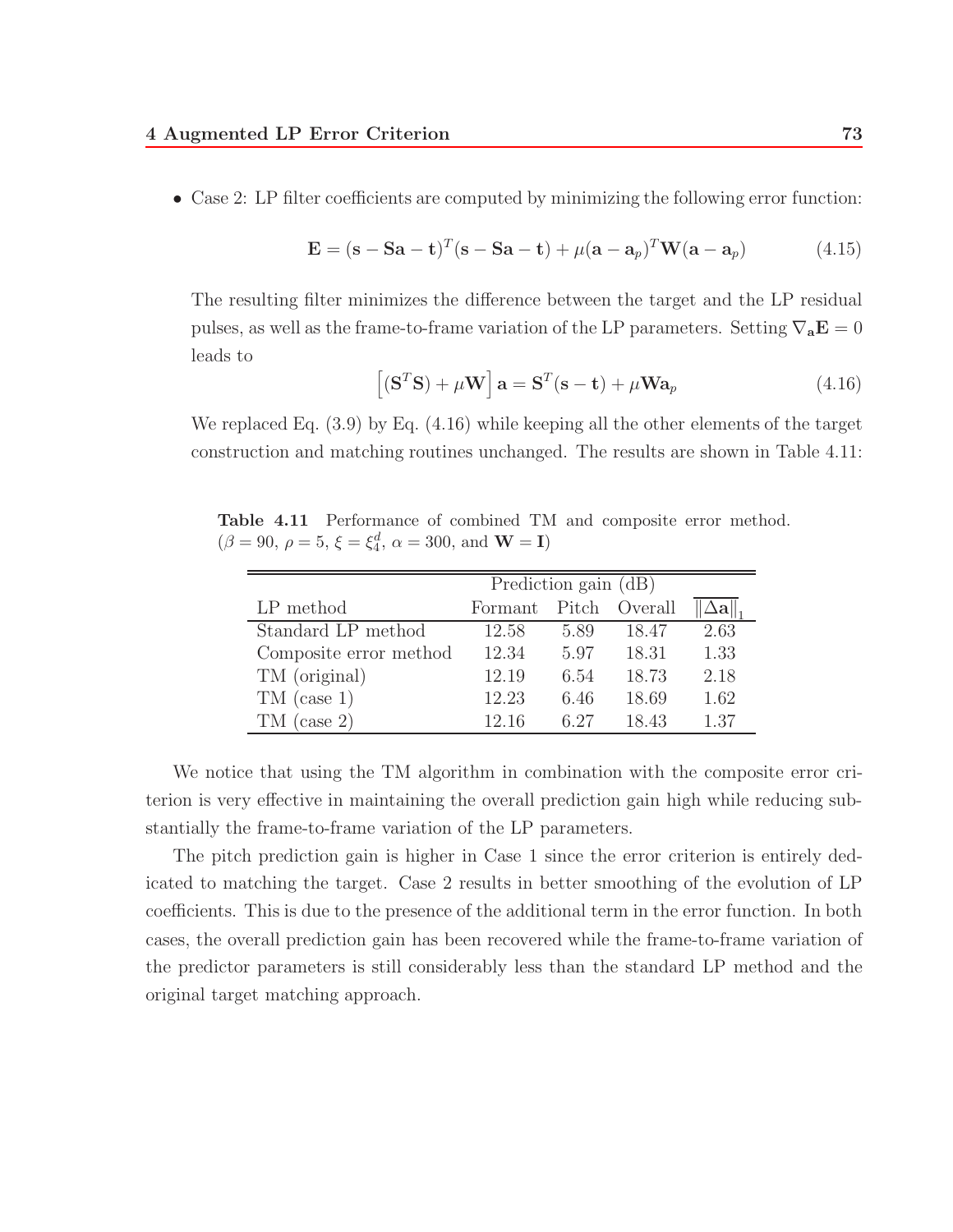## **4.7 Summary**

In this chapter we have presented a composite error measure to obtain the LP filter coefficients. This new criterion accounts for the prediction error and the evolution of the LP parameters. Using this approach, without a significant increase in the computational cost, we increase the smoothness in the linear prediction parameters and prevent the disappearance of the pitch pulses for the sinusoid-like speech waveforms. This method can easily be combined with the target matching approach to increase the similarity of the successive pitch pulses in the residual signal.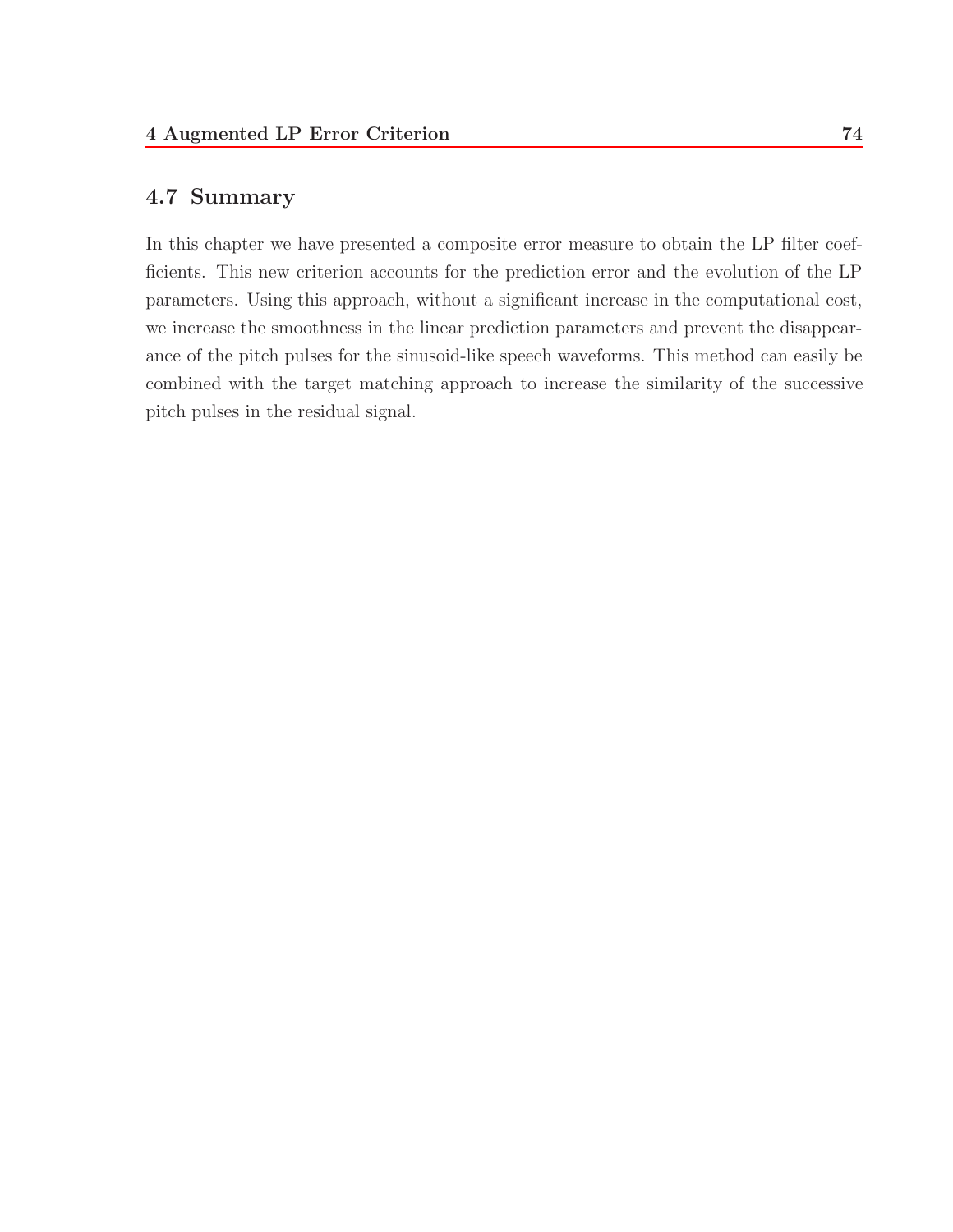# **Chapter 5**

# **Summary and Concluding Remarks**

The objective of this thesis has been to investigate methods for jointly smoothing the evolution of linear prediction coefficients and the residual pitch pulses shape, in LP based coders . During the stationary voiced regions of speech, the vocal tract shape and the residual pitch pulses evolve slowly. For these regions, any sudden variation in the LP coefficients or in the shape of the residual pulses is very likely to be the result of the shortcomings of linear prediction analysis. To reduce the effect of these shortcomings two different methods have been proposed: Target Matching (TM) and a composite LP error criterion.

## **5.1 Target Matching**

#### **5.1.1 The concept**

Minimizing the energy of the residual signal forces the LP coefficients to participate in the task of pitch pulse modelling. Therefore, they perform poorly in estimating the vocal tract model. In the target matching algorithm, the LP coefficients are derived by matching the output of the short term predictor to a target waveform. The latter contains slowly evolving pulses during the voiced speech while it assumes zero value for unvoiced regions. A method based on the concept of pitch pulse evolution (PPE) is proposed to construct the target pulses. During voiced speech, we first interpolate the consecutive set of LP parameters and then use the output residual to construct the target. This operation is intended to bias the resulting filter coefficients toward those of the previous frame, and therefore reduce their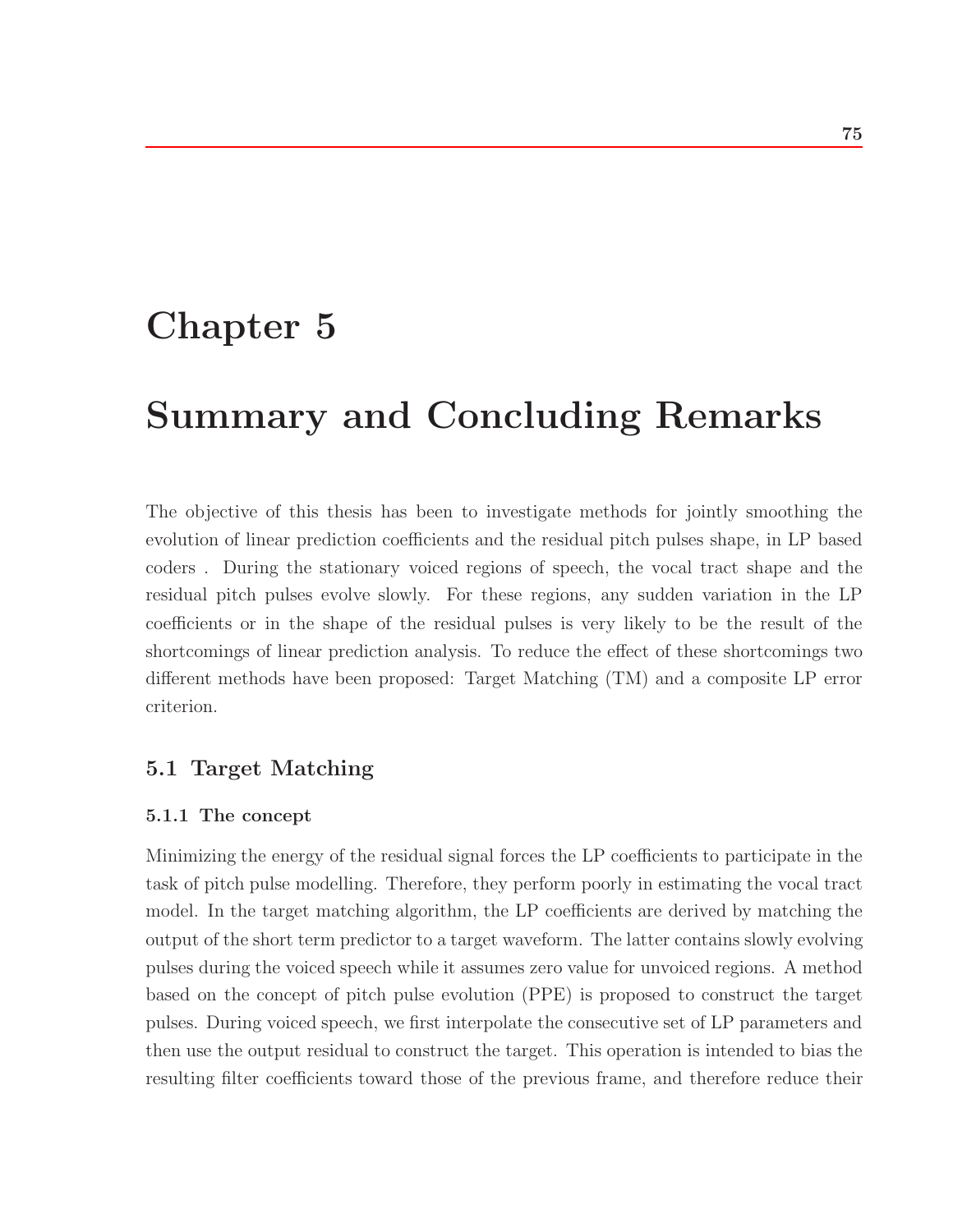frame-to-frame variation.

Each target pulse is constructed using an error minimization approach in which previously constructed target pulses as well as the residual pulses are considered. Limiting the number of the pulses that participate in this process allows the resulting target signal to have a natural shape. Therefore, target pulses follow the evolution of the residual pitch pulses while any sudden change in their shape is eliminated. At the boundaries of the voiced segments, only a few pulses contribute to the shape of the target pulse. Also, during the transient regions the target and the residual pulse are more similar than during the stationary voiced regions. This characteristic of the proposed algorithm gives the LP residual pulses the freedom to reach the steady state region before being affected by the target.

The TM approach does not guarantee the stability of the synthesis filter. However, experiments show that using this method to obtain the LP coefficients reduces the number of unstable LP filters. Nevertheless, protections measures were presented to avoid having an unstable filter when the original LP filter is stable.

#### **5.1.2 Results and future direction**

In order to measure the potential of the TM technique without the influence of the various components of a coder, this algorithm was tested outside a standard speech coder environment. Simulation results show on average an increase of 0.4 dB in the prediction gain of the pitch predictor. Therefore, the TM approach is successful in increasing the similarity of successive pitch pulses. However, since the target matched filter is suboptimal in the MSE sense, the overall prediction gain (sum of the short term and long term prediction gain) is only slightly increased. The main benefit of this technique is the resulting smoothness in the evolution of the LP parameters. Experiments indicate an average reduction of 13 % in the frame-to-frame variation of the LP coefficients.

Some methods to reduce the computational load of the target matching approach are suggested in Chapter 3. However, the main source of complexity in TM algorithm is in the proposed target construction routine. This routine requires the knowledge of the pitch pulses location. It also involves solving a least squares problem to obtain each target pulse.

Since the target construction and matching blocks are independent of each other, it is possible to replace our target construction algorithm with other periodicity enhancement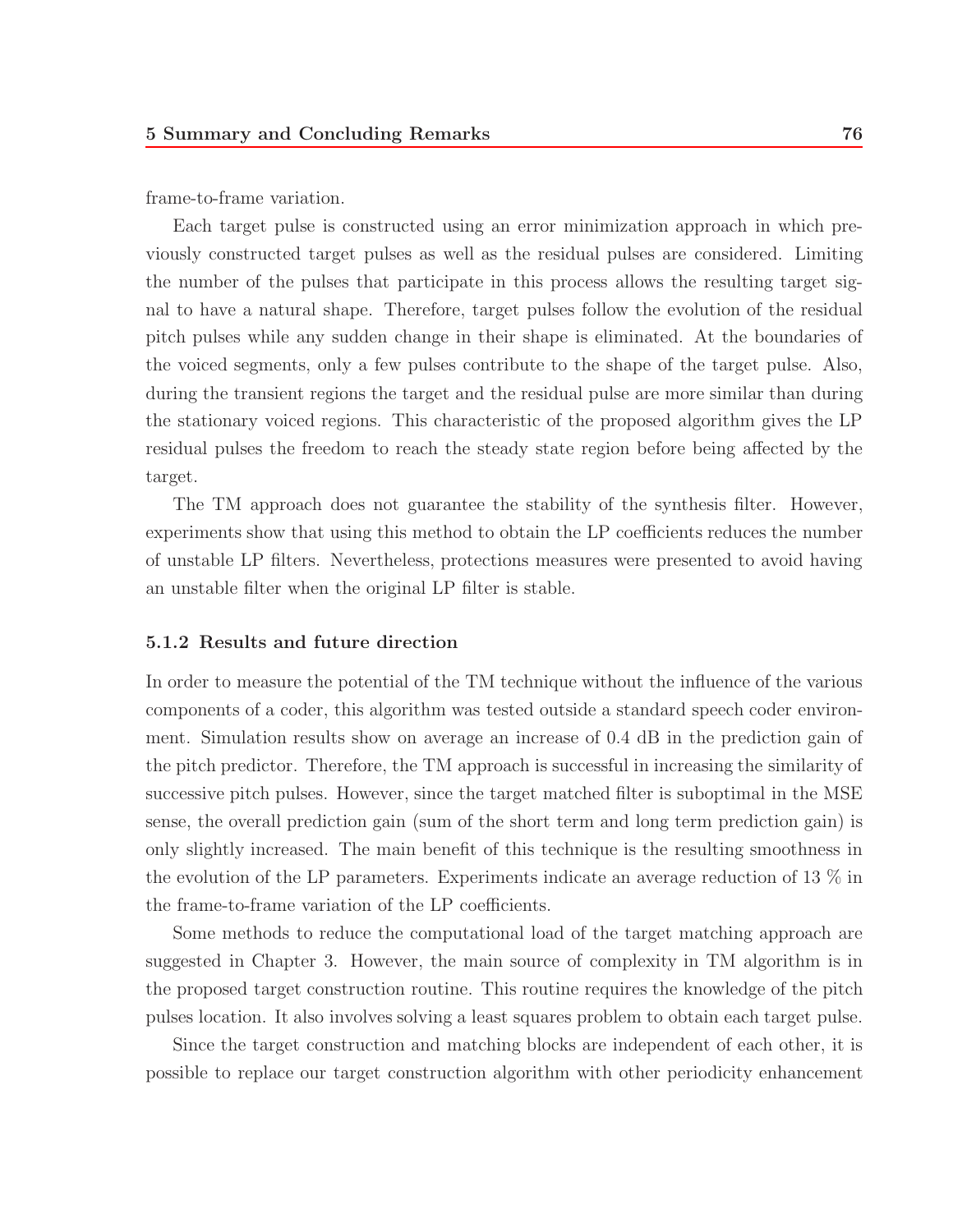techniques. The only requirement for these alternative methods is to guarantee the smooth evolution of the pitch pulses during the voiced segments. Comb filtering [41], adaptive comb filtering [42], and pitch sharpening using non-linear techniques [43] are potential candidates for this purpose. If the coder of interest uses an adaptive codebook to model pitch pulses, an interesting experiment would be to use the contribution of this codebook as the target signal. This approach results in an increase in the adaptive codebook gain, and therefore enhances the periodicity of the reconstructed speech.

## **5.2 A Composite LP Error Criterion**

#### **5.2.1 The concept**

In the second part of this thesis it is proposed to smooth the evolution of the LP coefficients by directly including their variation in the LP error function. This approach was motivated by the poor behavior of the standard LP analysis during the nasal and nasalized phonemes. For these sounds, the residual pitch pulses are weak and sometimes absent. Moreover, the pattern of the LP parameters often has random fluctuations at these regions. These phenomena are explained by studying the distribution of the eigenvalues of the correlation matrix during nasalized sounds.

To improve the performance of the LP analysis for these phonemes, we add a second term to the conventional MSE error criterion used to derive the LP coefficients. The new term is a function of the difference between the current frame and the previous frame set of LP coefficients. In order to maintain the overall prediction high, the contribution of the additional term to the error function has to be controlled dynamically. This is accomplished by weighting the new term based on the numerical conditioning of the correlation matrix. To estimate the condition number of the correlation matrix, we used the DCT approximation of the eigenvalues. This transformation is data independent and can be efficiently implemented with the FFT algorithm.

The standard LP analysis using Durbin recursion requires  $O(n^2)$  flops where n is the order of the short term predictor. The DCT operation is performed on the  $n$  correlation coefficients of the speech frame. Without using fast algorithms, the cost associated with the above operation is  $O(n^2)$  flops. Moreover, to solve the new set of the LP equations, Levinson recursion is used  $(O(n^2)$  flops). Therefore, the computational complexity of the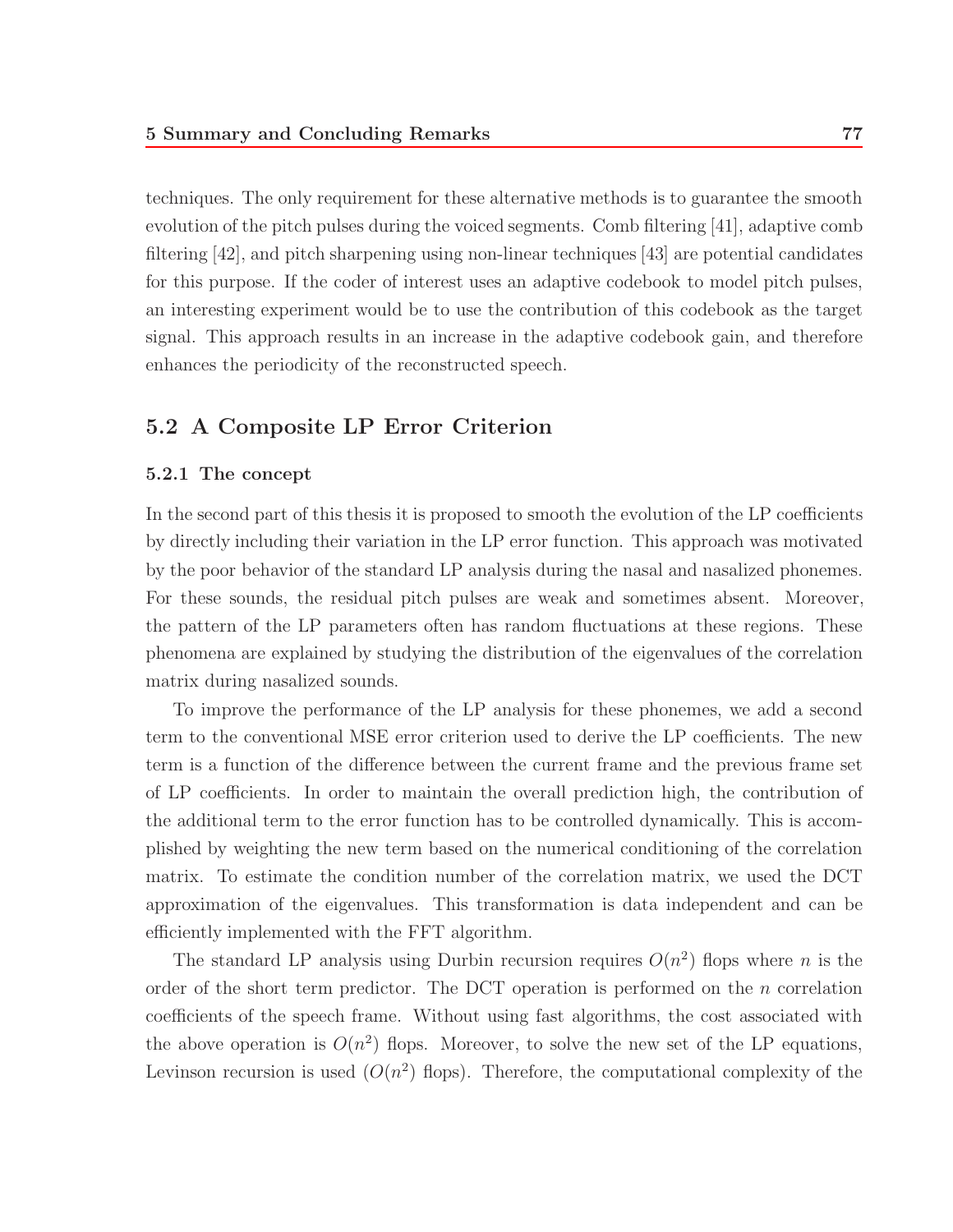augmented LP error criterion approach is approximately three times the complexity of the conventional LP method.

#### **5.2.2 Results and future direction**

Experiments confirm that this method is very effective in reducing the frame-to-frame fluctuations of the LP parameters. Also, the residual waveform has a clear track of pitch pulses during the nasalized regions of speech where the standard LP method fails to model the glottal pitch pulses. Consequently, this method increases the accuracy of pitch estimation and the pulse detection in the residual domain while it smooths the evolution of the spectral parameters.

To increase the similarity of successive pitch pulses, we combined this method with the TM algorithm. The results show a noticeable improvement in the pitch prediction gain while the frame-to-frame variation of the LP coefficients is also considerably less than the one in the original TM technique.

The reduction in the frame-to-frame variation of the LP coefficients reduces the associated quantization errors. The logical continuation of this work involves the design a LP quantizer based on differential coding that takes advantage of the above to reduce the number of bits needed to adequately represent the signal power spectrum.

There has been recent work [44] to show that a post quantization smoothing of the LP parameters has a beneficial effect on speech quality. The work of this thesis indicates that we can achieve pre-quantization smoothing of the LP parameters. This may obviate the need for post-quantization smoothing.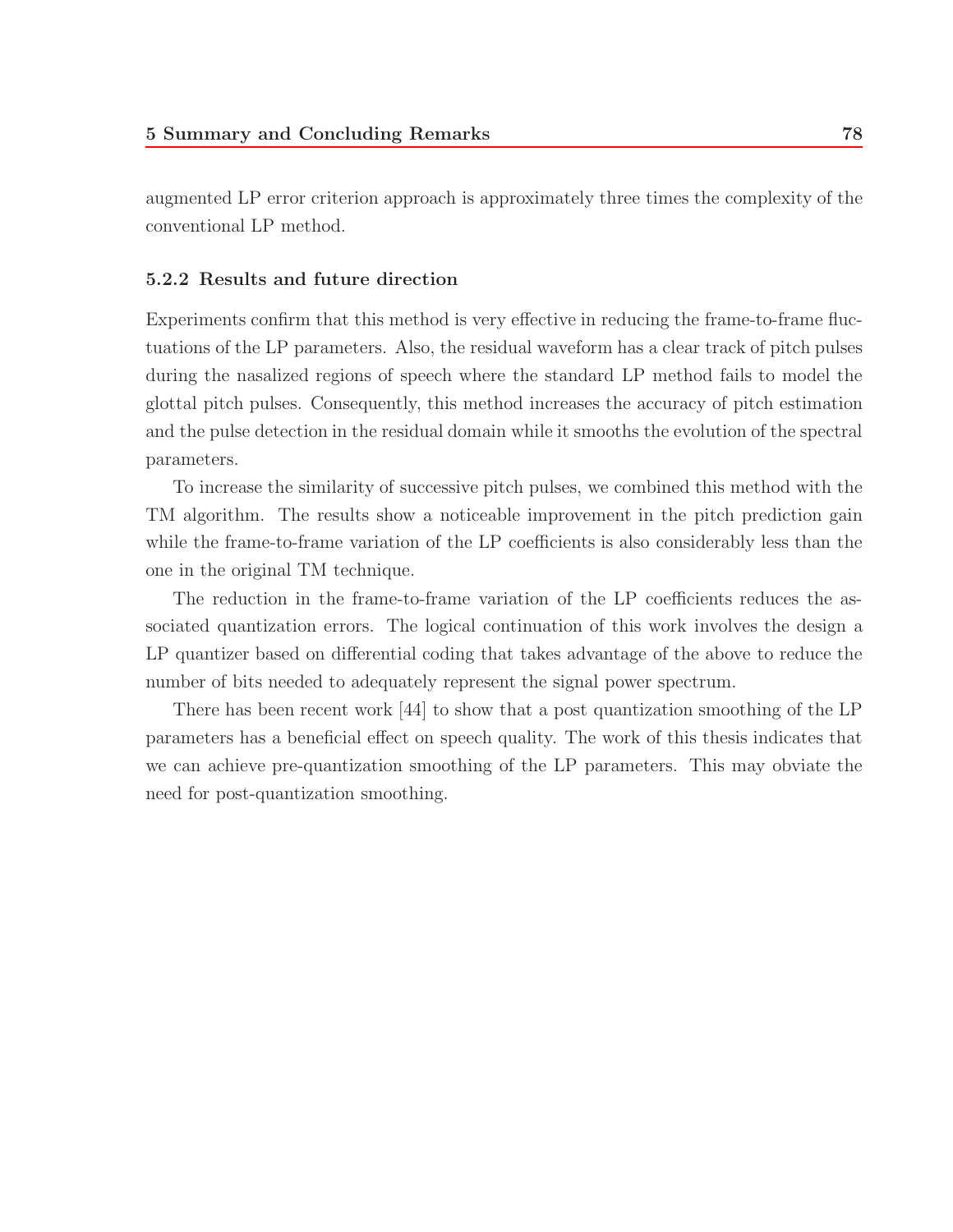# **Appendix A**

# **Predictability of the Sinusoidal Waveform**

## **Claim:**

In a sinusoidal waveform at any time instant can be expressed as a linear combination of the two previous signal values:

$$
\cos(\omega n) = a_1 \cos(\omega(n - k_1)) + a_2 \cos(\omega(n - k_2)) \tag{A.1}
$$

where  $a_1$  and  $a_2$  are independent of n.

#### **Proof:**

By expanding the right hand side of the Eq. (A.1), we obtain

 $\cos(\omega n) = \cos(\omega n) [a_1 \cos(\omega k_1) + a_2 \cos(\omega k_2)] + \sin(\omega n) [a_1 \sin(\omega k_1) + a_2 \sin(\omega k_2)]$  (A.2)

The coefficients  $a_1$  and  $a_2$  should be chosen such that:

$$
\begin{cases}\na_1 \cos(\omega k_1) + a_2 \cos(\omega k_2) = 1 \\
a_1 \sin(\omega k_1) + a_2 \sin(\omega k_2) = 0\n\end{cases}
$$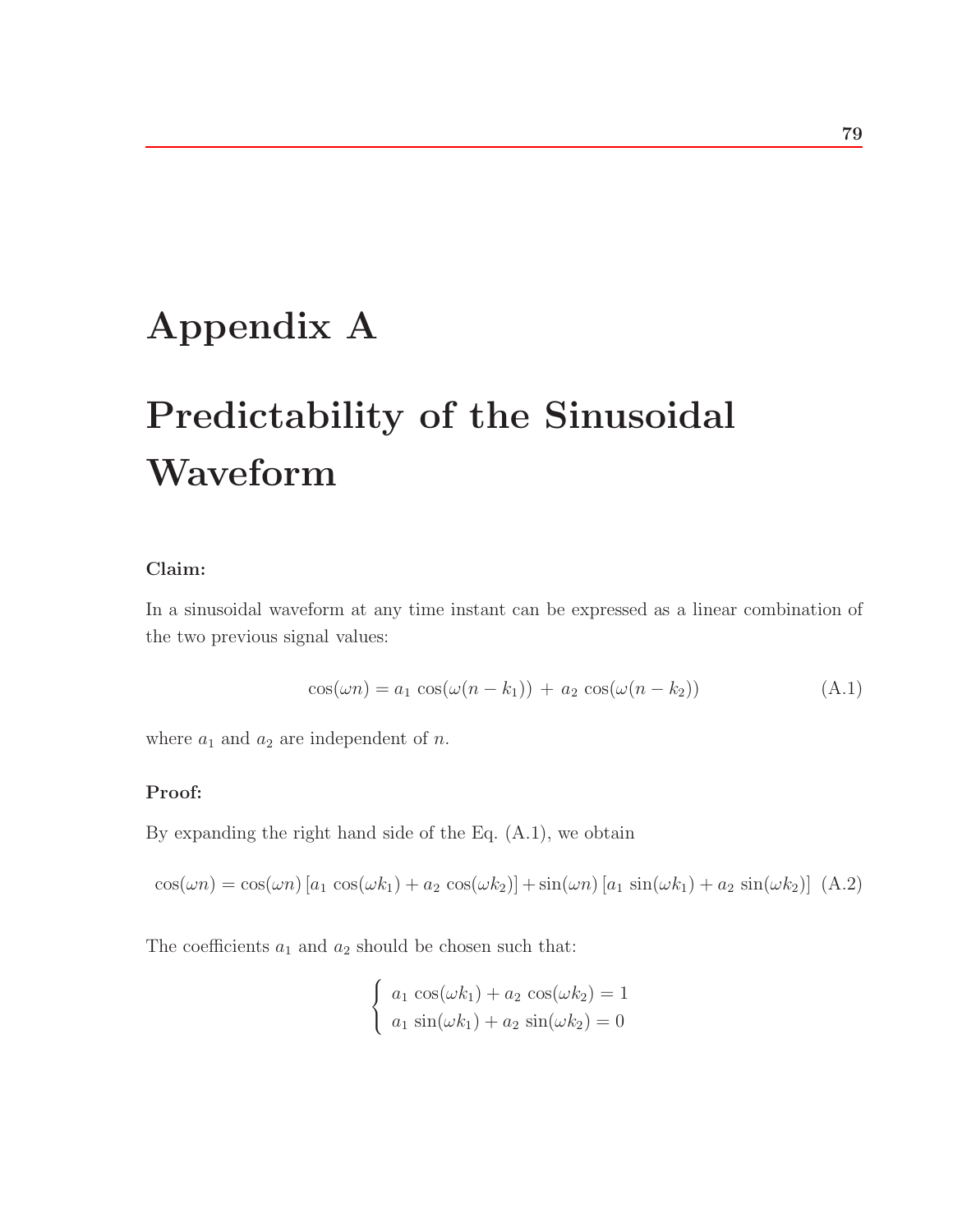The desired values of  $a_1$  and  $a_2$  are easily found to be:

$$
a_1 = \frac{-\sin(\omega k_2)}{\sin(\omega k_1)\cos(\omega k_2) - \cos(\omega k_1)\sin(\omega k_2)}\tag{A.3}
$$

$$
a_2 = \frac{\sin(\omega k_1)}{\sin(\omega k_1)\cos(\omega k_2) - \cos(\omega k_1)\sin(\omega k_2)}\tag{A.4}
$$

Therefore, for any choice of the time n, the value of the  $cos(\omega n)$  can be expressed as a linear combination of the two previous samples  $cos(\omega(n - k_1))$  and  $cos(\omega(n - k_2))$  where the weights  $a_1$  and  $a_2$  only depend on the chosen delays  $k_1$  and  $k_2$ .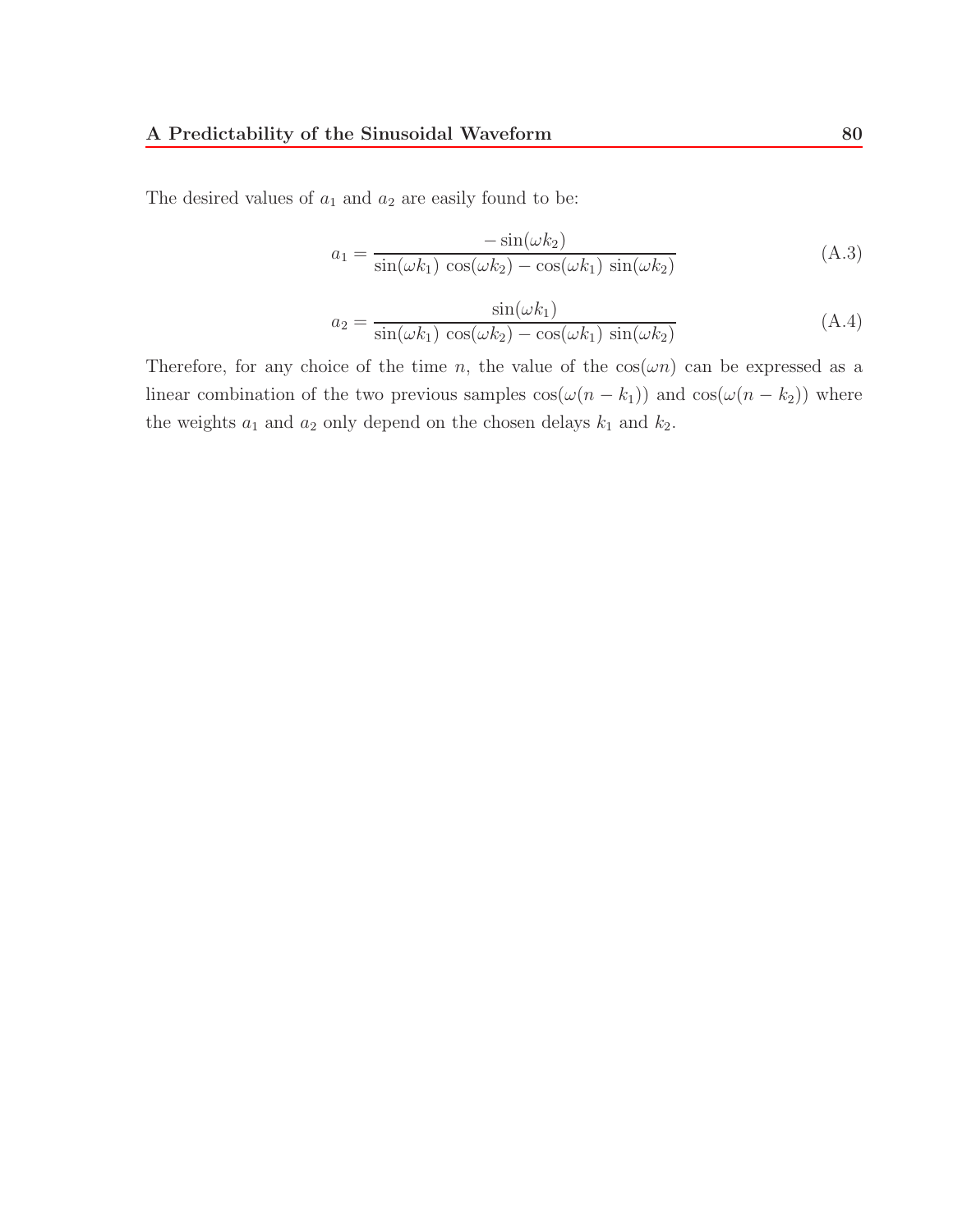## **References**

- [1] S. Singhal and B. Atal, "Improving the performance of multi-pulse LPC coders at low bit rates," in Proc. IEEE Int. Conf. on Acoustics, Speech, Signal Processing, (San Diego CA), pp. 1.3.1–1.3.4, 1984.
- [2] L. Rabiner, B. Atal, and M. Sambur, "LPC prediction error, analysis of its variation with the position of the analysis frame," IEEE Trans. Acoustics, Speech, Signal Processing, vol. 25, pp. 434–442, 1977.
- [3] T. Wirgen, A. Bergstrom, S. Harrysson, F. Jansson, and H. Nilsson, "Linear Predictive Speech Coders," in Proc. IEEE Int. Conf. on Acoustics, Speech, Signal Processing, (Detroit, MI), pp. 25–28, Apr. 1995.
- [4] C.-H. Lee, "On robust linear prediction of speech," IEEE Trans. Acoustics, Speech, Signal Processing, vol. 36, pp. 642–650, May 1988.
- [5] R. P. Ramachandran, M. S. Zilovic, and R. J. Mammone, "A comparative study of robust linear predictive analysis methods with applications to speaker identification," IEEE Trans. Speech and Audio Processing, vol. 43, pp. 117–125, Mar. 1995.
- [6] J. D. Markel and A. H. Gray, Jr., Linear Prediction of Speech. Springer-Verlag, 1976.
- [7] H. P. Knagenhjelm and W. B. Kleijn, "Spectral dynamics is more important than spectral distortion," in Proc. IEEE Int. Conf. on Acoustics, Speech, Signal Processing, (Detroit, MI), pp. 732–735, 1995.
- [8] M. R. Zad-Issa and P. Kabal, "Smoothing the evolution of spectral parameters in linear predictive coders using target matching," in Proc. IEEE Int. Conf. on Acoustics, Speech, Signal Processing, (Munich), pp. 1699–1702, 1997.
- [9] M. R. Zad-Issa and P. Kabal, "A new LPC error criterion for improved pitch tracking," in IEEE Workshop on Speech Coding, (Pocono Manor, PA), pp. 1–2, 1997.
- [10] C. W. Therrien, Discrete Random Signals and Statistical Signal Processing. Prentice-Hall, 1992.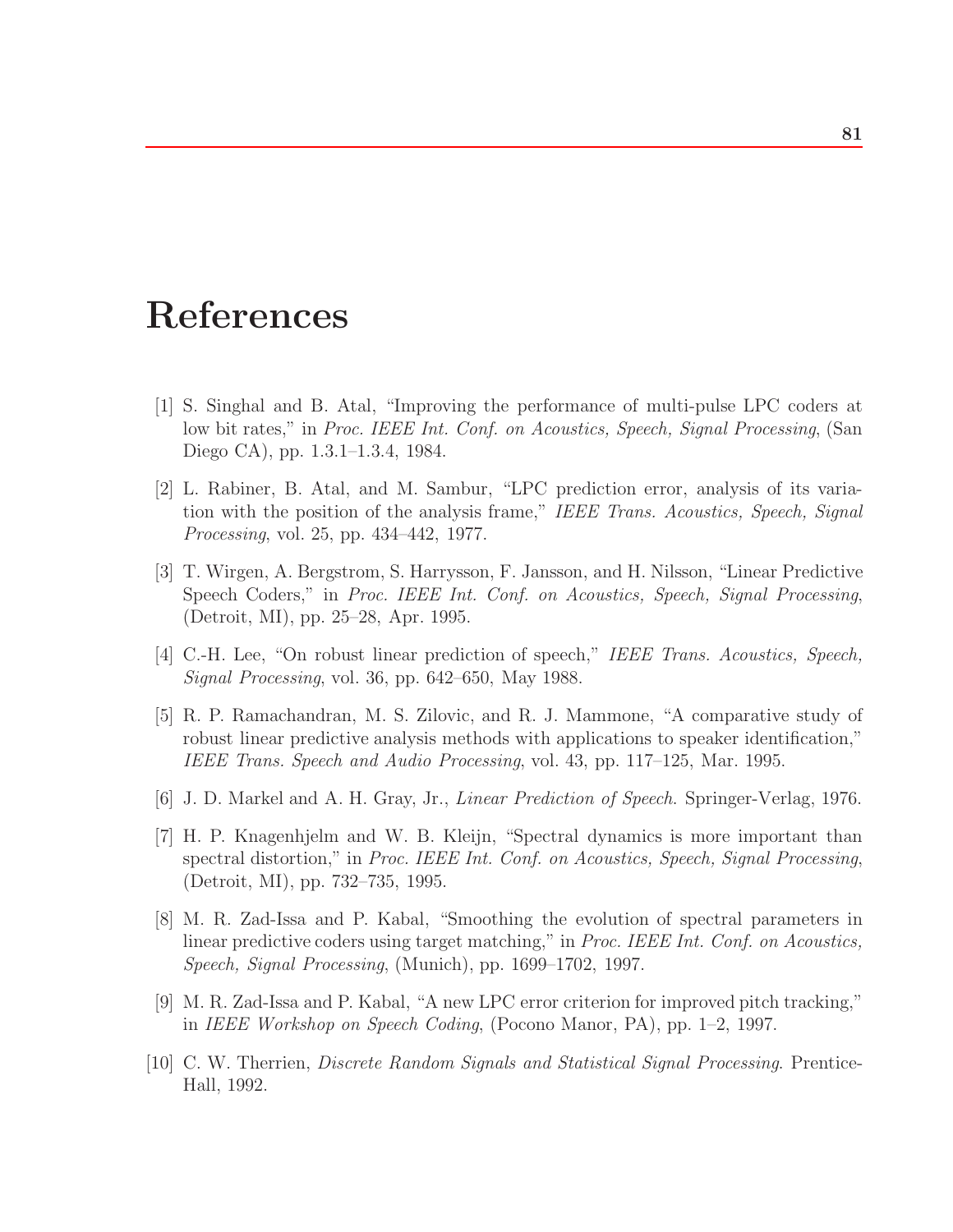- [11] N. Jayant and P. Noll, Digital Coding of Waveforms: Principles and Applications to Speech and Video. Englewood Clifs, New Jersey: Prentice-Hall, 1984.
- [12] J. R. Deller, J. G. Proakis, and J. H. L. Hansen, Discrete-Time Processing of Speech Signals. Mac-Millan, 1994.
- [13] H. T. Edwards, Applied Phonetics. Singular Publishing Group, 1992.
- [14] R. Salami, C. Laflamme, J. Adoul, and D. Massaloux, "A toll quality 8kb/s speech codec for personal communication system (PCS)," IEEE Trans. Vehicular Tech., vol. 43, pp. 808–816, Aug. 1994.
- [15] G. H. Golub and C. F. V. Loan, Matrix Computation. Johns Hopkins, 1984.
- [16] S. Haykin, Adaptive Filter Theory. Prentice-Hall, 1996.
- [17] J. Makhoul, "Linear Prediction: A Tutorial Review," Proc. IEEE, vol. 63, pp. 561–579, Apr. 1975.
- [18] D. S. Watkins, Fundamentals of Matrix Computation. John wiley and sons, 1991.
- [19] B. S. Atal and M. Schroeder, "Predictive coding of speech signals and subjective error criteria," IEEE Trans. Acoustics, Speech, Signal Processing, vol. 3, pp. 247–254, June 1979.
- [20] W. Kleijn and K. Paliwal, Speech Coding and Synthesis. Elsevier, 1995.
- [21] B. Atal, "Predictive coding of speech at low bit rates," IEEE Trans. Communications, vol. 30, pp. 600–614, Apr. 1982.
- [22] R. P. Ramachandran and P. Kabal, "Pitch prediction filters in speech coding," IEEE Trans. Acoustics, Speech, Signal Processing, vol. 37, pp. 467–478, Apr. 1989.
- [23] B. S. Atal, V. Cuperman, and A. Gersho, Advances in Speech Coding. Kluwer Academic Publishers, 1991.
- [24] W. B. Kleijn, D. J. Krasinski, and R. H. Ketchum, "An efficient stochastically excited linear predictive coding algorithm for high quality low bit rate transmission of speech," Speech Communication, vol. 7, pp. 305–316, 1988.
- [25] D. O'Shaughnessy, Speech Communication, Human and Machine. Addison-Wesley, 1987.
- [26] ITU-T, Geneva, Recommendation G.729, Coding of speech at 8 kbits/s using Conjugate Structure-Algebric Code Excited Linear Prediction (CS-CELP), Mar. 1996.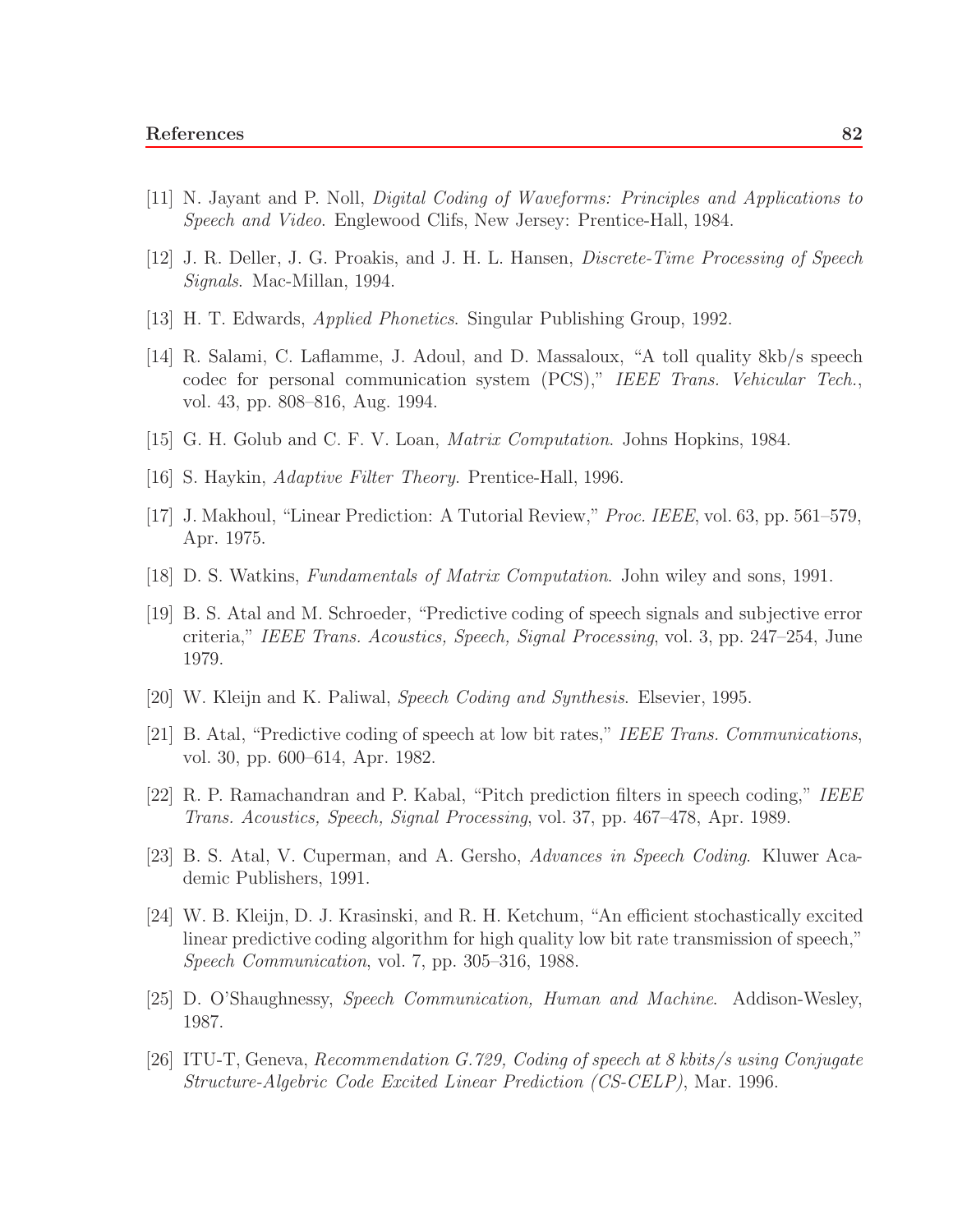- [27] A. S. Spanias, "Speech Coding: A Tutorial Review," Proc. IEEE, vol. 82, pp. 1541– 1582, Oct. 1994.
- [28] R. P. Ramachandran and R. J. Mammone, Moderm Methods of Speech Processing. Kluwer Academic Publishers, 1995.
- [29] W. B. Kleijn and J. Haagen, "A speech coder based on decomposition of characteristic waveforms," in Proc. IEEE Int. Conf. on Acoustics, Speech, Signal Processing, (Atlanta, GA), pp. 508–511, 1995.
- [30] J. Stachurski, A Pitch Pulse Evolution Model for Linear Predictive Coding of Speech. PhD thesis, McGill University, 1997.
- [31] P. Kabal and R. P. Ramachandran, "Joint optimization of linear predictors in speech coders," IEEE Trans. Acoustics, Speech, Signal Processing, vol. 37, pp. 642–650, May 1989.
- [32] A. El-Jaroudi and J. Makhoul, "Discrete all-pole modelling," IEEE Trans. Signal Processing, vol. 39, pp. 411–423, Feb. 1991.
- [33] W. B. Kleijn, P. Kroon, and D. Nahumi, "The RCELP speech-coding algorithm," European Trans. on Telecom. and Related Technologies, vol. 5, pp. 573–582, Sept. 1994.
- [34] F. Noor and S. D. Morgera, "Recursive and iterative algorithms for computing eigenvalues of Hermitian Toeplitz matricies," IEEE Trans. Signal Processing, vol. 41, pp. 1272– 1279, Mar. 1993.
- [35] D. M. Wilkes and M. H. Hayes, "An eigenvalue recursion for Toeplitz matricies," IEEE Trans. Acoustics, Speech, Signal Processing, vol. 35, pp. 907–909, June 1987.
- [36] D. Hertz, "Simple bounds on the extreme eigenvalues of Toeplitz matricies," IEEE Trans. Inform. Theory, vol. 38, pp. 175–176, Jan. 1992.
- [37] R. M. Gray, "On the asymptotic eigenvalue distribution of Toeplitz matricies.," IEEE Trans. Inform. Theory, vol. 18, pp. 725–730, Nov. 1972.
- [38] M. Narasimha and A. M. Peterson, "On the computation of the discrete cosine transform," IEEE Trans. Communications, vol. 26, pp. 934–936, June 1978.
- [39] S. S. Narayan, A. M. Peterson, and M. Narasimha, "Transform domain LMS algorithm," IEEE Trans. Acoustics, Speech, Signal Processing, vol. 31, pp. 609–615, June 1983.